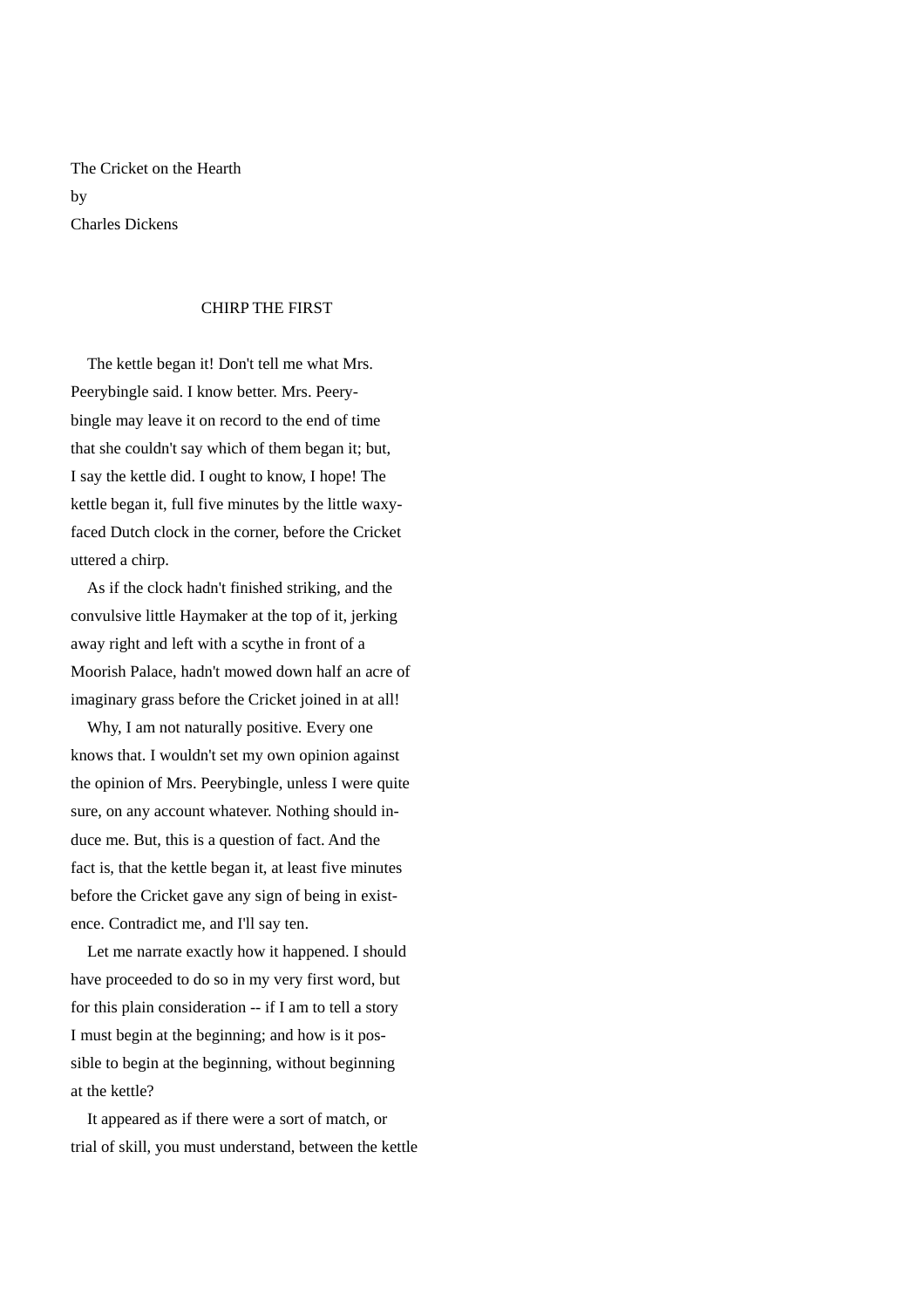and the Cricket. And this is what led to it, and how it came about.

 Mrs. Peerybingle, going out into the raw twilight, and clicking over the wet stones in a pair of pattens that worked innumerable rough impressions of the first proposition in Euclid all about the yard -- Mrs, Peerybingle filled the kettle at the water-butt. Presently returning, less the pattens (and a good deal less, for they were tall and Mrs. Peerybingle was but short), she set the kettle on the fire. In doing which she lost her temper, or mislaid it for an instant; for, the water being uncomfortably cold, and in that slippy, slushy, sleety sort of state wherein it seems to penetrate through every kind of substance, patten rings included -- had laid hold of Mrs. Peerybingle's toes, and even splashed her legs. And when we rather plume ourselves (with reason too) upon oue legs, and keep ourselves particularly neat in point of stockings, we find this for the moment, hard to bear.

 Besides, the kettle was aggravating and obstinate. It wouldn't allow itself to be adjusted on the top bar; it wouldn't hear of accommodating itself kindly to the knobs of coal; it would lean forward with a drunken air, and dribble, a very Idiot of a kettle, on the hearth. It was quarrelsome, and hissed and spluttered morosely at the fire. To sum up all, the lid, resisting Mrs. Peerybingle's fingers, first of all turned topsy-turvy, and then, with an ingenious pertinacity deserving of a better cause, dived sideways in -- down to the very bottom of the kettle. And the hull of the Royal George has never made half the monstrous resistance to coming out of the water, which the lid of that kettle employed against Mrs. Peerybingle, before she got it up again.

It looked sullen and pig-headed enough; even then;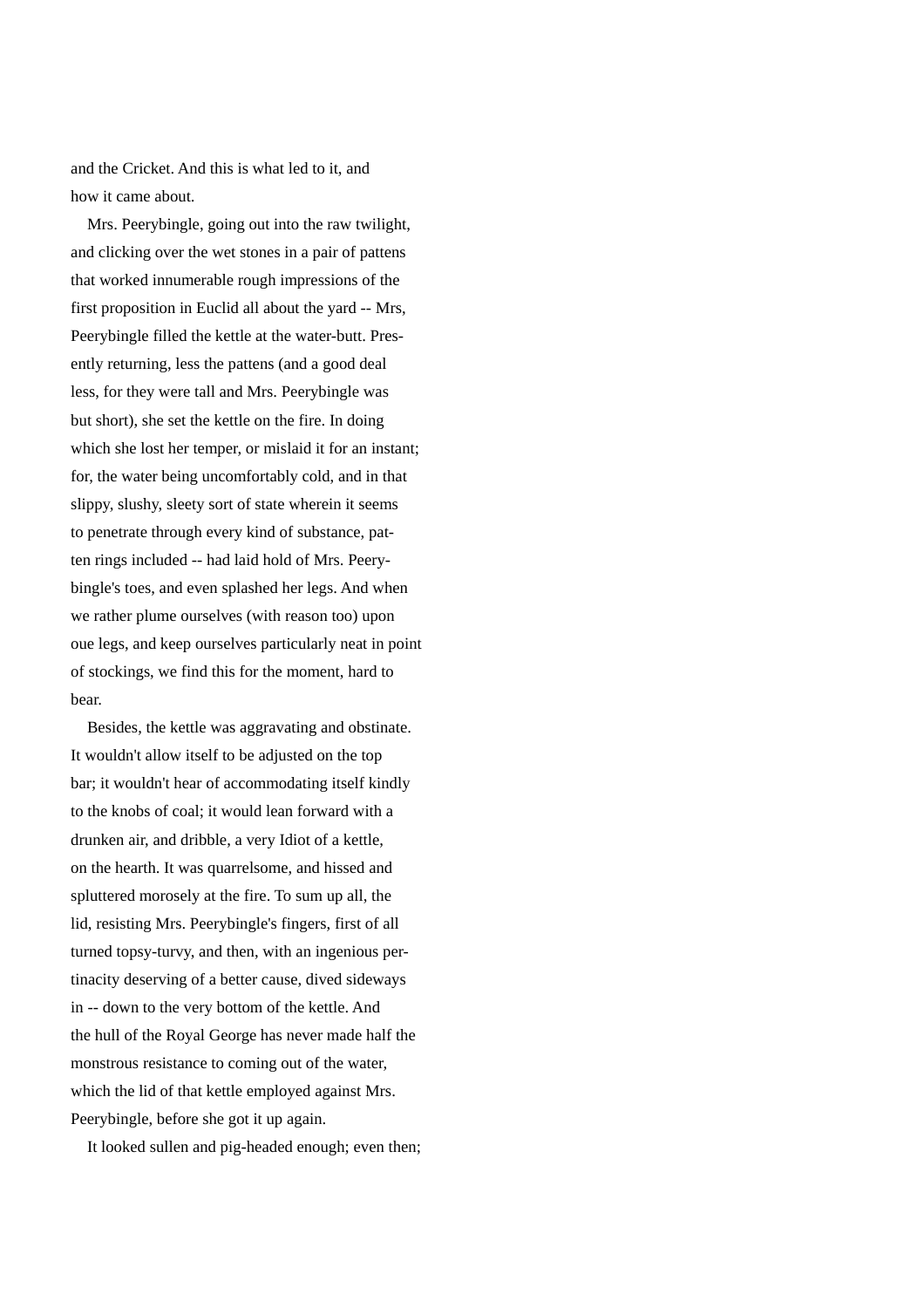carrying its handle with an air of defiance. and cocking its spout pertly and mockingly at Mrs. Peerybingle, as if it said, 'I won't boil. Nothing shall induce me!'

 But Mrs. Peerybingle, with restored good humour, dusted her chubby little hands aginst each other, and sat down before the kettle, laughing. Meantime, the jolly blaze uprose and fell, flashing and gleaming on the little Haymaker at the top of the Dutch clock, until one might have thought he stood stock still before the Moorish Palace, and nothing was in motion but the flame.

 He was on the move, however; and had his spasms, two to the second, all right and regular. But, his sufferings when the clock was going to strike, were frightful to behold; and, when a Cuckoo looked out of a trap-door in the Palace, and gave note six times, it shook him, each time, like a spectral voice or like a something wiry, plucking at his legs.

 It was not until a violent commotion and a whiring noise among the weights and ropes below him had quite subsided, that this terrified Haymaker became himself again. Nor was he startled without reason; for these rattling, bony skeletons of clocks are very disconcerting in their operation, and I wonder very much how any set of men, but most of all how Dutchmen, can have had a liking to invent them. There is a popular belief that Dutchmen love broad cases and much clothing for their own lower selves; and they might know better than to leave their clocks so very lank and unprotected, surely.

 Now.it was, you observe, that the kettle began to spend the evening. Now it was, that the kettle, growing mellow and musical, began to have irrepressible gurglings in its throat, and to indulge in short vocal snorts, which it checked in the bud, as if it hadn't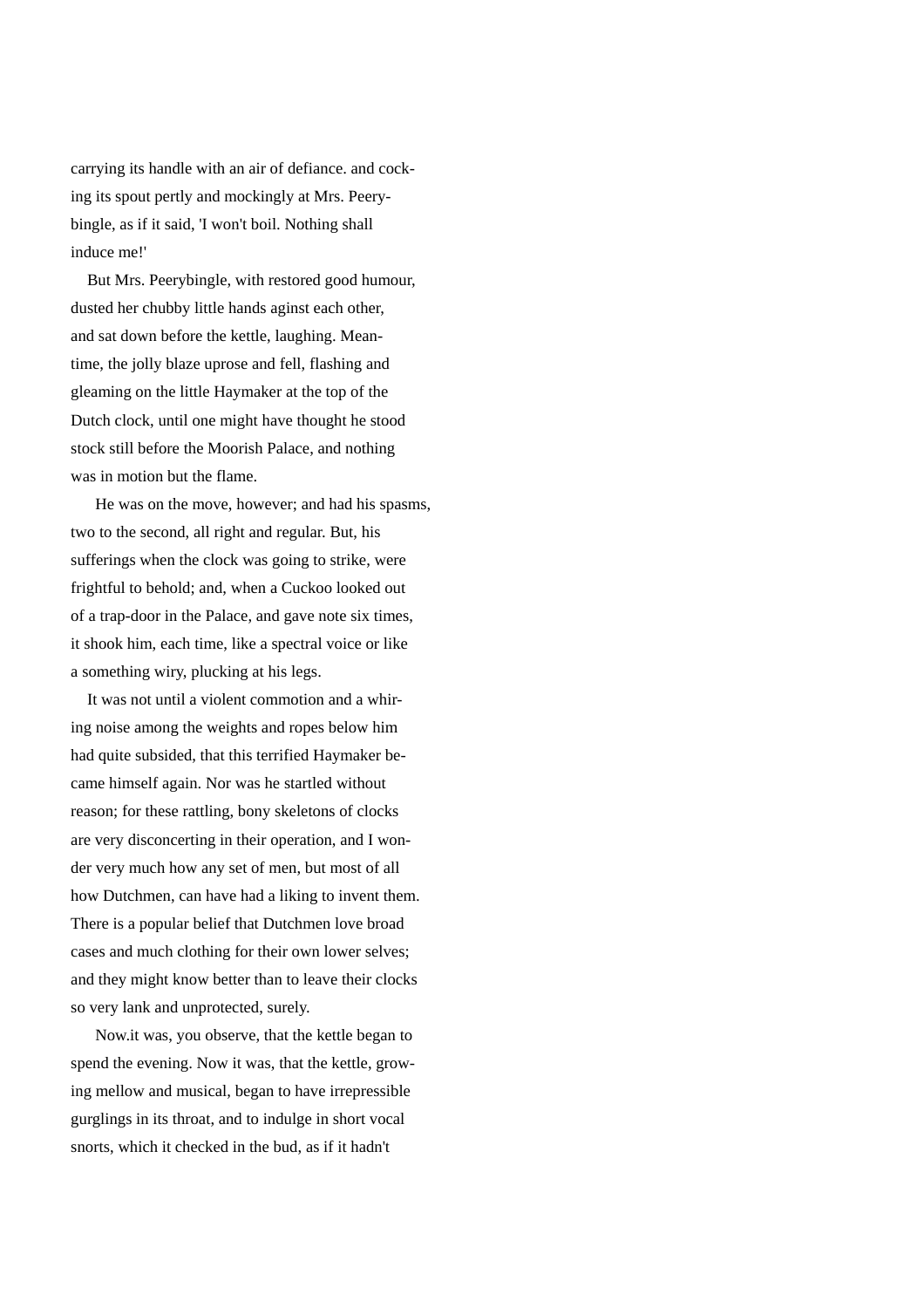quite made up its mind yet, to be good company. Now it was, that after two or three such vain attempts to stifle its convivial sentiments, it threw off all moroseness, all reserve, and burst into a stream of song so cosy and hilarious, as never maudlin nightingale yet formed the least idea of.

 So plain too! Bless you, you might have understood it like a book -- better than some books you and I could name, perhaps. With its warm breath gushing forth in a light cloud which merrily and gracefully ascended a few feet, then hung about the chimney-corner as its own domestic Heaven, it trolled its song with that strong energy of cheerfulness, that its iron body hummed and stirred upon the fire; and the lid itself, the recently rebellious lid -- such is the influence of a bright example -- performed a sort of jig, and clattered like a deaf and dumb young cymbal that had never known the use of its twin brother.

 That this song of the kettle's was a song of invitation and welcome to somebody out of doors: to somebody at that moment coming on, towards the snug small home and the crisp fire: there is no doubt whatever Mrs. Peerybingle knew it, perfectly, as she sat musing before the hearth. It's a dark night, sang the kettle, and the rotten leaves are lying by the way; and above, all is mist and darkness, and below, all is mire and clay; and there's only one relief in all the sad and murky air; and I don't know that it is one, for it's nothing but a glare; of deep and angry crimson, where the sun and wind together, set a brand upon the clouds for being guilty of such weather; and the wildest open country is a long dull streak of black; and there's hoar-frost on the finger-post and thaw upon the track; and the ice it isn't water, and the water isn't free; and you couldn't say that anything is what it ought to be; but he's coming,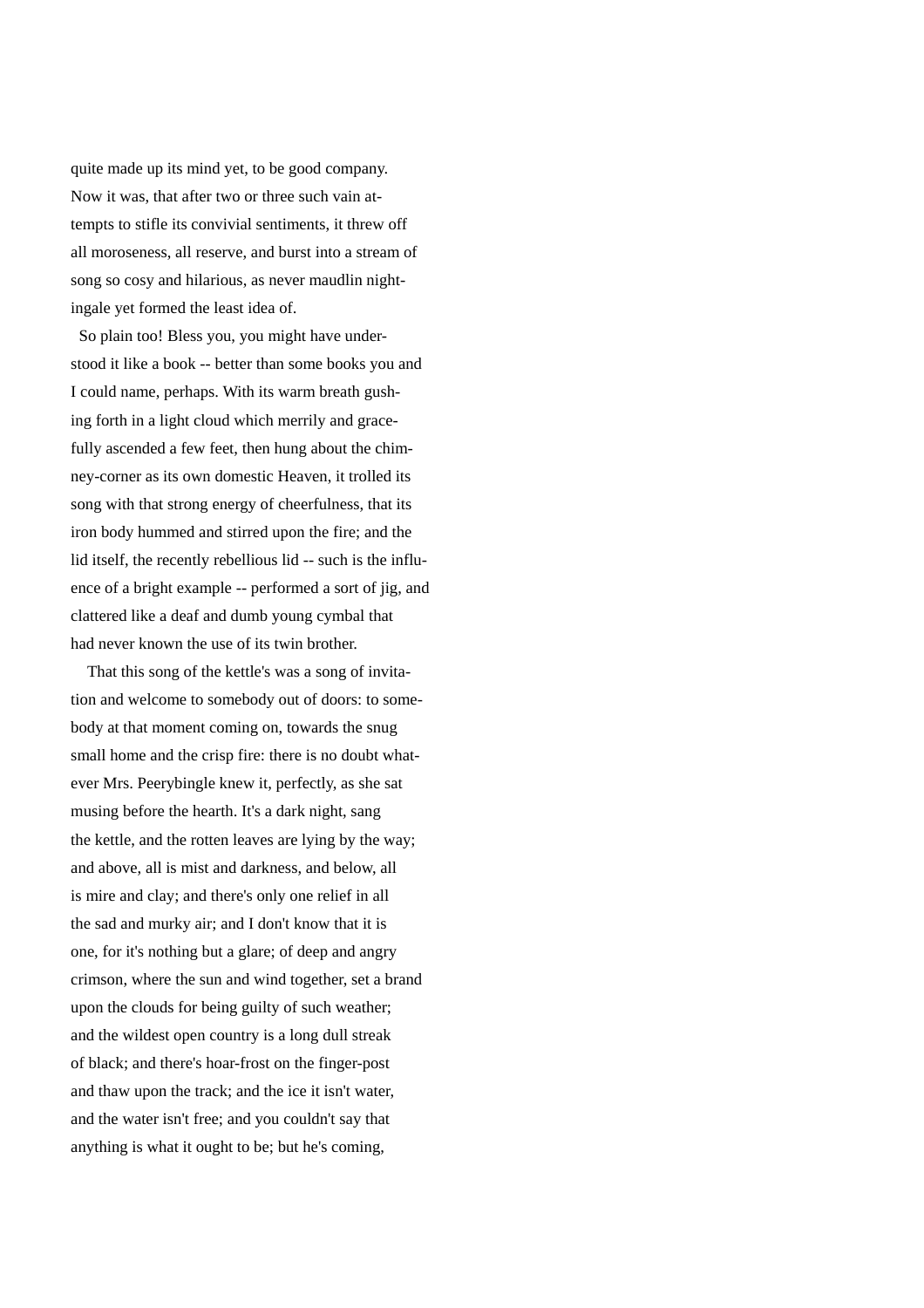coming, coming! --

 And here, if you like, the Cricket DID chime in! with a Chirrup, Chirrup, Chirrup of such magnitude, by way of chorus; with a voice so astoundingly disproportionate to its size, as compared with the kettle; (size! you couldn't see it!) that if it had then and there burst itself like an overcharged gun, if it had fallen a victim on the spot, and chirruped its little body into fifty pieces, it would have seemed a natural and inevitable consequence, for which it had expressly laboured.

 The kettle had had the last of its solo performance. It persevered with undiminished ardour; but the Cricket took first fiddle and kept it. Good Heaven, how it chirped! Its shrill, sharp, piercing voice resounded through the house, and seemed to twinkle in the outer darkness like a star. There was an indescribable little trill and tremble in it, at its loudest, which suggested its being carried off its legs, and made to leap again, by its own intense enthusiasm. Yet they went very well together, the Cricket and the kettle. The burden of the song was still the same; and louder, louder, louder still, they sang it in their emulation.

 The fair little listener -- for fair she was, and young: though something of what is called the dumpling shape; but I don't myself object to that -- lighted a candle, glanced at the Haymaker on the top of the clock, who was getting in a pretty average crop of minutes; and looked out of the window, where she saw nothing, owing to the darkness, but her own face imaged in the glass. And my opinion is (and so would yours have been), that she might have looked a long way, and seen nothing half so agreeable. When she came back, and sat down in her former seat, the Cricket and the kettle were still keeping it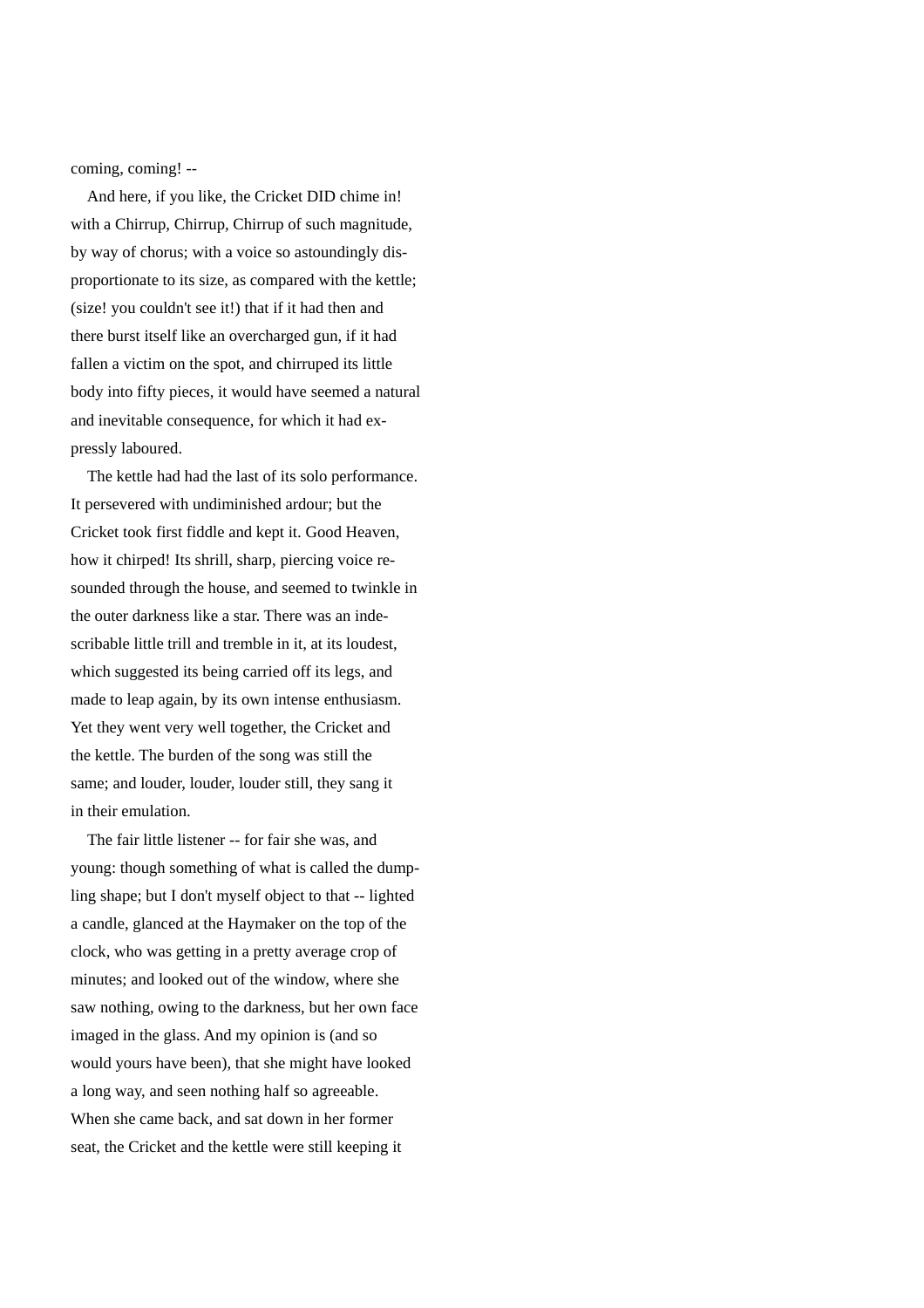up, with a perfect fury of competition. The kettle's weak side clearly being, that he didn't know when he was beat.

 There was all the excitement of a race about it. Chirp, chirp, chirp! Cricket a mile ahead. Hum, hum, hum -- m -- m! Kettle making play in the distance, like a great top. Chirp, chirp, chirp! Cricket round the corner. Hum, hum, hum -- m -- m! Kettle sticking to him in his own way; no idea of giving in. Chirp, chirp, chirp! Cricket fresher than ever. Hum, hum, hum -- m -- m! Kettle slow and steady. Chirp, chirp, chirp! Cricket going in to finish him. Hum, hum, hum -- m -- m! Kettle not to be finished. Until at last they got so jumbled together, in the hurry-skurry, helter-skelter, of the match, that whether the kettle chirped and the Cricket hummed, or the Cricket chirped and the kettled hummed, or they both chirped and both hummed, it would have taken a clearer head than yours or mine to have decided with anything like certainty. But, of this, there is no doubt: that, the kettle and the Cricket, at one and the same moment, and by some power of amalgamation best known to themselves, sent, each, his fireside song of comfort streaming into a ray of the candle that shone out through the wondow, and a long way down the lane. And this light, bursting on a certain person who, on the instant, approached towards it through the gloom, expressed the whole thing to him, literally in a twinkling, and cried, 'Welcome home, old fellow! Welcome home, my boy!'

 This end attained, the kettle, being dead beat, boiled over, and was taken off the fire. Mrs. Peerybingle then went running to the door, where, what with the wheels of a cart, the tramp of a horse, the voice of a man, the tearing in and out of an excited dog, and the surprising and mysterious appearance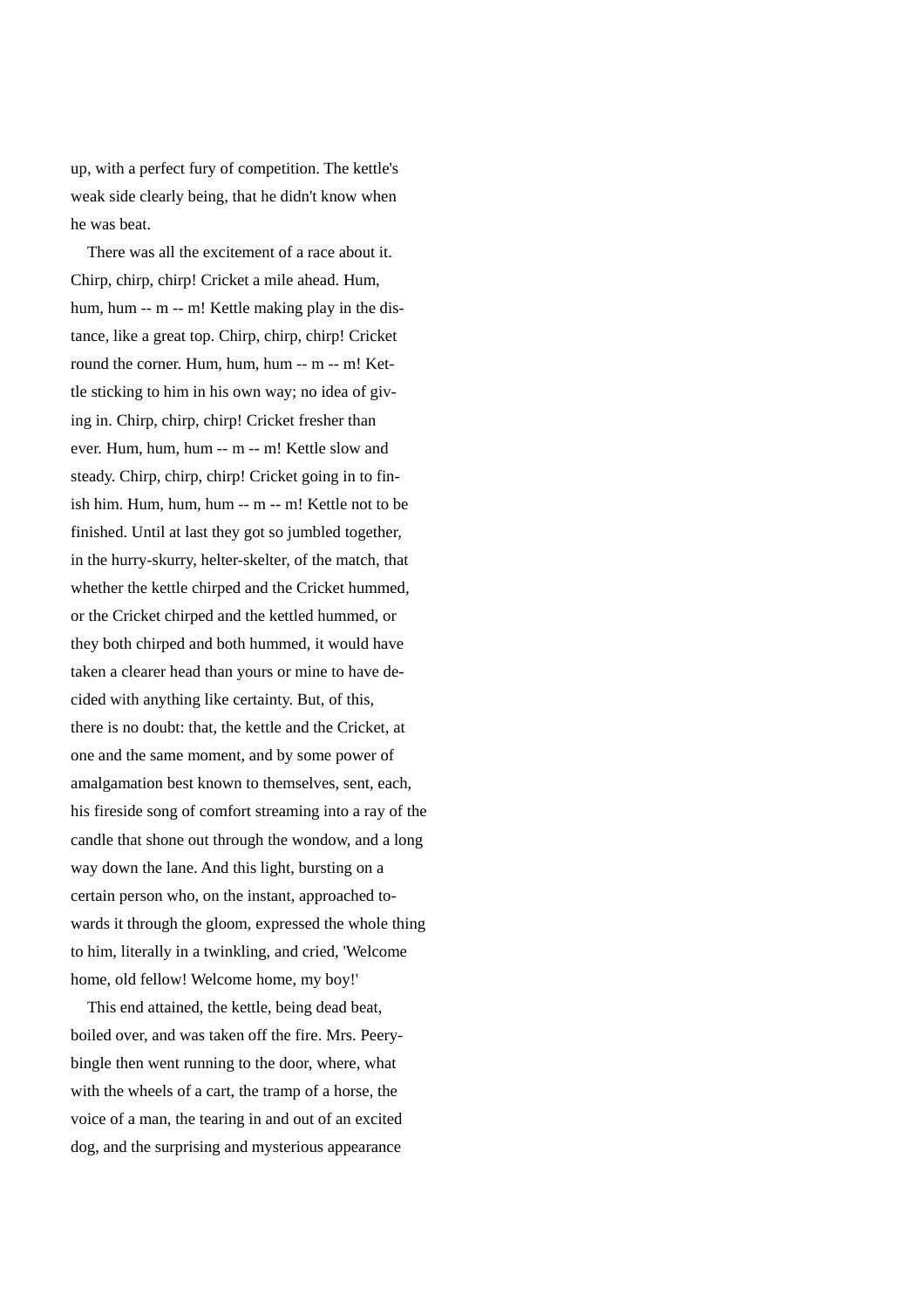of a baby, there was soon the very What's-his-name to pay.

 Where the baby came from, or how Mrs. Peerybingle got hold of it in that flash of time, I don't know. But a live baby there was, in Mrs. Peerybingle's arms; and a pretty tolerable amount of pride she seemed to have in it, when she was drawn gently to the fire, by a sturdy figure of a man, much taller and much older than herself, who had to stoop a long way down, to kiss her. But she was worth the trouble. Six foot six, with the lumbago, might have done it.

 'Oh goodness, John!' said' Mrs. P. 'What a state you are in with the weather!'

 He was something the worse for it, undeniably. The thick mist hung in clots upon his eyelashes like candied thaw; and between the fog and fire together, there were rainbows in his very whiskers.

 'Why, you see, Dot,' John made answer, slowly, as he unrolled a shawl from about his throat; and warmed his hands; 'It -- it an't exactly summer weather. So, no wonder.'

 'I wish you wouldn't call me Dot, John. I don't like it,' said Mrs. Peerybingle: pouting in a way that clearly showed she did like it, very much.

 'Why what else are you?' returned John, looking down upon her with a smile, and giving her waist as light a squeeze as his huge hand and arm could give. 'A dot and' -- here he glanced at the baby -- 'a dot and carry -- I won't say it, for fear I should spoil it; but I was very near a joke. I don't know as ever I was nearer.'

 He was often near to something or other very clever, by his own account: this lumbering, slow honest John; this John so heavy, but so light of spirit; so rough upon the surface, but so gentle at the core;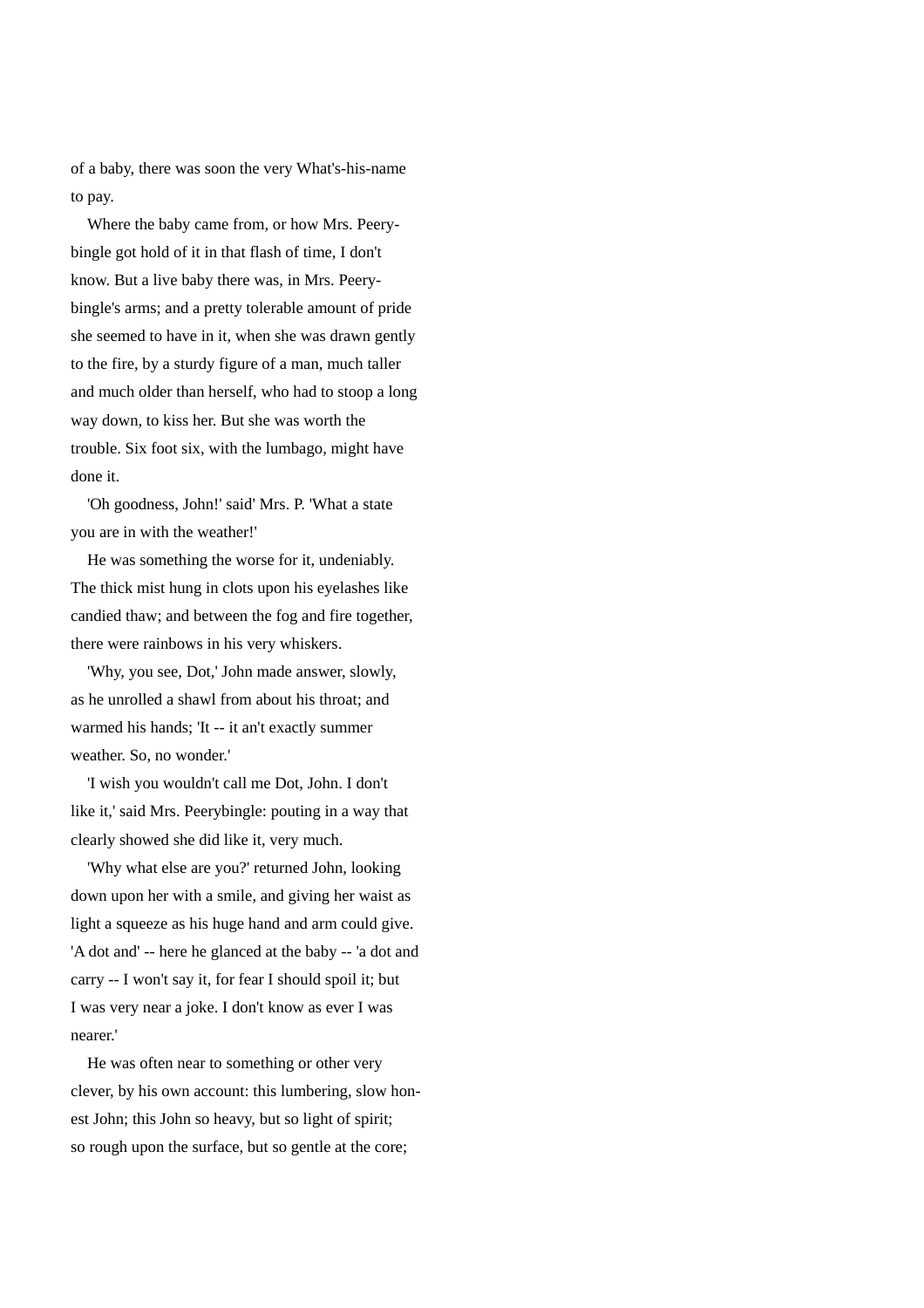so dull without, so quick within, so stolid, but so good! Oh Mother Nature, give thy children the true poetry of heart that hid itself in this poor Carrier's breast - he was but a Carrier by the way -- and we can bear to have them talking prose, and leading lives of prose; and bear to bless thee for their company!

 It was pleasant to see Dot, with her little figure, and her baby in her arms: a very doll of a baby: glancing with a coquettish thoughtfulness at the fire, and inclining her delicate little head just enough on one side to let it rest in an odd, half-natural, halfaffected, wholly nestling and agreeable manner, on the great rugged figure of the Carrier. It was pleasant to see him, with his tender awkwardness, endeavouring to adapt his rude support to her slight need, and make his burly middle-age a leaning-staff not inappropriate to her blooming youth. It was pleasant to observe how Tilly Slowboy, waiting in the background for the baby, took especial cognizance (though in her earliest teens) of this grouping; and stood with her mouth and eyes wide open, and her head thrust forward, taking it in as if it were air. Nor was it less agreeable to observe how John the Carrier, reference being made by Dot to the aforesaid baby, checked his hand when on the point of touching the infant, as if he thought he might crack it; and bending down, surveyed it from a safe distance, with a kind of puzzled pride, such as an amiable mastiff might be supposed to show, if he found himself, one day, the father of a young canary.

 'An't he beautiful, John? Don't he look precious in his sleep?'

 'Very precious,' said John. 'Very much so. He generally is asleep, an't he?'

'Lor, John! Good gracious no!'

'Oh,' said John, pondering. 'I thought his eyes was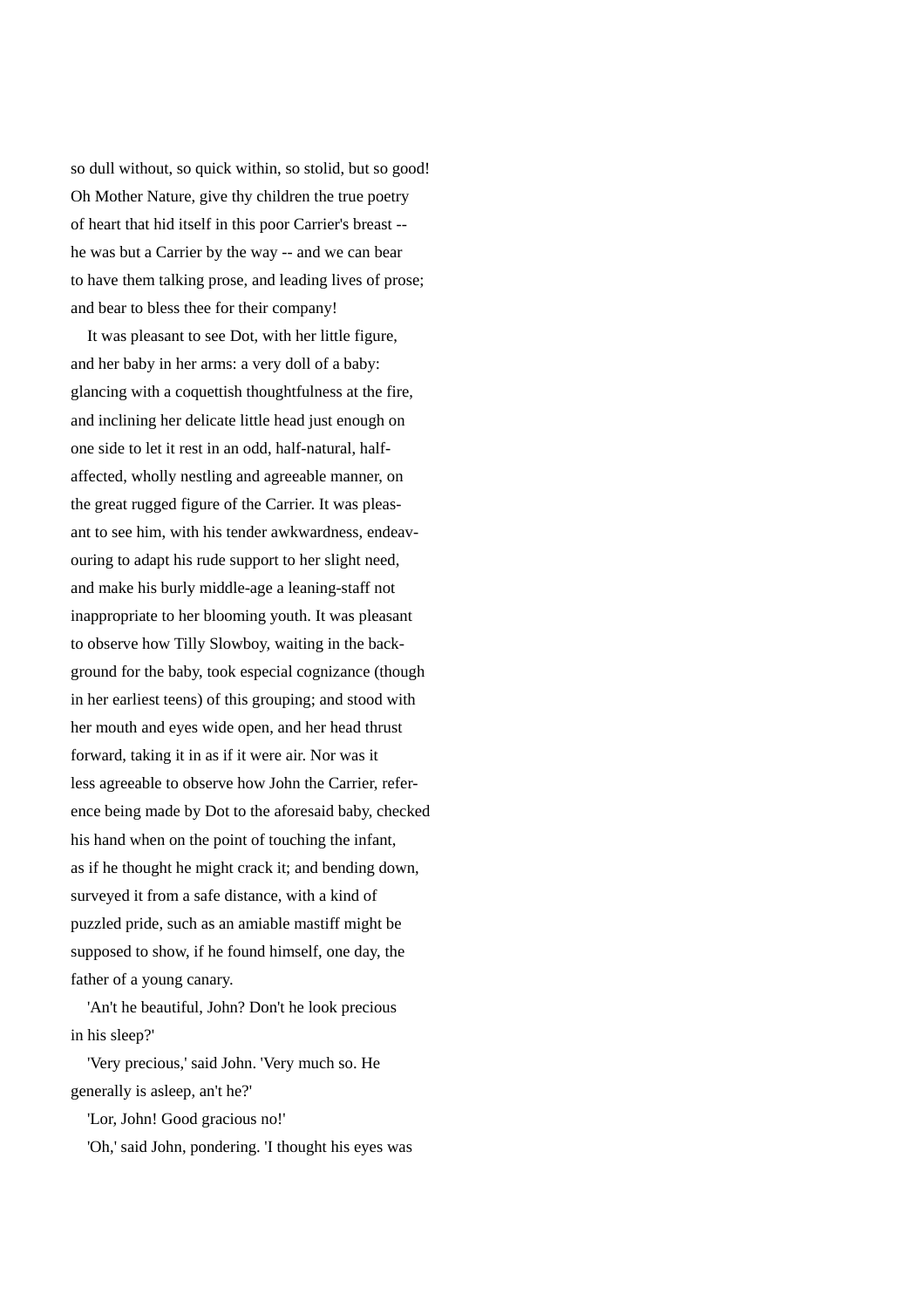generally shut. Halloa!'

'Goodness, John, how you startle one!'

 'It an't right for him to turn 'em up in that way!' said the astonished Carrier, 'is it? See how he's winking with both of 'em at once! And look at his mouth! Why he's gasping like a gold and silver fish!'

 'You don't deserve to be a father, you don't,' said Dot, with all the dignity of an experienced matron. 'But how should you know what little complaints children are troubled with, John! You wouldn't so much as know their names, you stupid fellow.' And when she had turned the baby over on her left arm, and had slapped its back as a restorative, she pinched her husband's ear, laughing.

 'No,' said John, pulling off his outer coat. 'It's very true, Dot. I don't know much about it. I only know that I've been fighting pretty stiffly with the wind to-night. It's been blowing north-east, straight into the cart, the whole way home.'

 'Poor old man, so it has!' cried Mrs. Peerybingle, instantly becoming very active. 'Here! Take the precious darling, Tilly, while I make myself of some use. Bless it, I could smother it with kissing it, I could! Hie then, good dog! Hie Boxer, boy! Only let me make the tea first, John; and then I'll help you with the parcels, like a busy bee. "How doth the little" -- and all the rest of it, you know, John. Did you ever learn "how doth the little," when you went to school, John?'

 'Not to quite know it,' John returned. 'I was very near it once. But I should only have spoilt it, I dare say.'

 'Ha ha,' laughed Dot. She had the blithest little laugh you ever heard. 'What a dear old darling of a dunce you are, John, to be sure!'

Not at all disputing this position, John went out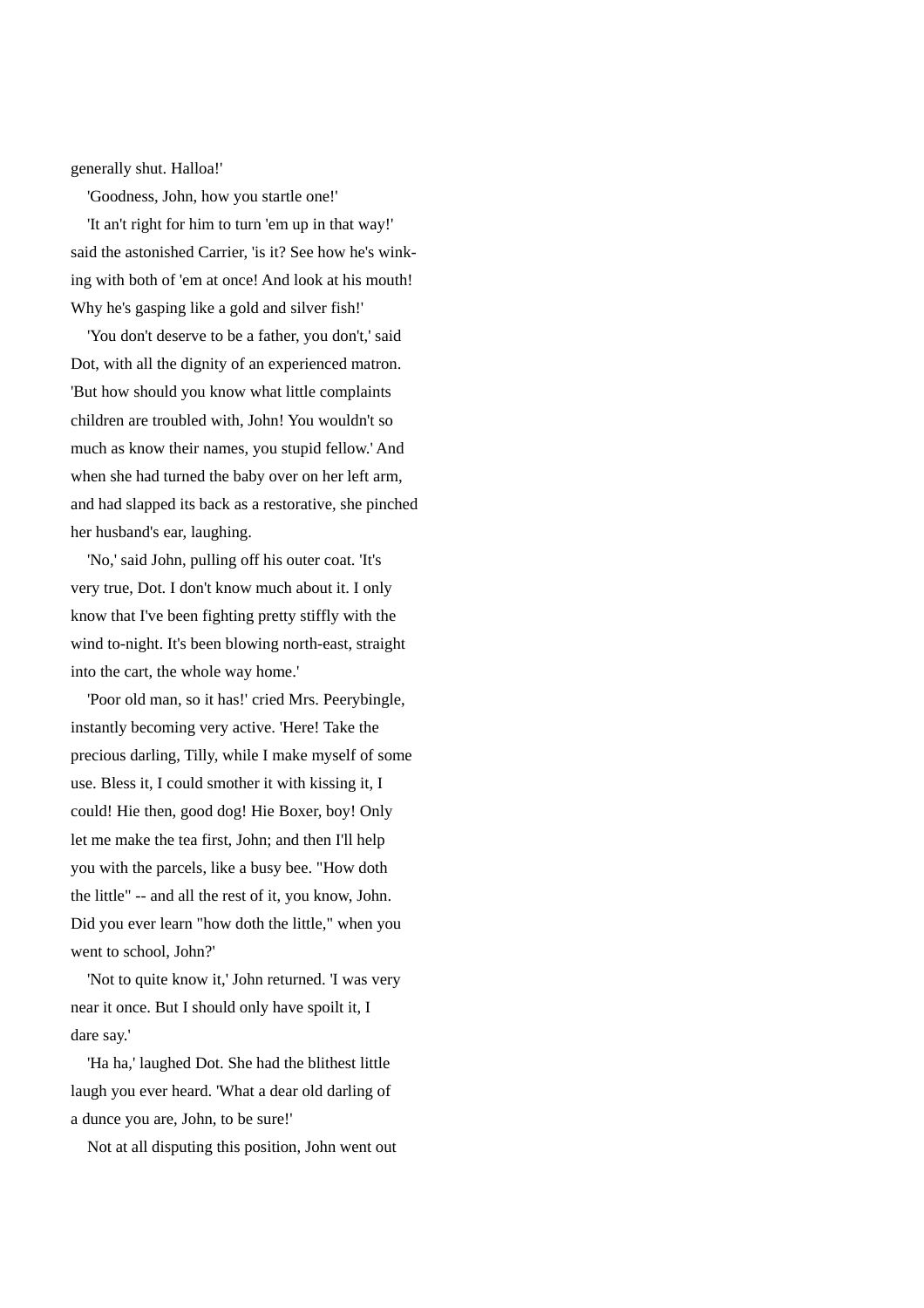to see that the boy with the lantern, which had been dancing to and fro before the door and window, like a Will of the Wisp, took due care of the horse; who was fatter than you would quite believe, if I gave you his measure, and so old that his birthday was lost in the mists of antiquity. Boxer, feeling that his attentions were due to the family in general, and must be impartially distributed, dashed in and out with bewildering inconstancy; now, describing a circle of short barks round the horse, where he was being rubbed down at the stable-door; now, feigning to make savage rushes at his mistress, and facetiously bringing himself to sudden stops; now, eliciting a shriek from Tilly Slowboy, in the low nursing-chair near the fire, by the unexpected application of his moist nose to her countenance; now, exhibiting an obtrusive interest in the baby; now, going round and round upon the hearth, and lying down as if he had established himself for the night; now, getting up again, and. taking that nothing of a fag-end of a tail of his, out into the weather, as if he had just remembered an appointment, and was off, at a round trot, to keep it.

 'There! There's the teapot, ready on the hob!' said Dot; as briskly busy as a child at play at keeping house. 'And there's the cold knuckle of ham; and there's the butter; and there's the crusty loaf, and all! Here's the clothes-basket for the small parcels, John, if you've got any there -- where are you, John? Don't let the dear child fall under the grate, Tilly, whatever you do!'

 It may be noted of Miss Slowboy, in spite of her rejecting the caution with some vivacity, that she had a rare and surprising talent for getting this baby into difficulties: and had several times imperilled its short life, in a quiet way peculiarly her own. She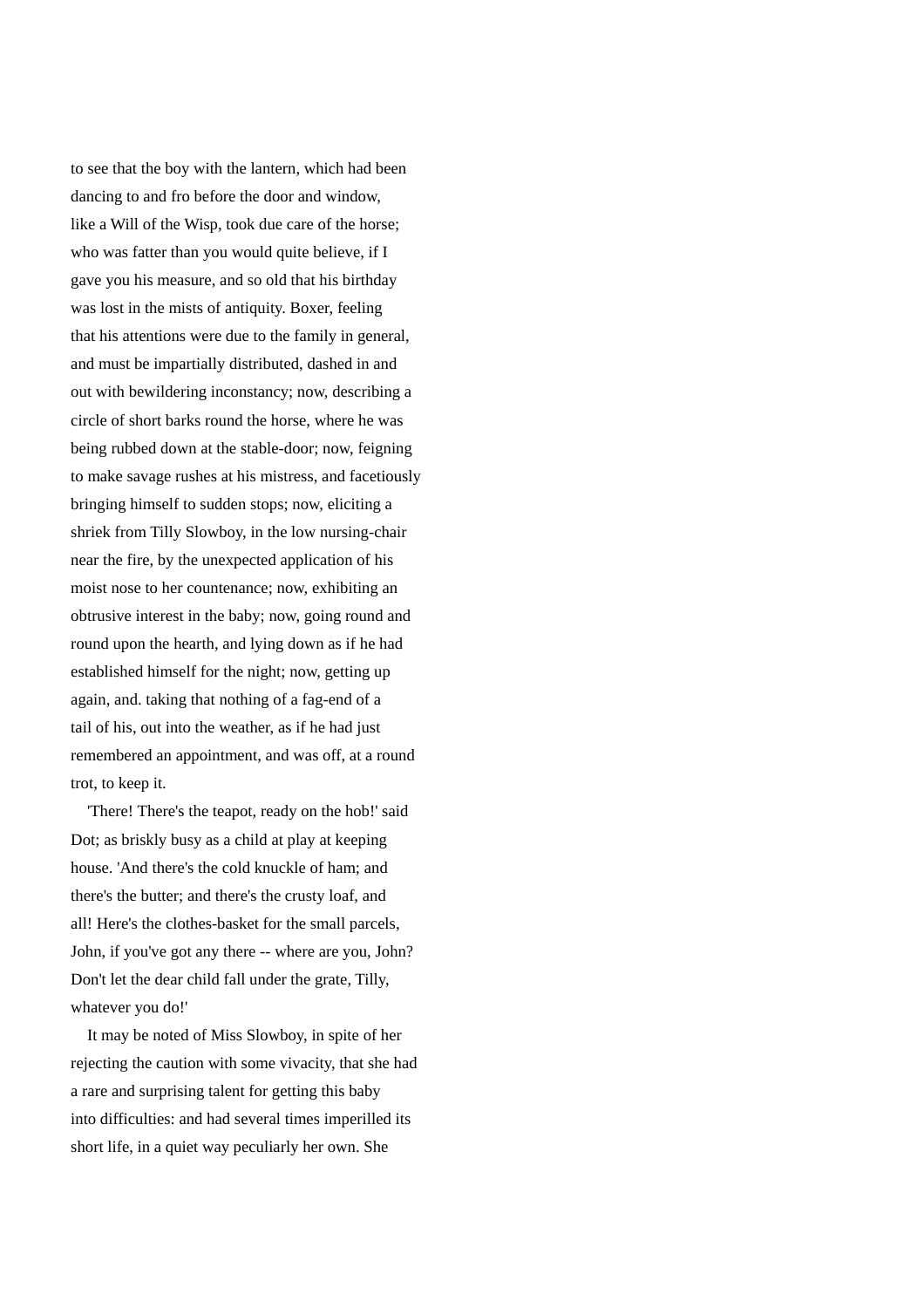was of a spare and straight shape, this young lady, insomuch that her garments appeared to be in constant danger of sliding off those sharp pegs, her shoulders, on which they were loosely hung. Her costume was remarkable for the partial development, on all possible occasions, of some flannel vestment of a singular structure; also for affording glimpses, in the region of the back, of a corset, or pair of stays, in colour a dead-green. ,Being always in a state of gaping admiration at everything, and absorbed, besides, in the perpetual contemplation of her mistress's perfections and the baby's, Miss Slowboy, in her little errors of judgment, may be said to have done equal honour to her head and to her heart; and though these did less honour to the baby's head, which they were the occasional means of bringing into contact with deal doors, dressers, stair-rails, bedposts, and other foreign substances, still they were the honest results of Tilly Slowboy's constant astonishment at finding herself so kindly treated, and installed in such a comfortable home. For, the maternal and paternal Slowboy were alike unknown to Fame, and Tilly had been bred by public charity, a foundling; which word, though only differing from fondling by one vowel's length, is very different in meaning, and expresses quite another thing.

 To have seen little Mrs. Peerybingle come back with her husband, tugging at the clothes-basket, and making the most strenuous exertions to do nothing at all (for he carried it), would have amused you almost as much as it amused him. It may have entertained the Cricket too, for anything I know; but, certainly, it now began to chirp again vehemently.

 'Heyday!' said John, in his slow way. 'It's merrier than ever, to-night, I think.'

'And it's sure to bring us good fortune, John! It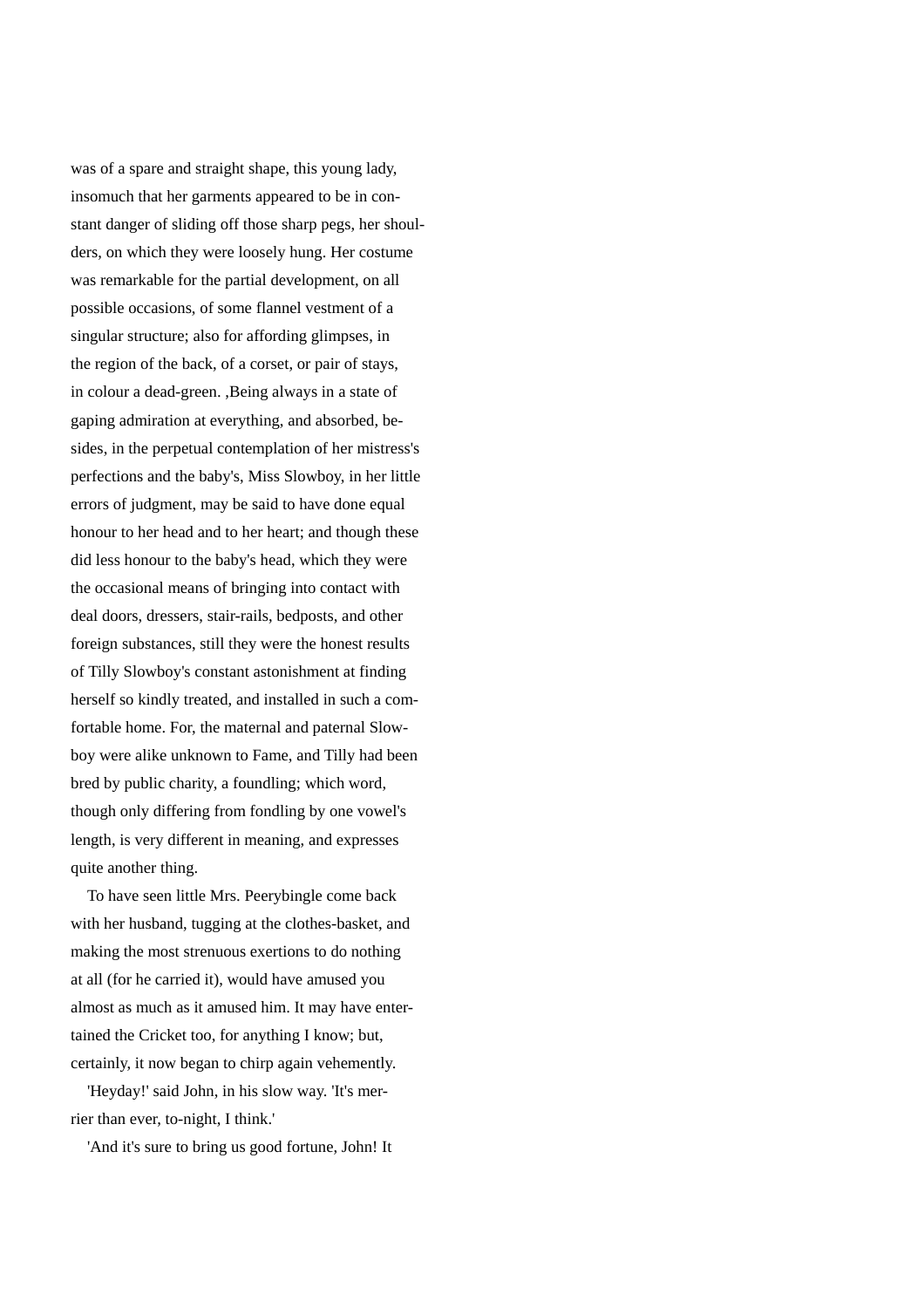always has done so. To have a Cricket on the Hearth, is the luckiest thing in all the world!'

 John looked at her as if he had very nearly got the thought into his head, that she was his Cricket in chief, and he quite agreed with her. But, it was probably one of his narrow escapes, for he said nothing.

 'The first time I heard its cheerful little note, John, was on that night when you brought me home - when you brought me to my new home here; its little mistress. Nearly a year ago. You recollect, John?'

O yes. John remembered. I should think so!

 'Its chirp was such a welcome to me! It seemed so full of promise and encouragement. It seemed to say, you would be kind and gentle with me, and would not expect (I had a fear of that, John, then) to find an old head on the shoulders of your foolish little wife.'

 John thoughtfully patted one of the shoulders, and then the head, as though he would have said No, no; he had had no such expectation; he had been quite content to take them as they were. And really he had reason. They were very comely.

 'It spoke the truth, John, when it seemed to say so; for you have ever been, I am sure, the best, the most considerate, the most affectionate of husbands to me. This has been a happy home, John; and I love the Cricket for its sake!'

 'Why so do I then,' said the Carrier. 'So do I, Dot.'

 'I love it for the many times I have heard it, and the many thoughts its harmless music has given me. Sometimes, in the twilight, when I have felt a little solitary and down-hearted, John -- before baby was here to keep me company and make the house gay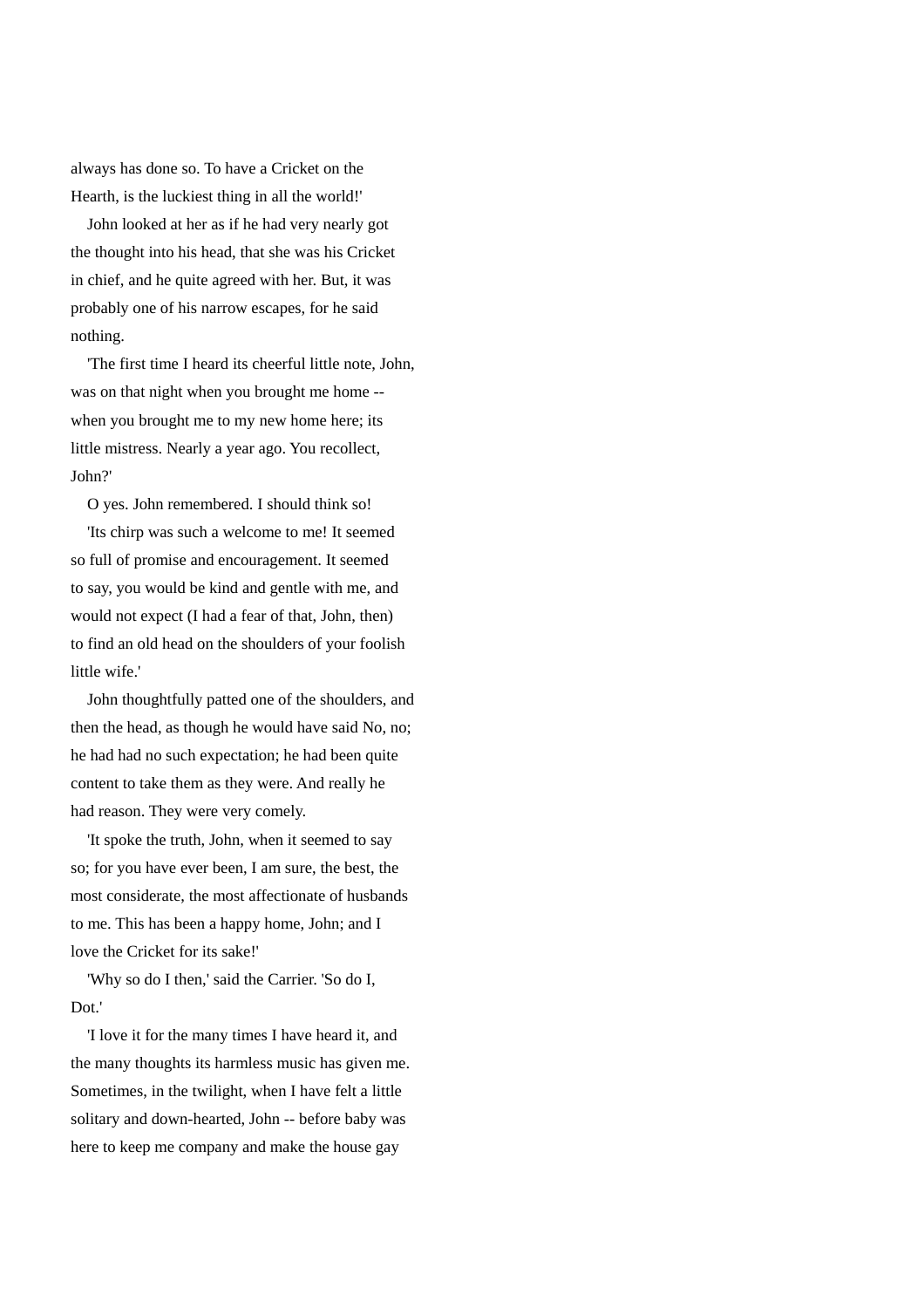-- when I have thought how lonely you would be if I should die; how lonely I should be if I could know that you had lost me, dear; its Chirp, Chirp, Chirp upon the hearth, has seemed to tell me of another little voice, so sweet, so very dear to me, before whose coming sound my trouble vanished like a dream. And when I used to fear -- I did fear once, John. I was very young you know -- that ours might prove to be an ill-assorted marriage, I being such a child, and you more like my guardian than my husband; and that you might not, however hard you tried, be able to learn to love me, as you hoped and prayed you might; its Chirp, Chirp, Chirp has cheered me up again, and filled me with new trust and confidence. I was thinking of these things to-night, dear, when I sat expecting you; and I love the Cricket for their sake!'

 'And so do I,' repeated John. 'But Dot? I hope and pray that I might learn to love you? How you talk! I had learnt that, long before I brought you here, to be the Cricket's little mistress, Dot!'

 She laid her hand, an instant. on his arm, and looked up at him with an agitated face, as if she would have told him something. Next moment she was down upon her knees before the basket, speaking in a sprightly voice, and busy with the parcels.

 'There are not many of them to-night, John, but I saw some goods behind the cart, just now; and though they give more trouble, perhaps, still they pay as well; so we have no reason to grumble, have we? Besides, you have been delivering, I dare say, as you came along?'

'Oh yes,' John said. 'A good many.'

 'Why what's this round box? Heart alive, John, it's a wedding-cake!'

'Leave a woman alone to find out that,' said John,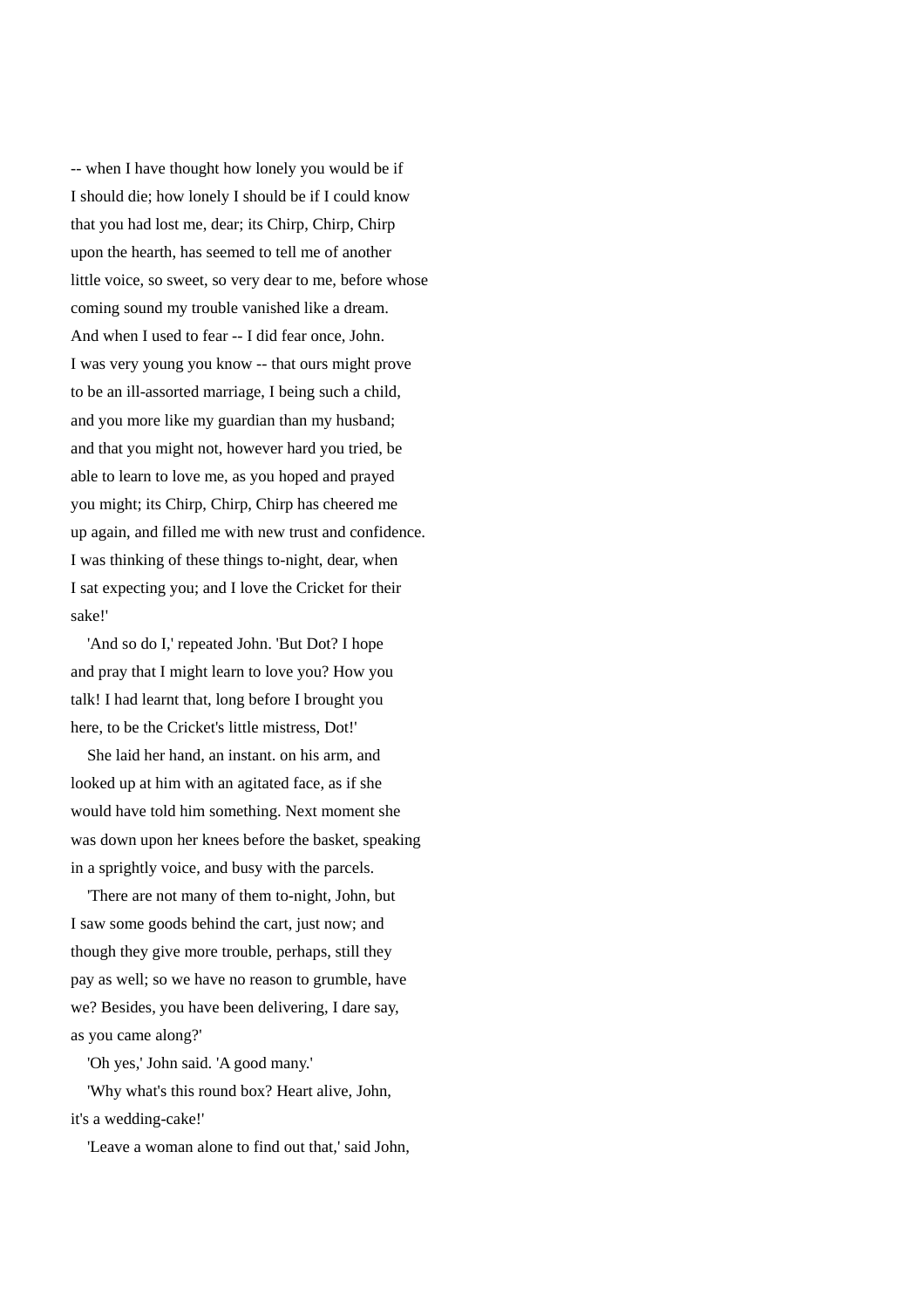admiringly. 'Now a man would never have thought of it. Whereas, it's my belief that if you was to pack a wedding-cake up in a tea-chest, or a turn-up bedstead, or a pickled salmon keg, or any unlikely thing, a woman would be sure to find it out directly. Yes; I called for it at the pastry-cook's.'

 'And it weighs I don't know what -- whole hundredweights!' cried Dot, making a great demonstration of trying to lift it. 'Whose is it, John? Where is it going?'

 'Read the writing on the other side,' said John. 'Why, John! My Goodness, John!'

'Ah! who'd have thought it!' John returned.

 'You never mean to say,' pursued Dot, sitting on the floor and shaking her head at him, 'that it's Gruff and Tackleton the toy-maker!'

John nodded.

 Mrs. Peerybingle nodded also, fifty times at least. Not in assent -- in dumb and pitying amazement; screwing up her lips the while with all their little force (they were never made for screwing up; I am clear of that), and looking the good Carrier through and through, in her abstraction. Miss Slowboy, in the mean time, who had a mechanical power of reproducing scraps of current conversation for the delectation of the baby, with all the sense struck out of them, and all the nouns changed into the plural number, inquired aloud of that young creature, Was it Gruffs and Tackletons the toymakers then, and Would it call at Pastry-cooks for wedding-cakes, and Did its mothers know the boxes when its fathers brought them homes; and so on.

 'And that is really to come about!' said Dot. 'Why she and I were girls at school together, John.'

 He might have been thinking of her, or nearly thinking of her, perhaps, as she was in that same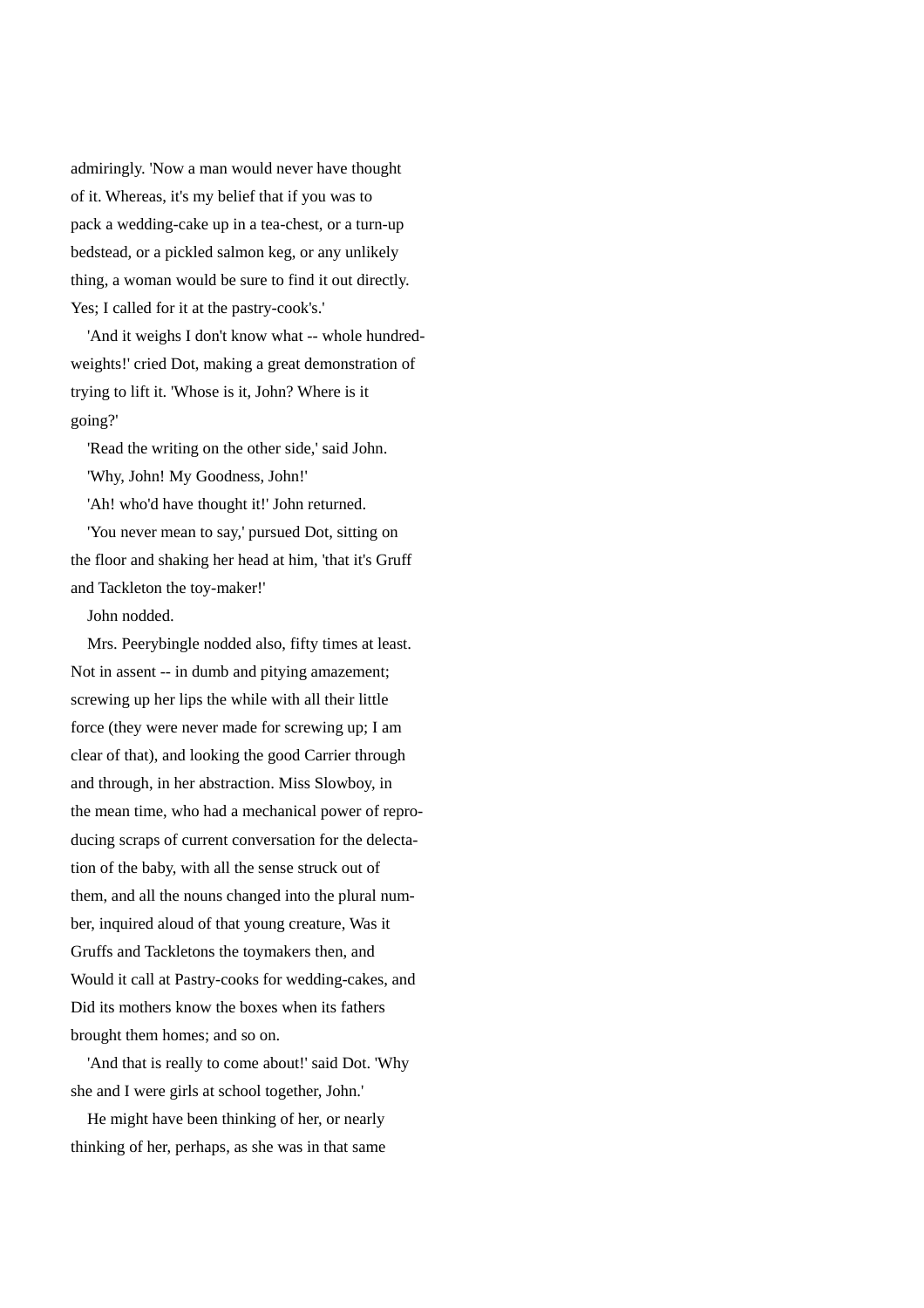school time. He looked upon her with a thoughtful pleasure, but he made no answer.

 'And he's as old! As unlike her! -- Why, how many years older than you, is Gruff and Tackleton, John?'

 'How many more cups of tea shall I drink to-night at one sitting, than Gruff and Tackleton ever took in four, I wonder!' replied John, good-humoredly, as he drew a chair to the round table, and began at the cold ham. 'As to eating, I eat but little; but, that little I enjoy, Dot.'

 Even this, his usual sentiment at meal times, one of his innocent delusions (for his appetite was always obstinate, and flatly contradicted him), awoke no smile in the face of his little wife, who stood among the parcels, pushing the cake-box slowly from her with her foot, and never once looked, though her eyes were cast down too, upon the dainty shoe she generally was so mindful of. Absorbed in thought, she stood there, heedless alike of the tea and John (although he called to her, and rapped the table with his knife to startle her), until he rose and touched her on the arm; when she looked at him for a moment, and hurried to her place behind the teaboard, laughing at her negligence. But, not as she had laughed before. The manner and the music were quite changed.

 The Cricket, too, had stopped. Somehow the room was not so cheerful as it had been. Nothing like it.

 'So, these are all the parcels, are they, John?' she said, breaking a long silence, which the honest Carrier had devoted to the practical illustration of one part of his favourite sentiment -- certainly enjoying what he ate, if it couldn't be admitted that he ate but little. 'So these are all the parcels; are they, John?'

'That's all,' said John. 'Why -- no -- I --' laying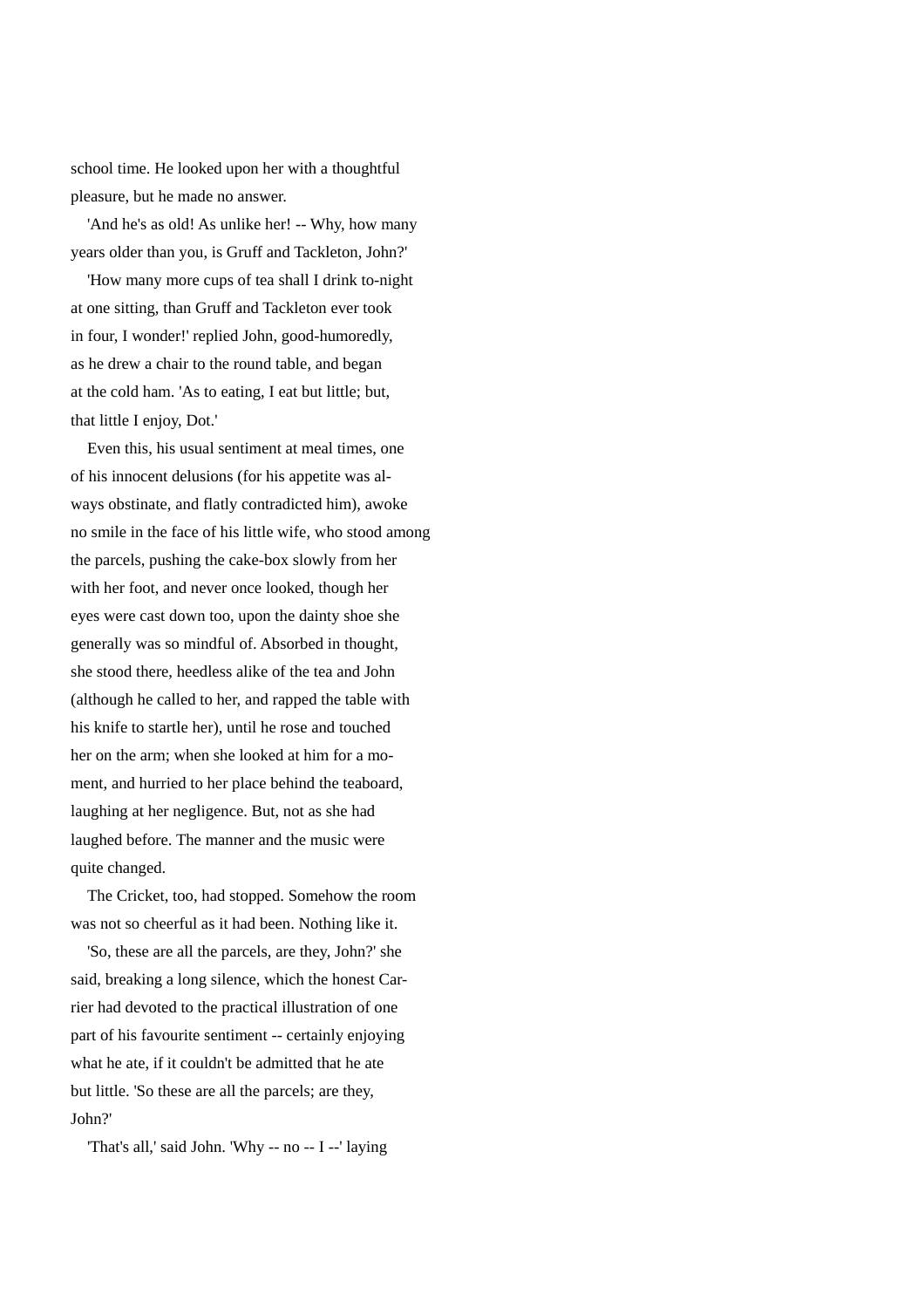down his knife and fork, and taking a long breath. 'I declare -- I've clean forgotten the old gentleman!'

'The old gentleman?'

 'In the cart,' said John. 'He was asleep, among the straw, the last time I saw him. I've very nearly remembered him, twice, since I came in; but, he went out of my head again. Holloa! Yahip there! Rouse up! That's my hearty!'

 John said these latter words outside the door, whither he had hurried with the candle in his hand.

 Miss Slowboy, conscious of some mysterious reference to The Old Gentleman, and connecting in her mystified imagination certain associations of a religious nature with the phrase, was so disturbed, that hastily rising from the low chair by the fire to seek protection near the skirts of her mistress, and coming into contact as she crossed the doorway with an ancient Stranger, she instinctively made a charge or butt at him with the only offensive instrument within her reach. This instrument happening to be the baby, great commotion and alarm ensued, which the sagacity of Boxer rather tended to increase; for, that good dog, more thoughtful than its master, had, it seemed, been watching the old gentleman in his sleep, lest he should walk off with a few young poplar trees that were tied up behind the cart, and he still attended on him very closely, worrying his gaiters in fact, and making dead sets at the buttons.

 'You're such an undeniable good sleeper, sir,' said John, when tranquillity was restored; in the mean time the old gentleman had stood, bareheaded and motionless, in the centre of the room; 'that I have half a mind to ask you where the other six are - only that would be a joke, and I know I should spoil it. Very near though,' murmured the Carrier, with a chuckle; 'very near!'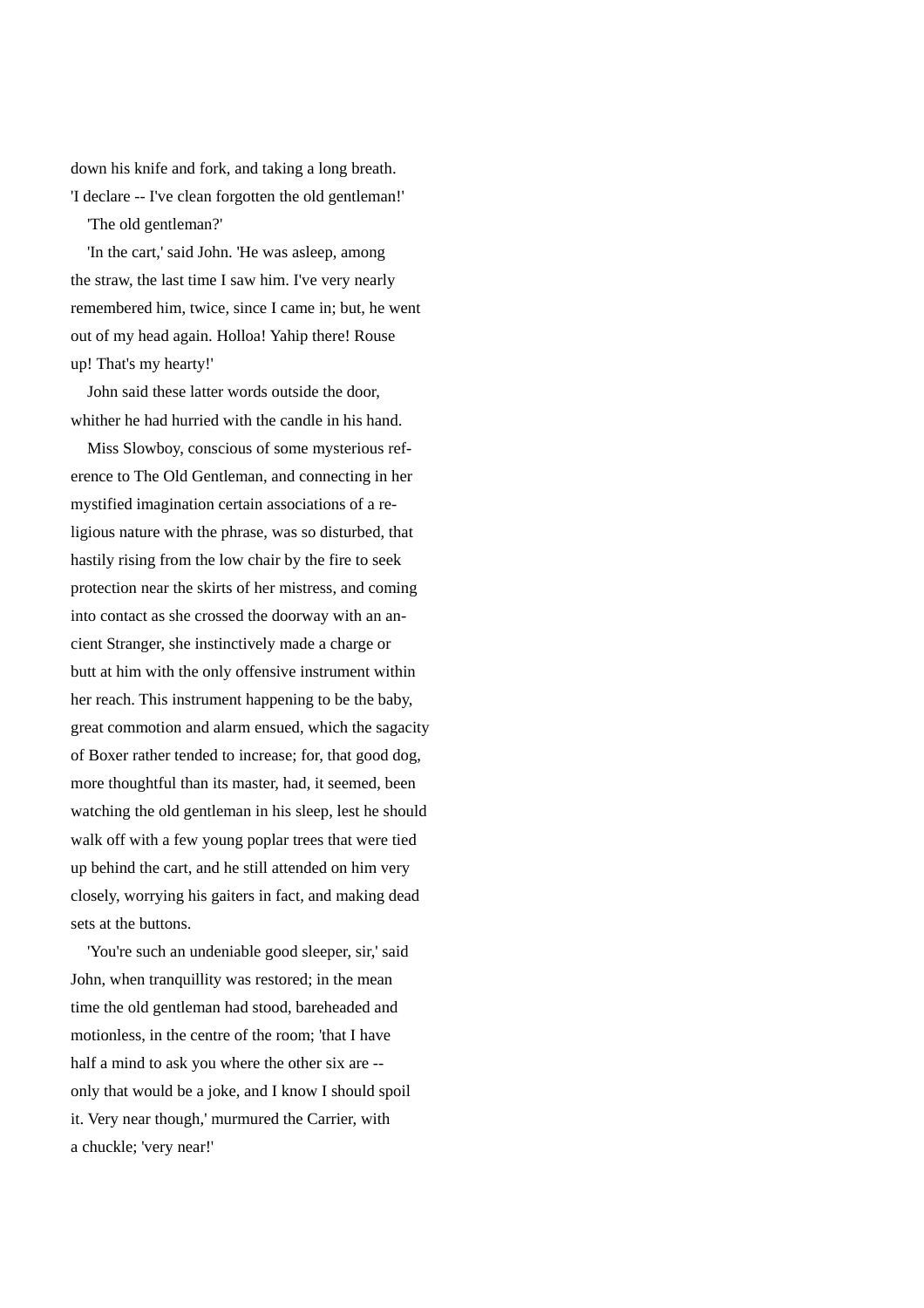The Stranger, who had long white hair, good features, singularly bold and well defined for an old man, and dark, bright, penetrating eyes, looked round with a smile, and saluted the Carrier's wife by gravely inclining his head.

 His garb was very quaint and odd -- a long, long way behind the time. Its hue was brown, all over. In his hand he held a great brown club or walkingstick; and striking this upon the floor, it fell asunder, and became a chair. On which he sat down, quite composedly.

 'There!' said the Carrier, turning to his wife. 'That's the way I found him, sitting by the roadside! Upright as a milestone. And almost as deaf.'

'Sitting in the open air, John!'

 'In the open air,' replied the Carrier, 'just at dusk. "Carriage Paid," he said; and gave me eighteenpence. Then he got in. And there he is.'

'He's going, John, I think!'

Not at all. He was only going to speak.

 'If you please, I was to be left till called for,' said the Stranger, mildly 'Don't mind me.'

 With that, he took a pair of spectacles from one of his large pockets, and a book from another, and leisurely began to read. Making no more of Boxer than if he had been a house lamb!

 The Carrier and his wife exchanged a look of perplexity. The Stranger raised his head; and glancing from the latter to the former, said,

'Your daughter, my good friend?'

'Wife,' returned John.

'Niece?' said the Stranger.

'Wife,' roared John.

 'Indeed?' observed the Stranger. 'Surely? Very young!'

He quietly turned over, and resumed his reading.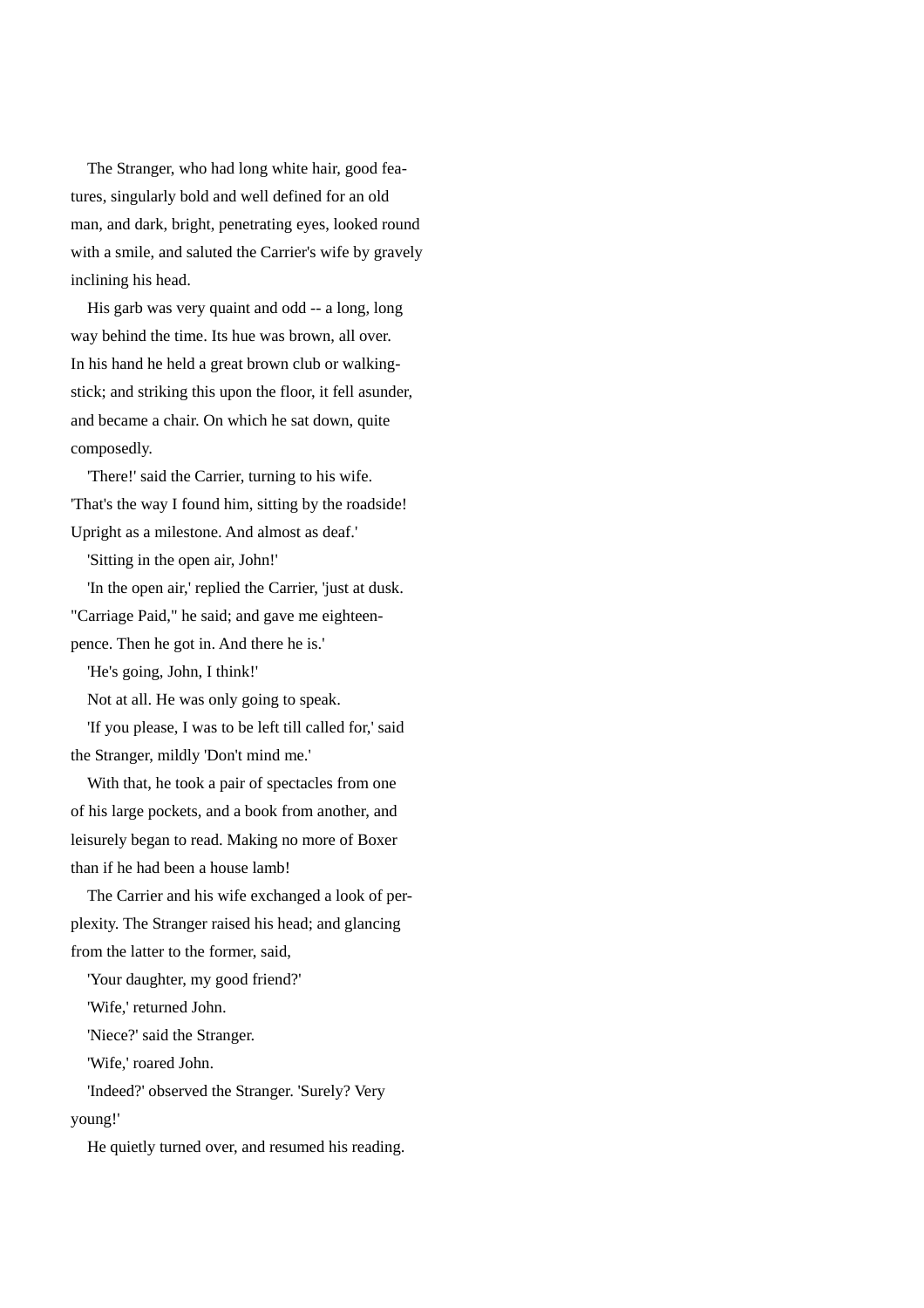But, before he could have read two lines he again interrupted himself to say:

'Baby, yours?'

John gave him a gigantic nod; equivalent to an answer in the affirmative, delivered through a speaking trumpet.

'Girl?'

'Bo-o-oy!' roared John.

'Also very young, eh?'

 Mrs. Peerybingle instantly struck in. 'Two months and three da-ays! Vaccinated just six weeks ago-o! Took very fine-ly! Considered, by the doctor, a remarkably beautiful chi-ild! Equal to the general run of children at five months o-old! Takes notice, in a way quite won-der-ful! May seem impossible to you, but feels his legs al-ready!'

 Here the breathless little mother, who had been shrieking these short sentences into the old man's ear. until her pretty face was crimsoned, held up the Baby before him as a stubborn and triumphant fact; while Tilly Slowboy, with a melodious cry of 'Ketcher, Ketcher' -- which sounded like some unknown words, adapted to a popular Sneeze -- performed some cowlike gambols round that all-unconscious Innocent.

 'Hark! He's called for, sure enough,' said John. 'There's somebody at the door. Open it, Tilly.'

 Before she could reach it, however, it was opened from without, being a primitive sort of door, with a latch, that any one could lift if he chose -- and a good many people did choose, for all kinds of neighbours liked to have a cheerful word or two with the Carrier, though he was no great talker himself. Being opened, it gave admission to a little, meagre, thoughtful, dingy-faced man, who seemed to have made himself a great-coat from the sack-cloth covering of some old box; for, when he turned to shut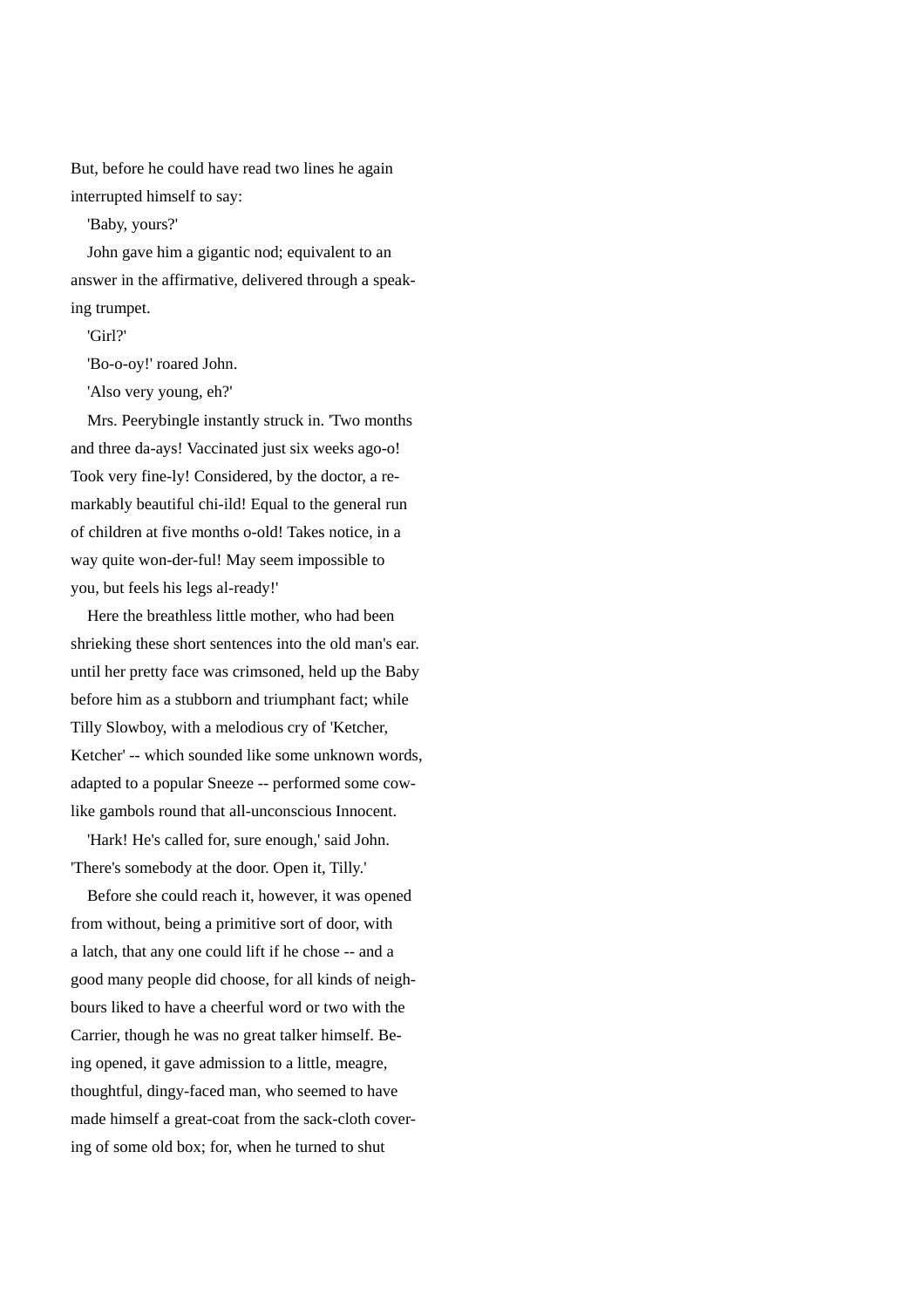the door, and keep the weather out, he disclosed upon the back of that garment, the inscription  $G \& T$ in large black capitals. Also the word GLASS in bold characters.

 'Good-evening John!' said the little man. 'Goodevening Mum. Good-evening Tilly. Good-evening Unbeknown! How's Baby Mum? Boxer's pretty well I hope?'

 'All thriving, Caleb,' replied Dot. 'I am sure you need only look at the dear child, for one, to know that.'

 'And I'm sure I need only look at you for another,' said Caleb.

 He didn't look at her though; he had a wandering and thoughtful eye which seemed to be always projecting itself into some other time and place, no matter what he said; a description which will equally apply to his voice.

 'Or at John for another,' said Caleb. 'Or at Tilly, as far as that goes. Or certainly at Boxer.'

'Busy just now, Caleb?' asked the Carrier.

 'Why, pretty well, John,' he returned, with the distraught air of a man who was casting about for the Philosopher's stone, at least. 'Pretty much so. There's rather a run on Noah's Arks at present. I could have wished to improve upon the Family, but I don't see how it's to be done at the price. It would be a satisfaction to one's mind, to make it clearer which was Shems and Hams, and which was Wives. Flies an't on that scale neither, as compared with elephants you know! Ah! well! Have you got anything in the parcel line for me, John?'

 The Carrier put his hand into a pocket of the coat he had taken off; and brought out, carefully preserved in moss and paper, a tiny flower-pot.

'There it is!' he said, adjusting it with great care.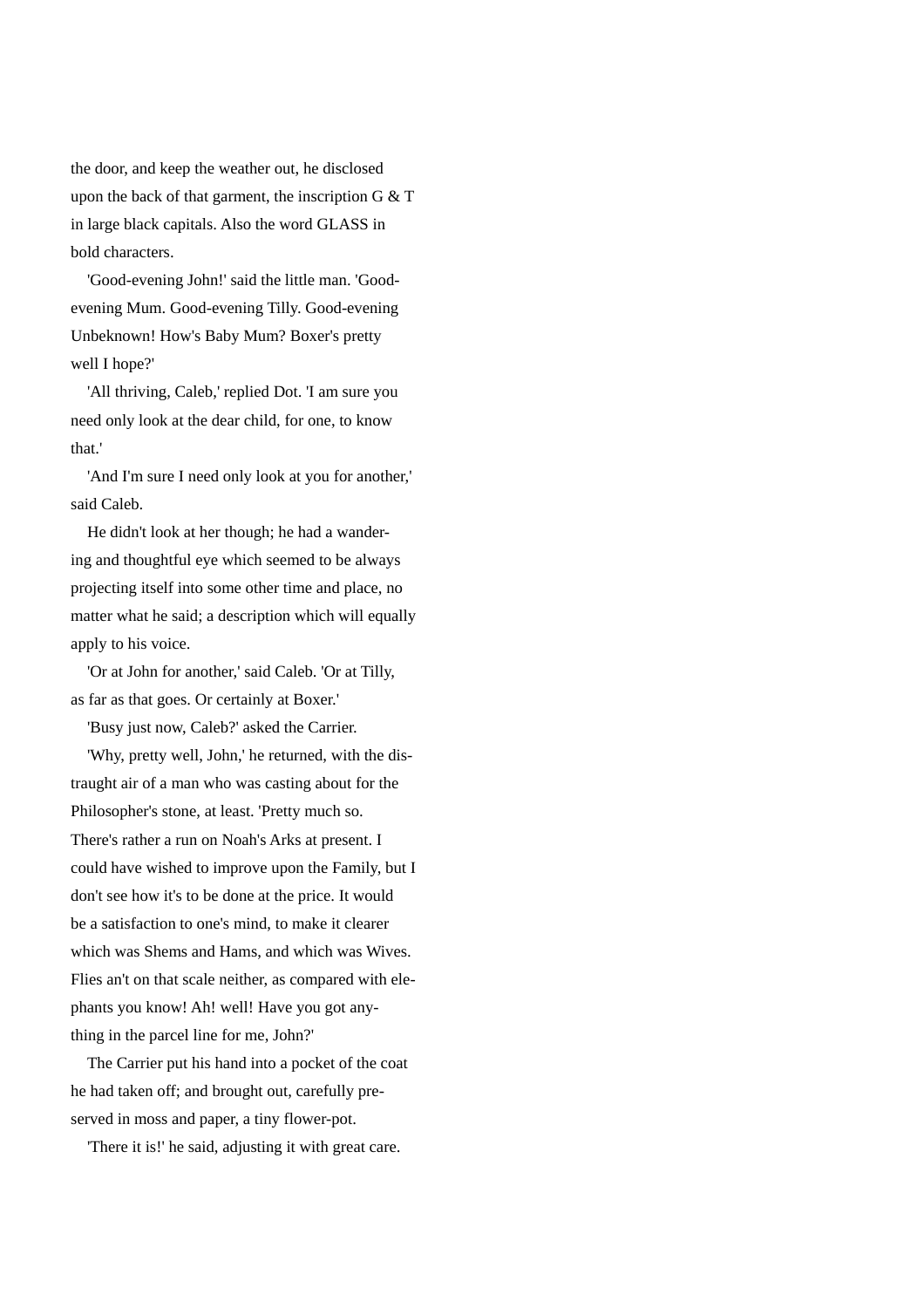'Not so much as a leaf damaged. Full of buds!'

 Caleb's dull eye brightened, as he took it and thanked him.

 'Dear, Caleb,' said the Carrier. 'Very dear at this season.'

 'Never mind that. It would be cheap to me, whatever it cost,' returned the little man. 'Anything else, John?'

'A small box,' replied the Carrier. 'Here you are!'

 ' "For Caleb Plummer," ' said the little man, spelling out the direction. ' "With Cash." With Cash, John. I don't think it's for me.'

 'With Care,' returned the Carrier, looking over his shoulder. 'Where do you make out cash?'

 'Oh! To be sure!' said Caleb. 'It's all right. With care! Yes, yes; that's mine. It might have been with cash, indeed, if my dear Boy in the Golden South Americas had lived, John. You loved him like a son; didn't you? You needn't say did. I know, of course. "Caleb Plummer. With care." Yes, yes, it's all right. It's a box of dolls' eyes for my daughter's work. I wish it was her own sight in a box, John.'

'I wish it was, or could be!' cried the Carrier.

 'Thank 'ee,' said the little man. 'You speak very hearty. To think that she should never see the Dolls -- and them a-staring at her, so bold, all day long! That's where it cuts. What's the damage, John?'

 'I'll damage you,' said John, 'if you inquire. Dot! Very near?

 'Well! it's like you to say so,' observed the little man. 'It's your kind way. Let me see. I think that's all.'

'I think not,' said the Carrier. 'Try again.'

 'Something for our Governor, eh?' said Caleb, after pondering a little while. 'To be sure. That's what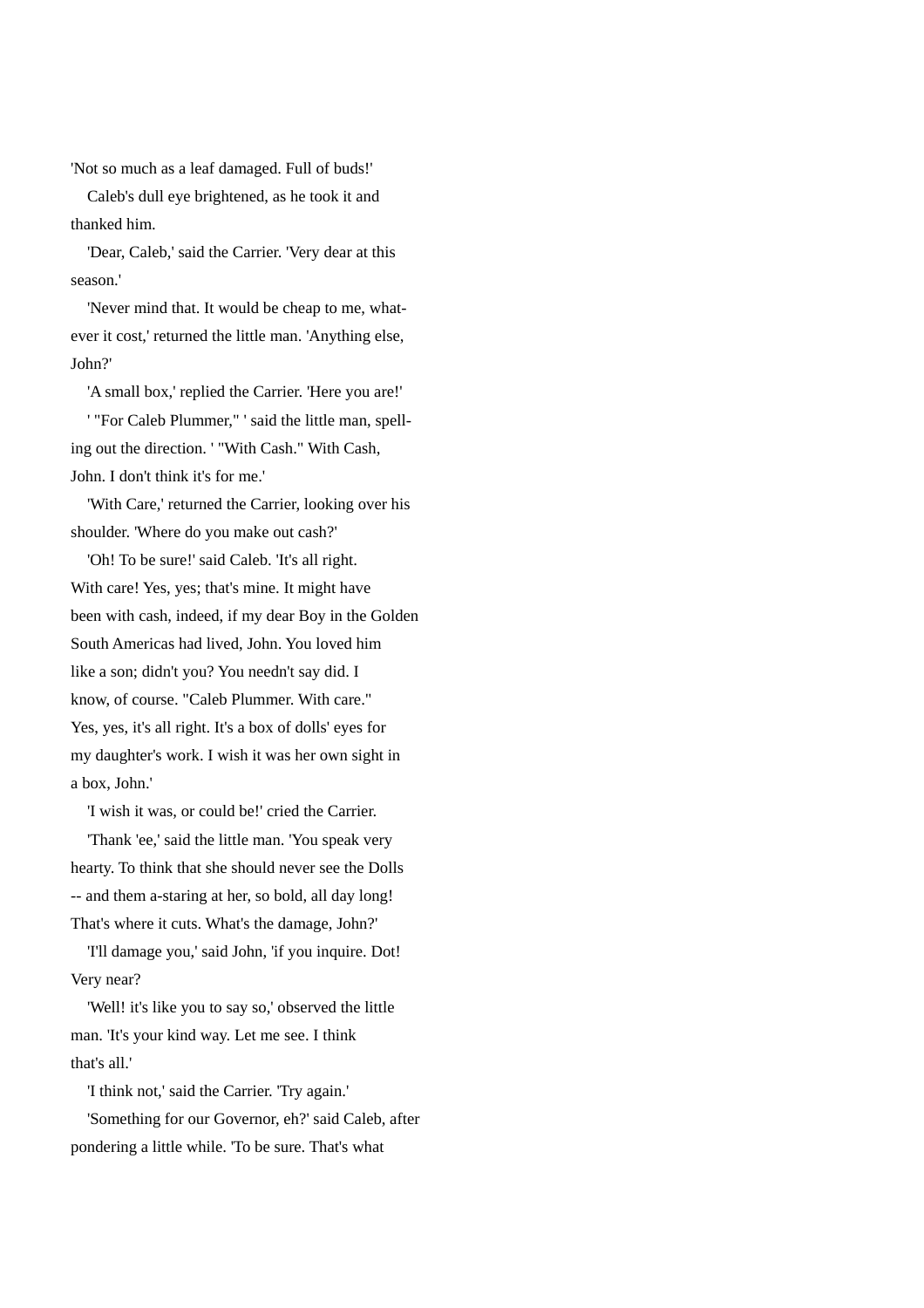I came for; but my head's so running on them Arks and things! He hasn't been here, has he?'

 'Not he,' returned the Carrier. 'He's too busy, courting.'

 'He's coming round though,' said Caleb; 'for he told me to keep on the near side of the road going home, and it was ten to one he'd take me up. I had better go, by the bye. -- You couldn't have the goodness to let me pinch Boxer's tail, Mum, for half a moment, could you?'

'Why, Caleb! what a question!'

 'Oh never mind, Mum,' said the little man. 'He mightn't like it perhaps. There's a small order just come in, for barking dogs; and I should wish to go as close to Natur' as I could, for sixpence. That's all. Never mind, Mum.'

 It happened opportunely, that Boxer, without receiving the proposed stimulus, began to bark with great zeal. But, as this implied the approach of some new visitor, Caleb, postponing his study from the life to a more convenient season, shouldered the round box, and took a hurried leave. He might have spared himself the trouble, for he met the visitor upon the threshold.

 'Oh! You are here, are you? Wait a bit. I'll take you home. John Peerybingle, my service to you. More of my service to your pretty wife. Handsomer every day! Better too, if possible! And younger,' mused the speaker, in a low voice; 'that's the Devil of it!'

 'I should be astonished at your paying compliments, Mr. Tackleton,' said Dot, not with the best grace in the world; 'but for your condition.'

'You know all about it then?'

 'I have got myself to believe it, somehow,' said Dot. 'After a hard struggle, I suppose?'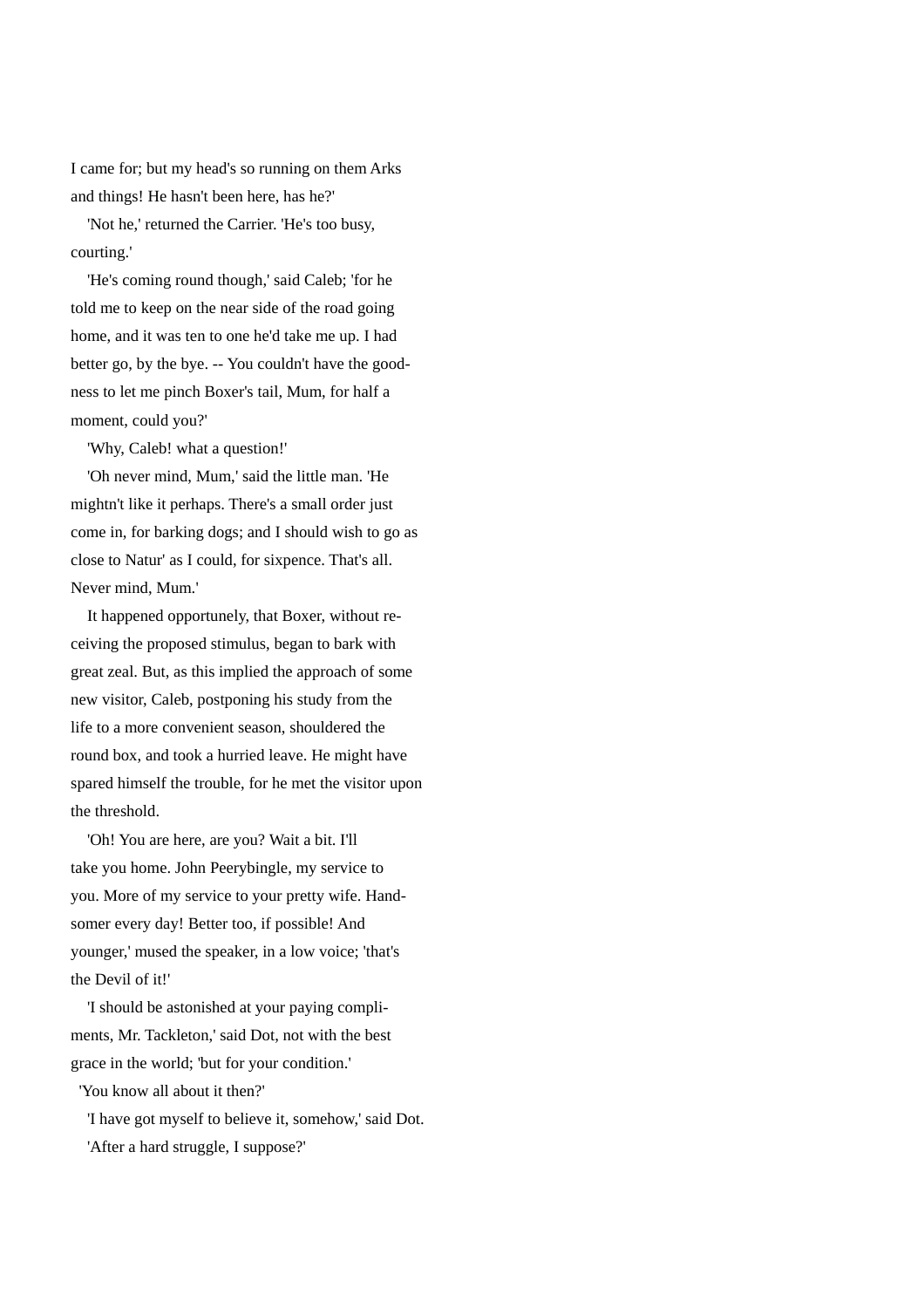'Very.'

 Tackleton the Toy-merchant, pretty generally known as Gruff and Tackleton -- for that was the firm, though Gruff had been bought out long ago; only leaving his name, and as some said his nature, according to its Dictionary meaning, in the business -- Tackleton the Toy-merchant, was a man whose vocation had been quite misunderstood by his Parents and Guardians. If they had made him a Money Lender, or a sharp Attorney, or a Sheriff's Officer, or a Broker, he might have sown his discontented oats in his youth, and, after having had the full run of himself in ill-natured transactions, might have turned out amiable, at last, for the sake of a little freshness and novelty. But, cramped and chafing in the peaceable pursuit of toy-making, he was a domestic Ogre, who had been living on children all his life, and was their implacable enemy. He despised all toys; wouldn't have bought one for the world; delighted, in his malice, to insinuate grim expressions into the faces of brown-paper farmers who drove pigs to market, bellmen who advertised lost lawyers' consciences, moveable old ladies who darned stockings or carved pies; and other like samples of his stock-intrade. In appalling masks; hideous, hair, red-eyed Jacks in Boxes; Vampire Kites; demoniacal Tumblers who wouldn't lie down, and were perpetually flying forward, to stare infants out of countenance; his soul perfectly revelled. They were his only relief, and safety-valve. He was great in such inventions. Anything suggestive of a Pony-nightmare, was delicious to him. He had even lost money (and he took to that toy very kindly) by getting up Goblin slides for magic-lanterns, whereon the Powers of Darkness were depicted as a sort of supernatural shell-fish, with human faces. In intensifying the por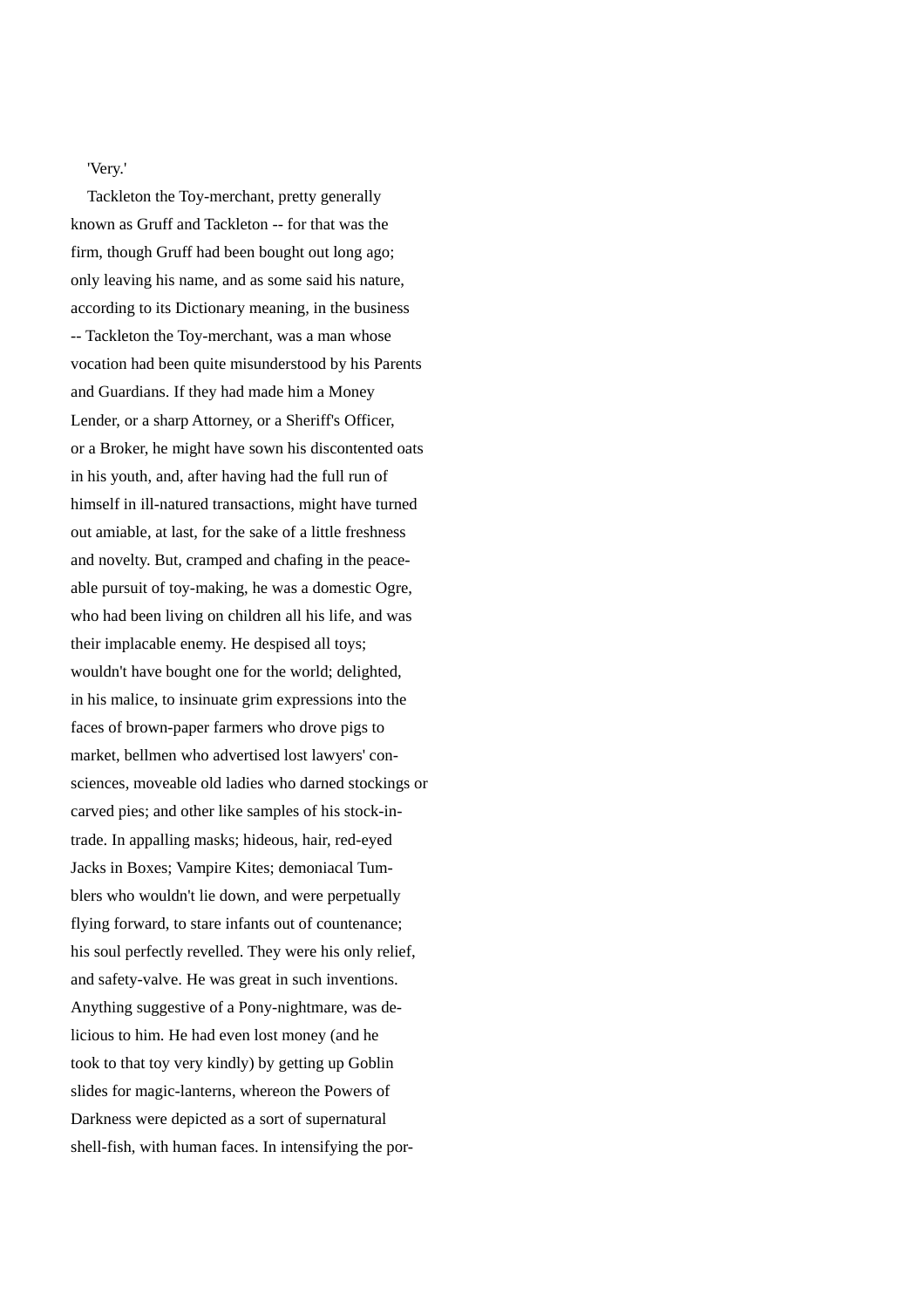traiture of Giants, he had sunk quite a little capital; and, though no painter himself, he could indicate, for the instruction of his artists, with a piece of chalk, a certain furtive leer for the countenances of those monsters, which was safe to destroy the peace of mind of any young gentleman between the ages of six and eleven, for the whole Christmas or Midsummer Vacation.

 What he was in toys, he was (as most men are) in other things. You may easily suppose, therefore, that within the great green cape, which reached down to the calves of his legs, there was buttoned up to the chin an uncommonly pleasant fellow; and that he was about as choice a spirit, and as agreeable a companion, as ever stood in a pair of bull-headed looking boots with mahogany-coloured tops.

 Still, Tackleton, the toy-merchant, was going to be married. In spite of all this, he was going to be married. And to a young wife too, a beautiful young wife.

 He didn't look much like a bridegroom, as he stood in the Carrier's kitchen, with a twist in his dry face, and a screw in his body, and his hat jerked over the bridge of his nose, and his hands tucked down into the bottoms of his pockets, and his whole sarcastic illconditioned self peering out of one little corner of one little eye, like the concentrated essence of any number of ravens. But, a Bridegroom he designed to be.

 'In three days' time. Next Thursday. The last day of the first month in the year. That's my wedding day,' said Tackleton.

 Did I mention that he had always one eye wide open, and one eye nearly shut; and that the one eye nearly shut, was always the expressive eye? I don t think I did.

'That's my wedding-day!' said Tackleton, rattling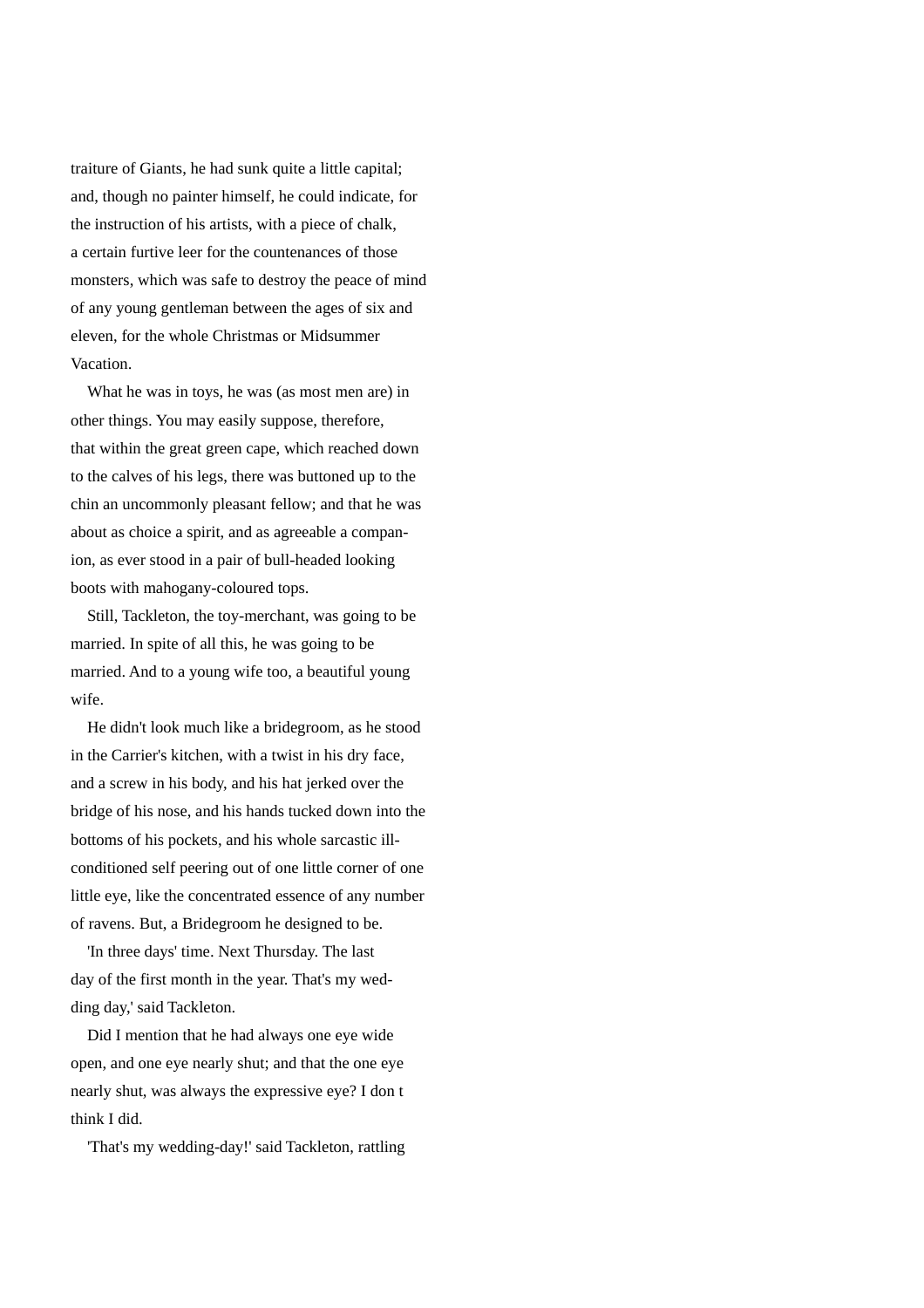his money.

 'Why, it's our wedding-day too,' exclaimed the Carrier.

 'Ha ha!' laughed Tackleton. 'Odd! You're just such another couple. Just!'

 The indignation of Dot at this presumptuous assertion is not to be described. What next? His imagination would compass the possibility of just such another Baby, perhaps. The man was mad.

 'I say! A word with you,' murmured Tackleton, nudging the Carrier with his elbow, and taking him a little apart. 'You'll come to the wedding? We're in the same boat, you know.'

'How in the same boat?' inquired the Carrier.

 'A little disparity, you know'; said Tackleton, with another nudge. 'Come and spend an evening with us, beforehand.'

 'Why?' demanded John, astonished at this pressing hospitality.

 'Why?' returned the other. 'That's a new way of receiving an invitation. Why, for pleasure - sociability, you know, and all that!'

 'I thought you were never sociable,' said John, in his plain way.

 'Tchah! It's of no use to be anything but free with you I see,' said Tackleton. 'Why, then, the truth is you have a -- what tea-drinking people call a sort of a comfortable appearance together, you and your wife. We know better, you know. but --'

 'No, we don't know better,' interposed John. 'What are you talking about?'

 'Well! We don't know better, then,' said Tackleton. 'We'll agree that we don't. As you like; what does it matter? I was going to say, as you have that sort of appearance, your company will produce a favourable effect on Mrs. Tackleton that will be.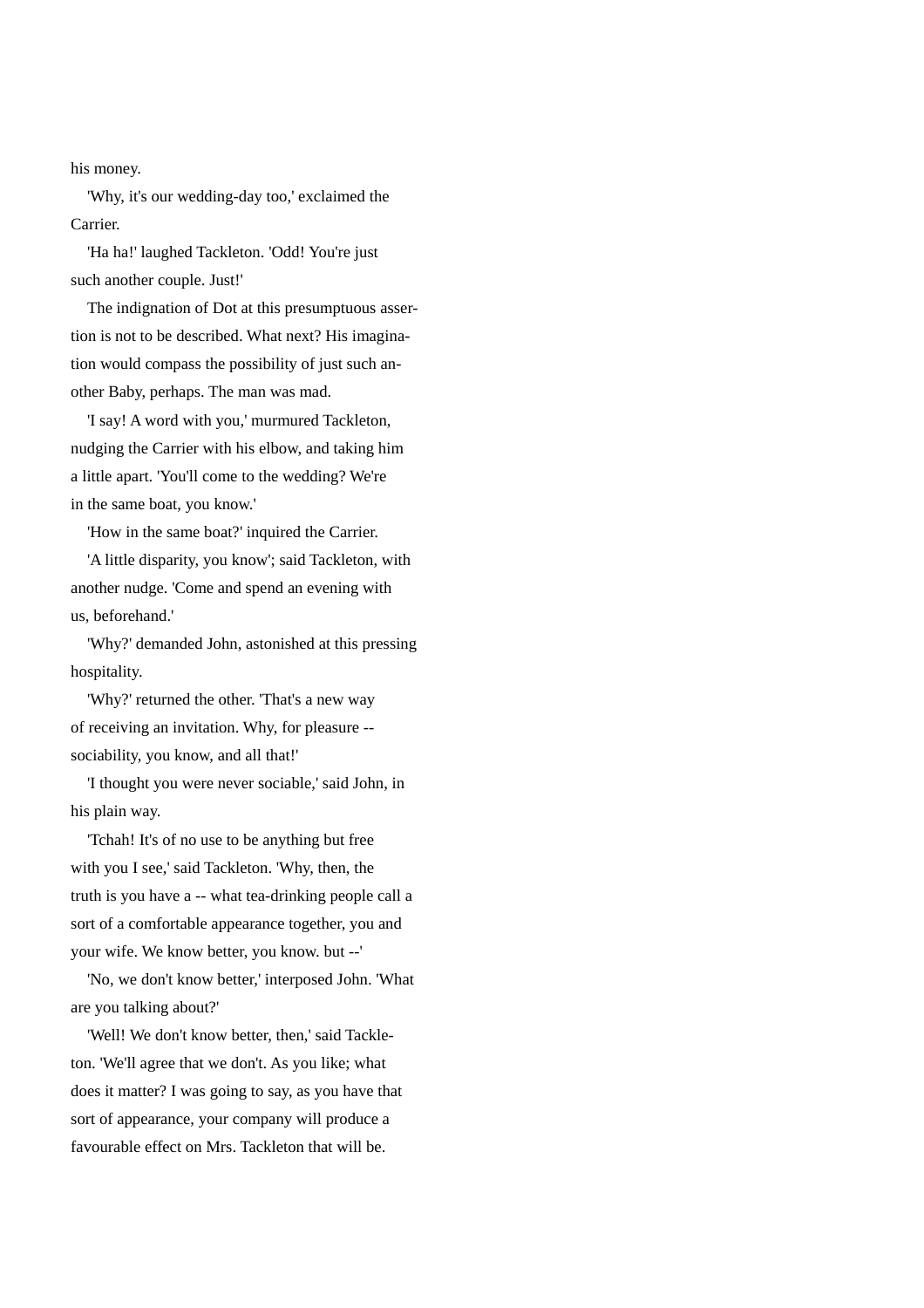And, though I don't think your good lady's very friendly to me, in this matter, still she can't help herself from falling into my views, for there's a compactness and cosiness of appearance about her that always tells, even in an indifferent case. You'll say you'll come?'

 'We have arranged to keep our Wedding-Day (as far as that goes) at home,' said John. 'We have made the promise to ourselves these six months. We think, you see, that home --'

 'Bah! what's home?' cried Tackleton. 'Four walls and a ceiling! (why don't you kill that Cricket! I would! I always do. I hate their noise). There are four walls and a ceiling at my house. Come to me!'

'You kill your Crickets, eh?' said John.

 'Scrunch 'em, sir,' returned the other, setting his heel heavily on the floor. 'You'll say you'll come? It's as much your interest as mine, you know, that the women should persuade each other that they're quiet and contented and couldn't be better off. I know their way. Whatever one woman says, another woman is determined to clinch, always. There's that spirit of emulation among 'em, sir, that if your wife says to my wife, "I'm the happiest woman in the world, and mine's the best husband in the world, and I dote on him," my wife will say the same to yours, or more, and half believe it.'

 'Do you mean to say she don't, then?' asked the Carrier.

 'Don't!' cried Tackleton, with a short, sharp laugh. 'Don't what?'

The Carrier had some faint idea of adding, 'dote upon you.' But, happening to meet the half-closed eye, as it twinkled upon him over the turned-up collar of the cape, which was within an ace of poking it out,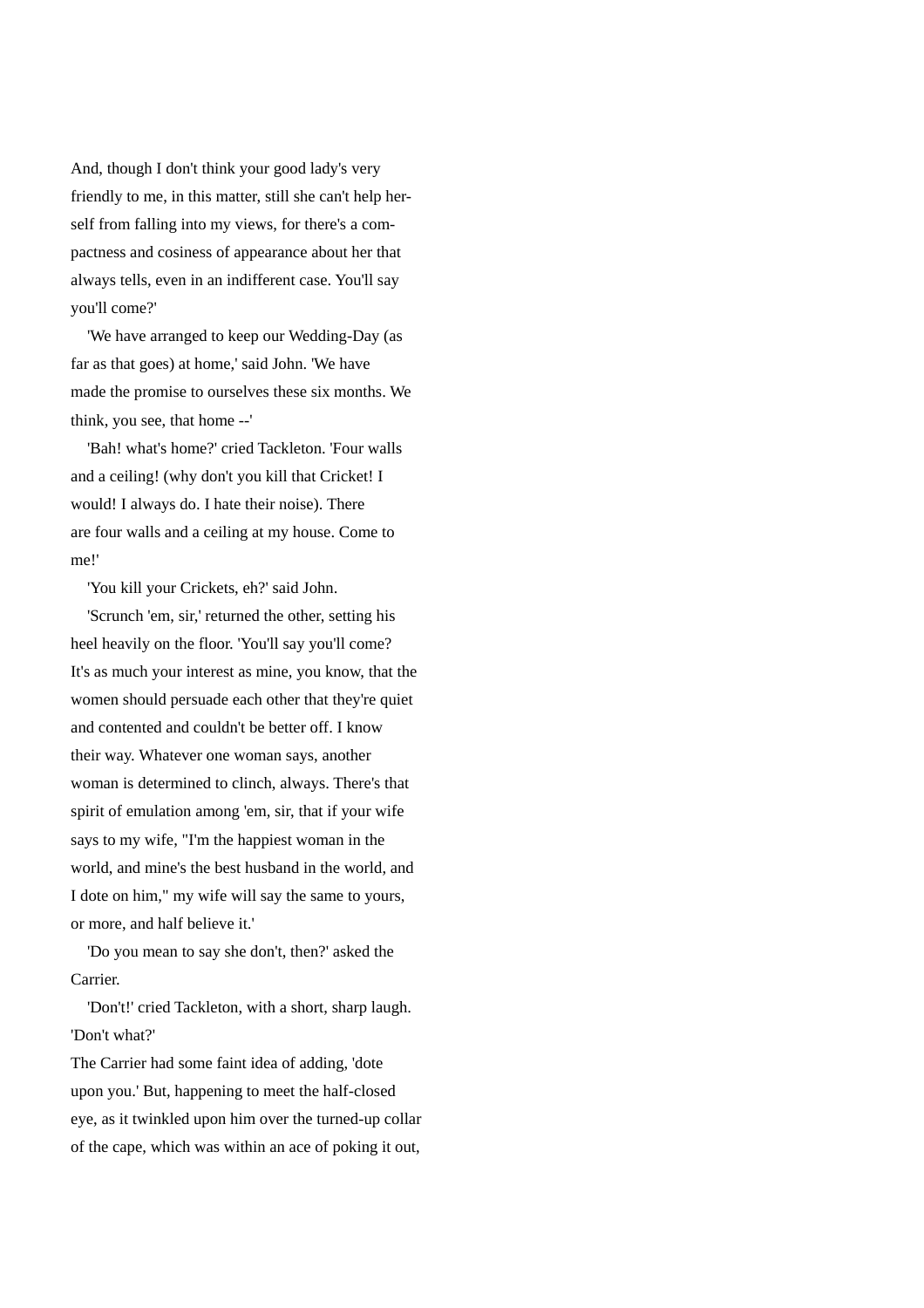he felt it such an unlikely part and parcel of anything to be doted on, that he substituted, 'that she don't believe it?'

'Ah you dog! You're joking,' said Tackleton.

 But the Carrier, though slow to understand the full drift of his meaning, eyed him in such a serious manner, that he was obliged to be a little more explanatory.

 'I have the humour,' said Tackleton: holding up the fingers of his left hand, and tapping the forefinger, to imply 'there I am, Tackleton to wit': 'I have the humour, sir, to marry a young wife, and a pretty wife': here he rapped his little finger, to express the Bride; not sparingly, but sharply; with a sense of power. 'I'm able to gratify that humour and I do. It's my whim. But -- now look there!'

 He pointed to where Dot was sitting, thoughtfully, before the fire; leaning her dimpled chin upon her hand, and watching the bright blaze. The Carrier looked at her, and then at him, and then at her, and then at him again.

 'She honours and obeys, no doubt, you know,' said Tackleton; 'and that, as I am not a man of sentiment, is quite enough for me. But do you think there's anything more in it?'

 'I think,' observed the Carrier, 'that I should chuck any man out of window, who said there wasn't.'

 'Exactly so,' returned the other with an unusual alacrity of assent. 'To be sure! Doubtless you would. Of course. I'm certain of it. Good-night. Pleasant dreams!'

 The Carrier was puzzled, and made uncomfortable and uncertaln, in spite of himself. He couldn't help showing it, in his manner.

 'Good-night, my dear friend!' said Tackleton, compassionately. 'I'm off. We're exactly alike, in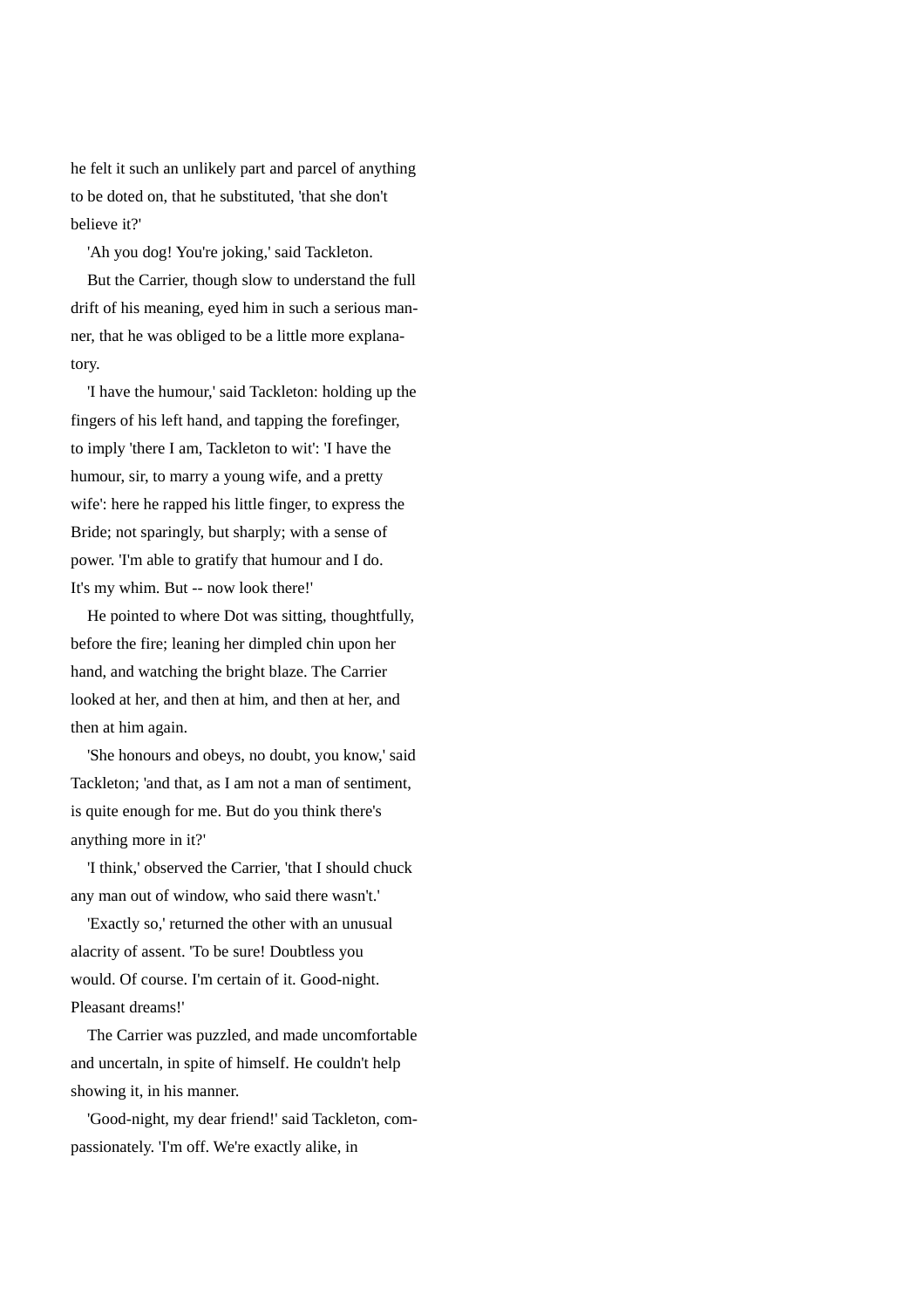reality, I see. You won't give us to-morrow evening? Well! Next day you go out visiting, I know. I'll meet you there, and bring my wife that is to be It'll do her good. You re agreeable? Thank 'ee. What's that!'

 It was a loud cry from the Carrier's wife. a loud sharp, sudden cry, that made the room ring, like glass vessel. She had risen from her seat, and stood like one transfixed by terror and surprise. The Stranger had advanced towards the fire to warm himselft and stood within a short stride of her chair. But quite still.

 'Dot!' cried the Carrier. 'Mary! Darling! What's the matter?'

 They were all about her in a moment. Caleb, who had been dozing on the cake-box, in the first imperfect recovery of his suspended presence of mind, seized Miss Slowboy by the hair of her head, but immediately apologised.

 'Mary!' exclaimed the Carrier, supporting her in his arms. 'Are you ill! What is it? Tell me, dear!'

 She only answered by beating her hands together and falling into a wild fit of laughter. Then, sinking from his grasp upon the ground, she covered her face with her apron, and wept bitterly. And then she laughed again, and then she cried again, and then she said how cold it was, and suffered him to lead her to the fire, where she sat down as before. The old man standing, as before, quite still

 'I'm better, John,' she said. 'I'm quite well now -- I --'

 'John!' But John was on the other side of her, Why turn her face towards the strange old gentleman, as if addressing him! Was her brain wandering?

'Only a fancy, John dear -- a kind of shock -- a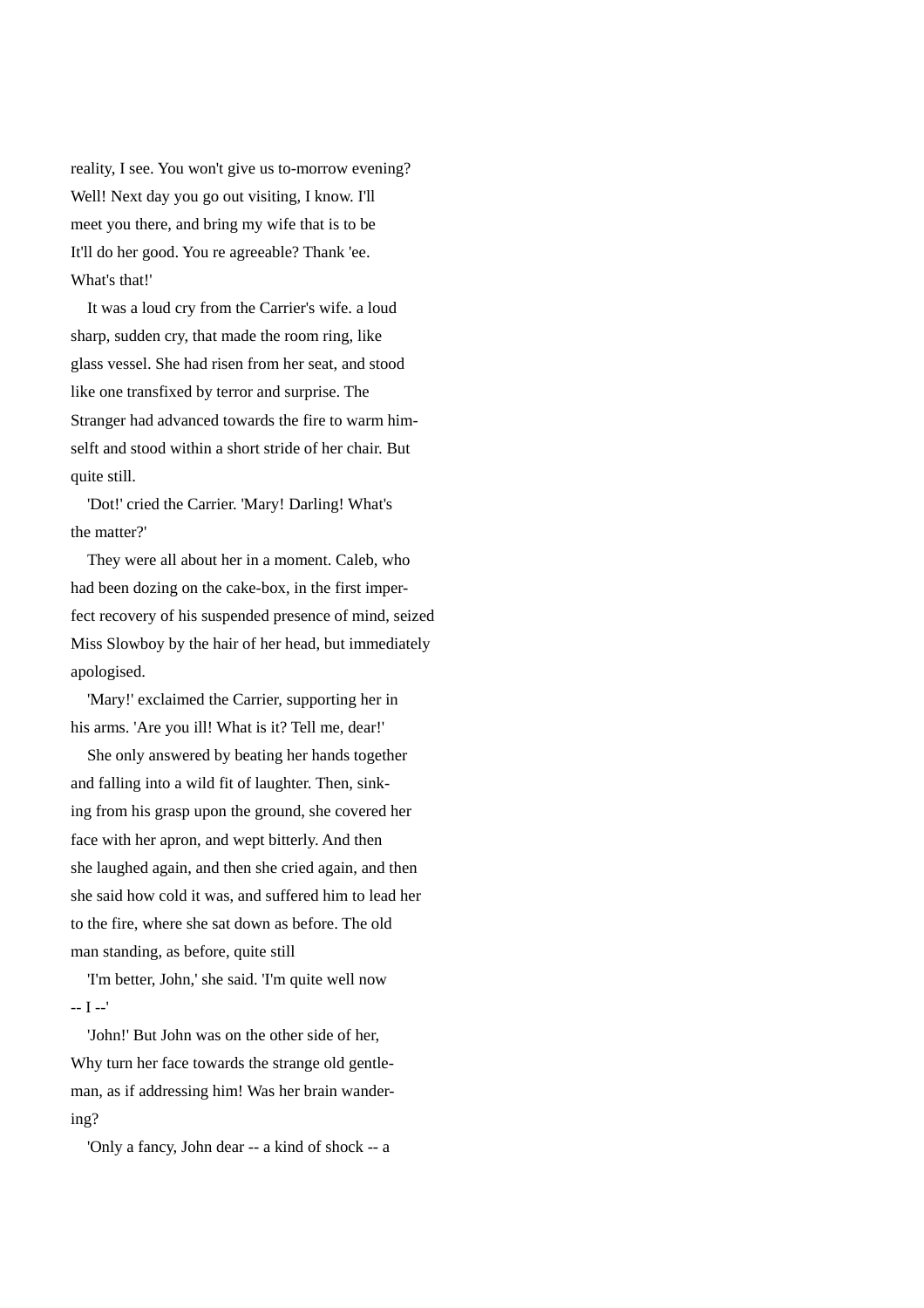something coming suddenly before my eyes -- I don't know what it was. It's quite gone, quite gone.'

 'I'm glad it's gone,' muttered Tackleton, turning the expressive eye all round the room. 'I wonder where it's gone, and what it was. Humph. Caleb, come here! Who's that with the grey hair?'

'I don't know, sir,' returned Caleb in a whisper.

 'Never see him before, in all my life. A beautiful figure for a nut-cracker; quite a new model. With a screw-jaw opening down into his waistcoat, he'd be lovely.'

'Not ugly enough,' said Tackleton.

 'Or for a firebox, either,' observed Caleb, in deep contemplation, 'what a model! Unscrew his head to put the matches in; turn him heels up'ards for the light; and what a firebox for a gentleman's mantelshelf, just as he stands!'

 'Not half ugly enough,' said Tackleton. 'Nothing in him at all! Come! Bring that box! All right now, I hope!'

 'Oh quite gone! Quite gone!' said the little woman, waving him hurriedly away. 'Good-night!

 'Good-night,' said Tackleton. 'Good-night, John Peerybingle! Take care how you carry that box, Caleb. Let it fall, and I'll murder you! Dark as pitch, and weather worse than ever, eh? Goodnight!'

 So, with another sharp look round the room, he went out at the door; followed by Caleb with the weddingcake on his head.

 The Carrier had been so much astounded by his little wife, and so busily engaged in soothing and tending her, that he had scarcely been conscious of the Stranger's presence, until now, when he again stood there, their only guest.

'He don't belong to them, you see,' said John. 'I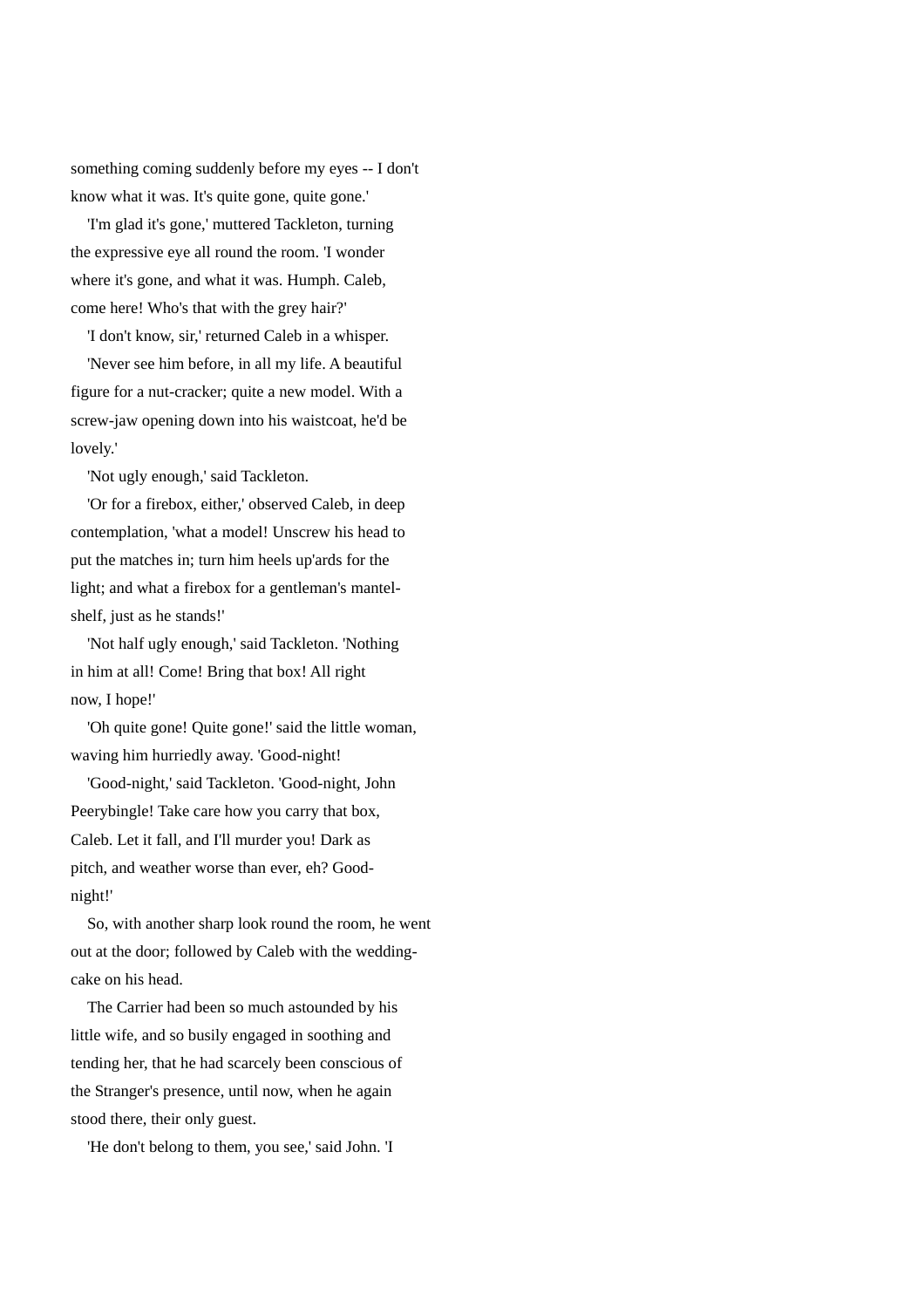must give him a hint to go.'

 'I beg your pardon, friend,' said the old gentleman advancing to him; 'the more so, as I fear your wife has not been well; but the Attendant whom my infirmity,' he touched his ears and shook his head, 'renders almost indispensable, not having arrived, I fear there must be some mistake. The bad night which made the shelter of your comfortable cart (may I never have a worse!) so acceptable, is still as bad as ever. Would you, in your kindness, suffer me to rent a bed here?'

'Yes, yes,' cried Dot. 'Yes! Certainly!'

 'Oh!' said the Carrier, surprised by the rapidity of this consent. 'Well! I don't object; but still I'm not quite sure that --'

'Hush!' she interrupted. 'Dear Johnl'

'Why, he's stone deaf,' urged John.

 'I know he is, but -- Yes, sir, certainly. Yes! certainly! I'll make him up a bed, directly, John.'

 As she hurried off to do it, the flutter of her spirits, and the agitation of her manner, were so strange, that the Carrier stood looking after her, quite confounded.

 'Did its mothers make it up a Bed then!' cried Miss Slowboy to the Baby; 'and did its hair grow brown and curly, when its caps was lifted off, and frighten it, a precious Pets, a-sitting by the fires!'

 With that unaccountable attraction of the mind to trifles, which is often incidental to a state of doubt and confusion, the Carrier, as he walked slowly to and fro, found himself mentally repeating even these absurd words, many times. So many times that he got them by heart, and was still conning them over and over, like a lesson, when Tilly, after administering as much friction to the little bald head with her hand as she thought wholesome (according to the practice of nurses), had once more tied the Baby's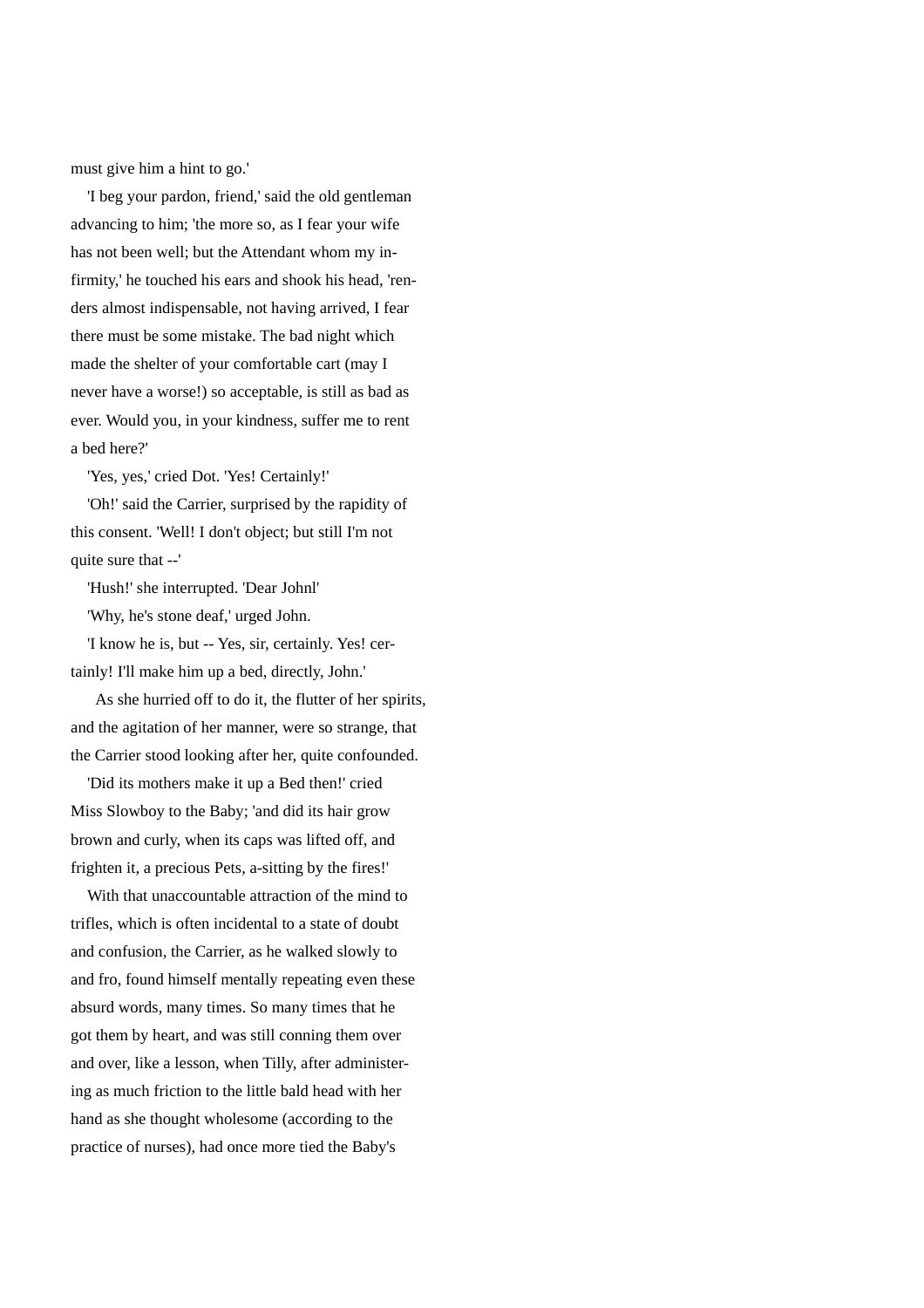cap on.

 'And frighten it a precious pets, a-sitting by the fires. What frightened Dot, I wonder!' mused the Carrier, pacing to and fro.

 He scouted, from his heart, the insinuations of the Toy-merchant, and yet they filled him with a vague, indefinite uneasiness. For, Tackleton was quick and sly; and he had that painful sense, himself of being a man of slow perception, that a broken hint was always worrying to him. He certainly had no intention in his mind of linking anything that Tackleton had said, with the unusual conduct of his wife, but the two subjects of reflection came into his mind together, and he could not keep them asunder.

 The bed was soon made ready; and the visitor, declining all refreshment but a cup of tea, retired. Then, Dot quite well again, she said, quite well again -- arranged the great chair in the chimneycorner for her husband; filled his pipe and gave it him; and took her usual little stool beside him on the hearth.

 She always would sit on that little stool. I think she must have had a kind of notion that it was a coaxing, wheedling, little stool.

 She was, out and out, the very best filler of a pipe, I should say, in the four quarters of the globe. To see her put that chubby little finger in the bowl, and then blow down the pipe to clear the tube, and, when she had done so, affect to think that there was really something in the tube, and blow a dozen times, and hold it to her eye like a telescope, with a most provoking twist in her capital little face, as she looked down it, was quite a brilliant thing. As to the tobacco, she was perfect mistress of the subject; and her lighting of the pipe, with a wisp of paper, when the Carrier had it in his mouth -- going so very near his nose, and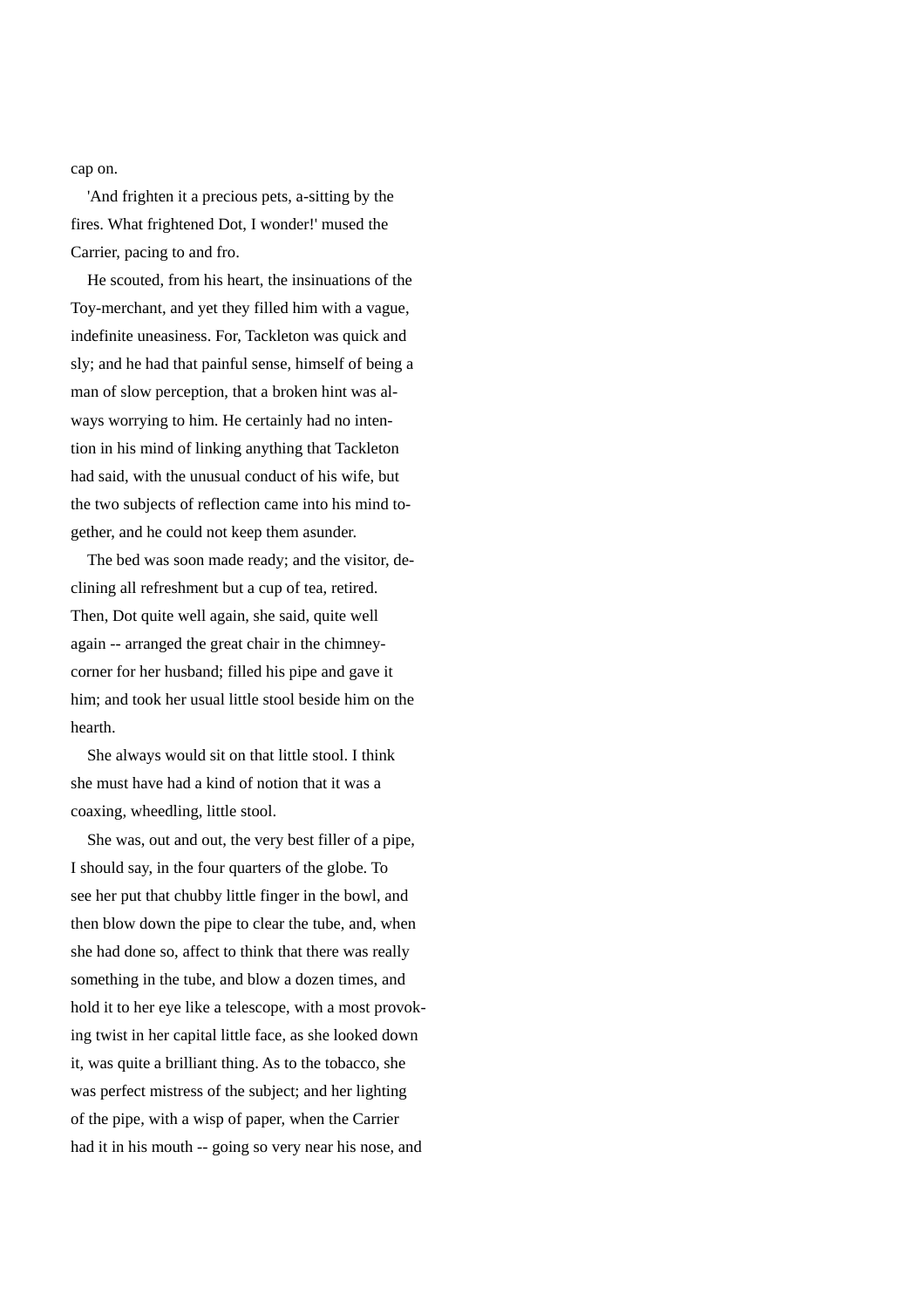yet not scorching it -- was Art, high Art.

 And the Cricket and the kettle, turning up again, acknowledged it! The bright fire, blazing up again, acknowledged it! The little Mower on the clock in his unheeded work acknowledged it. The Carrier, in his smoothing forehead and expanding face, acknowledged it, the readiest of all.

 And as he soberly and thoughtfully puffed at his old pipe, and as the Dutch clock ticked, and as the red fire gleamed, and as the Cricket chirped; that Genius of his Hearth and Home (for such the Cricket was) came out, in fairy shape, into the room, and summoned many forms of Home about him. Dots of all ages, and all sizes, filled the chamber. Dots who were merry children, running on before him gathering flowers, in the fields; coy Dots, half shrinking from, half yielding to, the pleading of his own rough image; newly-married Dots, alighting at the door, and taking wondering possession of the household keys; motherly Little Dots, attended by fictitious Slowboys, bearing babies to be christened; matronly Dots, still young and blooming, watching Dots of daughters, as they danced at rustic balls; fat Dots, encircled and beset by troops of rosy grand-children; withered Dots, who leaned on sticks, and tottered as they crept along. Old Carriers too, appeared, with blind old Boxers lying at their feet; and newer carts with younger drivers ('Peerybingle Brothers' on the tilt'); and sick old Carriers, tended by the gentlest hands; and graves of dead and gone old Carriers, green in the churchyard. And as the Cricket showed him all these things -- he saw them plainly, though his eyes were fixed upon the fire -- the Carrier's heart grew light and happy, and he thanked his Household Gods with all his might, and cared no more for Gruff and Tackleton than you do.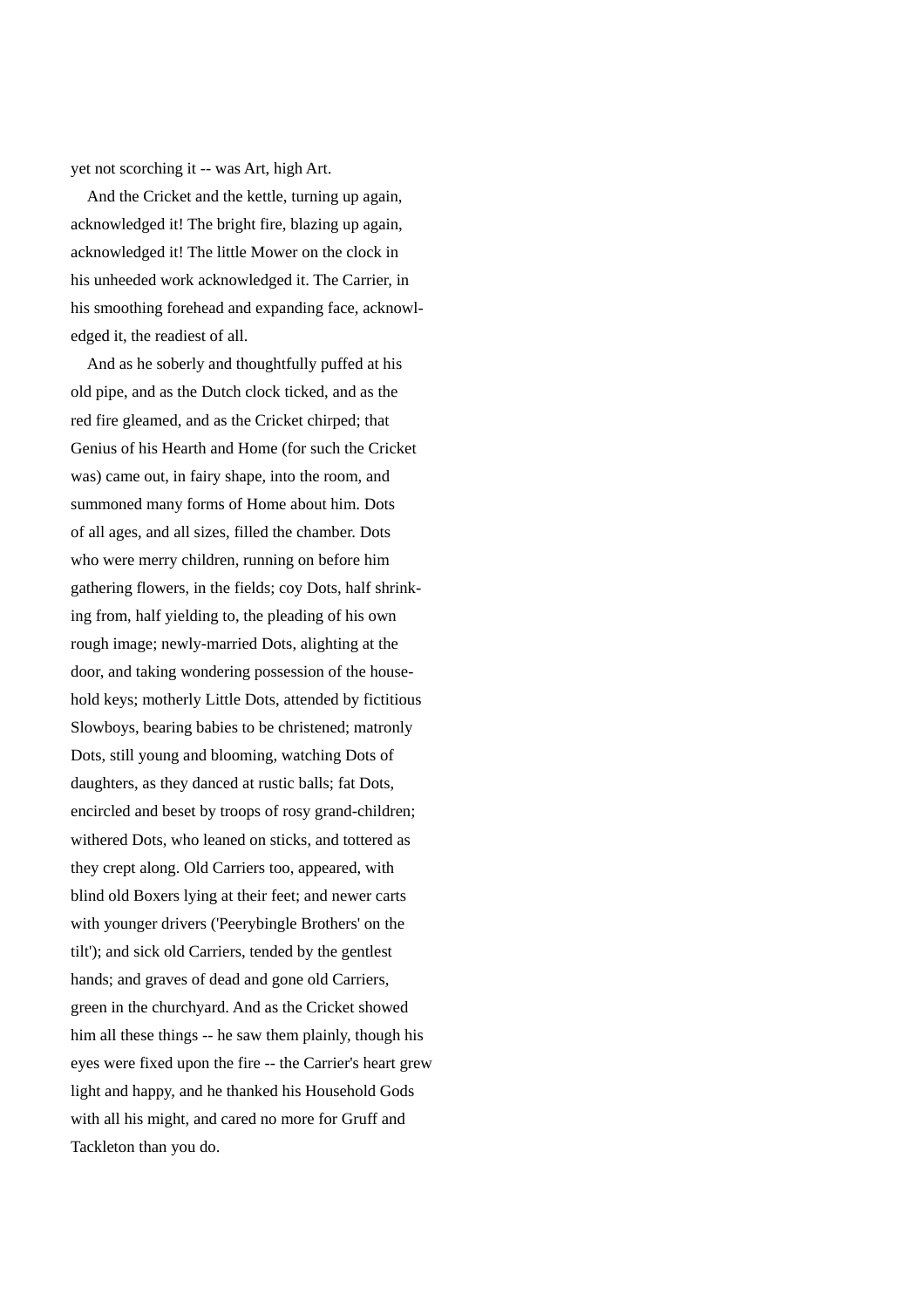But, what was that young figure of a man, which the same Fairy Cricket set so near Her stool, and which remained there, singly and alone? Why did it linger still, so near her, with its arm upon the chimney-piece, ever repeating 'Married! and not to me!'

 O Dot! O failing Dot! There is no place for it in all your husband's visions; why has its shadow fallen on his hearth!

## CHIRP THE SECOND

 Caleb Plummer and his Blind Daughter lived all alone by themselves, as the Story-books say -- and my blessing, with yours to back it I hope, on the Storybooks, for saying anything in this workaday world! -- Caleb Plummer and his Blind Daughter lived all alone by themselves, in a little cracked nutshell of a wooden house, which was, in truth, no better than a pimple on the prominent red-brick nose of Gruff and Tackleton. The premises of Gruff and Tackleton were the great feature of the street; but you might have knocked down Caleb Plummer's dwelling with a hammer or two, and carried off the pieces in a cart.

 If any one had done the dwelling-house of Caleb Plummer the honour to miss it after such an inroad, it would have been, no doubt, to commend its demolition as a vast improvement. It stuck to the premises of Gruff and Tackleton, like a barnacle to a ship's keel, or a snail to a door, or a little bunch of toadstools to the stem of a tree. But, it was the germ from which the full-grown trunk of Gruff and Tackleton had sprung; and, under its crazy roof, the Gruff before last, had, in a small way, made toys for a generation of old boys and girls, who had played with them, and found them out, and broken them, and gone to sleep.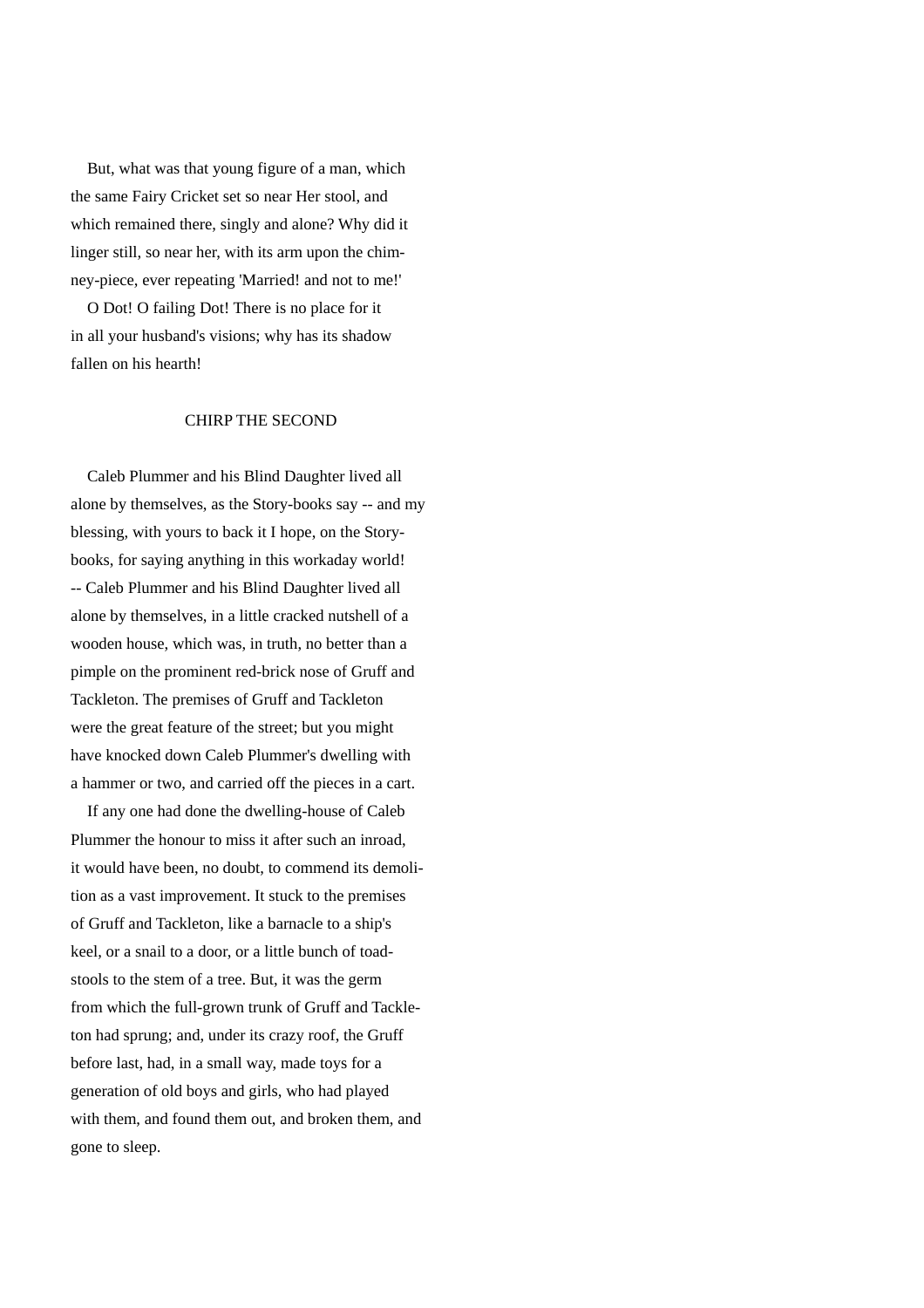I have said that Caleb and his poor Blind Daughter lived here. I should have said that Caleb lived here, and his poor Blind Daughter somewhere else - in an enchanted home of Caleb's furnishing, where scarcity and shabbiness were not, and trouble never entered. Caleb was no sorcerer, but in the only magic art that still remains to us, the magic of devoted, deathless love, Nature had been the mistress of his study; and from her teaching, all the wonder came.

 The Blind Girl never knew that ceilings were discoloured, walls blotched and bare of plaster here and there, high crevices unstopped, and widening every day, beams mouldering and tending downward. The Blind Girl never knew that iron was rusting, wood rotting, paper peeling off; the size, and shape, and true proportion of the dwelling, withering away. The Blind Girl never knew that ugly shapes of delf and earthenware were on the board; that sorrow and faint-heartedness were in the house; that Caleb's scanty hairs were turning greyer and more grey, before her sightless face. The Blind Girl never knew they had a master, cold, exacting, and uninterested - never knew that Tackleton was Tackleton in short; but lived in the belief of an eccentric humourist who loved to have his jest with them, and who while he was the Guardian Angel of their lives, disdained to hear one word of thankfulness.

 And all was Caleb's doing; all the doing of her simple father! But he too had a Cricket on his Hearth; and listening sadly to its music when the motherless Blind Child was very young, that Spirit had inspired him with the thought that even her great deprivation might be almost changed into a blessing, and the girl made happy by these little means. For all the Cricket tribe are potent Spirits. even though the people who hold converse with them do not know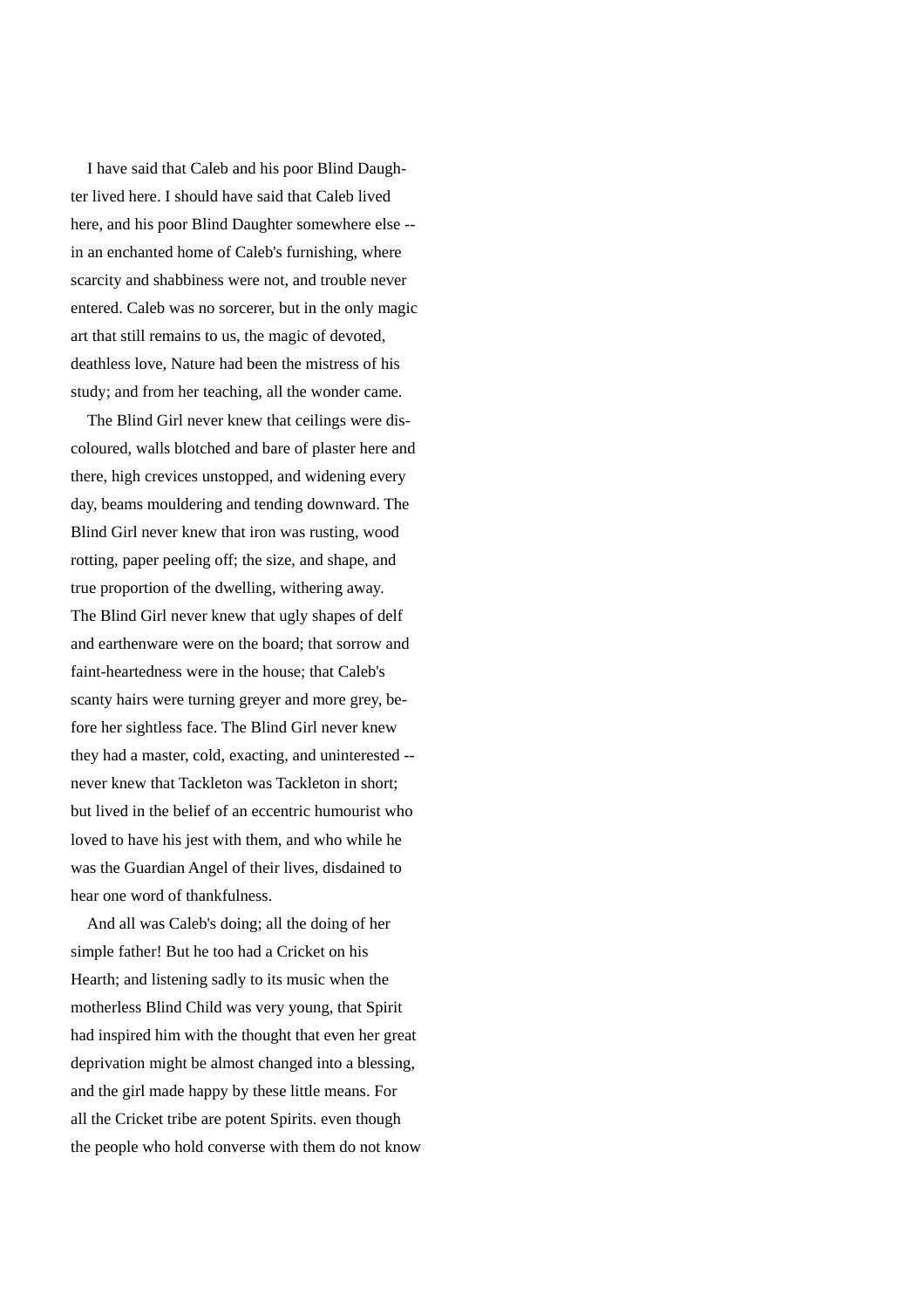it (which is frequently the case); and there are not in the unseen world, voices more gentle and more true, that may be so implicitly relied on, or that are so certain to give none but tenderest counsel, as the Voices in which the Spirits of the Fireside and the Hearth address themselves to human kind.

 Caleb and his daughter were at work together in their usual working-room, which served them for their ordinary living-room as well; and a strange place it was. There were houses in it, finished and unfinished, for Dolls of all stations in life. Suburban tenements for Dolls of moderate means; kitchens and single apartments for Dolls of the lower classes; capital town residences for Dolls of high estate. Some of these establishments were already furnished according to estimate, with a view to the convenience of Dolls of limited income; others, could be fitted on the most expensive scale, at a moment's notice, from whole shelves of chairs and tables, sofas, bedsteads, and upholstery. The nobility and gentry, and public in general, for whose accommodation these tenements were designed, lay, here and there, in baskets, staring straight up at the ceiling; but, in denoting their degrees in society, and confining them to their respective stations (which experience shows to be lamentably difficult in real life), the makers of these Dolls had far improved on Nature, who is often froward and perverse; for, they, not resting on such arbitrary marks as satin, cotton-print, and bits of rag, had superadded striking personal differences which allowed of no mistake. Thus, the Doll-lady of distinction had wax limbs of perfect symmetry; but, only she and her compeers. The next grade in the social scale being made of leather, and the next of coarse linen stuff. As to the common-people, they had just so many matches out of tinder-boxes, for their arms and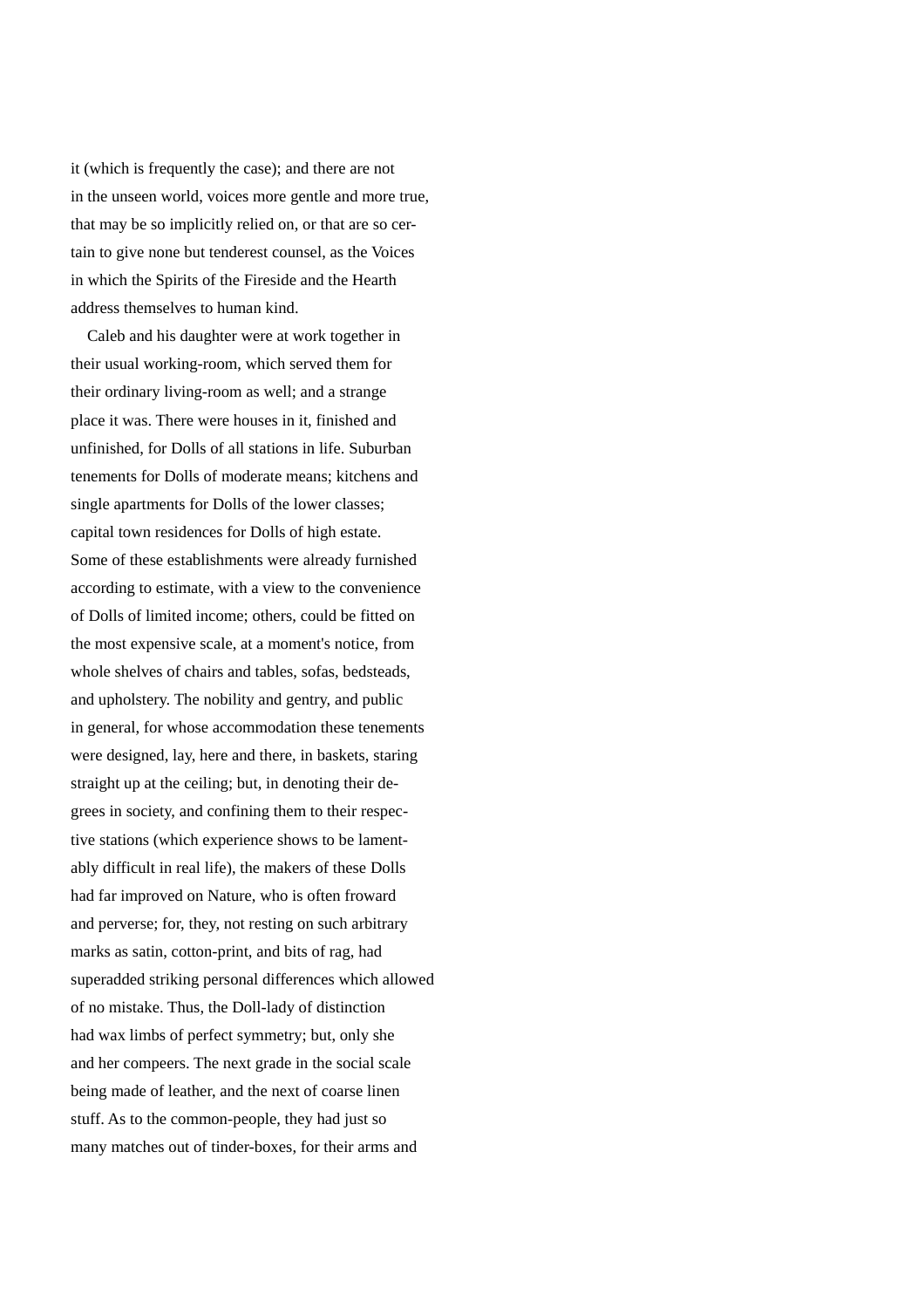legs, and there they were -- established in their sphere at once, beyond the possibility of getting out of it.

 There were various other samples of his handicraft, besides Dolls, in Caleb Plummer's room. There were Noah's Arks, in which the Birds and Beasts were an uncommonly tight fit, I assure vou; though they could be crammed in, anyhow, at the roof, and rattled and shaken into the smallest compass. By a bold poetical licence, most of these Noah's Arks had knockers on the doors; inconsistent appendages, perhaps, as suggestive of morning callers and a Postman, yet a pleasant finish to the outside of the building. There were scores of melancholy little carts which, when the wheels went round, performed most doleful music. Many small fiddles, drums, and other instruments of torture; no end of cannon, shields, swords, spears, and guns. There were little tumblers in red breeches, incessantly swarming up high obstacles of red-tape, and coming down, head first, on the other side; and there were innumerable old gentlemen of respectable, not to say venerable, appearance, insanely flying over horizontal pegs, inserted, for the purpose, in their own street doors. There were beasts of all sorts; horses, in particular, of every breed, from the spotted barrel on four pegs, with a small tippet for a mane, to the thoroughbred rocker on his highest mettle. As it would have been hard to count the dozens upon dozens of grotesque figures that were ever ready to commit all sorts of absurdities on the turning of a handle, so it would have been no easy task to mention any human folly, vice, or weakness, that had not its type, immediate or remote, in Caleb Plummer's room. And not in an exaggerated form, for very little handles will move men and women to as strange performances, as any Toy was ever made to undertake.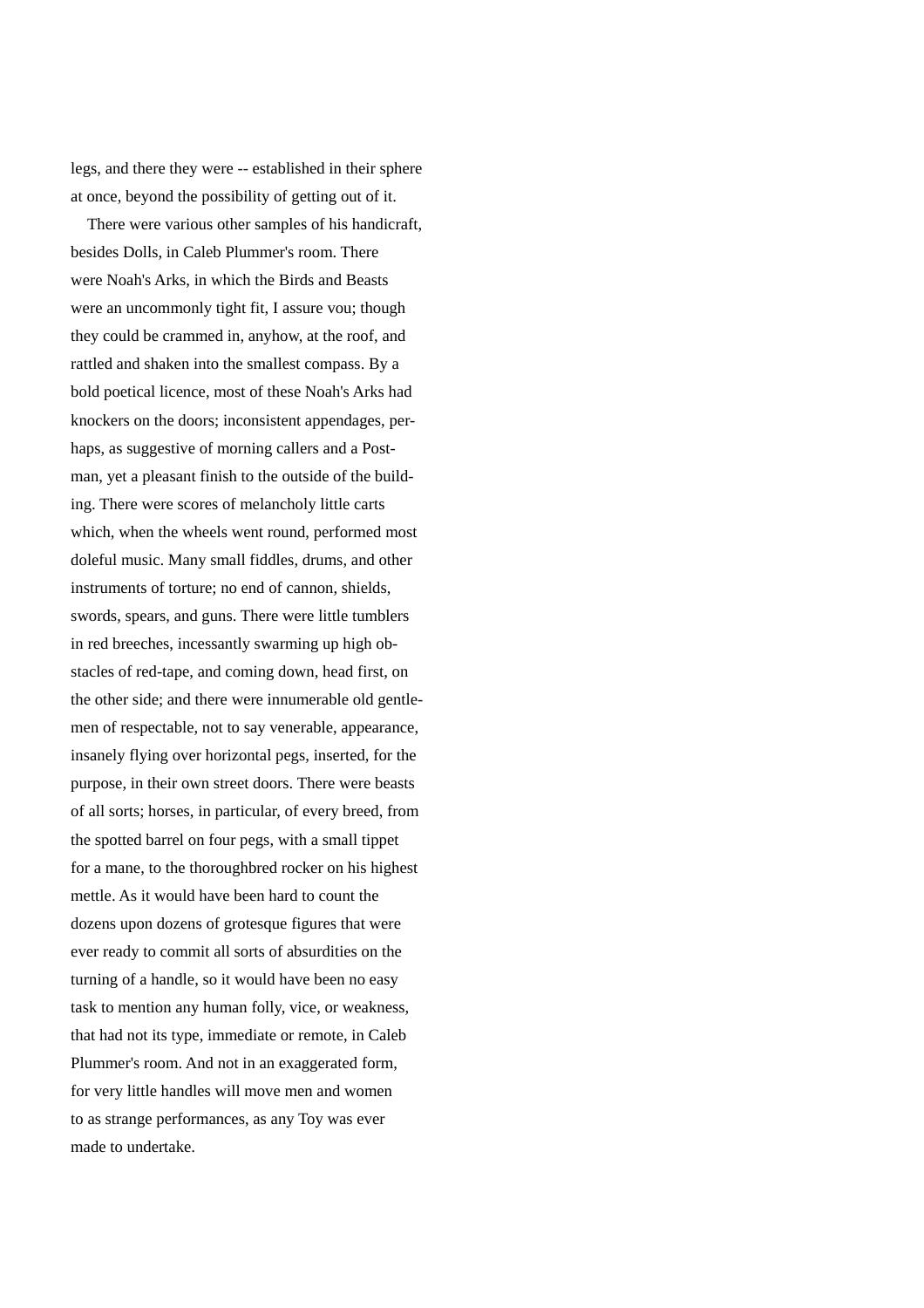In the midst of all these objects, Caleb and his daughter sat at work. The Blind Girl busy as a Doll's dressmaker; Caleb painting and glazing the four-pair front of a desirable family mansion.

 The care imprinted in the lines of Caleb's face, and his absorbed and dreamy manner, which would have sat well on some alchemist or abstruse student, were at first sight an odd contrast to his occupation, and the trivialities about him. But, trivial things, invented and pursued for bread, become very serious matters of fact; and, apart from this consideration, I am not at all prepared to say, myself, that if Caleb had been a Lord Chamberlain, or a Member of Parliament, or a lawyer, or even a great speculator, he would have dealt in toys one whit less whimsical, while I have a very great doubt whether they would have been as harmless.

 'So you were out in the rain last night, father, in your beautiful new great-coat,' said Caleb's daughter.

 'In my beautiful new great-coat,' answered Caleb, glancing towards a clothes-line in the room, on which the sack-cloth garment previously described, was carefully hung up to dry.

'How glad I am you bought it, father!'

 'And of such a tailor, too,' said Caleb. 'Quite a fashionable tailor. It's too good for me.'

 The Blind Girl rested from her work, and laughed with delight. 'Too good, father! What can be too good for you?'

 'I'm half ashamed to wear it though,' said Caleb, watching the effect of what he said, upon her brightening face; 'upon my word! When I hear the boys and people say behind me, "Halloa! Here's a swell!" I don't know which way to look. And when the beggar wouldn't go away last night; and when I said I was a very common man, said "No, your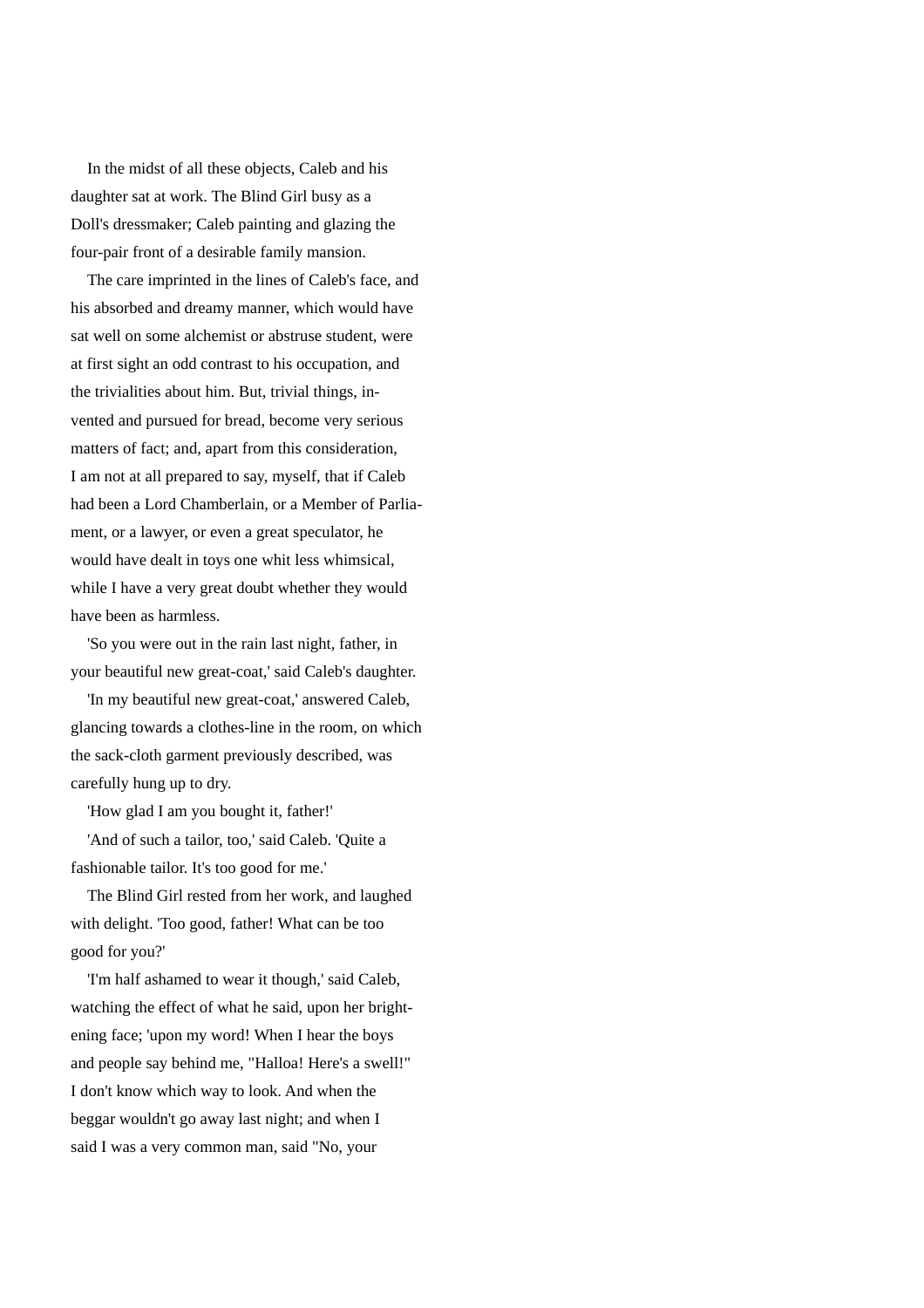Honour! Bless your Honour, don't say that!" I was quite ashamed. I really felt as if I hadn't a right to wear it.'

 Happy Blind Girl! How merry she was, in her exultation!

 'I see you, father,' she said, clasping her hands, 'as plainly, as if I had the eyes I never want when you are with me. A blue coat --'

'Bright blue,' said Caleb.

 'Yes, yes! Bright blue!' exclaimed the girl, turning up her radiant face; 'the colour I can just-remember in the blessed sky! You told me it was blue before! A bright blue coat --'

'Made loose to the figure,' suggested Caleb.

 'Made loose to the figure!' cried the Blind Girl, laughing heartily; 'and in it, you, dear father, with your merry eye, your smiling face, your free step, and your dark hair --looking so young and handsome!'

'Halloa! Halloa!' said Caleb. 'I shall be vain, presently!'

 'I think you are, already,' cried the Blind Girl, pointing at him, in her glee. 'I know you, father! Ha, ha, ha! I've found you out, you see!'

 How different the picture in her mind, from Caleb, as he sat observing her! She had spoken of his free step. She was right in that. For years and years, he had never once crossed that threshold at his own slow pace, but with a footfall counterfeited for her ear; and never had he, when his heart was heaviest, forgotten the light tread that was to render hers so cheerful and courageous!

 Heaven knows! But I think Caleb's vague bewilderment of manner may have half originated in his having confused himself about himself and everything around him, for the love of his Blind Daughter.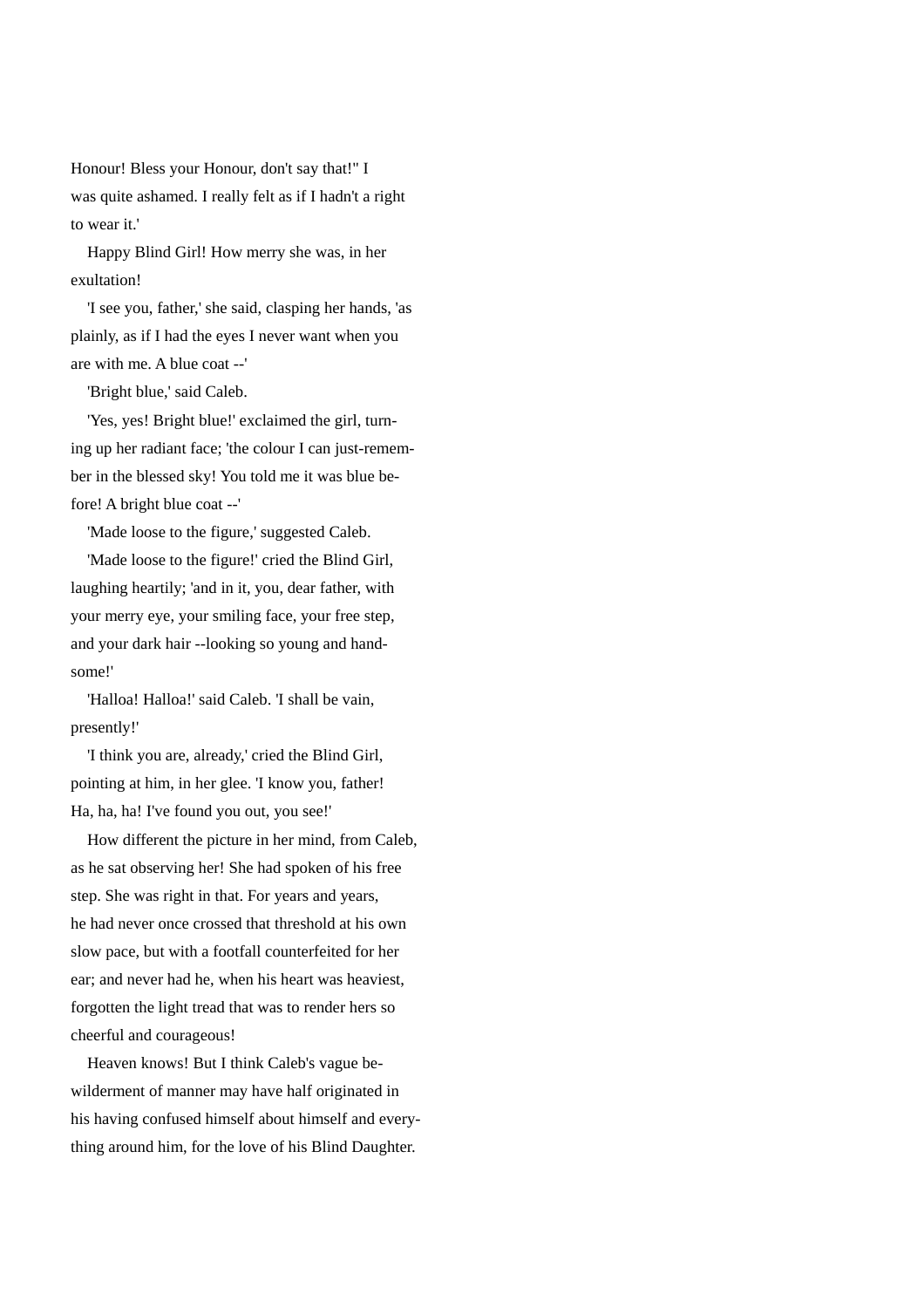How could the little man be otherwise than bewildered, after labouring for so many years to destroy his own identity, and that of all the objects that had any bearing on it!

 'There we are,' said Caleb, falling back a pace or two to form the better judgment of his work; 'as near the real thing as sixpenn'orth of halfpence is to sixpence. What a pity that the whole front of the house opens at once! If there was only a staircase in it, now, and regular doors to the rooms to go in at! But that's the worst of my calling, I'm always deluding myself, and swindling myself.'

 'You are speaking quite softly. You are not tired, father?'

 'Tired!' echoed Caleb, with a great burst of animation, 'what should tire me, Bertha? I was never tired. What does it mean?'

 To give the greater force to his words, he checked himself in an involuntary imitation of two halflength stretching and yawning figures on the mantelshelf, who were represented as in one eternal state of weariness from the waist upwards; and hummed a fragment of a song. It was a Bacchanalian song, something about a Sparkling Bowl. He sang it with an assumption of a Devil-may-care voice, that made his face a thousand times more meagre and more thoughtful than ever.

 'What! You're singing, are you?' said Tackleton, putting his head in at the door. 'Go it! I can't sing.'

 Nobody would have suspected him of it. He hadn't what is generally termed a singing face, by any means.

 'I can't afford to sing,' said Tackleton. 'I'm glad you can. I hope you can afford to work too. Hardly time for both, I should think?'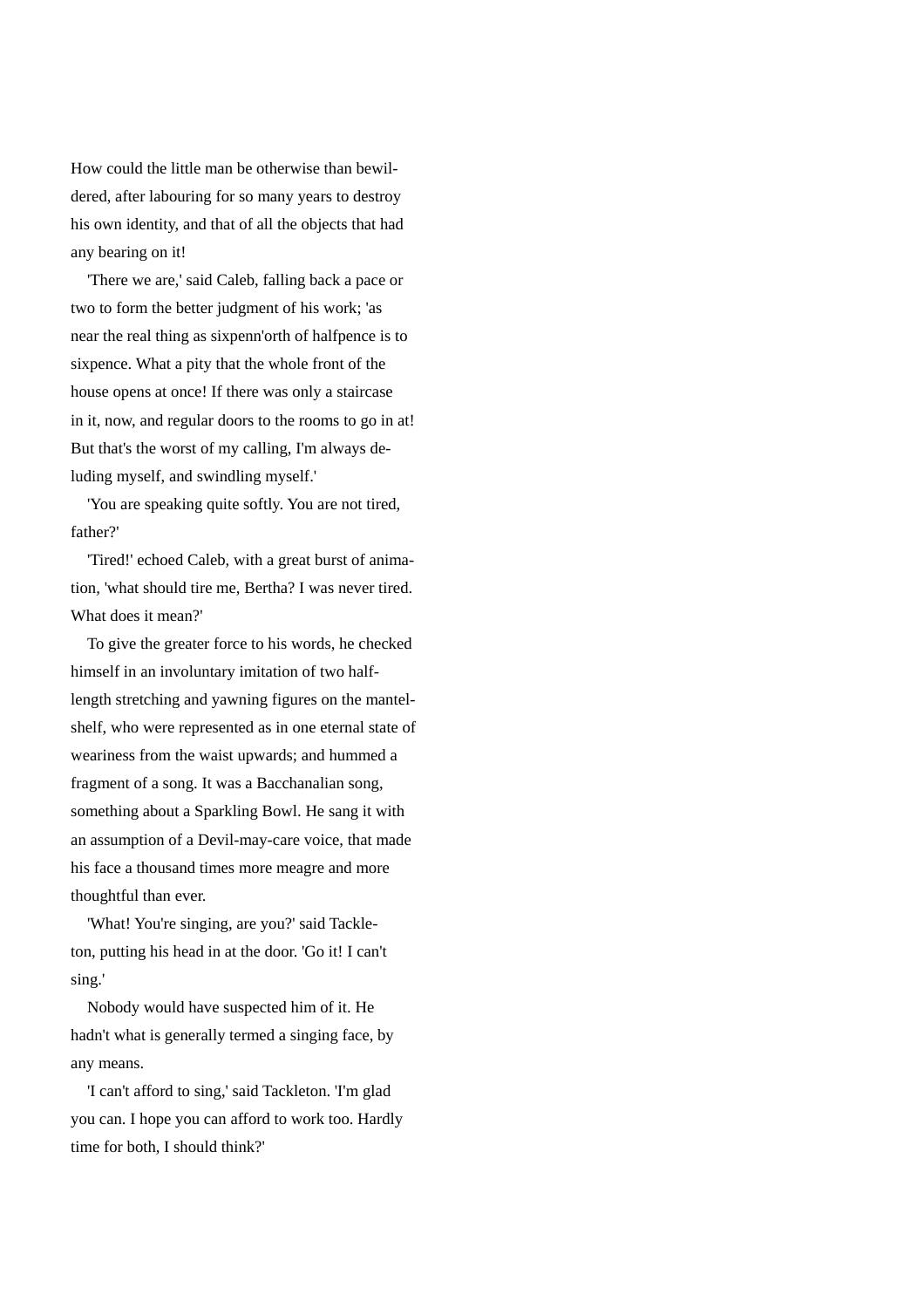'If you could only see him, Bertha, how he's winking at me!' whispered Caleb. 'Such a man to joke! you'd think, if you didn't know him, he was in earnest -- wouldn't you now?'

The Blind Girl smiled and nodded.

 'The bird that can sing and won't sing, must be made to sing, they say,' grumbled Tackleton. 'What about the owl that can't sing, and oughtn't to sing, and will sing; is there anything that he should be made to do?'

 'The extent to which he's winking at this moment!' whispered Caleb to his daughter. '0, my gracious!'

 'Always merry and light-hearted with us!' cried the smiling Bertha.

 '0, you're there, are you?' answered Tackleton. 'Poor Idiot!'

 He really did believe she was an Idiot; and he found the belief, I can't say whether consciously or not, upon her being fond of him.

 'Well! and being there, -- how are you?' said Tackleton, in his grudging way.

 'Oh! well; quite well. And as happy as even you can wish me to be. As happy as you would make the whole world, if you could!'

 'Poor Idiot!' muttered Tackleton. 'No gleam of reason. Not a gleam!'

 The Blind Girl took his hand and kissed it; held it for a moment in her own two hands; and laid her cheek against it tenderly, before releasing it. There was such unspeakable affection and such fervent gratitude in the act, that Tackleton himself was moved to say, in a milder growl than usual:

'What's the matter now?'

 'stood it close beside my pillow when I went to sleep last night, and remembered it in my dreams. And when the day broke, and the glorious red sun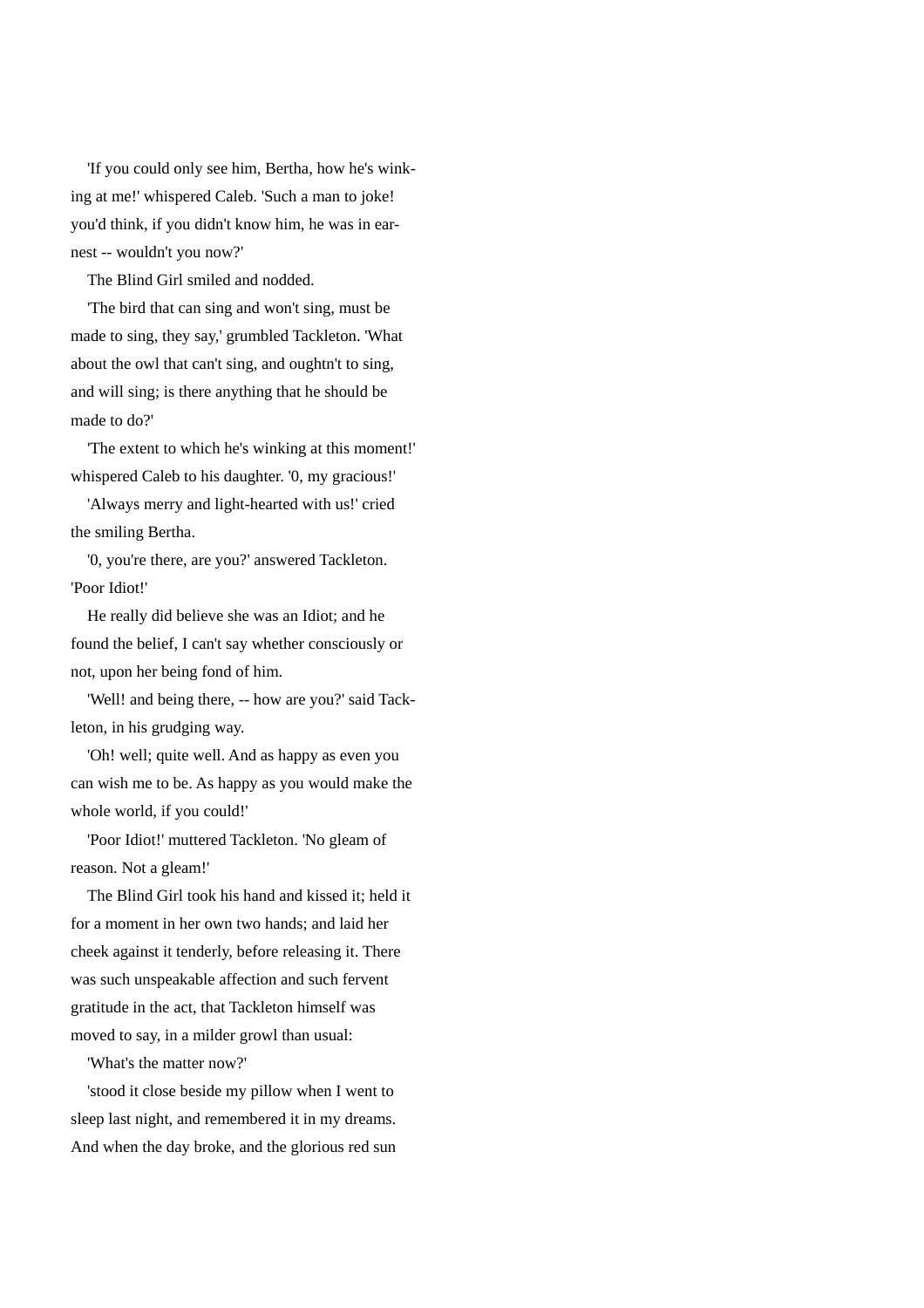the red sun, father?'

 'Red in the mornings and the evenings, Bertha,' said poor Caleb, with a woeful glance at his employer.

 'When it rose, and the bright light I almost fear to strike myself against in walking, came into the room, I turned the little tree towards it, and blessed Heaven for making things so precious, and blessed you for sending them to cheer me!'

 'Bedlam broke loose!' said Tackleton under his breath. 'We shall arrive at the strait-waistcoat and mufflers soon. We're getting on!'

 Caleb, with his hands hooked loosely in each other, stared vacantly before him while his daughter spoke, as if he really were uncertain (I believe he was) whether Tackleton had done anything to deserve her thanks, or not. If he could have been a perfectly free agent, at that moment, required, on pain of death, to kick the Toy-merchant, or fall at his feet, according to his merits, I believe it would have been an even chance which course he would have taken. Yet, Caleb knew that with his own hands he had brought the little rose-tree home for her, so carefully' and that with his own lips he had forged the innocent deception which should help to keep her from suspecting how much, how very much, he every day denied himself, that she might be the happier.

 'Bertha!' said Tackleton, assuming, for the nonce, a little cordiality. 'Come here.'

 'Oh! I can come straight to you! You needn't guide me!' she rejoined.

'Shall I tell you a secret, Bertha?'

'If you will!' she answered, eagerly.

 How bright the darkened face! How adorned with light, the listening head!

 'This is the day on which little what's-her-name, the spoilt child, Peerybingle's wife, pays her regular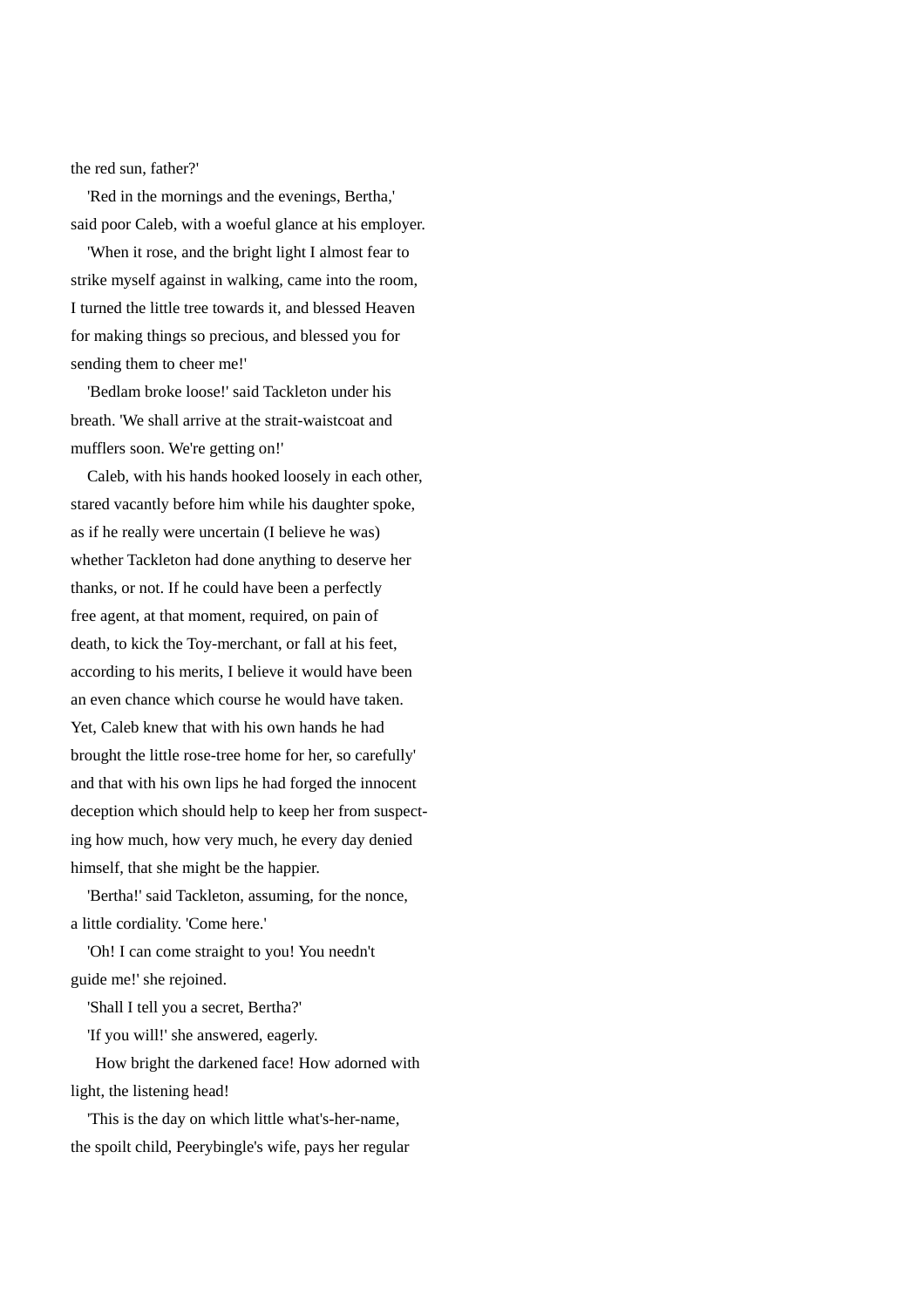visit to you -- makes her fantastic Pic-Nic here; an't it?' said Tackleton, with a strong expression of distaste for the whole concern.

'Yes,' replied Bertha. 'This is the day.'

 'I thought so,' said Tackleton. 'I should like to join the party.'

 'Do you hear that, father!' cried the Blind Girl in an ecstasy.

 'Yes, yes, I hear it,' murmured Caleb, with the fixed look of a sleep-walker; 'but I don't believe it. It's one of my lies, I've no doubt.'

 'You see I -- I want to bring the Peerybingles a little more into company with May Fielding,' said Tackleton. 'I am going to be married to May.'

'Married!' cried the Blind Girl, starting from him.

 'She's such a con-founded Idiot,' muttered Tackleton, 'that I was afraid she'd never comprehend me. Ah, Bertha! Married! Church, parson, clerk, beadle, glass-coach, bells, breakfast, bride-cake, favours, marrow-bones, cleavers, and all the rest of the tomfoolery. A wedding, you know; a wedding. Don't you know what a wedding is?'

 'I know,' replied the Blind Girl, in a gentle tone. 'I understand!'

 'Do you?' muttered Tackleton. 'It's more than I expected. Well! On that account I want to join the party, and to bring May and her mother. I'll send in a little something or other, before the afternoon. A cold leg of mutton, or some comfortable trifle of that sort. You'll expect me?'

'Yes,' she answered.

 She had drooped her head, and turned away; and so stood, with her hands crossed, musing.

 'I don't think you will,' muttered Tackleton, looking at her; 'for you seem to have forgotten all about it already. Caleb!'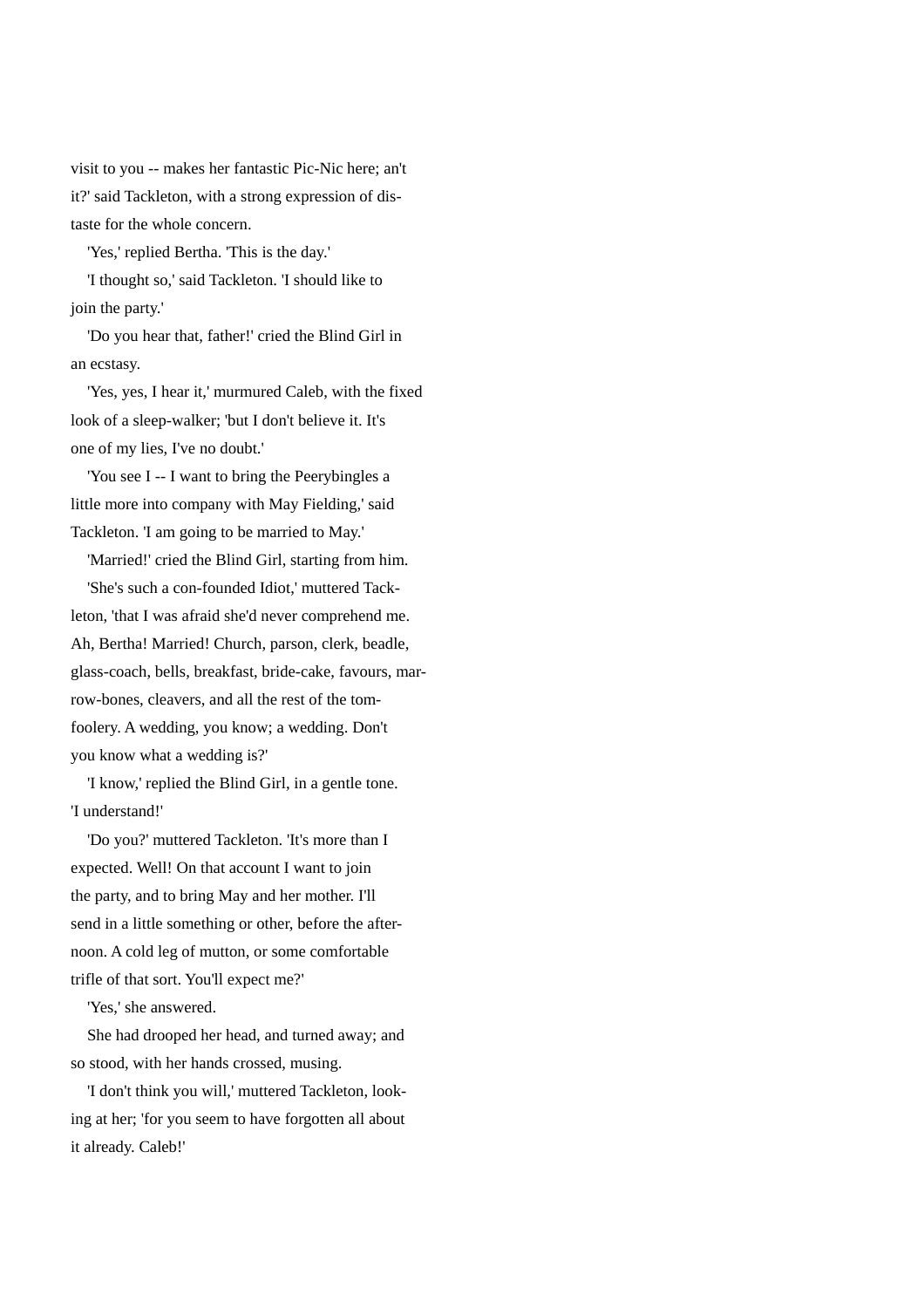'I may venture to say I'm here, I suppose,' thought Caleb. 'Sir!'

 'Take care she don't forget what I've been saying to her.'

 'She never forgets,' returned Caleb. 'It's one of the few things she an't clever in.'

 'Every man thinks his own geese swans,' observed the Toy-merchant, with a shrug. 'Poor devil!'

 Having delivered himself of which remark, with infinite contempt, old Gruff and Tackleton withdrew.

 Bertha remained where he had left her, lost in meditation. The gaiety had vanished from her downcast face, and it was very sad. Three or four times, she shook her head, as if bewailing some remembrance or some loss; but, her sorrowful reflections found no vent in words.

 It was not until Caleb had been occupied, some time, in yoking a team of horses to a wagon by the summary process of nailing the harness to the vital parts of their bodies, that she drew near to his working-stool, and sitting down beside him, said:

 'Father, I am lonely in the dark. I want my eyes, my patient, willing eyes.'

 'Here they are,' said Caleb. 'Always ready. They are more yours than mine, Bertha, any hour in the four-and-twenty. What shall your eyes do for you, dear?'

'Look round the room, father.'

 'All right,' said Caleb. 'No sooner said that done Bertha.'

'Tell me about it.'

 'It's much the same as usual,' said Caleb. 'Homely but very snug. The gay colours on the walls; the bright flowers on the plates and dishes; the shining wood, where there are beams or panels; the general cheerfulness and neatness of the building; make it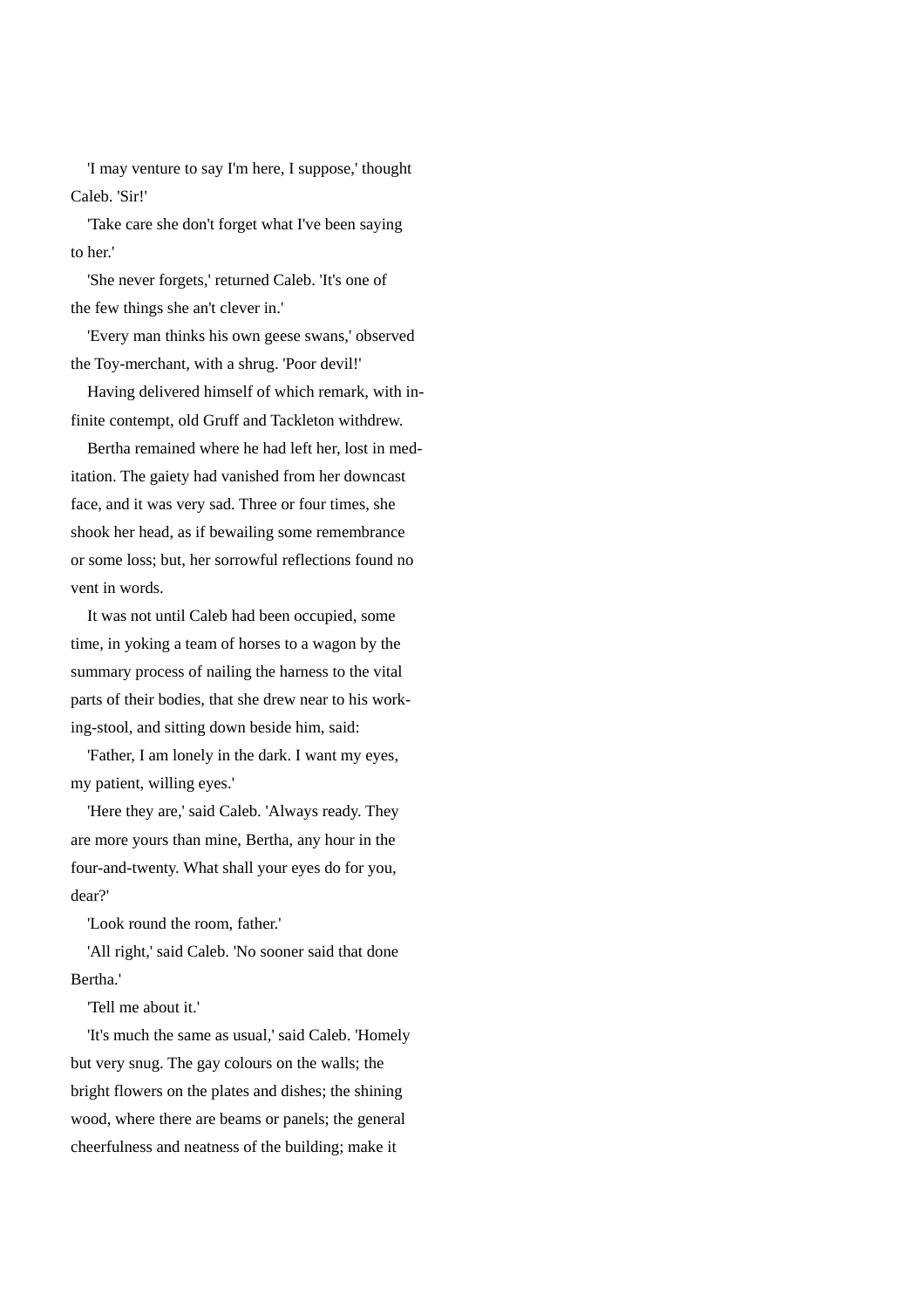very pretty.'

 Cheerful and neat it was wherever Bertha's hands could busy themselves. But nowhere else, were cheerfulness and neatness possible, in the old crazy shed which Caleb's fancy so transformed.

 'You have your working dress on, and are not so gallant as when you wear the handsome coat?' said Bertha, touching him.

 'Not quite so gallant,' answered Caleb. 'Pretty brisk though.'

 'Father,' said the Blind Girl, drawing close to his side, and stealing one arm round his neck, 'tell me something about May. She is very fair?'

 'She is indeed,' said Caleb. And she was indeed. It was quite a rare thing to Caleb, not to have to draw on his invention.

 'Her hair is dark,' said Bertha, pensively, 'darker than mine. Her voice is sweet and musical, I know. I have often loved to hear it. Her shape --'

 'There's not a Doll's in all the room to equal it,' said Caleb. 'And her eyes!' --

 He stopped; for Bertha had drawn closer round his neck, and, from the arm that clung about him, came a warning pressure which he understood too well.

 He coughed a moment, hammered for a moment, and then fell back upon the song about the sparkling bowl, his infallible resource in all such difficulties.

 'Our friend, father, our benefactor. I am never tired you know of hearing about him. -- Now, was I ever?' she said, hastily.

'Of course not,' answered Caleb, 'and with reason.'

 'Ah! With how much reason!' cried the Blind Girl. With such fervency, that Caleb, though his motives were so pure, could not endure to meet her face; but dropped his eyes, as if she could have read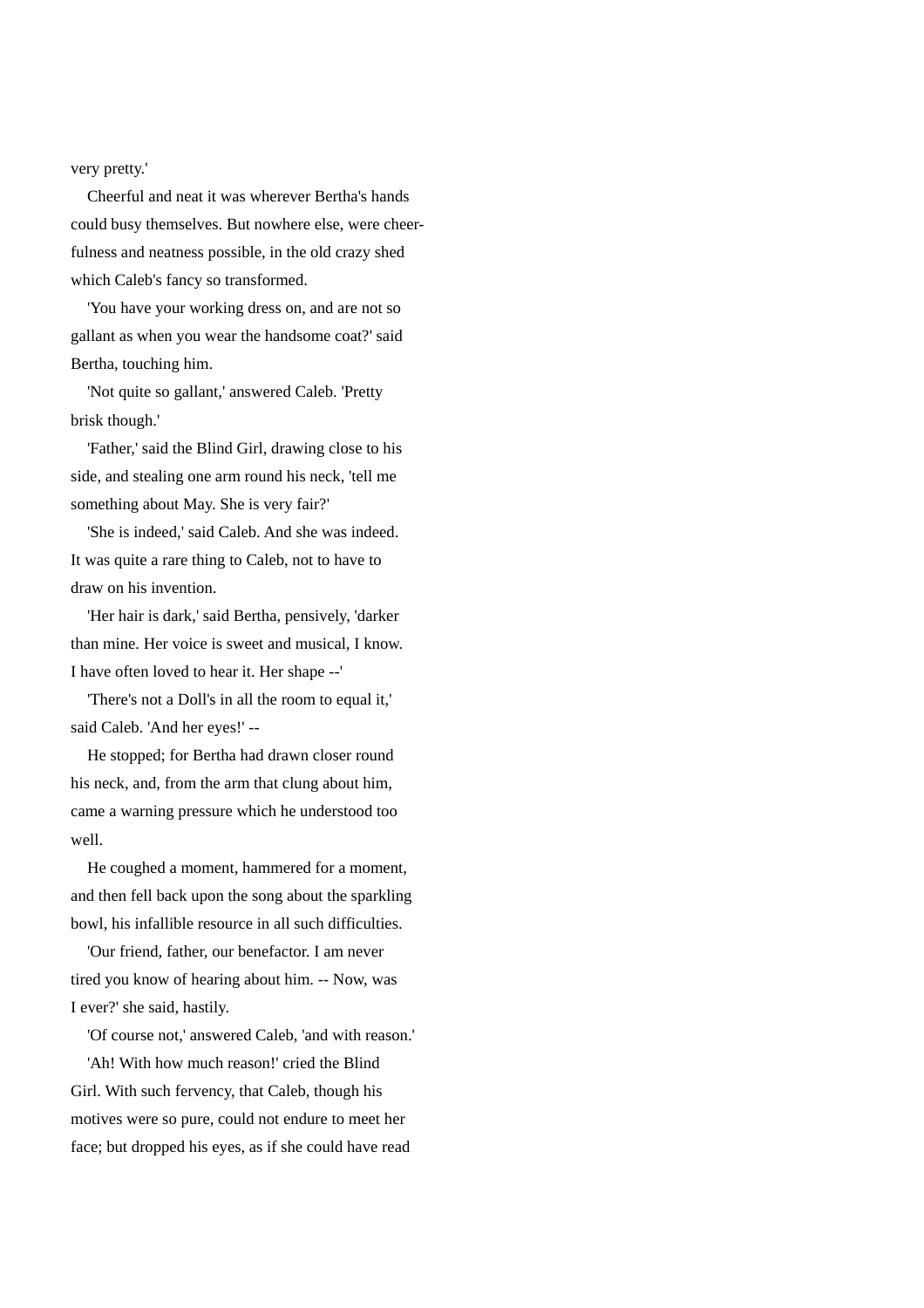in them his innocent deceit.

 'Then, tell me again about him, dear father,' said Bertha. 'Many times again! His face is benevolent, kind, and tender. Honest and true, I am sure it is. The manly heart that tries to cloak all favours with a show of roughness and unwillingness, beats in its every look and glance.'

 'And makes it noble,' added Caleb, in his quiet desperation

 'And makes it noble!' cried the Blind Girl. 'He is older than May, father.'

 'Ye-es,' said Caleb, reluctantly. 'He's a little older than May. But that don't signify.'

 'Oh father, yes! To be his patient companion in infirmity and age; to be his gentle nurse in sickness, and his constant friend in suffering and sorrow; to know no weariness in working for his sake; to watch him, tend him, sit beside his bed and talk to him awake, and pray for him asleep; what privileges these would be! What opportunities for proving all her truth and devotion to him! Would she do all this, dear father?'

'No doubt of it,' said Caleb.

 'I love her, father; I can love her from my soul!' exclaimed the Blind Girl. And saying so, she laid her poor blind face on Caleb's shoulder, and so wept and wept, that he was almost sorry to have brought that tearful happiness upon her.

 In the meantime, there had been a pretty sharp commotion at John Peerybingle's, for, little Mrs. Peerybingle naturally couldn't think of going anywhere without the Baby; and to get the Baby under weigh, took time. Not that there was much of the Baby, speaking of it as a thing of weight and measure, but, there was a vast deal to do about and about it, and it all had to be done by easy stages. For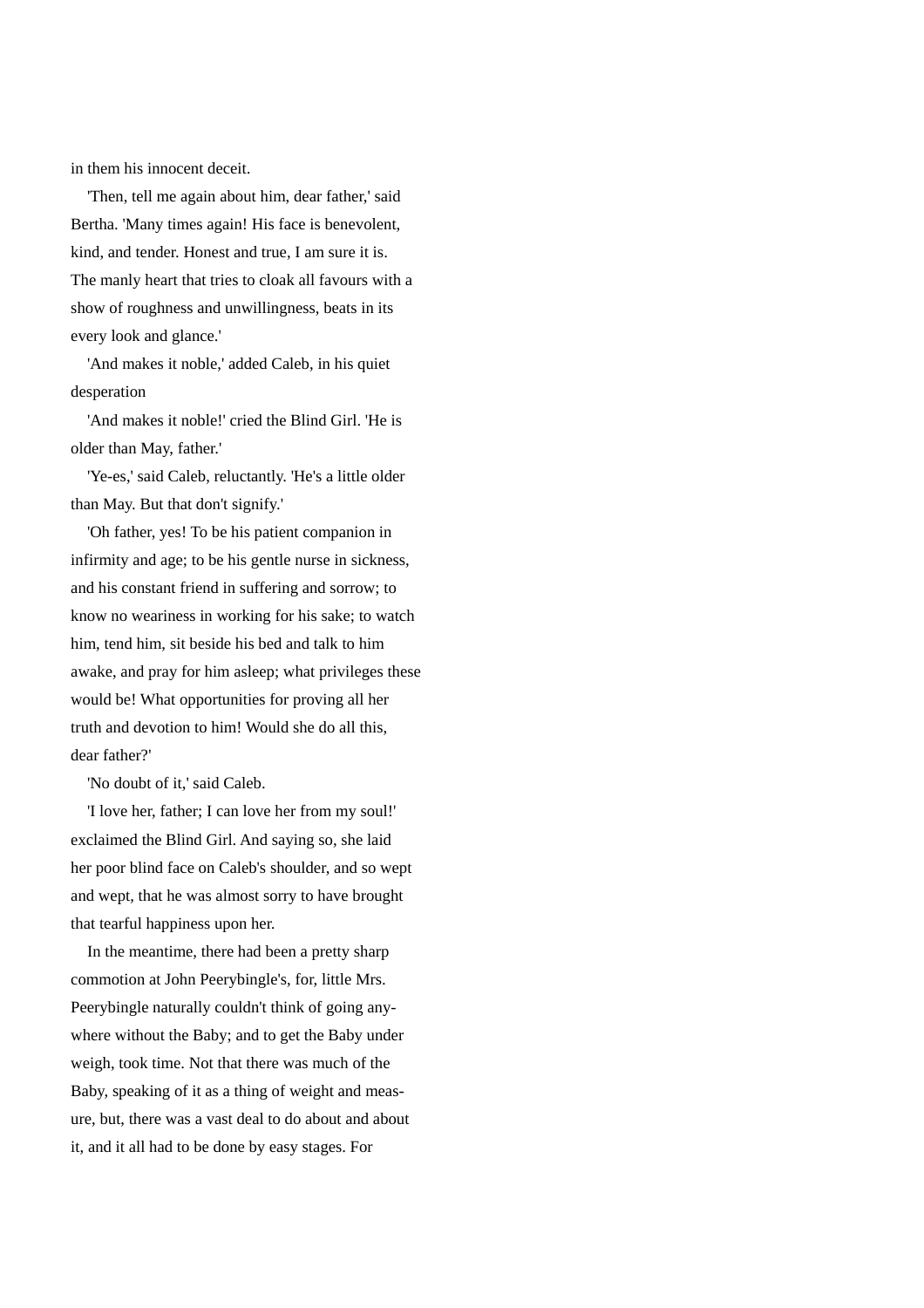instance, when the Baby was got, by hook and by crook, to a certain point of dressing, and you might have rationally supposed that another touch or two would finish him off, and turn him out a tip-top Baby challenging the world, he was unexpectedly extinguished in a flannel cap, and hustled off to bed; where he simmered (so to speak) between two blankets for the best part of an hour. From this state of inaction he was then recalled, shining very much and roaring violently, to partake of -- well? I would rather say, if you'll permit me to speak generally -- of a slight repast. After which, he went to sleep again. Mrs. Peerybingle took advantage of this interval, to make herself as smart in a small way as ever you saw anybody in all your life; and, during the same short truce, Miss Slowboy insinuated herself into a spencer of a fashion so surprising and ingenious, that it had no connection with herself, or anything else in the universe, but was a shrunken, dog's-eared, independent fact, pursuing its lonely course without the least regard to anybody. By this time, the Baby, being all alive again, was invested, by the united efforts of Mrs. Peerybingle and Miss Slowboy, with a cream-coloured mantle for its body, and a sort of nankeen raised-pie for its head; and so in course of time they all three got down to the door, where the old horse had already taken more than the full value of his day's toll out of the Turnpike Trust, by tearing up the road with his impatient autographs; and whence Boxer might be dimly seen in the remote perspective, standing looking back, and tempting him to come on without orders.

 As to a chair, or anything of that kind for helping Mrs. Peerybingle into the cart, you know very little of John, if you think that was necessary. Before you could have seen him lift her from the ground,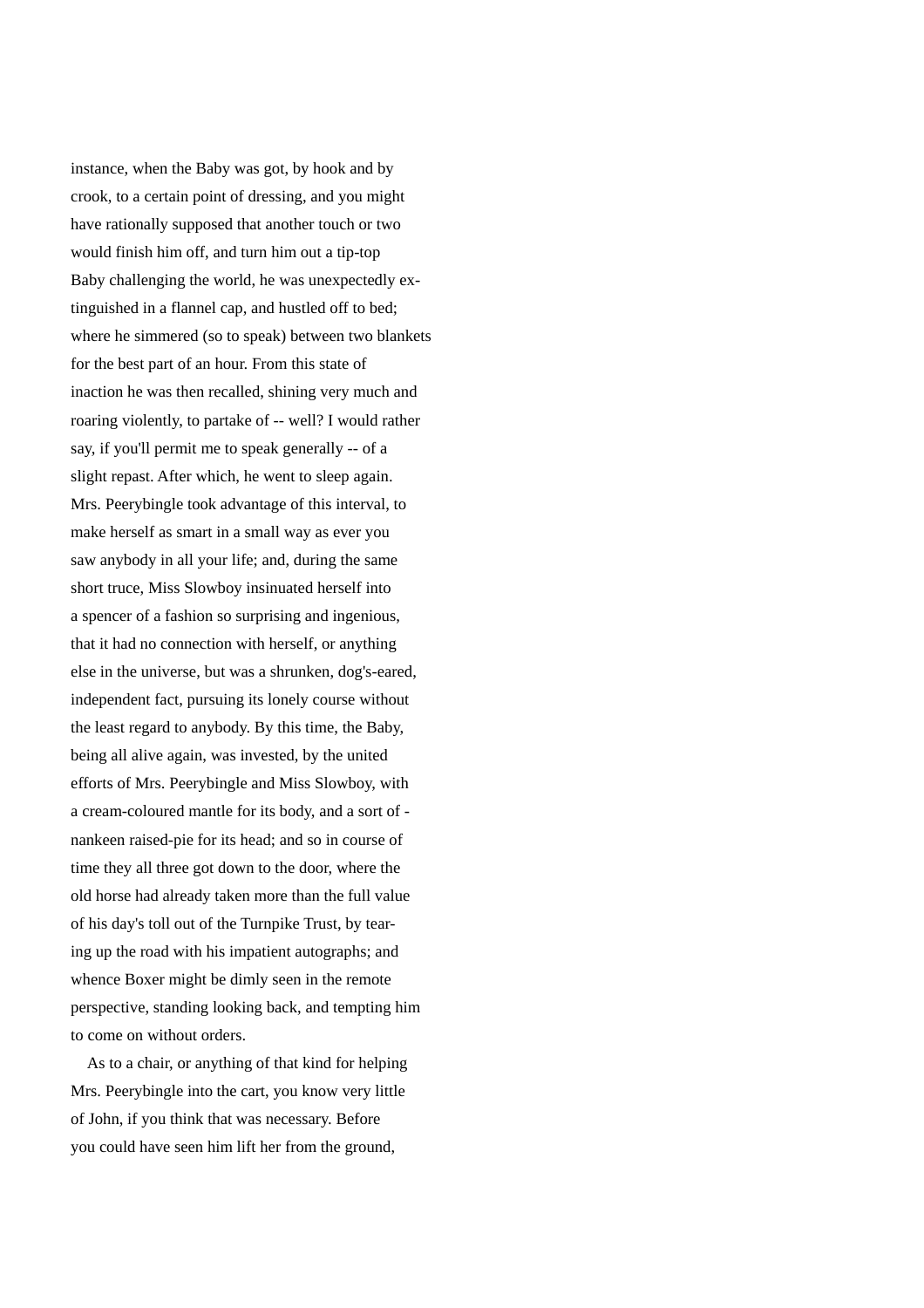there she was in her place, fresh and rosy, saying, 'John! How can you! Think of Tilly!'

 If I might be allowed to mention a young lady's legs, on any terms, I would observe of Miss Slowboy's that there was a fatality about them which rendered them singularly liable to be grazed; and that she never effected the smallest ascent or descent, without recording the circumstance upon them with a notch, as Robinson Crusoe marked the days upon his wooden calendar. But as this might be considered ungenteel, I'll think of it.

 'John? You've got the basket with the Veal and Ham-Pie and things, and the bottles of Beer?' said Dot. 'If you haven't you must turn round again, this very minute.'

 'You're a nice little article,' returned the Carrier, 'to be talking about turning round, after keeping me a full quarter of an hour behind my time.'

 'I am sorry for it, John,' said Dot in a great bustle, 'but I really could not think of going to Bertha's -- I would not do it, John, on any account -- without the Veal and Ham-Pie and things, and the bottles of Beer. Way!'

 This monosyllable was addressed to the horse, who didn't mind it at all.

'Oh do way, John!' said Mrs. Peerybingle. 'Please!'

 'It'll be time enough to do that,' returned John, 'when I begin to leave things behind me. The basket's here, safe enough.'

 'What a hard-hearted monster you must be, John, not to have said so, at once, and save me such a turn! I declared I wouldn't go to Bertha's without the Veal and Ham-Pie and things, and the bottles of Beer, for any money. Regularly once a fortnight ever since we have been married, John, have we made our little Pic-Nic there. If anything was to go wrong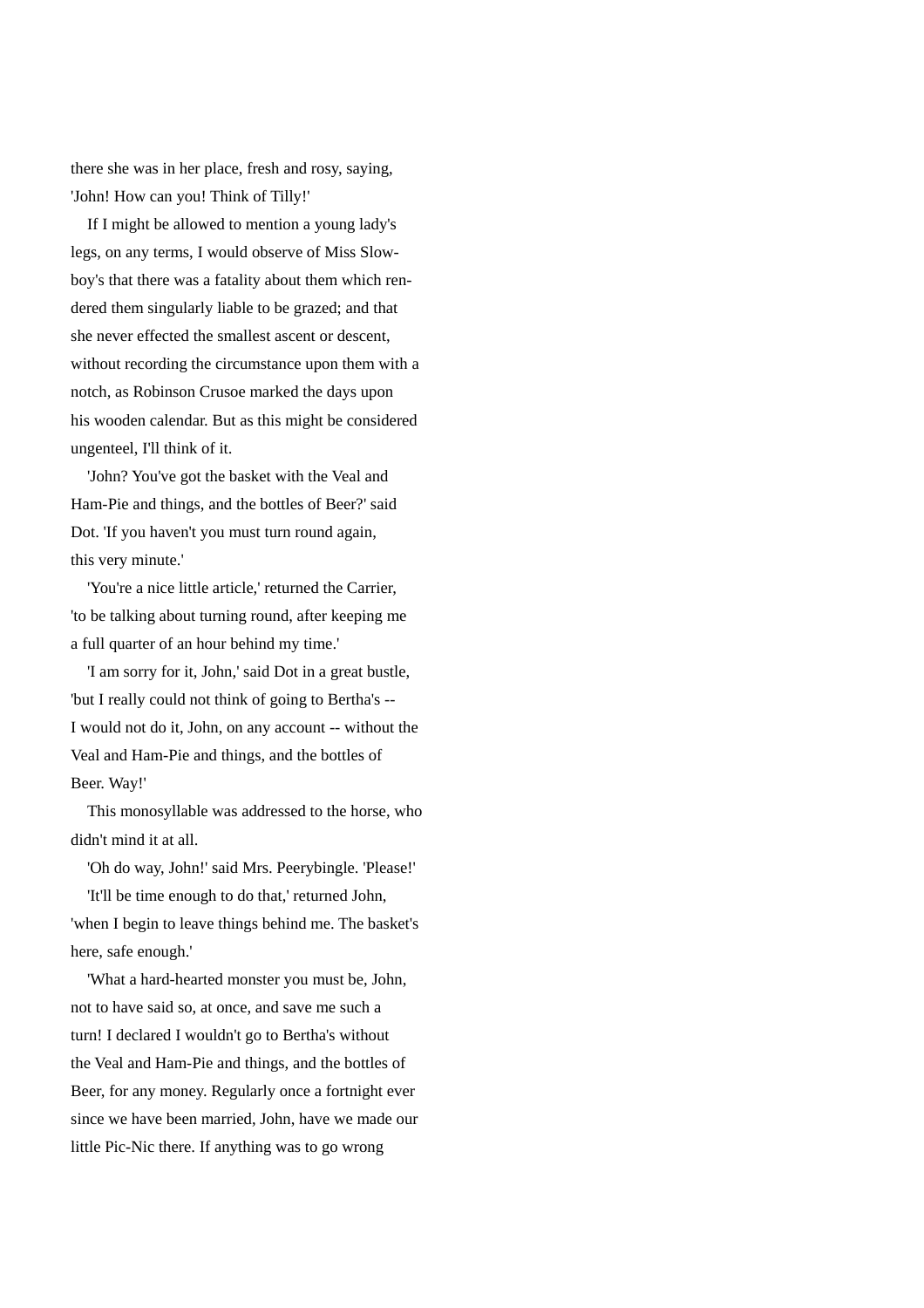with it, I should almost think we were never to be lucky again.'

 'It was a kind thought in the first instance,' said the Carrier: 'and I honour you for it, little woman.'

 'My dear John,' replied Dot, turning very red, 'Don't talk about honouring me. Good Gracious!'

 'By the bye --' observed the Carrier. 'That old gentleman,' --

Again so visibly, and instantly embarrassed!

 'He's an odd fish,' said the Carrier, looking straight along the road before them. 'I can't make him out. I don't believe there's any harm in him.'

'None at all. I'm -- I'm sure there's none at all.'

 'Yes,' said the Carrier, with his eyes attracted to her face by the great earnestness of her manner. 'I am glad you feel so certain of it, because it's a confirmation to me. It's curious that he should have taken it into his head to ask leave to go on lodging with us; an't it? Things come about so strangely.'

 'So very strangely,' she rejoined in a low voice, scarcely audible.

 'However, he's a good-natured old gentleman,' said John, 'and pays as a gentleman, and I think his word is to be relied upon, like a gentleman's. I had quite a long talk with him this morning: he can hear me better already, he says, as he gets more used to my voice. He told me a great deal about himself, and I told him a good deal about myself, and a rare lot of questions he asked me. I gave him information about my having two beats, you know, in my business; one day to the right from our house and back again; another day to the left from our house and back again (for he's a stranger and don't know the names of places about here); and he seemed quite pleased. "Why, then I shall be returning home tonight your way," he says, "when I thought you'd be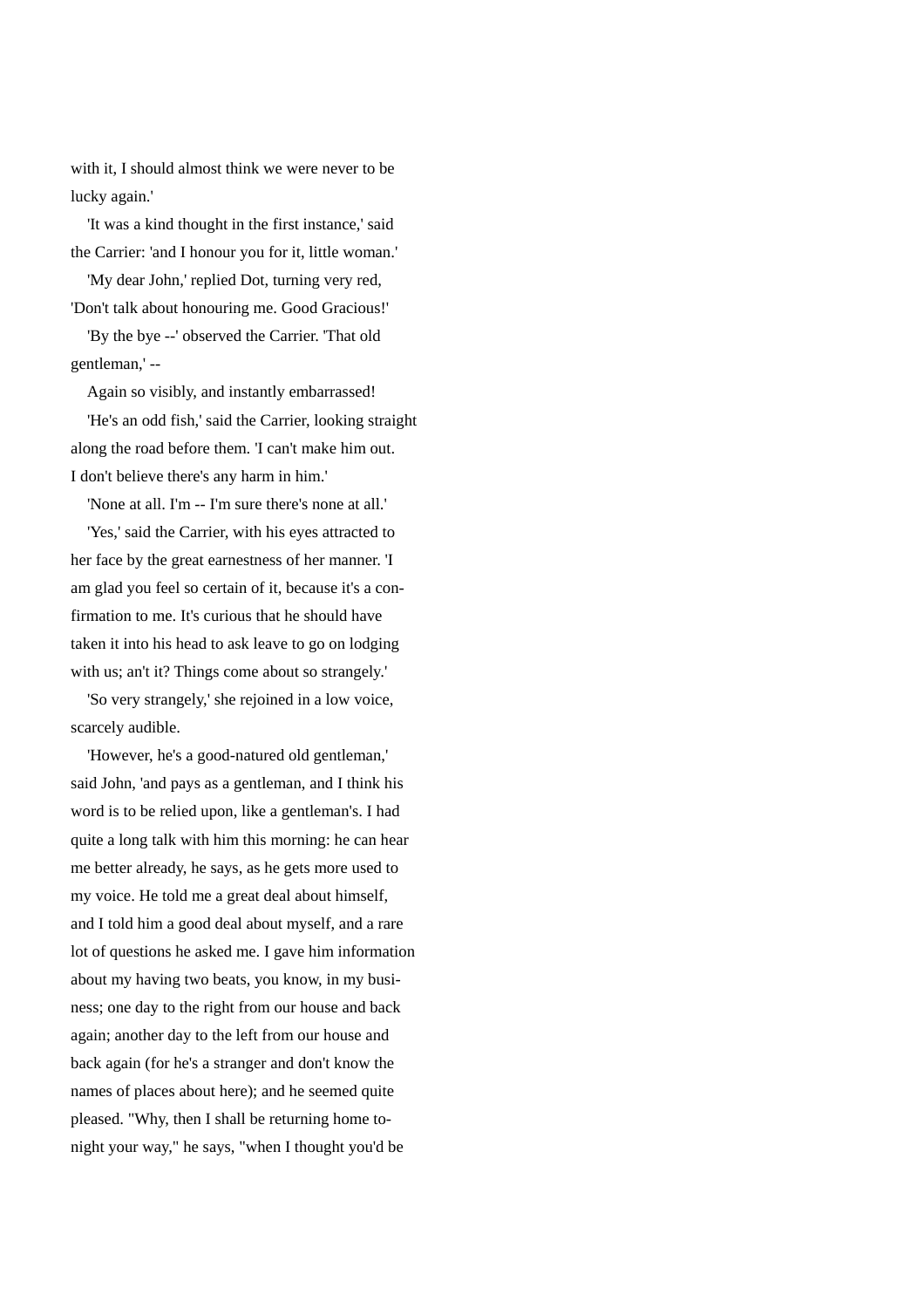coming in an exactly opposite direction. That's capital! I may trouble you for another lift perhaps, but I'll engage not to fall so sound asleep again." He was sound asleep, sure-ly! -- Dot! what are you thinking of?'

 'Thinking of, John? I -- I was listening to you.' 'O! That's all right!' said the honest Carrier. 'I was afraid, from the look of your face, that I had gone rambling on so long, as to set you thinking about something else. I was very near it, I'll be bound.'

 Dot making no reply, they jogged on, for some little time, in silence. But, it was not easy to remain silent very long in John Peerybingle's cart, for, everybody on the road had something to say. Though it might only be 'How are you!' and indeed it was very often nothing else, still, to give that back again in the right spirit of cordiality, required, not merely a nod and a smile, but as wholesome an action of the lungs withal, as a long-winded Parliamentary speech. Sometimes, passengers on foot, or horseback, plodded on a little way beside the cart, for the express purpose of having a chat; and then there was a great deal to be said, on both sides.

 Then, Boxer gave occasion to more good-natured recognitions of, and by, the Carrier, than half a dozen Christians could have done! Everybody knew him, all along the road -- especially the fowls and pigs, who when they saw him approaching, with his body all on one side, and his ears pricked up inquisitively, and that knob of a tail making the most of itself in the air, immediately withdrew into remote back settlements, without waiting for the honour of a nearer acquaintance. He had business everywhere; going down all the turnings, looking into all the wells, bolting in and out of all the cottages, dashing into the midst of all the Dame-Schools, fluttering all the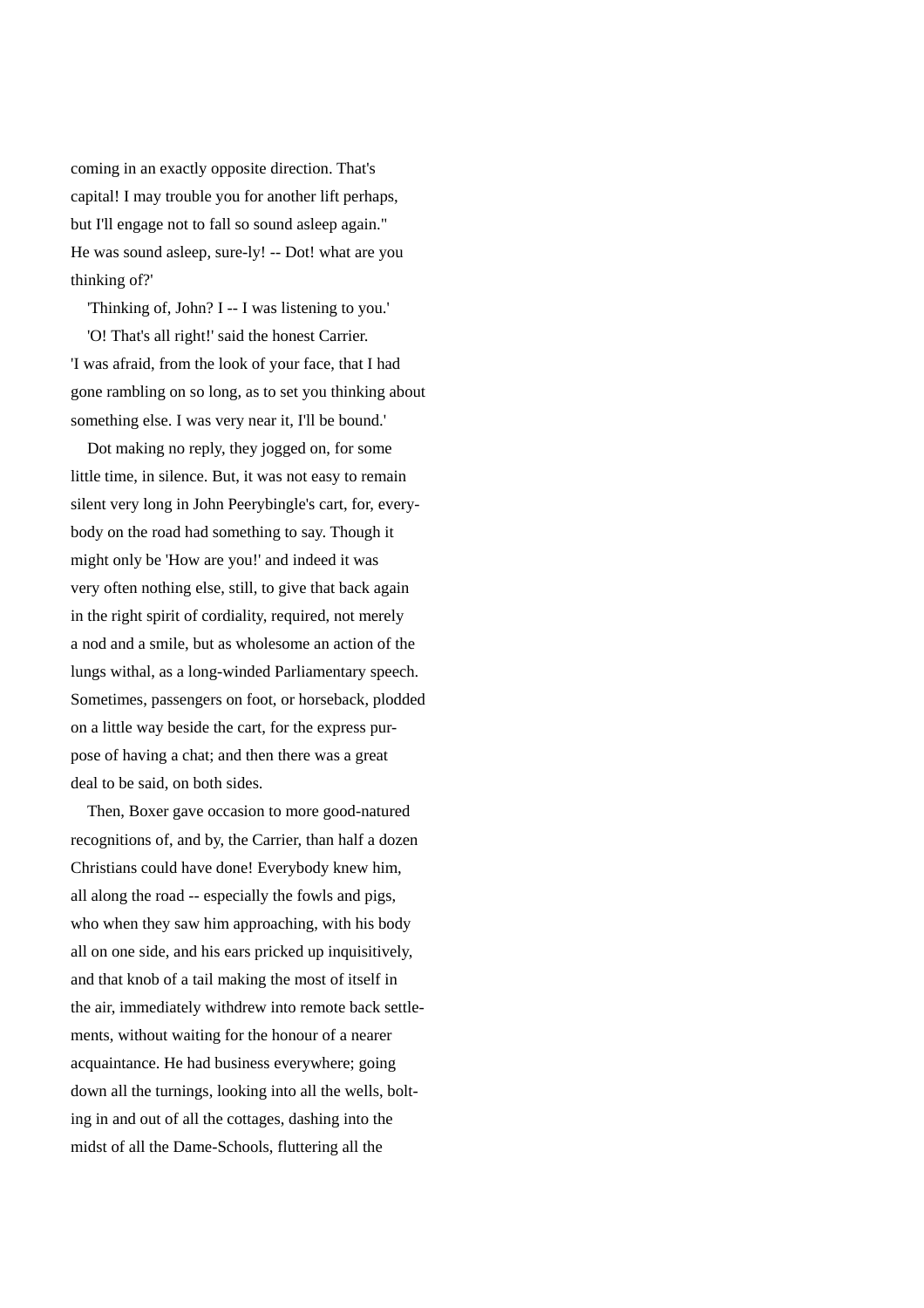pigeons, magnifying the tails of all the cats, and trotting into the public-houses like a regular customer. Wherever he went, somebody or other might have been heard to cry, 'Halloa! Here's Boxer!' and out came that somebody forthwith, accompanied by at least two or three other somebodies, to give John Peerybingle and his pretty wife, Good-Day.

 The packages and parcels for the errand cart, were numerous; and there were many stoppages to take them in and give them out, which were not by any means the worst parts of the journey. Some people were so full of expectation about their parcels, and other people were so full of wonder about their parcels, and other people were so full of inexhaustible directions about their parcels, and John had such a lively interest in all the parcels, that it was as good as a play. Likewise, there were articles to carry, which required to be considered and discussed, and in reference to the adjustment and disposition of which, councils had to be holden by the Carrier and the senders: at which Boxer usually assisted, in short fits of the closest attention, and long fits of tearing round and round the assembled sages and barking himself hoarse. Of all these little incidents, Dot was the amused and open-eyed spectatress from her chair in the cart; and as she sat there, looking on -- a charming little portrait framed to admiration by the tilt - there was no lack of nudgings and glancings and whisperings and envyings among the younger men. And this delighted John the Carrier, beyond measure; for he was proud to have his little wife admired, knowing that she didn't mind it -- that, if anything, she rather liked it perhaps.

 The trip was a little foggy, to be sure, in the January weather; and was raw and cold. But who cared for such trifles? Not Dot, decidedly. Not Tilly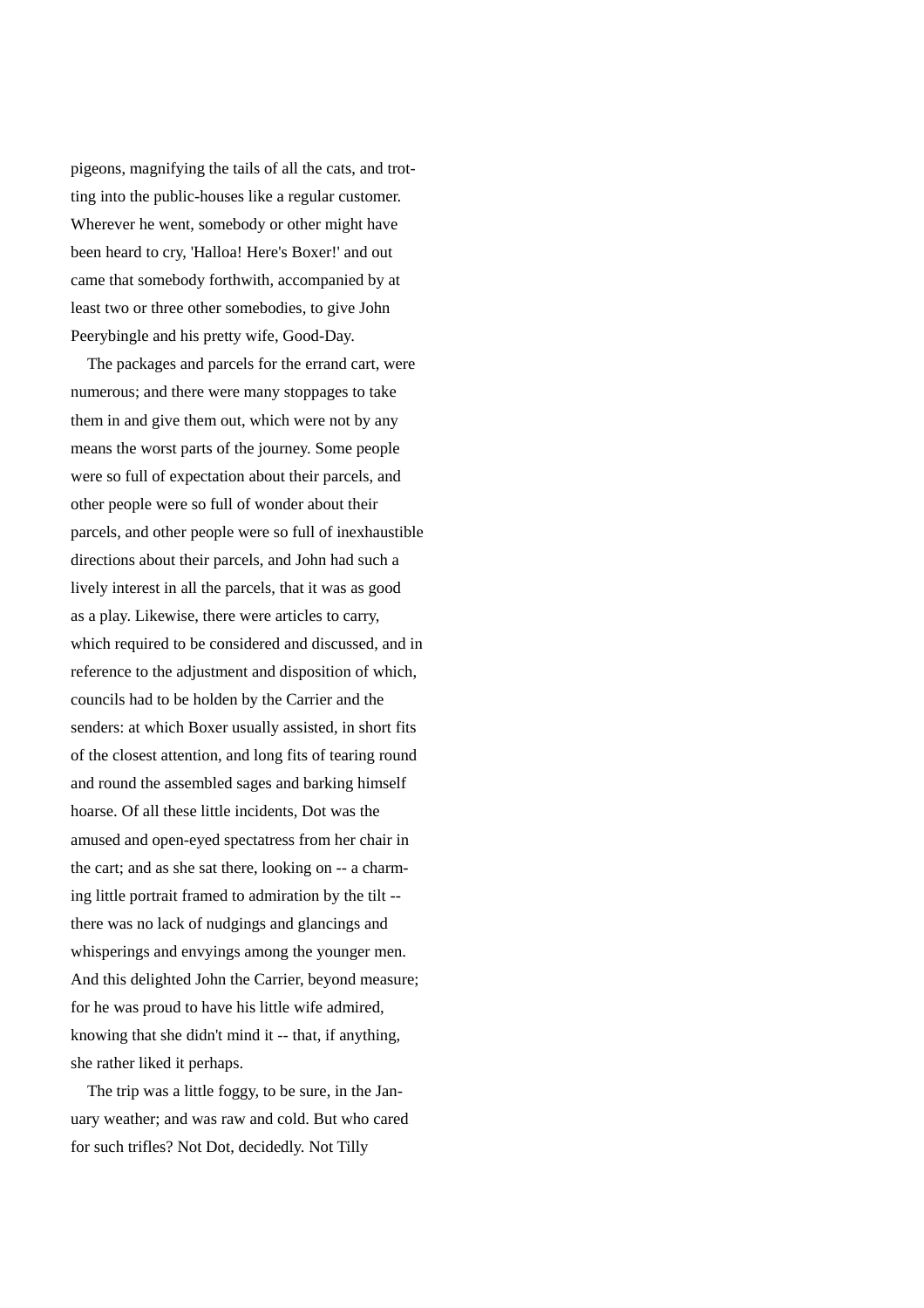Slowboy, for she deemed sitting in a cart, on any terms, to be the highest point of human joys; the crowning circumstance of earthly hopes. Not the Baby, I'll be sworn; for it's not in Baby nature to be warmer or more sound asleep, though its capacity is great in both respects, than that blessed young Peerybingle was, all the way.

 You couldn't see very far in the fog, of course: but you could see a great deal! It's astonishing how much you may see, in a thicker fog than that, if you will only take the trouble to look for it. Why, even to sit watching for the Fairy-rings in the fields, and for the patches of hoar-frost still lingering in the shade, near hedges and by trees, was a pleasant occupation: to make no mention of the unexpected shapes in which the trees themselves came starting out of the mist and glided into it again. The hedges were tangled and bare, and waved a multitude of blighted garlands in the wind; but, there was no discouragement in this. It was agreebale to contemplate; for, it made the fireside warmer in possession, and the summer greener in expectancy. The river looked chilly; but it was in motion, and moving at a good pace -- which was a great point. The canal was rather slow and torpid; that must be admitted. Never mind. It would freeze the sooner when the frost set fairly in, and then there would be skating, and sliding; and the heavy old barges, frozen up somewhere near a wharf, would smoke their rusty iron chimney pipes all day, and have a lazy time of it.

 In one place, there was a great mount of weeds or stubble burning; and they watched the fire, so white in the day time, flaring through the fog, with only here and there a dash of red in it, until, in consequence as she observed of the smoke 'getting up her nose,' Miss Slowboy choked -- she could do anything of that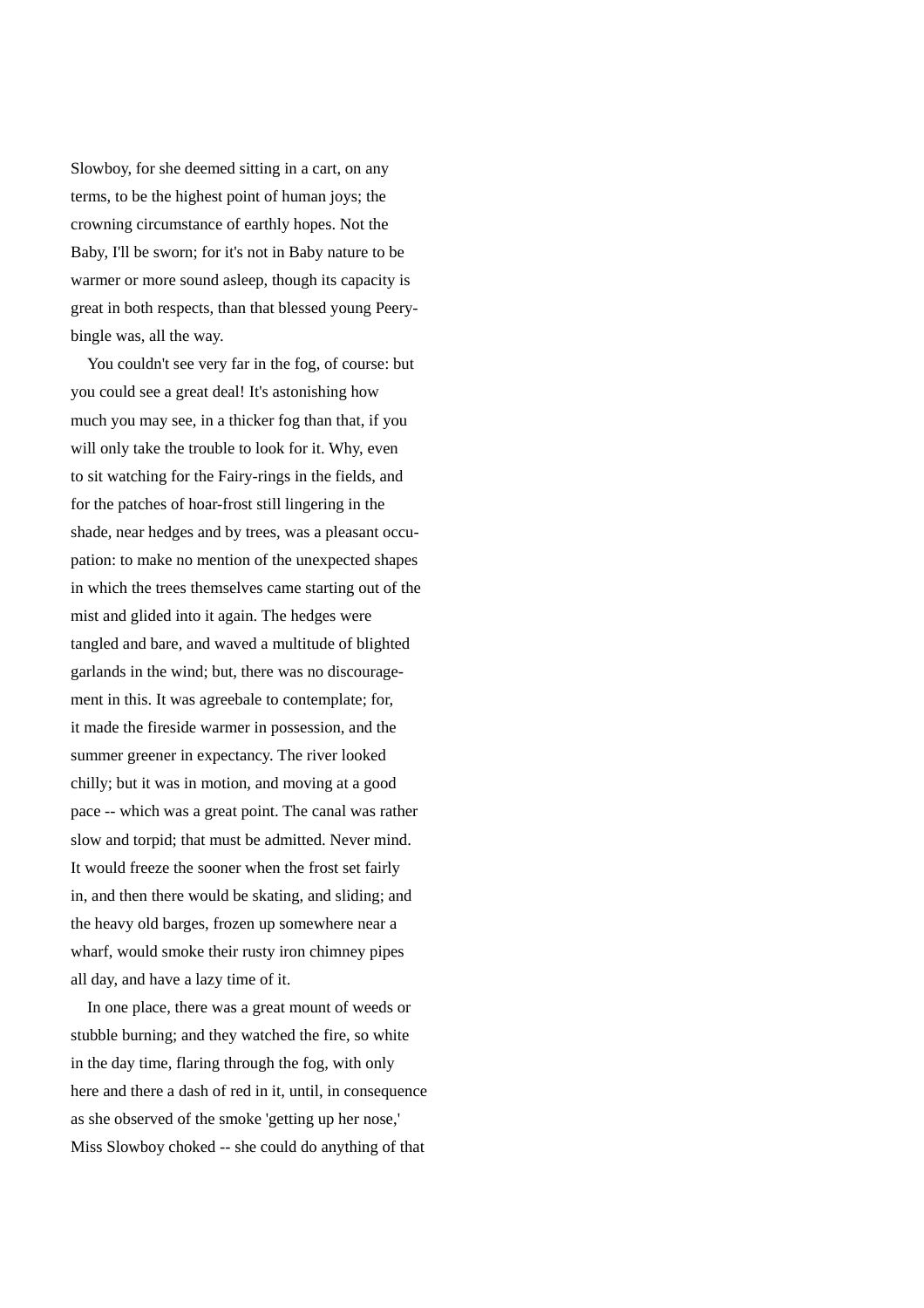sort, on the smallest provocation -- and woke the Baby, who wouldn't go to sleep again. But, Boxer, who was in advance some quarter of a mile or so, had already passed the outposts of the town, and gained the corner of the street where Caleb and his daughter lived; and long before they had reached the door, he and the Blind Girl were on the pavement waiting to receive them.

 Boxer, by the way, made certain delicate distinctions of his own, in his communication with Bertha which persuade me fully that he knew her to be blind. He never sought to attract her attention by looking at her, as he often did with other people, but touched her invariably. What experience he could ever have had of blind people or blind dogs, I don't know He had never lived with a blind master; nor had Mr. Boxer the elder, nor Mrs. Boxer, nor any of his respectable family on either side, ever been visited with blindness, that I am aware of. He may have found it out for himself, perhaps, but he had got hold of it somehow; and therefore he had hold of Bertha too, by the skirt, and kept hold, until Mrs. Peerybingle and the Baby, and Miss Slowboy, and the basket, were all got safely within doors.

 May Fielding was already come; and so was her mother -- a little querulous chip of an old lady with a peevish face, who, in right of having preserved a waist like a bedpost, was supposed to be a most transcendent figure; and who, in consequence of having once been better of, or of labouring under an impression that she might have been, if something had happened which never did happen, and seemed to have never been particularly likely to come to pass -- but it's all the same -- was very genteel and patronising indeed. Gruff and Tackleton was also there, doing the agreeable, with the evident sensation of being as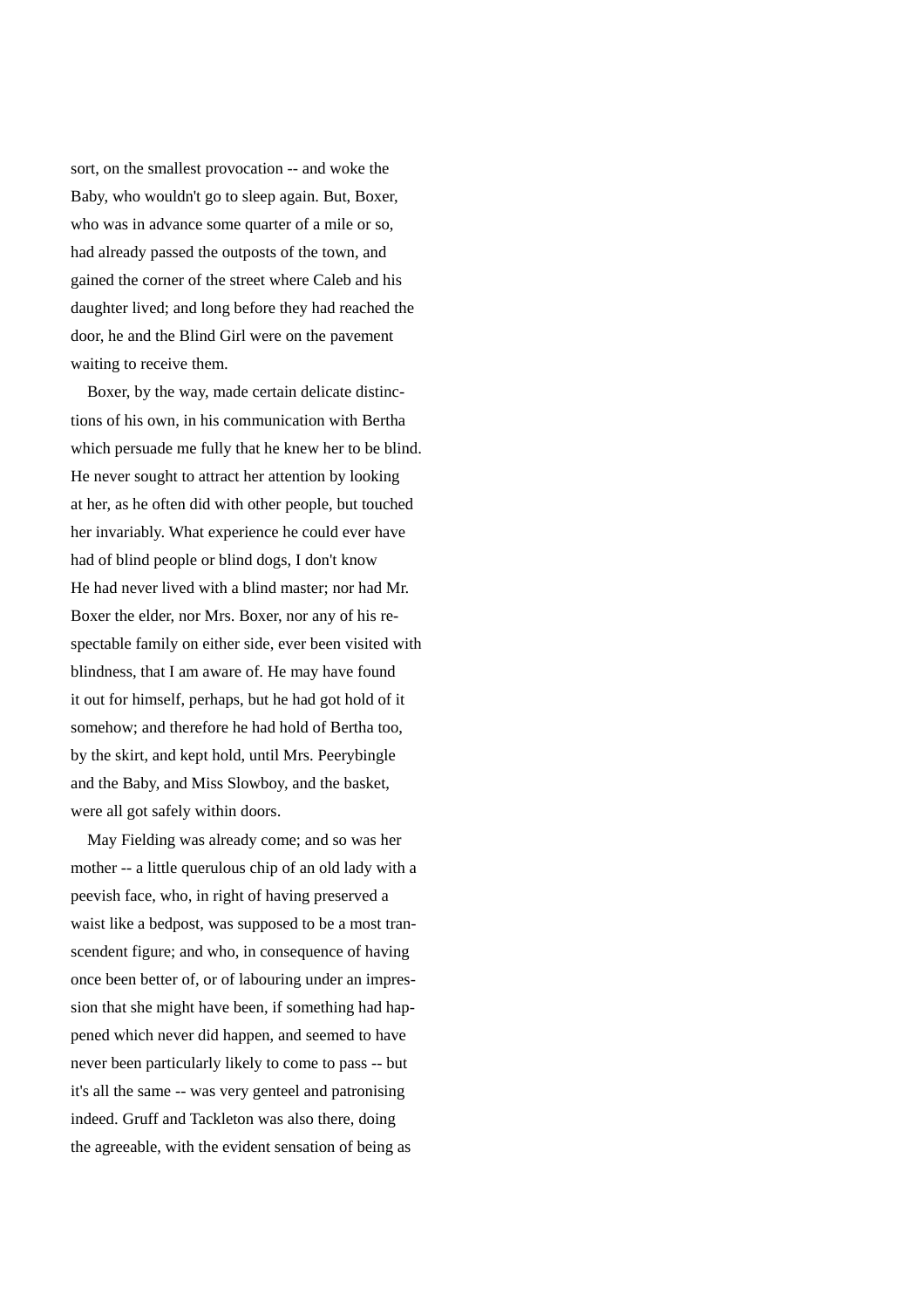perfectly at home, and as unquestionably in his own element, as a fresh young salmon on the top of the Great Pyramid.

 'May! My dear old friend!' cried Dot, running up to meet her. 'What a happiness to see you.'

 Her old friend was, to the full, as hearty and as glad as she; and it really was, if you'll believe me, quite a pleasant sight to see them embrace. Tackleton was a man of taste, beyond all question. May was very pretty.

 You know sometimes, when you are used to a pretty face, how, when it comes into contact and comparison with another pretty face, it seems for the moment to be homely and faded, and hardly to deserve the high opinion you have had of it. Now, this was not at all the case, either with Dot or May; for May's face set off Dot's, and Dot's face set off May's, so naturally and agreeably, that, as John Peerybingle was very near saying when he came into the room, they ought to have been born sisters -- which was the only improvement you could have suggested.

 Tackleton had brought his leg of mutton, and, wonderful to relate, a tart beside -- but we don't mind a little dissipation when our brides are in the case; we don't get married every day -- and in addition to these dainties, there were the Veal and Ham-Pie, and 'things,' as Mrs. Peerybingle called them; which were chiefly nuts and oranges, and cakes, and such small deer. When the repast was set forth on the board, flanked by Caleb's contribution, which was a great wooden bowl of smoking potatoes (he was prohibited, by solemn compact, from producing any other viands), Tackleton led his intended mother-in-law to the post of honour. For the better gracing of this place at the high festival, the majestic old soul had adorned herself with a cap, calculated to inspire the thought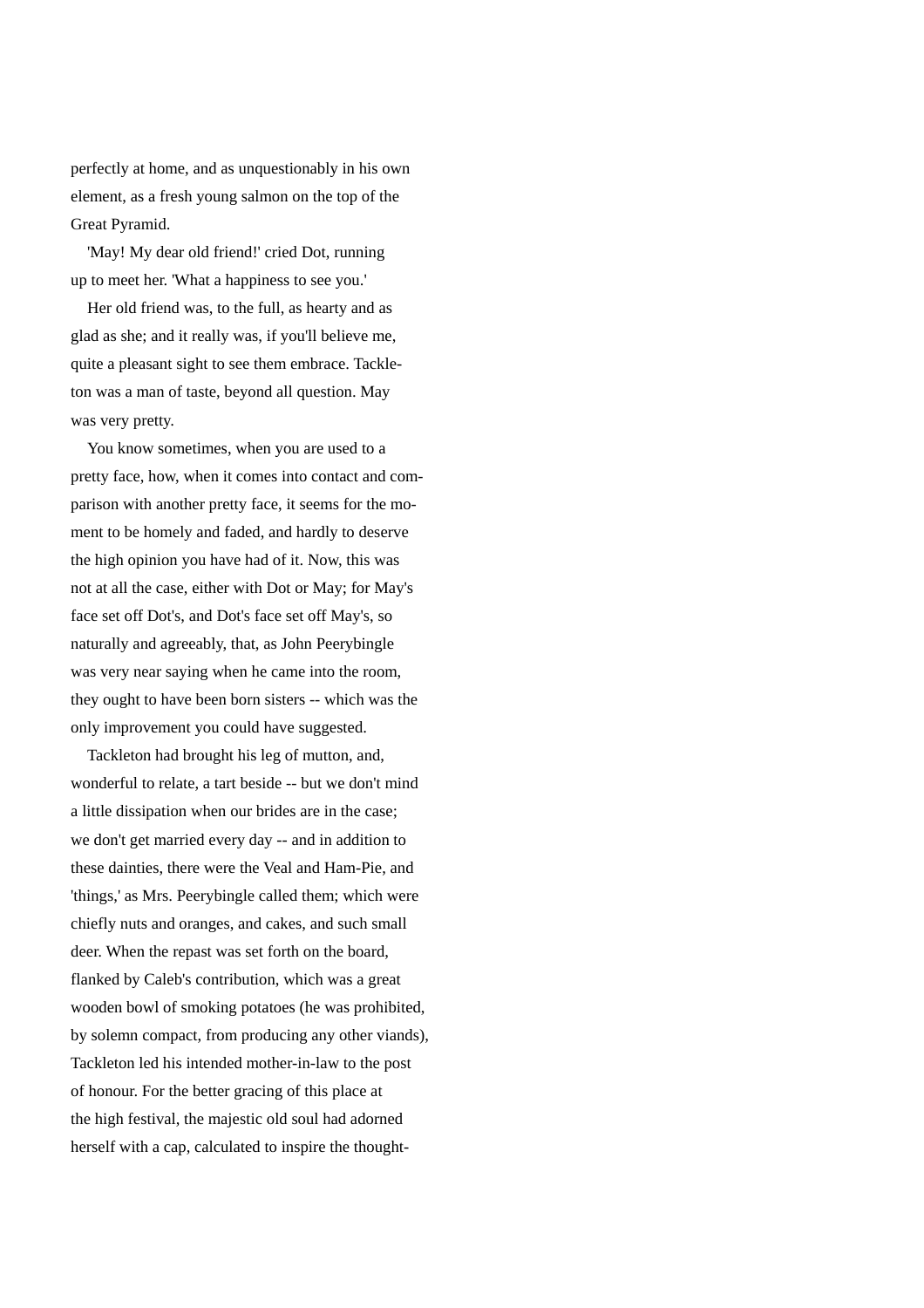less with sentiments of awe. She also wore her gloves. But let us be genteel, or die!

 Caleb sat next his daughter; Dot and her old schoolfellow were side by side; the good Carrier took care of the bottom of the table. Miss Slowboy was isolated, for the time being, from every article of furniture but the chair she sat on, that she might have nothing else to knock the Baby's head against.

 As Tilly stared about her at the dolls and toys, they stared at her and at the company. The venerable old gentlemen at the street-doors (who were all in full action) showed especial interest in the party, pausing occasionally before leaping, as if they were listening to the conversation, and then plunging wildly over and over, a great many times, without halting for breath -- as in a frantic state of delight with the whole proceedings.

 Certainly, if these old gentlemen were inclined to have a fiendish joy in the contemplation of Tackleton's discomfiture, they had good reason to be satisfied. Tackleton couldn't get on at all; and the more cheerful his intended bride became in Dot's society, the less he liked it, though he had brought them together for that purpose. For he was a regular dog in the manger, was Tackleton; and when they laughed and he couldn't, he took it into his head, immediately, that they must be laughing at him.

 'Ah May!' said Dot. 'Dear, dear, what changes! To talk of those merry school-days makes one young again.'

 'Why, you an't particularly old, at any time; are you?' said Tackleton.

 'Look at my sober plodding husband there,' returned Dot. 'He adds twenty years to my age at least. Don't you, John?'

'Forty,' John replied.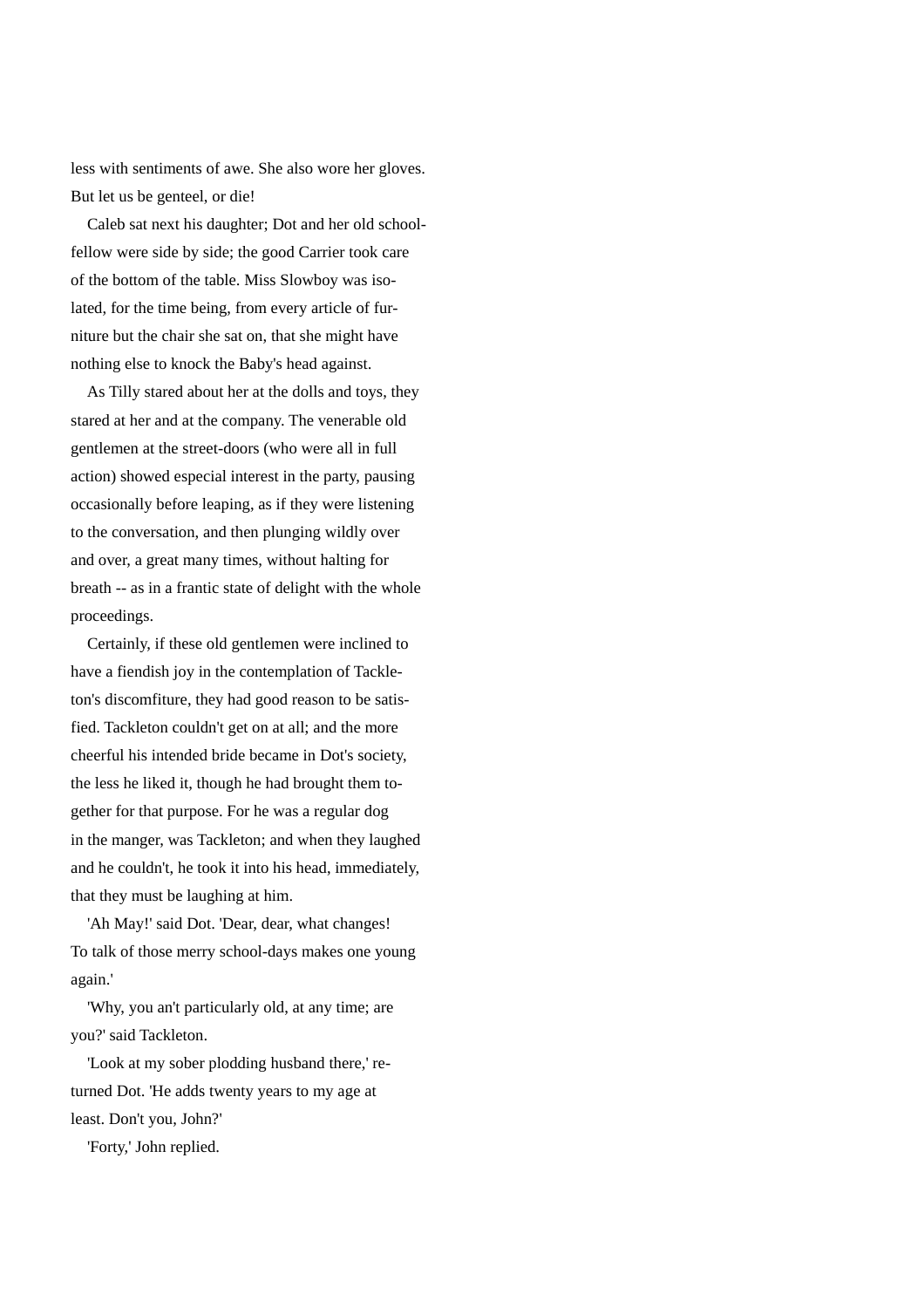'How many you'll add to May's, I'm sure I don't know,' said Dot, laughing. 'But she can't be much less than a hundred years of age on her next birthday.'

 'Ha ho!' laughed Tackleton. Hollow as a drum, that laugh though. And he looked as if he could have twisted Dot's neck, comfortably.

 'Dear dear!' said Dot. 'Only to remember how we used to talk, at school, about the husbands we would choose. I don't know how young, and how handsome, and how gay, and how lively, mine was not to be! And as to May's -- Ah dear! I don't know whether to laugh or cry, when I think what silly girls we were.'

 May seemed to know which to do; for the colour flushed into her face, and tears stood in her eyes.

 'Even the very persons themselves -- real live young men -- were fixed on sometimes,' said Dot. 'We little thought how things would come about. I never fixed on John I'm sure; I never so much as thought of him. And if I had told you, you were ever to be married to Mr. Tackleton, why you'd have slapped me. Wouldn't you, May?'

 Though May didn't say yes, she certainly didn't say no, or express no, by any means.

 Tackleton laughed -- quite shouted, he laughed so loud. John Peerybingle laughed too, in his ordinary good-natured and contented manner; but his was a mere whisper of a laugh, to Tackleton's.

 'You couldn't help yourselves for all that. You couldn't resist us, you see,' said Tackleton. 'Here we are! Here we are! Where are your gay young bridegrooms now!'

 'Some of them are dead,' said Dot; 'and some of them forgotten. Some of them, if they could stand among us at this moment, would not believe we were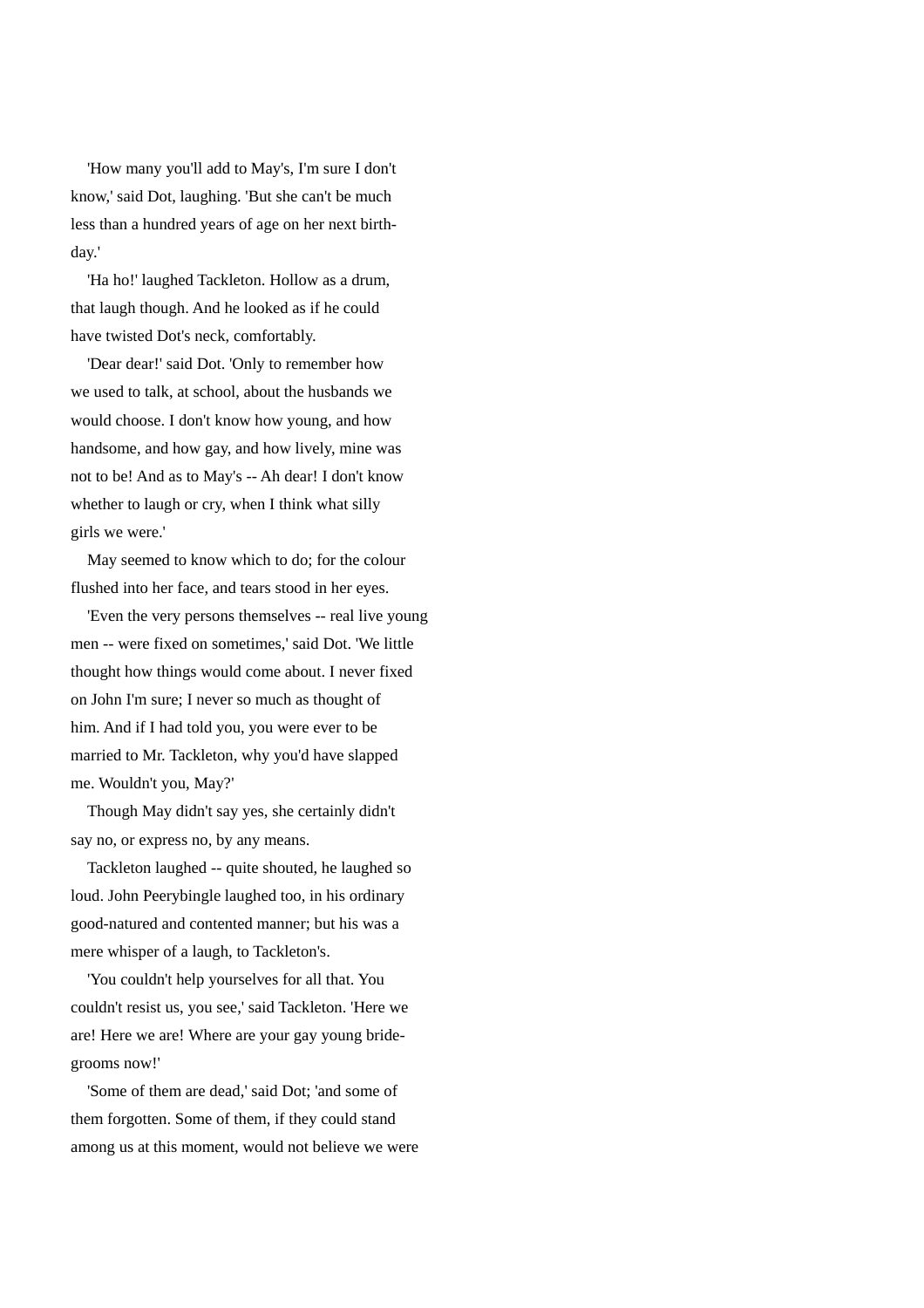the same creatures; would not believe that what they saw and heard was real, and we could forget them so. No! they would not believe one word of it!'

'Why, Dot! exclaimed the Carrier. 'Little woman!'

 She had spoken with such earnestness and fire, that she stood in need of some recalling to herself, without doubt. Her husband's check was very gentle, for he merely interfered, as he supposed, to shield old Tackleton; but it proved effectual, for she stopped, and said no more. There was an uncommon agitation, even in her silence, which the wary Tackleton, who had brought his half-shut eye to bear upon her, noted closely, and remembered to some purpose too.

 May uttered no word, good or bad, but sat quite still, with her eyes cast down, and made no sign of interest in what had passed. The good lady her mother now interposed, observing, in the first instance, that girls were girls, and byegones byegones, and that so long as young people were young and thoughtless, they would probably conduct themselves like young and thoughtless persons: with two or three other positions of a no less sound and incontrovertible character. She then remarked, in a devout spirit, that she thanked Heaven she had always found in her daughter May, a dutiful and obedient child; for which she took no credit to herself, though sho had every reason to believe it was entirely owing to herself. With regard to Mr. Tackleton she said, That he was in a moral point of view an undeniable individual, and That he was in an eligible point of view a son-in-law to be desired, no one in their senses could doubt. (She was very emphatic here.) With regard to the family into which he was so soon about, after some solicitation, to be admitted, she believed Mr. Tackleton knew that, although reduced in purse, it had some pretensions to gentility; and if certain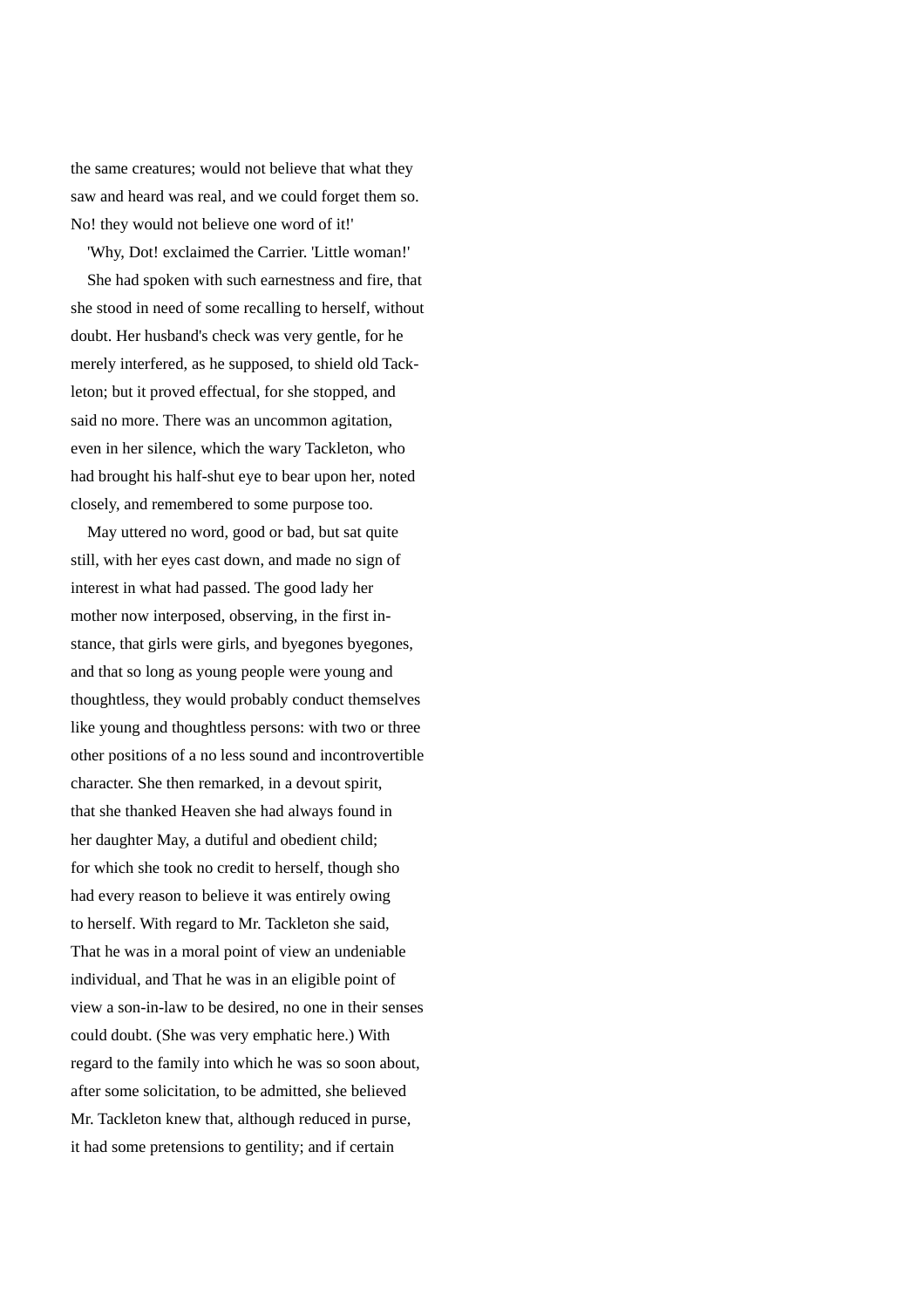circumstances, not wholly unconnected, she would go so far as to say, with the Indigo Trade, but to which she would not more particularly refer, had happened differently, it might perhaps have been in possession of wealth. She then remarked that she would not allude to the past, and would not mention that her daughter had for some time rejected the suit of Mr. Tackleton; and that she would not say a great many other things which she did say, at great length. Finally, she delivered it as the general result of her observation and experience, that those marriages in which there was least of what was romantically and sillily called love, were always the happiest; and that she anticipated the greatest possible amount of bliss - not rapturous bliss; but the solid, steady-going article from the approaching nuptials. She concluded by informing the company that to-morrow was the day she had lived for, expressly; and that when it was over, she wuld desire nothing better than to be packed up and disposed of, in any genteel place of burial.

 As these remarks were quite unanswerable -- which is the happy property of all remarks that are sufficiently wide of the purpose -- they changed the current of the conversation, and diverted the general attention to the Veal and Ham-Pie, the cold mutton, the potatoes, and the tart. In order that the bottled beer might not be slighted, John Peerybingle proposed To-morrow: the Wedding-Day; and called upon them to drink a bumper to it, before he proceeded on his journey.

 For you ought to know that he only rested there, and gave the old horse a bait. He had to go some four or five miles farther on; and when he returned in the evening, he called for Dot, and took another rest on his way home. This was the order of the day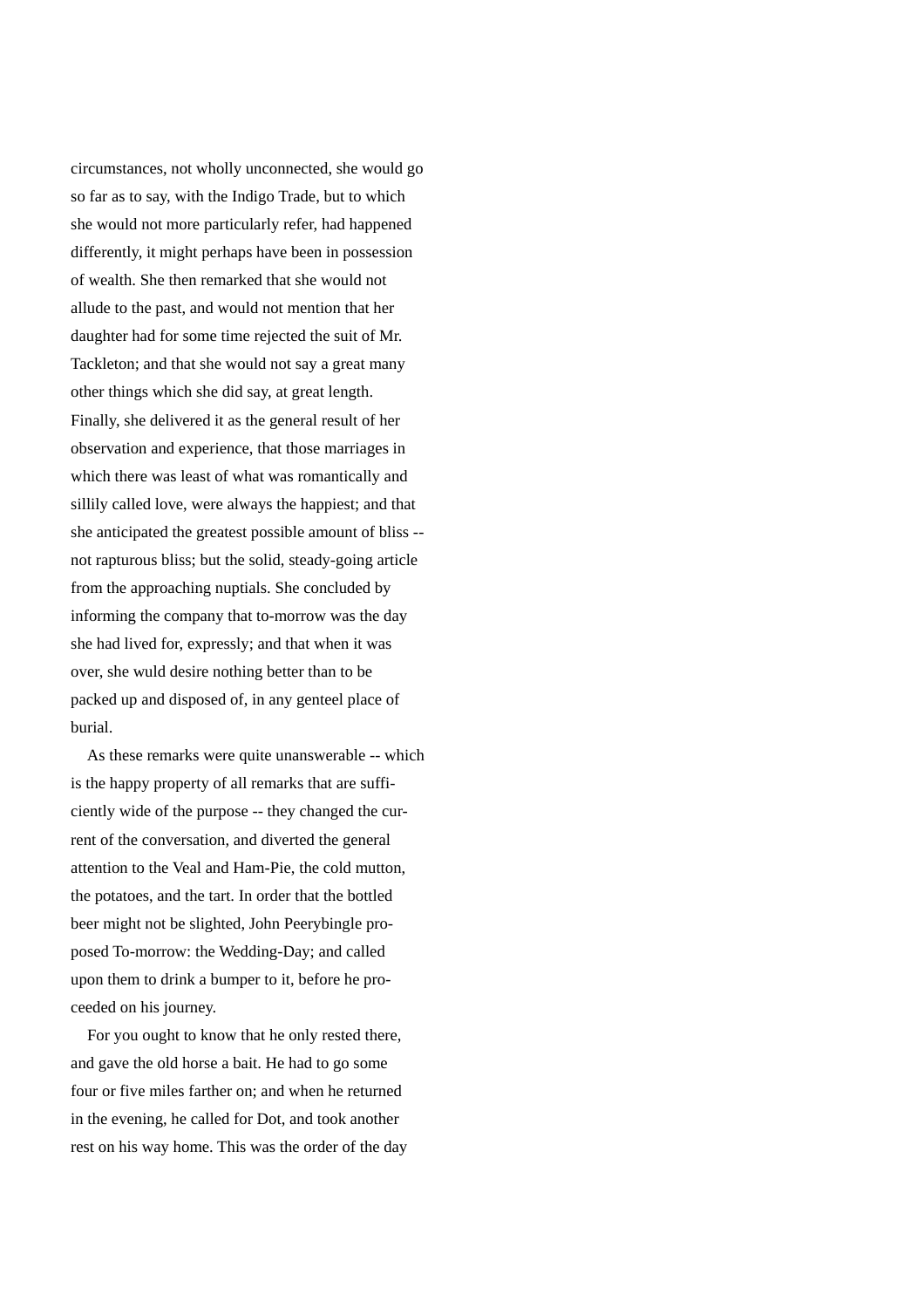on all the Pic-Nic occasions, and had been, ever since their institution.

 There were two persons present, beside the bride and bridegroom elect, who did but indifferent honour to the toast. One of these was Dot, too flushed and discomposed to adapt herself to any small occurrence of the moment; the other, Bertha, who rose up hurriedly, before the rest, and left the table.

 'Good-bye!' said stout John Peerybingle, pulling on his dreadnought coat. 'I shall be back at the old time. Good bye all!'

'Good-bye, John,' returned Caleb.

 He seemed to say it by rote, and to wave his hand in the same unconscious manner; for he stood observing Bertha with an anxious wondering face, that never altered its expression.

 'Good-bye, young shaver!' said the jolly Carrier, bending down to kiss the child; which Tilly Slowboy, now intent upon her knife and fork, had deposited asleep (and strange to say, without damage) in a little cot of Bertha's furnishing; 'good-bye! Time will come, I suppose, when you'll turn out into the cold, my little friend, and leave your old father to enjoy his pipe and his rheumatics in the chimneycorner; eh? Where's Dot?'

'I'm here, John!' she said, starting.

 'Come, come!' returned the Carrier, clapping his sounding hands. 'Where's the pipe?'

'I quite forgot the pipe, John.'

 'Forgot the pipe! Was such a wonder ever heard of! She! Forgot the pipe!'

'I'll -- I'll fill it directly. It's soon done.'

 But it was not so soon done, either. It lay in the usual place -- the Carrier's dreadnought pocket -- with the little pouch, her own work, from which she was used to fill it; but her hand shook so, that she en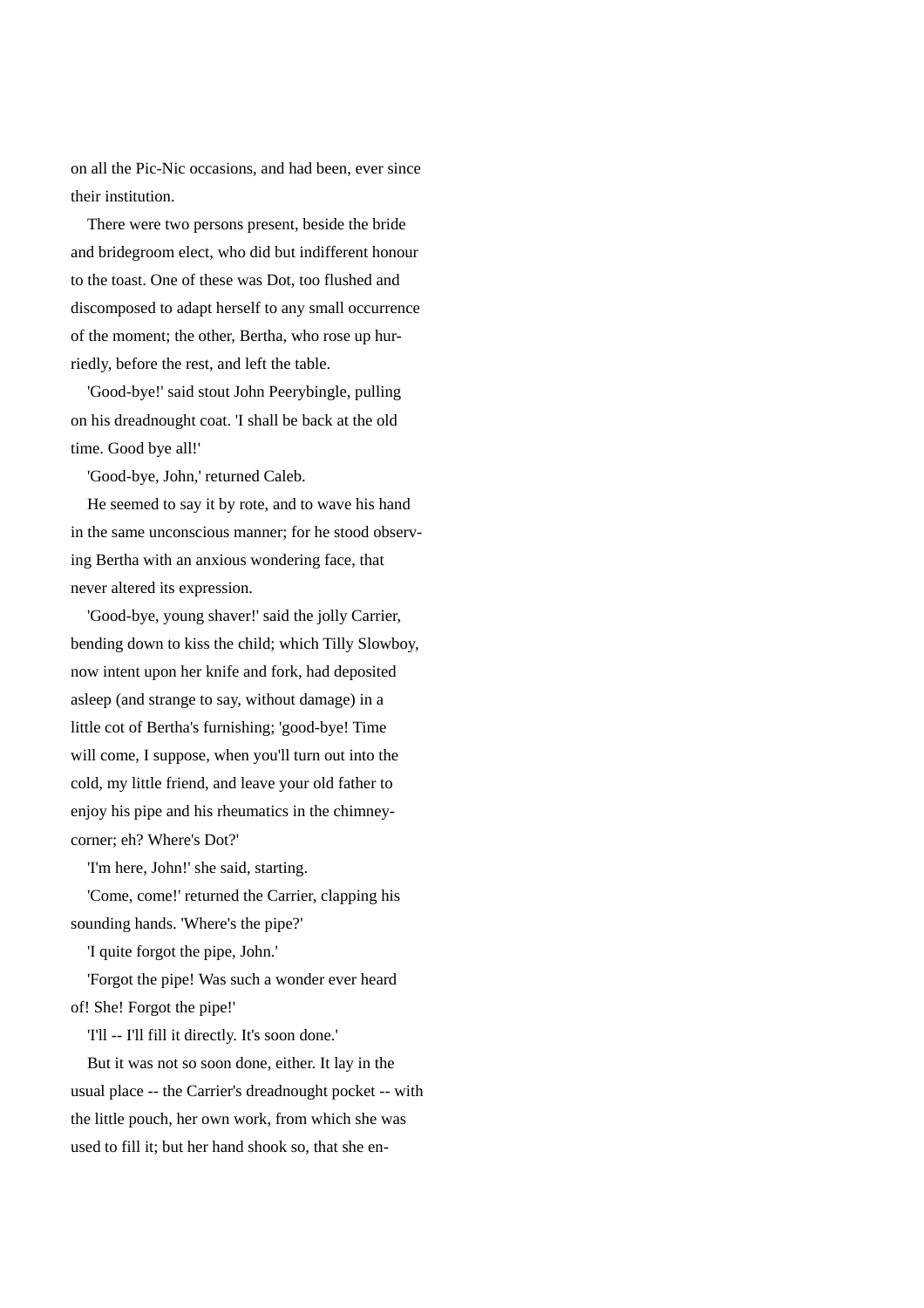tangled it (and yet her hand was small enough to have come out easily, I am sure), and bungled terribly. The filling of the pipe and lighting it, those little offices in which I have commended her discretion, were vilely done, from first to last. During the whole process, Tackleton stood looking on maliciously with the half-closed eye; which, whenever it met hers -- or caught it, for it can hardly be said to have ever met another eye: rather being a kind of trap to snatch it up -- augmented her confusion in a most remarkable degree.

 'Why, what a clumsy Dot you are, this afternoon!' said John. 'I could have done it better myself, I verily believe!'

 With these good-natured words, he strode away, and presently was heard, in company with Boxer, and the old horse, and the cart, making lively music down the road. What time the dreamy Caleb still stood, watching his blind daughter, with the same expression on his face.

 'Bertha!' said Caleb, softly. 'What has happened? How changed you are, my darling, in a few hours - since this morning. You silent and dull all day! What is it? Tell me!'

 'Oh father, father!' cried the Blind Girl, bursting into tears. 'Oh my hard, hard fate!'

 Caleb drew his hand across his eyes before he answered her.

 'But think how cheerful and how happy you have been, Bertha! How good, and how much loved, by many people.'

 'That strikes me to the heart, dear father! Always so mindful of me! Always so kind to me!'

Caleb was very much perplexed to understand her.

 'To be -- to be blind, Bertha, my poor dear,' he faltered, 'is a great affliction; but --'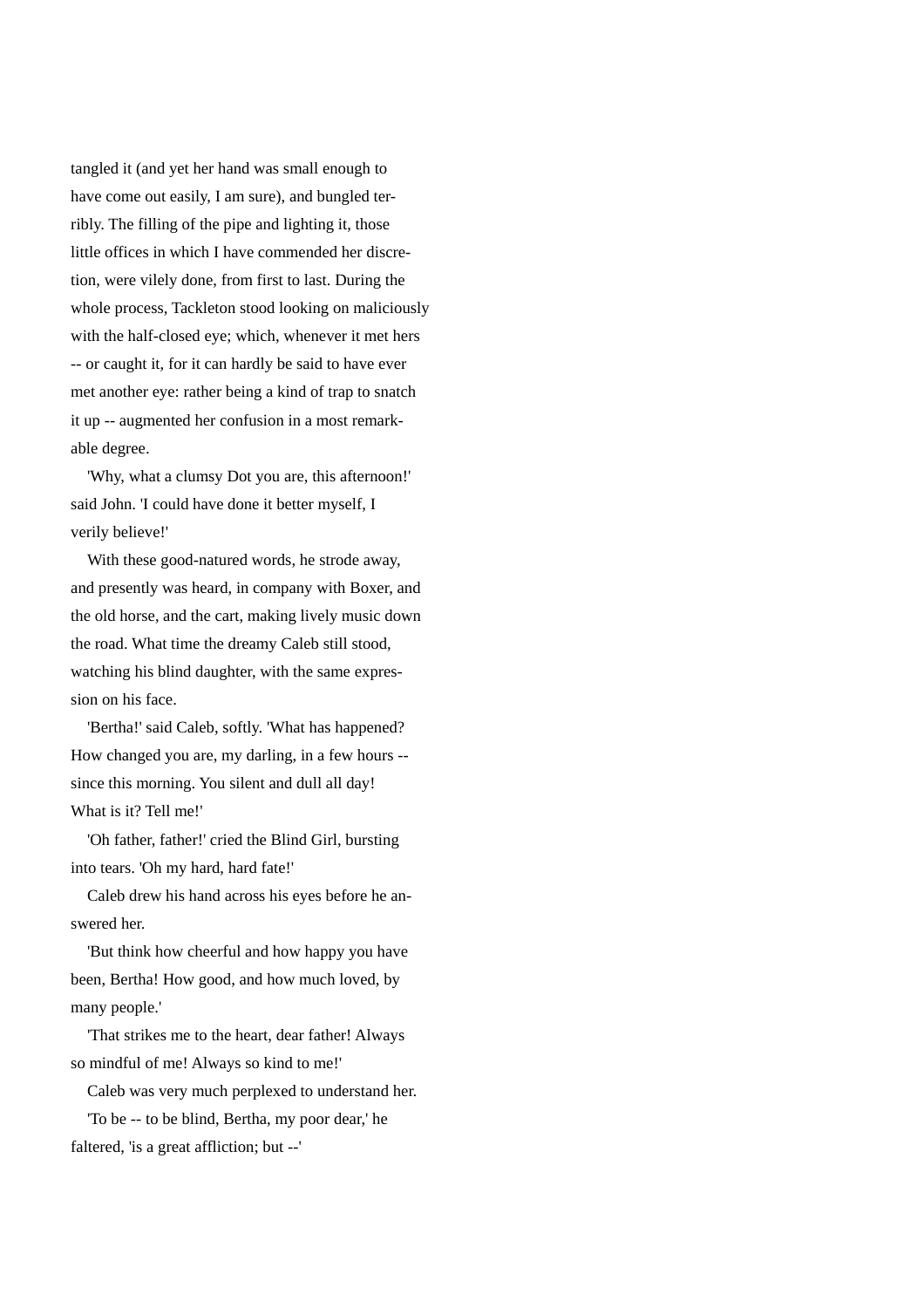'I have never felt it!' cried the Blind Girl. 'I have never felt it, in its fulness. Never! I have sometimes wished that I could see you, or could see him -- only once, dear father, only for one little minute - that I might know what it is I treasure up,' she laid her hands upon her breast, 'and hold here! That I might be sure and have it right! And sometimes (but then I was a child) I have wept in my prayers at night, to think that when your images ascended from my heart to Heaven, they might not be the true resemblance of yourselves. But I have never had these feelings long. They have passed away and left me tranquil and contented.'

'And they will again,' said Caleb.

 'But father! Oh my good, gentle father, bear with me, if I am wicked!' said the Blind Girl. 'This is not the sorrow that so weighs me down!'

 Her father could not choose but let his moist eyes overflow; she was so earnest and pathetic, but he did not understand her, yet.

 'Bring her to me,' said Bertha. 'I cannot hold it closed and shut within myself. Bring her to me, father!'

 She knew he hesitated, and said, 'May. Bring May!'

 May heard the mention of her name, and coming quietly towards her, touched her on the arm. The Blind Girl turned immediately, and held her by both hands.

 'Look into my face, Dear heart, Sweet heart!' said Bertha. 'Read it with your beautiful eyes, and tell me if the truth is written on it.'

'Dear Bertha, Yes!'

 The Blind Girl still, upturning the blank sightless face, down which the tears were coursing fast, addressed her in these words: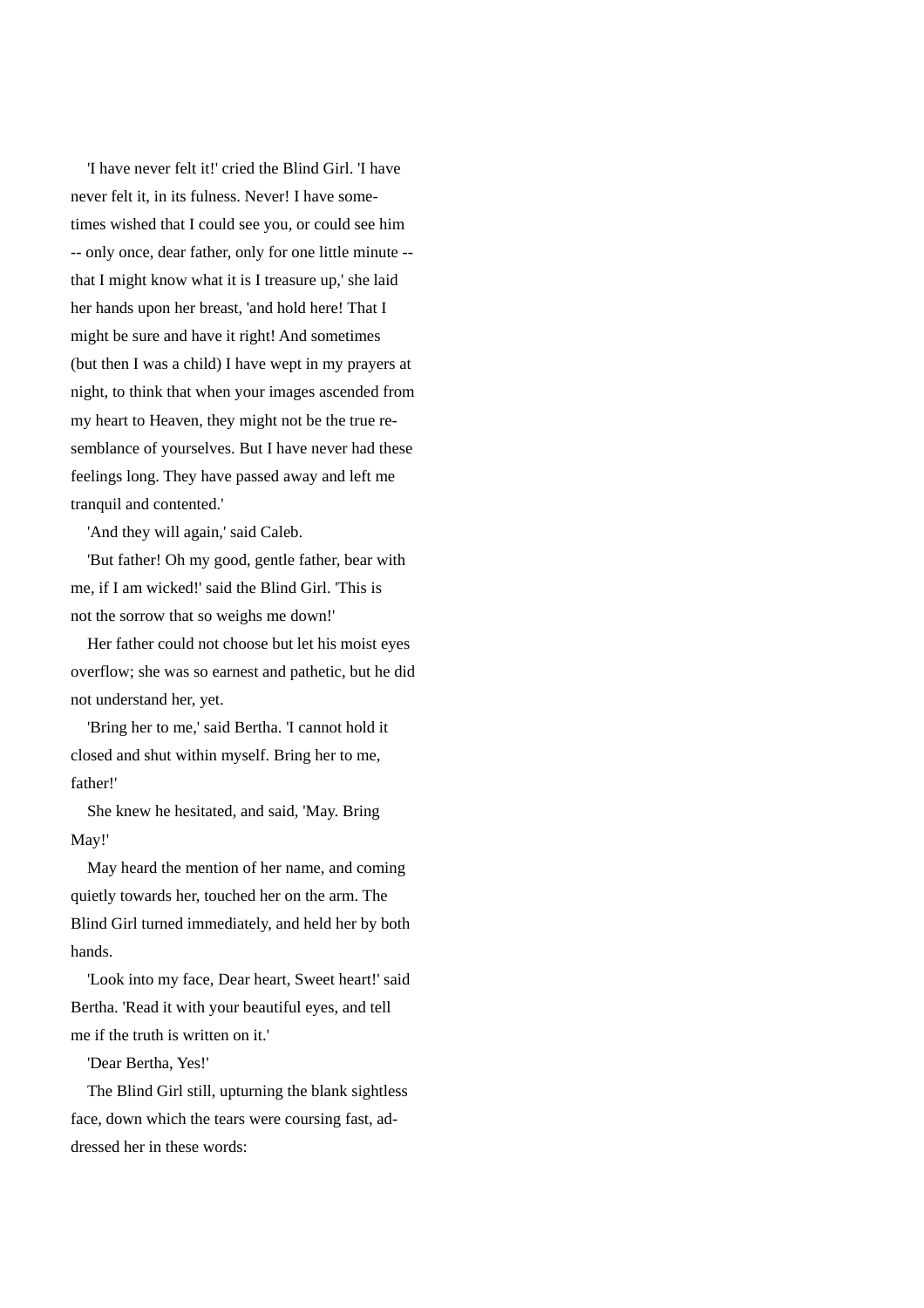'There is not, in my soul, a wish or thought that is not for your good, bright May! There is not, in my soul, a grateful recollection stronger than the deep remembrance which is stored there, of the many many times when, in the full pride of sight and beauty, you have had consideration for Blind Bertha, even when we two were children, or when Bertha was as much a child as ever blindness can be! Every blessing on your head! Light upon your happy course! Not the less, my dear May'; and she drew towards her, in a closer grasp; 'not the less, my bird, because, to-day, the knowledge that you are to be His wife has wrung my heart almost to breaking! Father, May, Mary! oh forgive me that it is so, for the sake of all he has done to relieve the weariness of my dark life: and for the sake of the belief you have in me, when I call Haven to witness that I could not wish him married to a wife more worthy of his goodness!'

 While speaking, she had released May Fielding's hands, and clasped her garments in an attitude of mingled supplication and love. Sinking lower and lower down, as she proceeded in her strange confession, she dropped at last at the feet of her friend, and hid her blind face in the folds of her dress.

 'Great Power!' exclaimed her father, smitten at one blow with the truth, 'have I deceived her from her cradle, but to break her heart at last!'

 It was well for all of them that Dot, that beaming, useful, busy little Dot -- for such she was, whatever faults she had, and however you may learn to hate her, in good time -- it was well for all of them, I say, that she was there: or where this would have ended, it were hard to tell. But Dot, recovering her selfpossession, interposed, before May could reply, or Caleb say another word.

'Come come, dear Bertha! come away with me!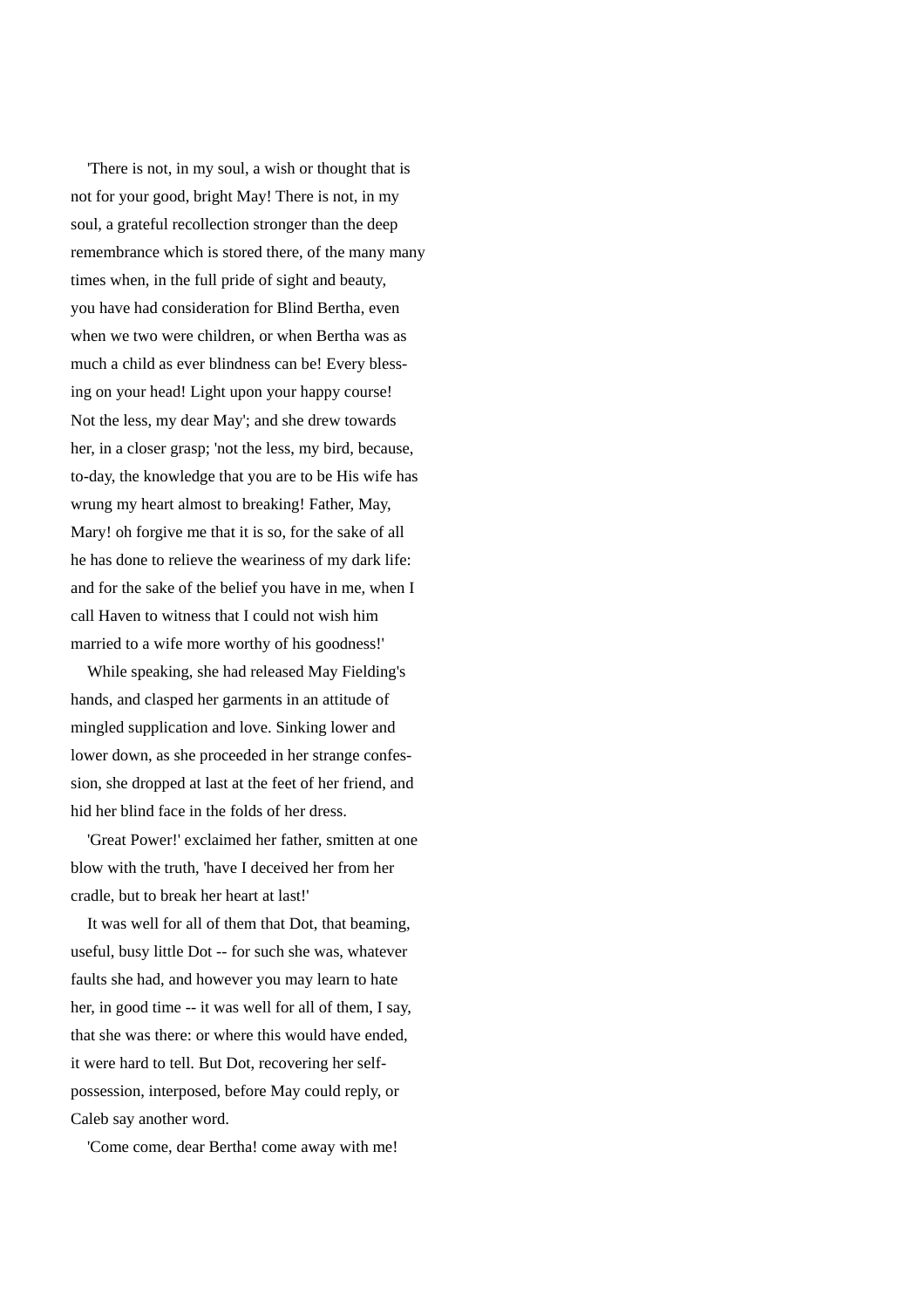Give her your arm, May. So! How composed she is, you see, already; and how good it is of her to mind us,' said the cheery little woman, kissing her upon the forehead. 'Come away, dear Bertha. Come! and here's her good father will come with her; won't you, Caleb? To -- be -- sure!'

Well, well! she was a noble little Dot in such things, and it must have been an obdurate nature that could have withstood her influence. When she had got poor Caleb and his Bertha away, that they might comfort and console each other, as she knew they only could, she presently came bouncing back, -- the saying is, as fresh as any daisy; I say fresher -- to mount guard over that bridling little piece of consequence in the cap and gloves, and prevent the dear old creature from making discoveries.

 'So bring me the precious Baby, Tilly,' said she drawing a chair to the fire; 'and while I have it in my lap, here's Mrs. Fielding, Tilly, will tell me all about the management of Babies, and put me right in twenty points where I'm as wrong as can be Won't you, Mrs. Fielding~'

 Not even the Welsh Giant, who according to the popular expression, was so 'slow' as to perform a fatal surgical operation upon himself, in emulation of a juggling-trick achieved by his arch-enemy at breakfast-time; not even he fell half so readily into the snare prepared for him, as the old lady did into this artful pitfall. The fact of Tackleton having walked out; and furthermore, of two or three people having been talking together at a distance, for two minutes, leaving her to her own resources; was quite enough to have put her on her dignity, and the bewailment of that mysterious convulsion in the Indigo trade, for four-and-twenty hours. But this becoming deference to her experience, on the part of the young mother;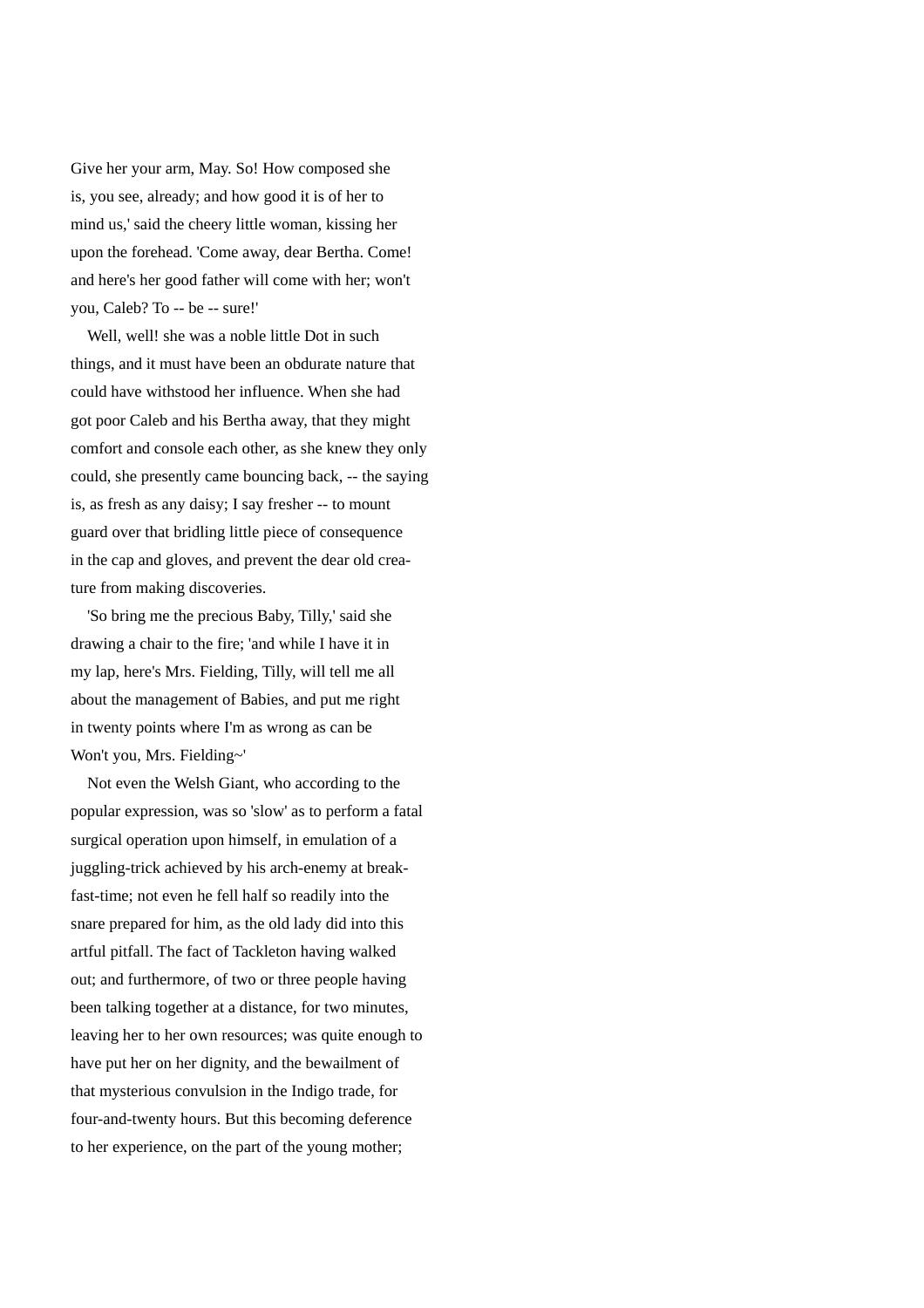was so irresistible, that after a short affectation of humility, she began to enlighten her with the best grace in the world; and sitting bolt upright before the wicked Dot, she did, half an hour, deliver more infallible domestic recipes and precepts, that would (if acted on) have utterly destroyed and done up that Young Peerybingle, though he had been an Infant Samson.

 To change the theme, Dot did a little needlework - she carried the contents of a whole workbox in her pocket; however she contrived it, I don't know -- then did a little nursing; then a little more needlework; then had a little whispering chat with May, while the old lady dozed; and so in little bits of bustle, which was quite her manner always, found it a very short afternoon. Then, as it grew dark, and as it was a solemn part of this Institution of the Pic-Nic that she should perform all Bertha's household tasks, she trimmed the fire, and swept the hearth, and set the tea-board out, and drew the curtain, and lighted a candle. Then she played an air or two on a rude kind of harp, which Caleb had contrived for Bertha, and played them very well; for Nature had made her delicate little ear as choice a one for music as it would have been for jewels, if she had had any to wear. By this time it was the established hour for having tea; and Tackleton came back again, to share the meal, and spend the evening.

 Caleb and Bertha had returned some time before, and Caleb had sat down to his afternoon's work. But he couldn't settle to it, poor fellow, being anxious and remorseful for his daughter. It was touching to see him sitting idle on his working-stool, regarding her so wistfully, and always saying in his face, 'Have I deceived her from her cradle, but to break her Heart!'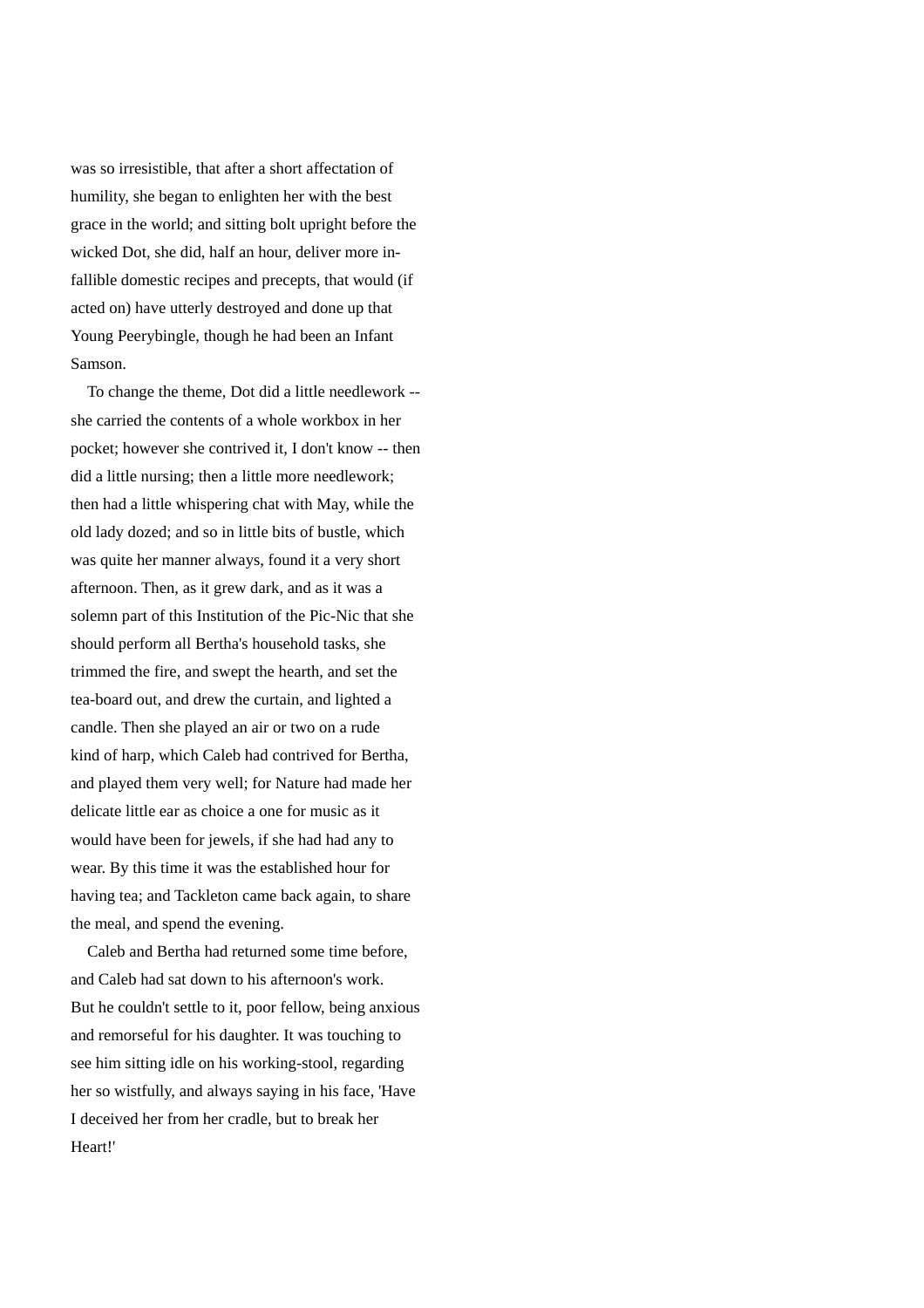When it was night, and tea was done, and Dot had nothing more to do in washing up the cups and saucers; in a word -- for I must come to it, and there is no use in putting it off -- when the time drew nigh for expecting the Carrier's return in every sound of distant wheels, her manner changed again, her colour came and went, and she was very restless. Not as good wives are, when listening for their husbands. No, no, no. It was another sort of restlessness from that.

 Wheels heard. A horse's feet. The barking of a dog. The gradual approach of all the sounds. The scratching paw of Boxer at the door!

'Whose step is that!' cried Bertha, starting up.

 'Whose step?' returned the Carrier, standing in the portal, with his browr face ruddy as a winter berry from the keen night air. 'Why, mine.'

 'The other step,' said Bertha. 'The man's tread behind you!'

 'She is not to be deceived,' observed the Carrier, laughing. 'Come along, sir. You'll be welcome never fear!'

 He spoke in a loud tone; and as he spoke, the deaf old gentleman entered.

 He's not so much a stranger, that you haven't seen him once, Caleb,' said the Carrier. 'You give him house-room till we go?'

'Oh surely, John, and take it as an honour.'

 'He's the best company on earth, to talk secrets in,' said John. 'I have reasonable good lungs, but he tries 'em, I can tell you. Sit down, sir. All friends here, and glad to see you!'

 When he had imparted this assurance, in a voice that amply corroborated what he had said about his lungs, he added in his natural tone, 'A chair in the chimney-corner, and leave to sit quite silent and look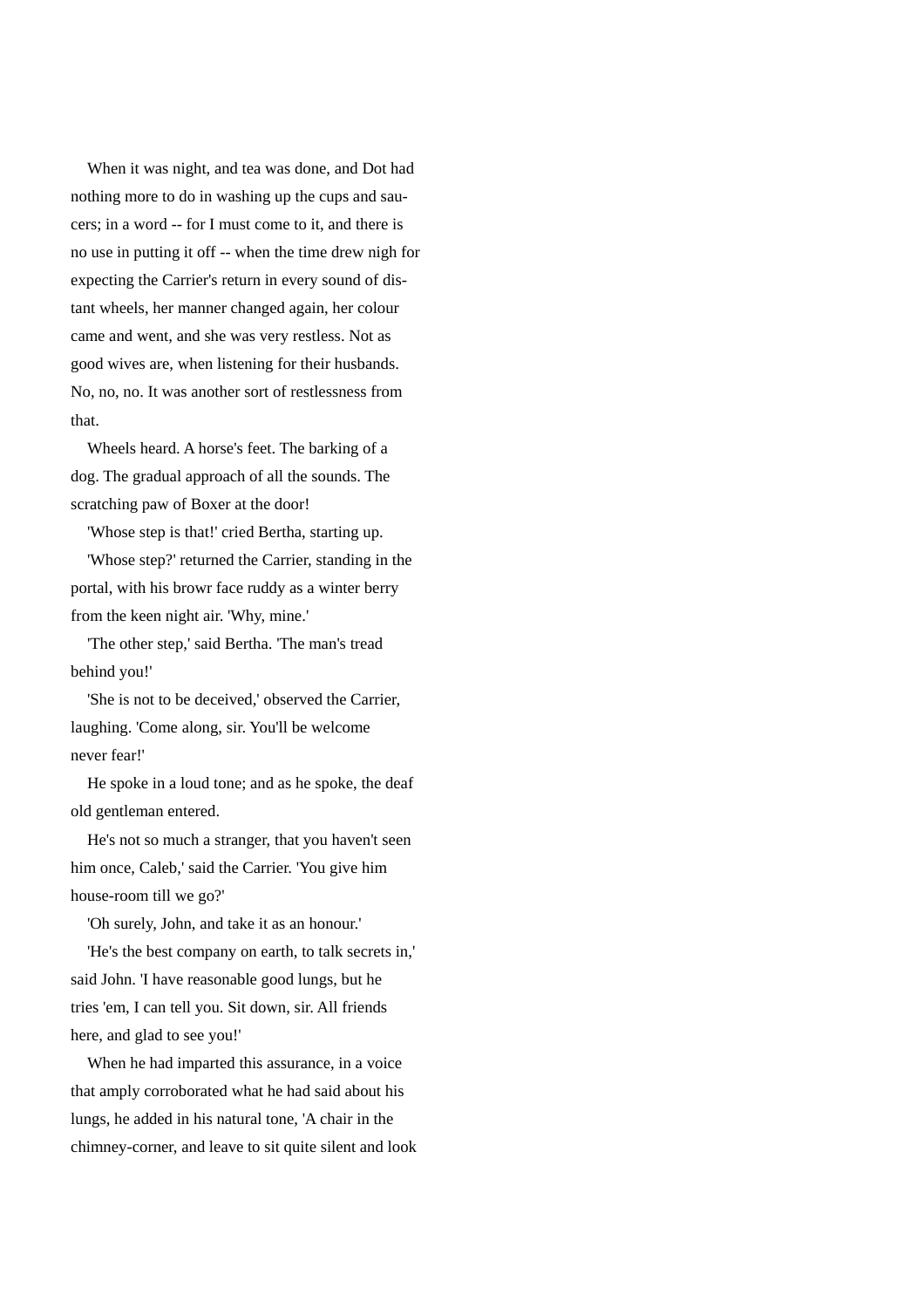pleasantly about him, is all he cares for. He's easily pleased.'

 Bertha had been listening intently. She called Caleb to her side, when he had set the chair, and asked him, in a low voice, to describe their visitor. When he had done so (truly now: with scrupulous fidelity), she moved, for the first time since he had come in, and sighed, and seemed to have no further interest concerning him.

 The Carrier was in high spirits, good fellow that he was, and fonder of his little wife than ever.

 'A clumsy Dot she was, this afternoon!' he said, encircling her with his rough arm, as she stood, removed from the rest; 'and yet I like her somehow. See yonder, Dot!'

 He pointed to the old man. She looked down. I think she trembled.

 'He's -- ha ha ha! -- he's full of admiration for you!' said the Carrier. 'Talked of nothing else, the whole way here. Why, he's a brave old boy. I like him for it!'

 'I wish he had had a better subject, John,' she said, with an uneasy glance about the room. At Tackleton especially.

 'A better subject!' cried the jovial John. 'There's no such thing. Come, off with the great-coat, off with the thick shawl, off with the heavy wrappers! and a cosy half-hour by the fire! My humble service, Mistress. A game at cribbage, you and I? That's hearty. The cards and board, Dot. And a glass of beer here, if there's any left, small wife!'

 His challenge was addressed to the old lady, who accepting it with gracious readiness, they were soon engaged upon the game. At first, the Carrier looked about him sometimes, with a smile, or now and then called Dot to peep over his shoulder at his hand,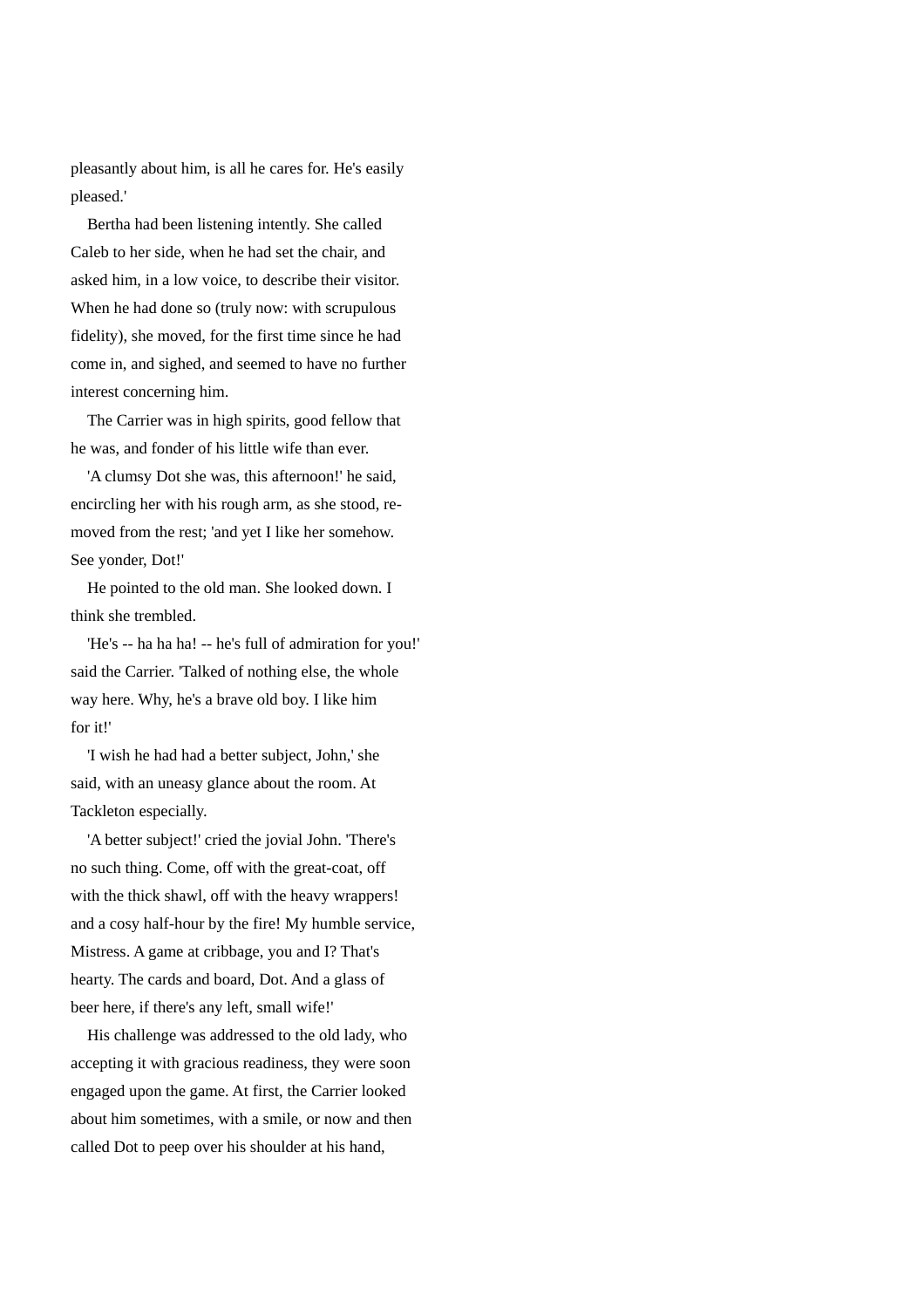and advise him on some knotty point. But his adversary being a rigid disciplinarian, and subject to an occasional weakness in respect of pegging more than she was entitled to, required such vigilance on his part, as left him neither eyes nor ears to spare. Thus, his whole attention gradually became absorbed upon the cards; and he thought of nothing else, until a hand upon his shoulder restored him to a consciousness of Tackleton.

'I am sorry to disturb you -- but a word, directly.'

 'I'm going to deal,' returned the Carrier. 'It's a crisis.'

'It is,' said Tackleton. 'Come here, man!'

 There was that in his pale face which made the other rise immediately, and ask him, in a hurry, what the matter was.

 'Hush! John Peerybingle,' said Tackleton. 'I am sorry for this. I am indeed. I have been afraid of it. I have suspected it from the first.'

 'What is it?' asked the Carrier, with a frightened aspect.

'Hush! I'll show you, if you'll come with me.'

 The Carrier accompanied him, without another word. They went across a yard, where the stars were shining, and by a little side-door, into Tackleton's own counting-house, where there was a glass window commanding the ware-room, which was closed for the night. There was no light in the counting-house itself, but there were lamps in the long narrow wareroom; and consequently the window was bright.

 'A moment! ' said Tackleton. 'Can you bear to look through that window, do you think?'

'Why not?' returned the Carrier.

 'A moment more,' said Tackleton. 'Don't commit any violence. It's of no use. It's dangerous too. You're a strong-made man; and you might do mur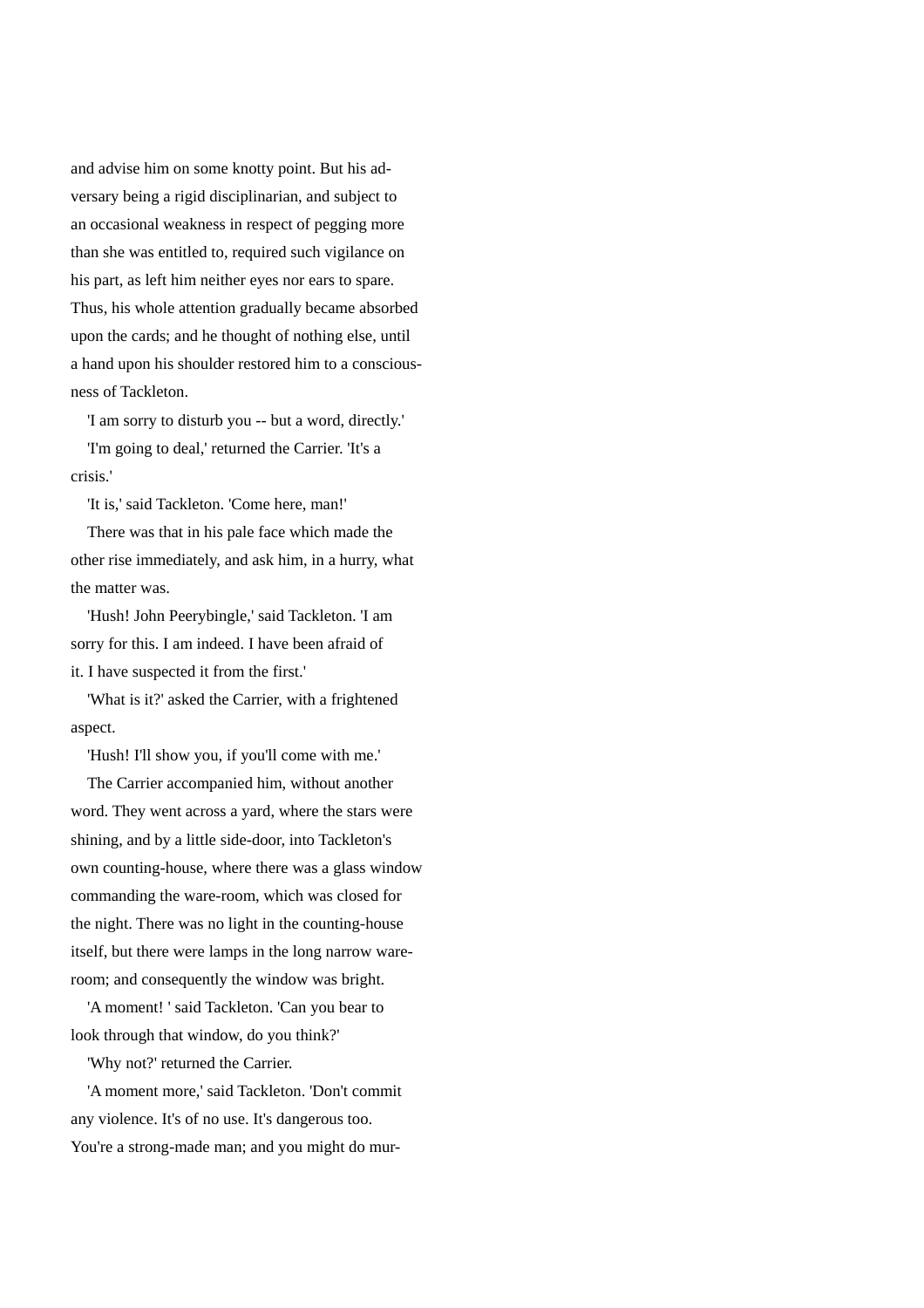der before you know it.'

 The carrier looked him in the face. and recoiled a step as if he had been struck. In one stride he was at the window, and he saw --

 Oh Shadow on the Hearth! Oh truthful Cricket! Oh perfidious Wife!

 He saw her, with the oId man -- old no longer, but erect and gallant -- bearing in his hand the false white hair that had won his way into their desolate and miserable home. He saw her listening to him, as he bent his head to whisper in her ear; and suffering him to clasp her round the waist, as they moved slowly down the dim wooden gallery towards the door by which they had entered it. He saw them stop, and saw her turn -- to have the face, the face he loved so, so presented to his view! -- and saw her, with her own hands, adjust the lie upon his head, laughing, as she did it, at his unsuspicious nature!

 He clenched his strong right hand at first, as if it would have beaten down a lion. But opening it immediately again, he spread it out before the eyes of Tackleton (for he was tender of her, even then), and so, as they passed out, fell down upon a desk, and was as weak as any infant.

 He was wrapped up to the chin, and busy with his horse and parcels, when she came into the room, prepared for going home.

 'Now John, dear! Good night May! Good night Bertha!'

 Could she kiss them? Could she be blithe and cheerful in her parting? Could she venture to reveal her face to them without a blush? Yes. Tackleton observed her closely, and she did all this.

 Tilly was hushing the Baby, and she crossed and re-crossed Tackleton, a dozen times, repeating drowsily: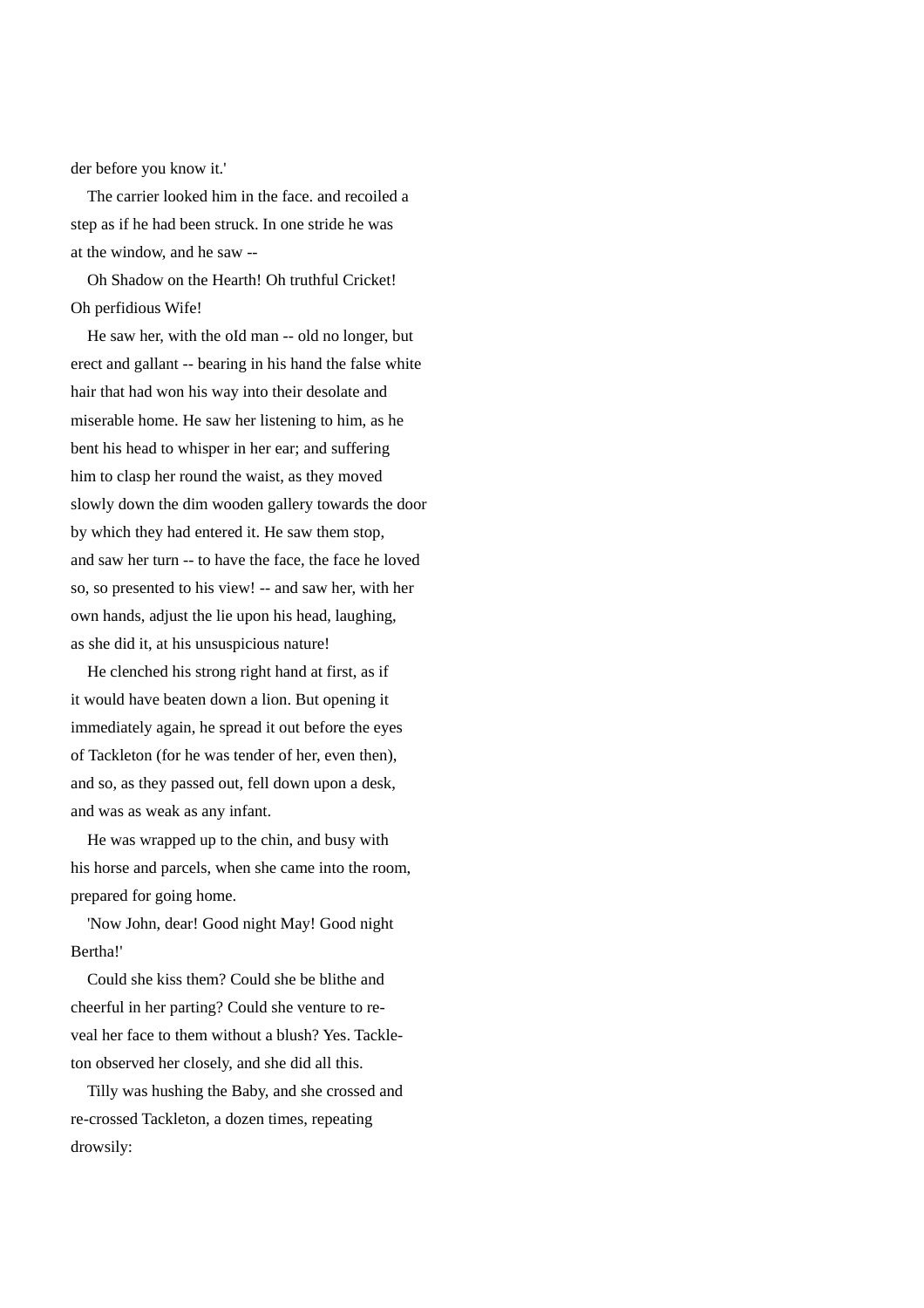'Did the knowledge that it was to be its wifes, then, wring its hearts almost to breaking; and did its fathers deceive it from its cradles but to break its hearts at last!'

 'Now Tilly, give me the Baby! Good-night, Mr. Tackleton. Where's John, for goodness' sake?'

 'He's going to walk, beside the horse's head,' said Tackleton; who helped her to her seat.

'My dear John. Walk? To-night?'

 The muffled figure of her husband made a hasty sign in the affirmative; and the false stranger and the little nurse being in their places, the old horse moved off. Boxer, the unconscious Boxer, running on before, running back, running round and round the cart, and barking as triumphantly and merrily as ever.

 When Tackleton had gone off likewise, escorting May and her mother home, poor Caleb sat down by the fire beside his daughter; anxious and remorseful at the core; and still saying in his wistful contemplation of her, 'Have I deceived her from her cradle, but to break her heart at last!'

 The toys that had been set in motion for the Baby, had all stopped, and run down, long ago. In the faint light and silence, the imperturbably calm dolls, the agitated rocking-horses with distended eyes and nostrils, the old gentlemen at the street-doors, standing half doubled up upon their failing knees and ankles, the wry-faced nut-crackers, the very Beasts upon their way into the Ark, in twos, like a Boarding School out walking, might have been imagined to be stricken motionless with fantastic wonder, at Dot being false, or Tackleton beloved, under any combination of circumstances.

## CHIRP THE THIRD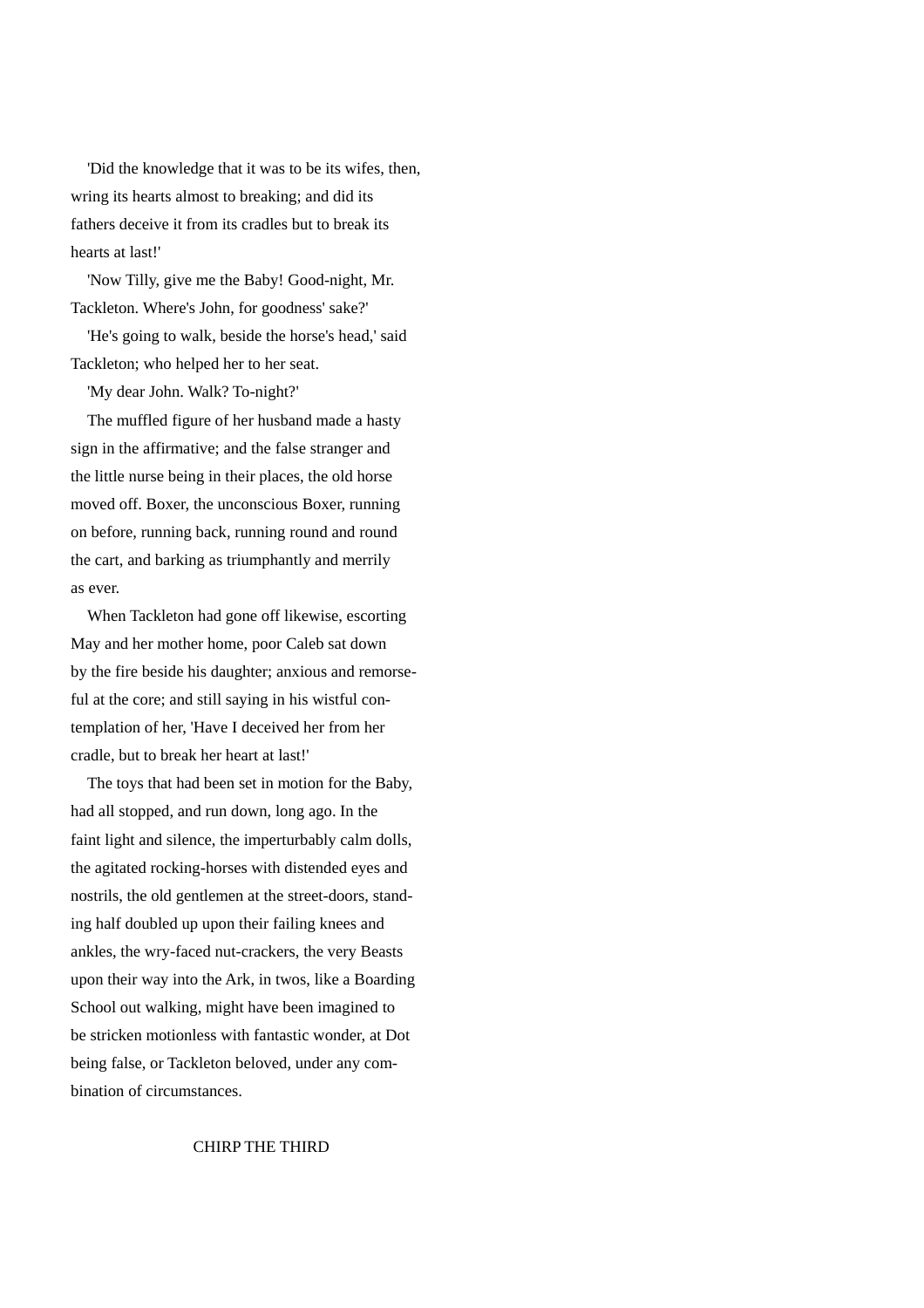The Dutch clock in the corner struck Ten, when the Carrier sat down by his fireside. So troubled and grief-worn, that he seemed to scare the Cuckoo, who, having cut his ten melodious announcements as short as possible, plunged back into the Moorish Palace again, and clapped his little door behind him, as if the unwonted spectacle were too much for his feelings.

 If the little Haymaker had been armed with the sharpest of scythes, and had cut at every stroke into the Carrier's heart, he never could have gashed and wounded it, as Dot had done.

 It was a heart so full of love for her; so bound up and held together by innumerable threads of winning remembrance, spun from the daily working of her many qualities of endearment; it was a heart in which she had enshrined herself so gently and so closely; a heart so single and so earnest in its Truth, so strong in right, so weak in wrong; that it could cherish neither passion nor revenge at first, and had only room to hold the broken image of its Idol.

 But, slowly, slowly, as the Carrier sat brooding on his hearth, now cold and dark, other and fiercer thoughts began to rise within him, as an angry wind comes rising in the night. The Stranger was beneath his outraged roof. Three steps would take him to his chamber-door. One blow would beat it in. 'You might do murder before you know it,' Tackleton had said. How could it be murder, if he gave the villain time to grapple with him hand to hand! He was the younger man.

 It was an ill-timed thought, bad for the dark mood of his mind. It was an angry thought, goading him to some avenging act, that should change the cheerful house into a haunted place which lonely travellers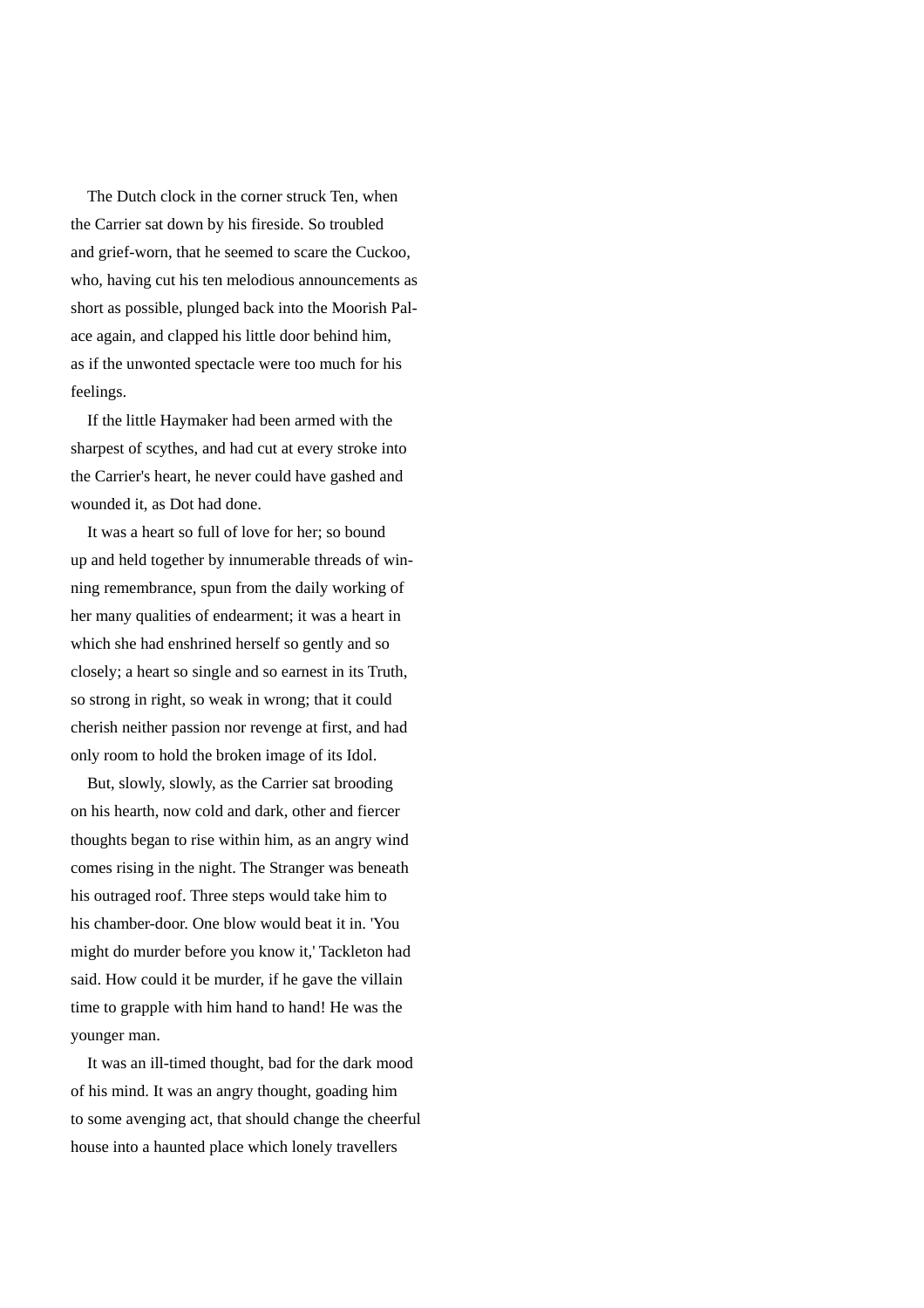would dread to pass by night; and where the timid would see shadows struggling in the ruined windows when the moon was dim, and hear wild noises in the stormy weather.

 He was the younger man! Yes, yes; some lover who had won the heart that he had never touched. Some lover of her early choice, of whom she had thought and dreamed, for whom she had pined and pined, when he had fancied her so happy by his side. O agony to think of it!

 She had been above-stairs with the Baby, getting it to bed. As he sat brooding on the hearth, she came close beside him, without his knowledge -- in the turning of the rack of his great misery, he lost all other sounds -- and put her little stool at his feet. He only knew it, when he felt her hand upon his own, and saw her looking up into his face.

 With wonder? No. It was his first impression, and he was fain to look at her again, to set it right. No, not with wonder. With an eager and inquiring look; but not with wonder. At first it was alarmed and serious; then, it changed into a strange, wild, dreadful smile of recognition of his thoughts; then, there was nothing but her clasped hands on her brow, and her bent head, and falling hair.

 Though the power of Omnipotence had been his to wield at that moment, he had too much of its diviner property of Mercy in his breast, to have turned one feather's weight of it against her. But he could not bear to see her crouching down upon the little seat where he had often looked on her, with love and pride, so innocent and gay; and, when she rose and left him, sobbing as she went, he felt it a relief to have the vacant place beside him rather than her so long cherished presence. This in itself was anguish keener than all, reminding him how desolate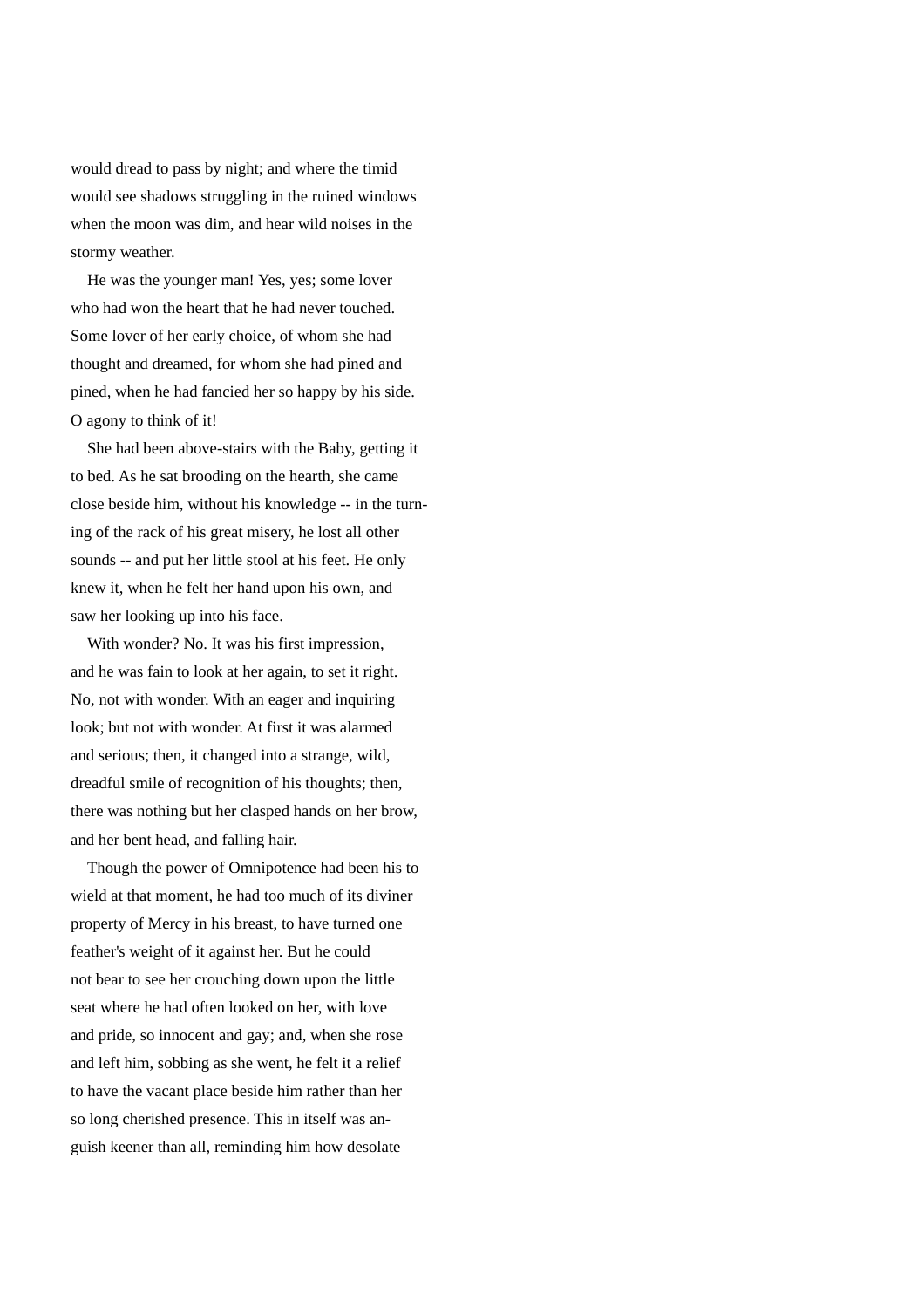he was become, and how the great bond of his life was rent asunder.

 The more he felt this, and the more he knew he could have better borne to see her lying prematurely dead before him with their little child upon her breast, the higher and the stronger rose his wrath against his enemy. He looked about him for a weapon.

 There was a gun, hanging on the wall. He took it down, and moved a pace or two towards the door of the perfidious Stranger's room. He knew the gun was loaded. Some shadowy idea that it was just to shoot this man like a wild beast, seized him, and dilated in his mind until it grew into a monstrous demon in complete possession of him, casting out all milder thoughts and setting up its undivided empire.

 That phrase is wrong. Not casting out his milder thoughts, but artfully transforming them. Changing them into scourges to drive him on. Turning water into blood, love into hate, gentleness into blind ferocity. Her image, sorrowing, humbled, but still pleading to his tenderness and mercy with resistless power, never left his mind; but, staying there, it urged him to the door; raised the weapon to his shoulder; fitted and nerved his finger to the trigger; and cried 'Kill him! In his bed!'

 He reversed the gun to beat the stock upon the door; he already held it lifted in the air; some indistinct design was in his thoughts of calling out to him to fly, for God's sake, by the window --

 When, suddenly, the struggling fire illumined the whole chimney with a glow of light; and the Cricket on the Hearth began to Chirp!

 No sound he could have heard, no human voice, not even hers, could so have moved and softened him. The artless words in which she had told him of her love for this same Cricket, were once more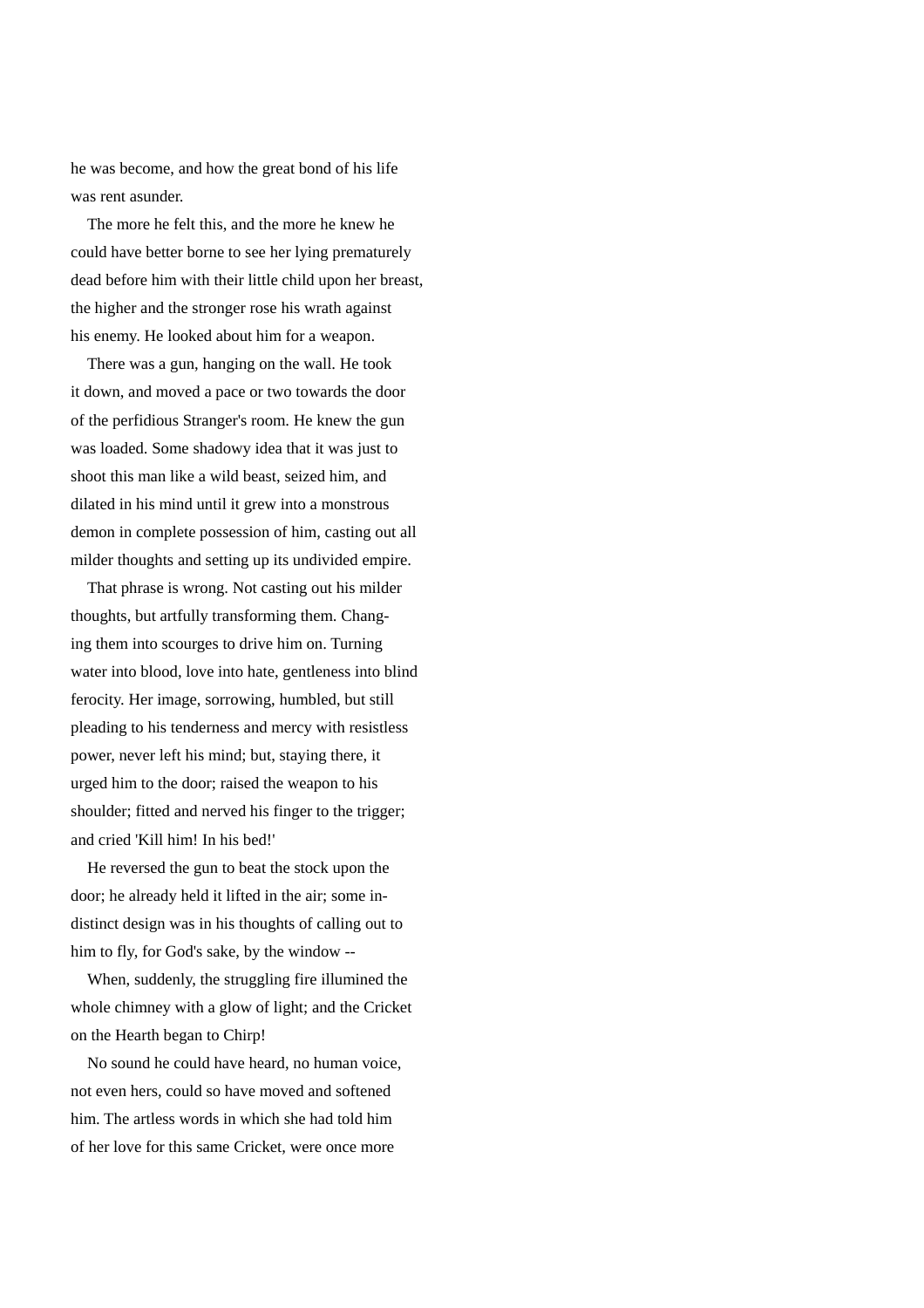freshly spoken; her trembling, earnest manner at the moment, was again before him; her pleasant voice -- O what a voice it was, for making household music at the fireside of an honest man! -- thrilled through and through his better nature, and awoke it into life and action.

 He recoiled from the door, like a man walking in his sleep, awakened from a frightful dream; and put the gun aside. Clasping his hands before his face, he then sat down again beside the fire, and found relief in tears.

 The Cricket on the Hearth came out into the room, and stood in Fairy shape before him.

 ' "I love it," ' said the Fairy Voice, repeating what he well remembered, ' "for the many times I have heard it, and the many thoughts its harmless music has given me." '

'She said so!' cried the Carrier. 'True!'

 ' "This has been a happy home, John; and I love the Cricket for its sake!" '

 'It has been, Heaven knows,' returned the Carrier. She made it happy, always, -- until now.'

 'So gracefully sweet-tempered; so domestic, joyful, busy, and light-hearted!' said the Voice.

 'Otherwise I never could have loved her as I did,' returned the Carrier.

The Voice, correcting him, said 'do.'

 The Carrier repeated 'as I did.' But not firmly. His faltering tongue resisted his control, and would speak in its own way, for itself and him.

 The Figure, in an attitude of invocation, raised its hand and said:

'Upon your own hearth --'

 'The hearth she has blighted,' interposed the Carrier.

'The hearth she has -- how often! -- blessed and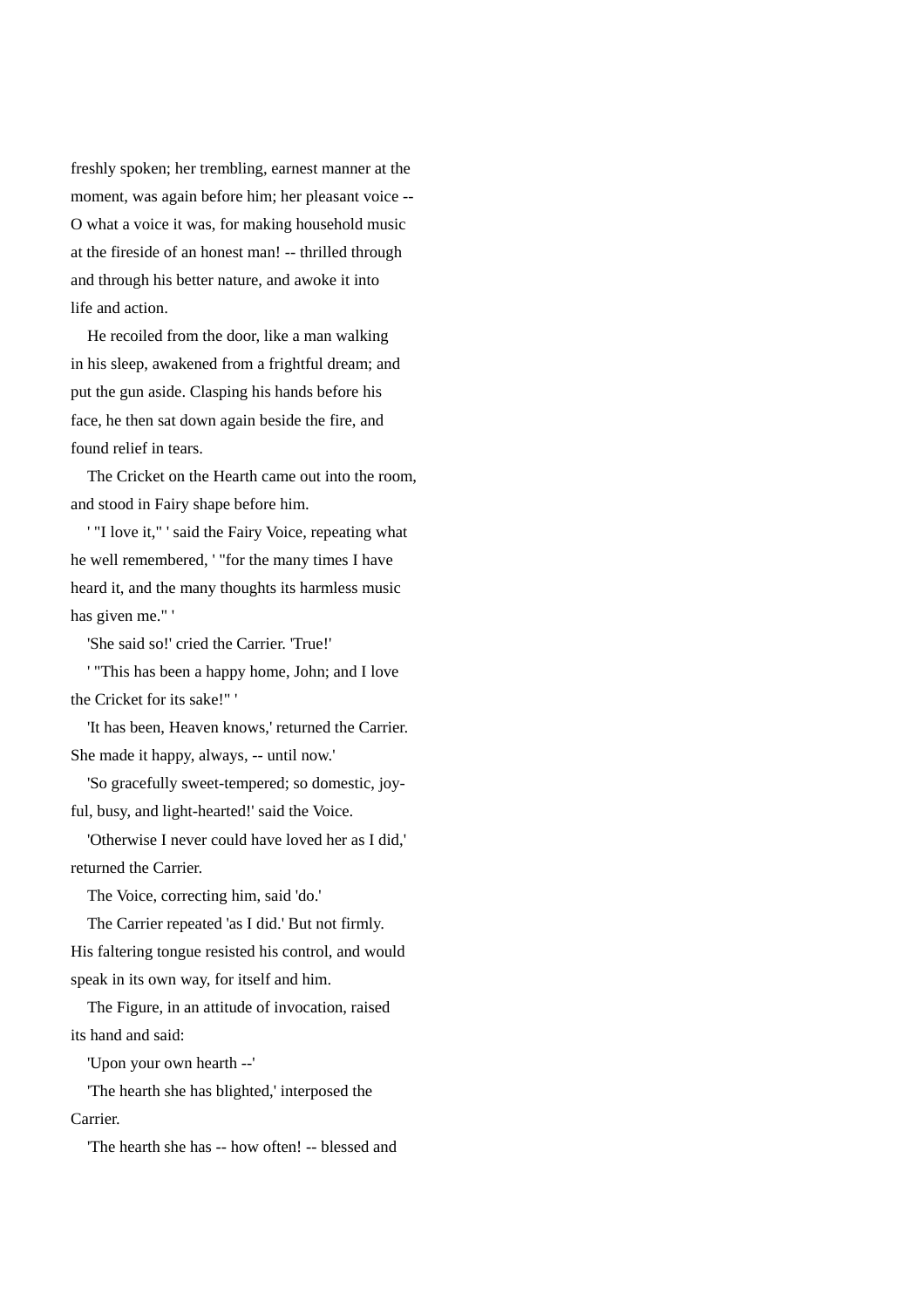brightened,' said the Cricket; 'the hearth which, but for her, were only a few stones and bricks and rusty bars, but which has been through her, the Altar of your Home; on which you have nightly sacrificed some petty passion, selfishness, or care, and offered up the homage of a tranquil mind, a trusting nature, and an overflowing heart; so that the smoke from this poor chimney has gone upward with a better fragrance than the richest incense that is burnt before the richest shrines in all the gaudy temples of this world! -- Upon your own hearth; in its quiet sanctuary; surrounded by its gentle influences and associations; hear her! Hear me! Hear everything that speaks the language of your hearth and home!'

'And pleads for her?' inquired the Carrier.

 'All things that speak the language of your hearth and home, must plead for her!' returned the Cricket. 'For they speak the truth.'

 And while the Carrier, with his head upon his hands, continued to sit meditating in his chair, the Presence stood beside him, suggesting his reflections by its power, and presenting them before him, as in a glass or picture. It was not a solitary Presence. From the hearthstone, from the chimney, from the clock, the pipe, the kettle, and the cradle; from the floor, the walls, the ceiling, and the stairs; from the cart without, and the cupboard within, and the household implements; from every thing and every place with which she had ever been familiar, and with which she had ever entwined one recollection of her self in her unhappy husband's mind; Fairies came trooping forth. Not to stand beside him as the Cricket did, but to busy and bestir themselves. To do all honour to her image. To pull him by the skirts, and point to it when it appeared. To cluster round it, and embrace it, and strew flowers for it to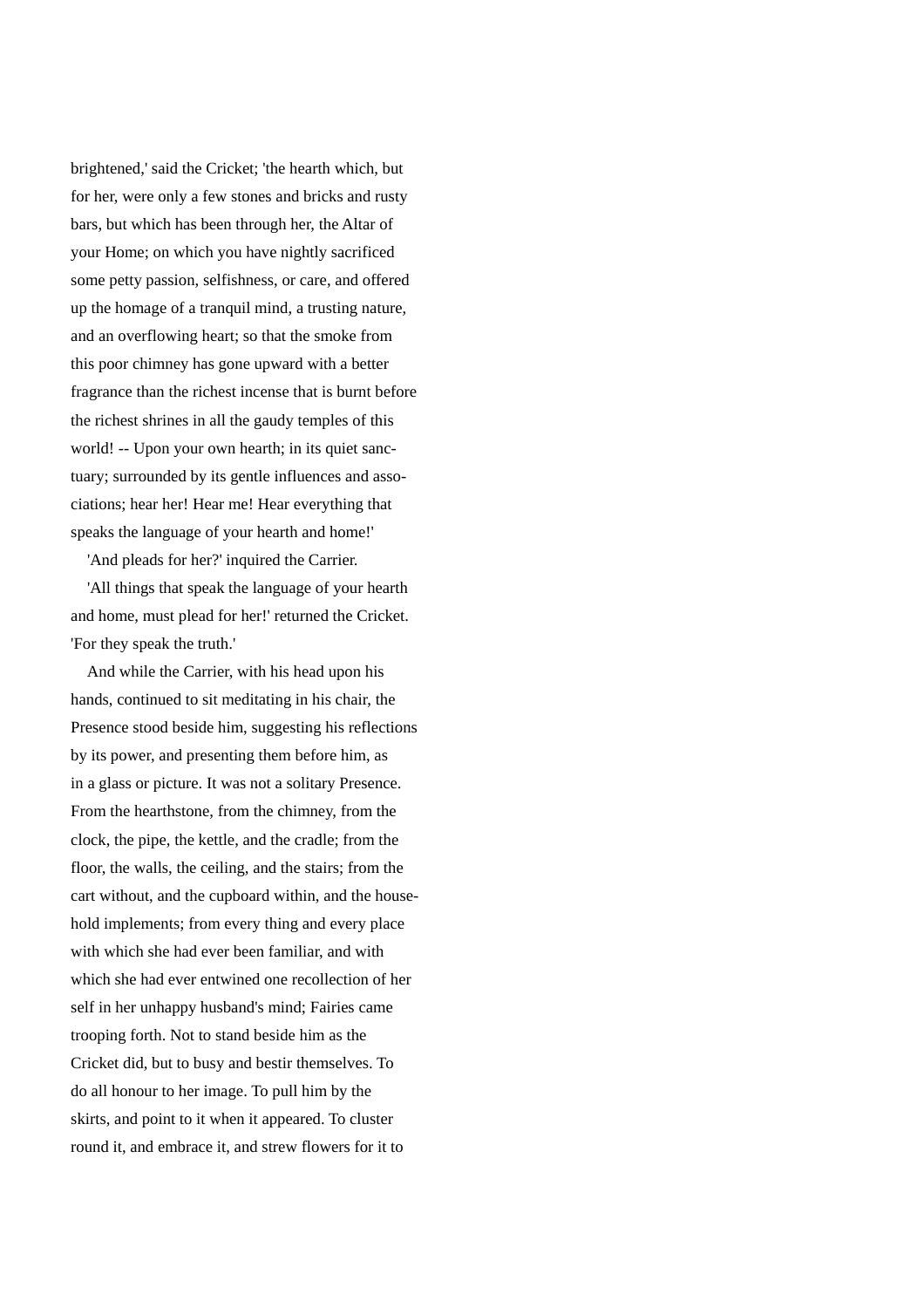tread on. To try to crown its fair head with their tiny hands. To show that they were fond of it and loved it; and that there was not one ugly, wicked, or accusatory creature to claim knowledge of it - none but their playful and approving selves.

 His thoughts were constant to her image. It was always there.

 She sat plying her needle, before the fire, and singing to herself. Such a blithe, thriving, steady little Dot! The fairy figures turned upon him all at once, by one consent, with one prodigious concentrated stare, and seemed to say 'Is this the light wife you are mourning for!'

 There were sounds of gaiety outside, musical instruments, and noisy tongues, and laughter. A crowd of young merrymakers came pouring in; among whom were May Fielding and a score of pretty girls. Dot was the fairest of them all; as young as any of them too. They came to summon her to join their party It was a dance. If ever little foot were made for dancing, hers was, surely. But she laughed, and shook her head, and pointed to her cookery on the fire, and her table ready spread: with an exulting defiance that rendered her more charming than she was before. And so she merrily dismissed them, nodding to her would-be partners, one by one, as they passed; but with a comical indifference, enough to make them go and drown themselves immediately if they were her admirers -- and they must have been so, more or less; they couldn't help it. And yet indifference was not her character. O no! For presently, there came a certain Carrier to the door; and bless her what a welcome she bestowed upon him!

 Again the staring figures turned upon him all at once, and seemed to say 'Is this the wife who has forsaken you!'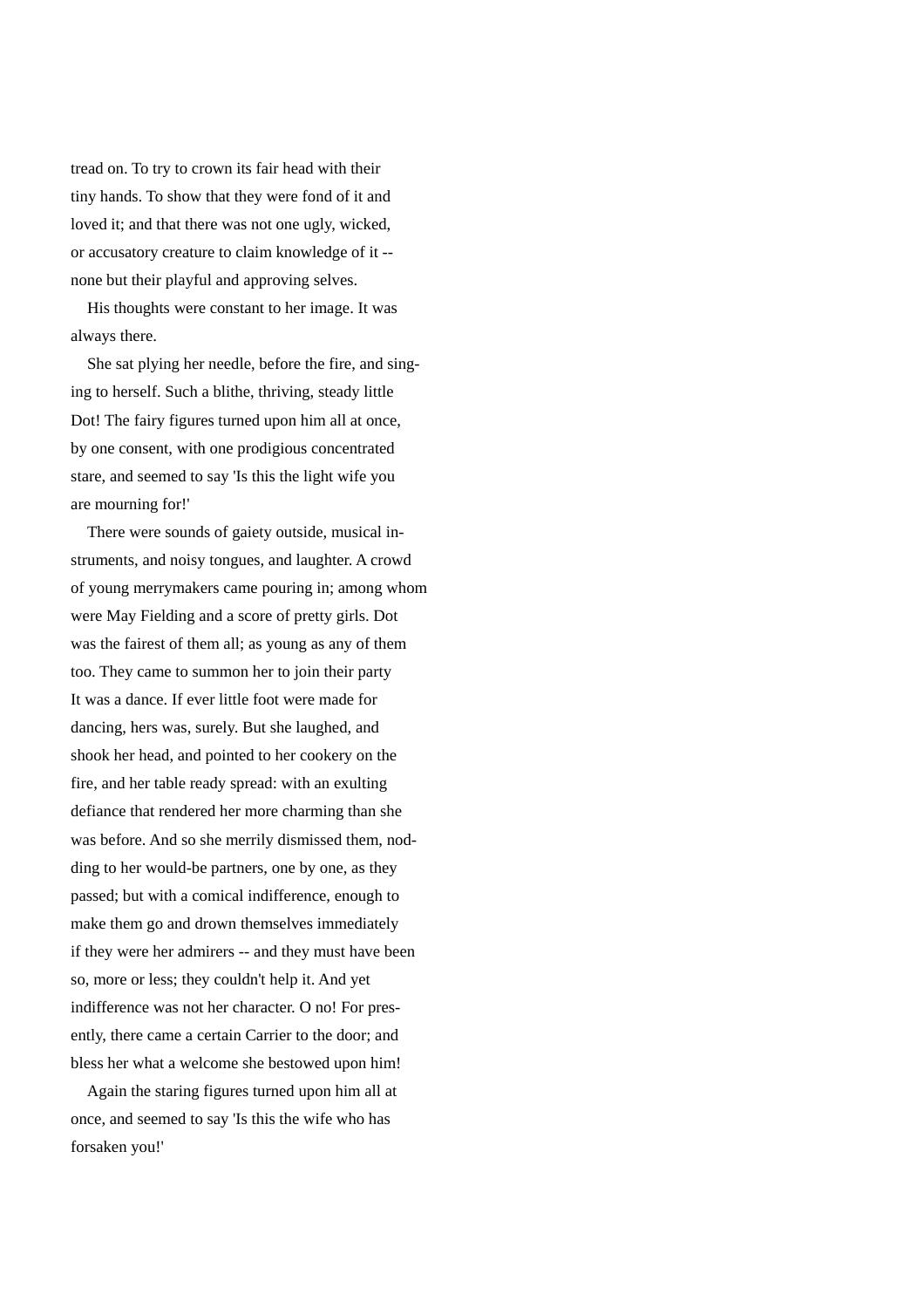A shadow fell upon the mirror or the picture: call it what you will. A great shadow of the Stranger, as he first stood underneath their roof; covering its surface, and blotting out all other objects. But the nimble Fairies worked like bees to clear it off again. And Dot again was there. Still bright and beautiful.

 Rocking her little Baby in its cradle, singing to it softly, and resting her head upon a shoulder which had its counterpart in the musing figure by which the Fairy Cricket stood.

The night -- mean the real night: not going by Fairy clocks -- was wearing now; and in this stage of the Carrier's thoughts, the moon burst out, and shone brightly in the sky. Perhaps some calm and quiet light had risen also, in his mind; and he could think more soberly of what had happened.

 Although the shadow of the Stranger fell at intervals upon the glass -- always distinct, and big, and thoroughly defined -- it never fell so darkly as at first. Whenever it appeared, the Fairies uttered a general cry of consternation, and plied their little arms and legs, with inconceivable activity, to rub it out. And whenever they got at Dot again, and showed her to him once more, bright and beautiful, they cheered in the most inspiring manner.

 They never showed her, otherwise than beautiful and bright, for they were Household Spirits to whom falsehood is annihilation; and being so, what Dot was there for them, but the one active, beaming, pleasant little creature who had been the light and sun of the Carrier's Home!

 The Fairies were prodigiously excited when they showed her, with the Baby, gossiping among a knot of sage old matrons, and affecting to be wondrous old and matronly herself, and leaning in a staid, demure old way upon her husband's arm, attempting --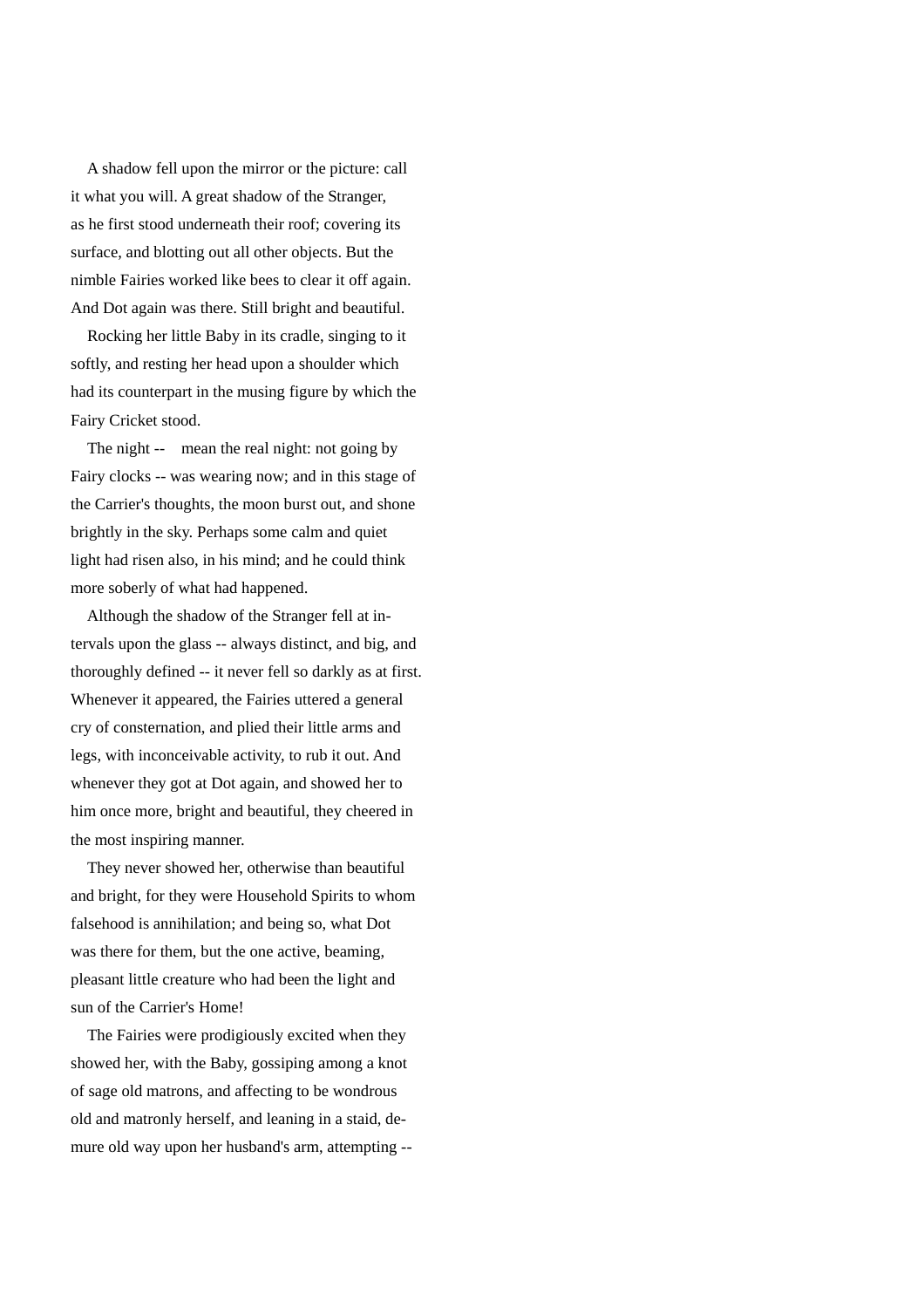she! such a bud of a little woman -- to convey the idea of having abjured the vanities of the world in general, and of being the sort of person to whom it was no novelty at all to be a mother; yet in the same breath, they showed her, laughing at the Carrier for being awkward, and pulling up his shirtcollar to make him smart, and mincing merrily about that very room to teach him how to dance!

 They turned, and stared immensely at him when they showed her with the Blind Girl; for, though she carried cheerfulness and animation with her wheresoever she went, she bore those influences into Caleb Plummer's home, heaped up and running over The Blind Glrl's love for her, and trust in her, and gratitude to her; her own good busy way of setting Bertha's thanks aside; her dexterous little arts for filling up each moment of the visit in doing something useful to the house, and really working hard while feigning to make holiday; her bountiful provision of those standing delicacies, the Veal and Ham-Pie and the bottles of Beer; her radiant little face arriving at the door, and taking leave; the wonderful expression in her whole self, from her neat foot to the crown of her head, of being a part of the establishment -- a something necessary to it, which it couldn't be without; all this the Fairies revelled in, and loved her for. And once again they looked upon him all at once, appealingly, and seemed to say, while some among them nestled in her dress and fondled her, 'Is this the wife who has betrayed your confidence!'

 More than once, or twice, or thrice, in the long thoughtful night, they showed her to him sitting on her favourite seat, with her bent head, her hands clasped on her brow, her falling hair. As he had seen her last. And when they found her thus, they neither turned nor looked upon him, but gathered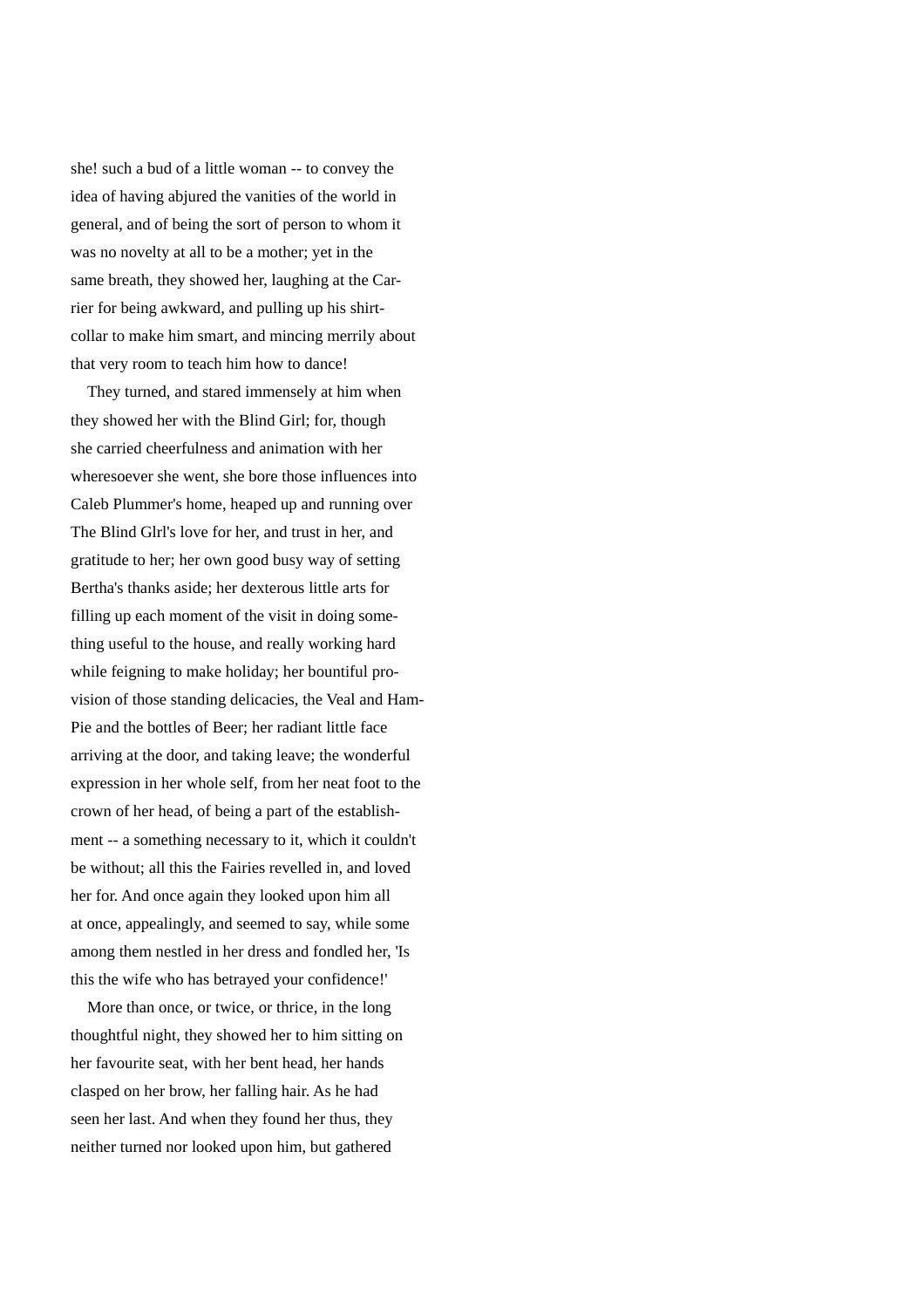close round her, and comforted and kissed her, and pressed on one another to show sympathy and kindness to her, and forgot him altogether.

 Thus the night passed. The moon went down; the stars grew pale; the cold day broke; the sun rose. The Carrier still sat, musing in the chimney corner. He had sat there, with his head upon his hands, all night. All night the faithful Cricket had been Chirp, Chirp, Chirping on the Hearth All night he had listened to its voice. All night the household Fairies had been busy with him. All night she had been amiable and blameless in the glass, except when that one shadow fell upon it.

 He rose up when it was broad day, and washed and dressed himself. He couldn't go about his customary cheerful avocations -- he wanted spirit for them -- but it mattered the less, that it was Tackleton's wedding-day, and he had arranged to make his rounds by proxy. He thought to have gone merrily to church with Dot. But such plans were at an end. It was their own wedding-day too. Ah! how little he had looked for such a close to such a year!

 The Carrier had expected that Tackleton would pay him an early visit; and he was right. He had not walked to and fro before his own door, many minutes, when he saw the Toy-merchant coming in his chaise along the road. As the chaise drew nearer, he perceived that Tackleton was dressed out sprucely for his marriage, and that he had decorated his horse's head with flowers and favours.

 The horse looked much more like a bridegroom than Tackleton, whose half-closed eye was more disagreebly expressive than ever. But the Carrier took little heed of this. His thoughts had other occupation.

'John Peerybingle!' said Tackleton, with an air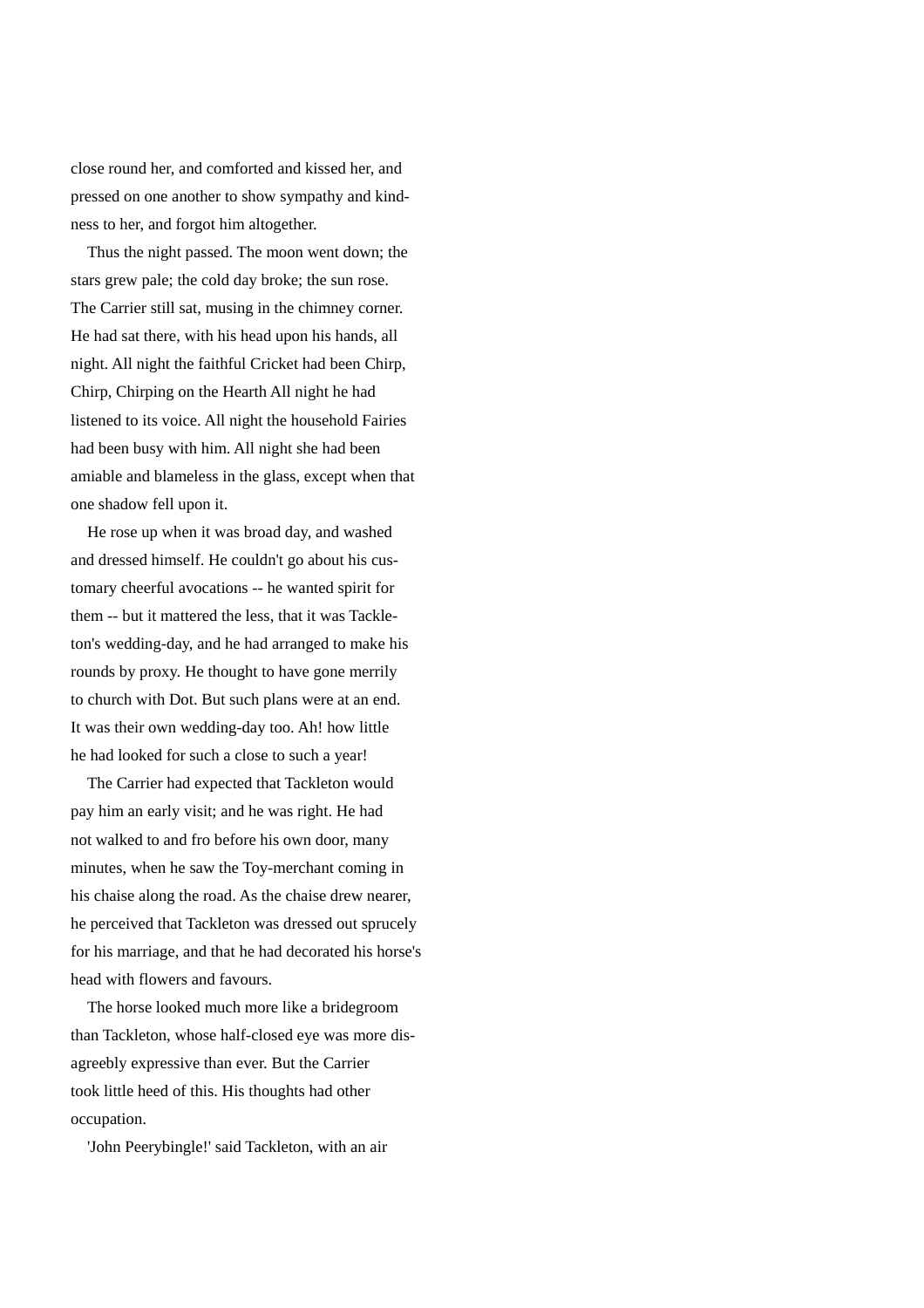of condolence. 'My good fellow, how do you find yourself this morning?'

 'I have had but a poor night, Master Tackleton,' returned the Carrier shaking his head: 'for I have been a good deal disturbed in my mind. But it's over now! Can you spare me half an hour or so, for some private talk?'

 'I came on purpose,' returned Tackleton, alighting. 'Never mind the horse. He'll stand quiet enough, with the reins over this post, if you'll give him a mouthful of hay.'

 The Carrier having brought it from his stable, and set it before him, they turned into the house.

 'You are not married before noon ?' he said, 'I think?'

 'No,' answered Tackleton. 'Plenty of time. Plenty of time.'

 When they entered the kitchen, Tilly Slowboy was rapping at the Stranger's door; which was only removed from it by a few steps. One of her very red eyes (for Tilly had been crying all night long, because her mistress cried) was at the keyhole; and she was knocking very loud; and seemed frightened.

 'If you please I can't make nobody hear,' said Tilly, looking round. 'I hope nobody an't gone and been and died if you please!'

 This philanthropic wish, Miss Slowboy emphasised with various new raps and kicks at the door; which led to no result whatever.

'Shall I go?' said Tackieton. 'It's curious.'

 The Carrier, who had turned his face from the door, signed to him to go if he would.

 So Tackleton went to Tilly Slowboy's relief; and he too kicked and knocked; and he too failed to get the least reply. But he thought of trying the handle of the door; and as it opened easily, he peeped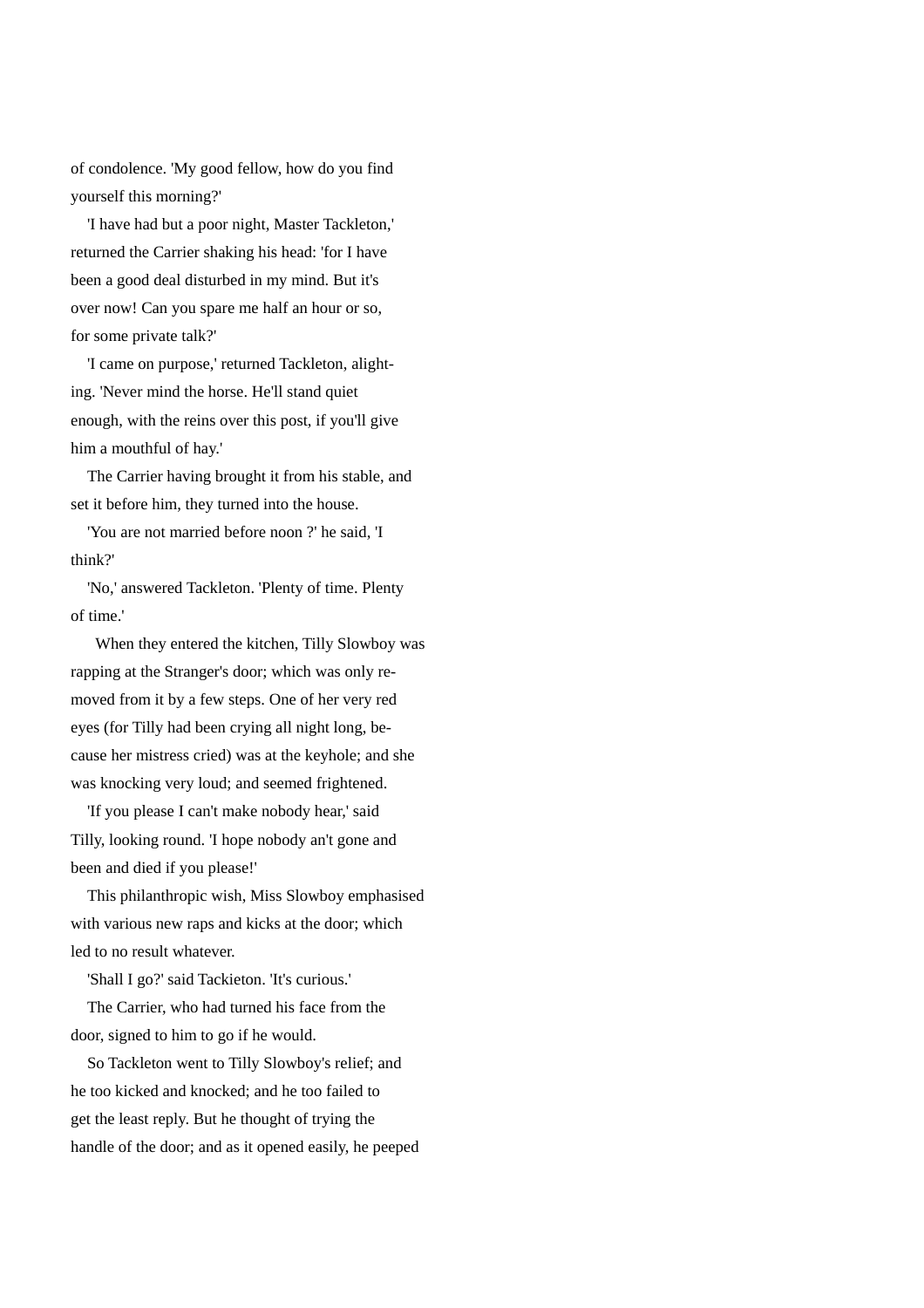in, looked in, went in, and soon came running out again.

 'John Peerybingle,' said Tackleton, in his ear. 'I hope there has been nothing -- nothing rash in the night?'

The Carrier turned upon him quickly.

 'Because he's gone!' said Tackleton; 'and the windows open. I don't see any marks -- to be sure it's almost on a level with the garden: but I was afraid there might have been some -- some scuffle. Eh?'

 He nearly shut up the expressive eye altogether; he looked at him so hard. And he gave his eye, and bis face, and his whole person, a sharp twist. As if he would have screwed the truth out of him.

 'Make yourself easy,' said the Carrier. 'He went into that room last night, without harm in word or deed from me, and no one has entered it since. He is away of his own free will. I'd go out gladly at that door, and beg my bread from house to house, for life, if I could so change the past, that he had never come. But he has come and gone. And I have done with him!'

 'Oh! -- Well, I think he has got off pretty easy,' said Tackleton, taking a chair.

 The sneer was lost upon the Carrier, who sat down too, and shaded his face with his hand, for some little time, before proceeding.

 'You showed me last night,' he said at length, 'my wife; my wife that I love; secretly --'

'And tenderly,' insinuated Tackleton.

 'Conniving at that man's disguise, and giving him opportunities of meeting her alone. I think there's no sight I wouldn't have rather seen than that. I think there's no man in the world I wouldn't have rather had to show it to me.'

'I confess to having had my suspicions always,'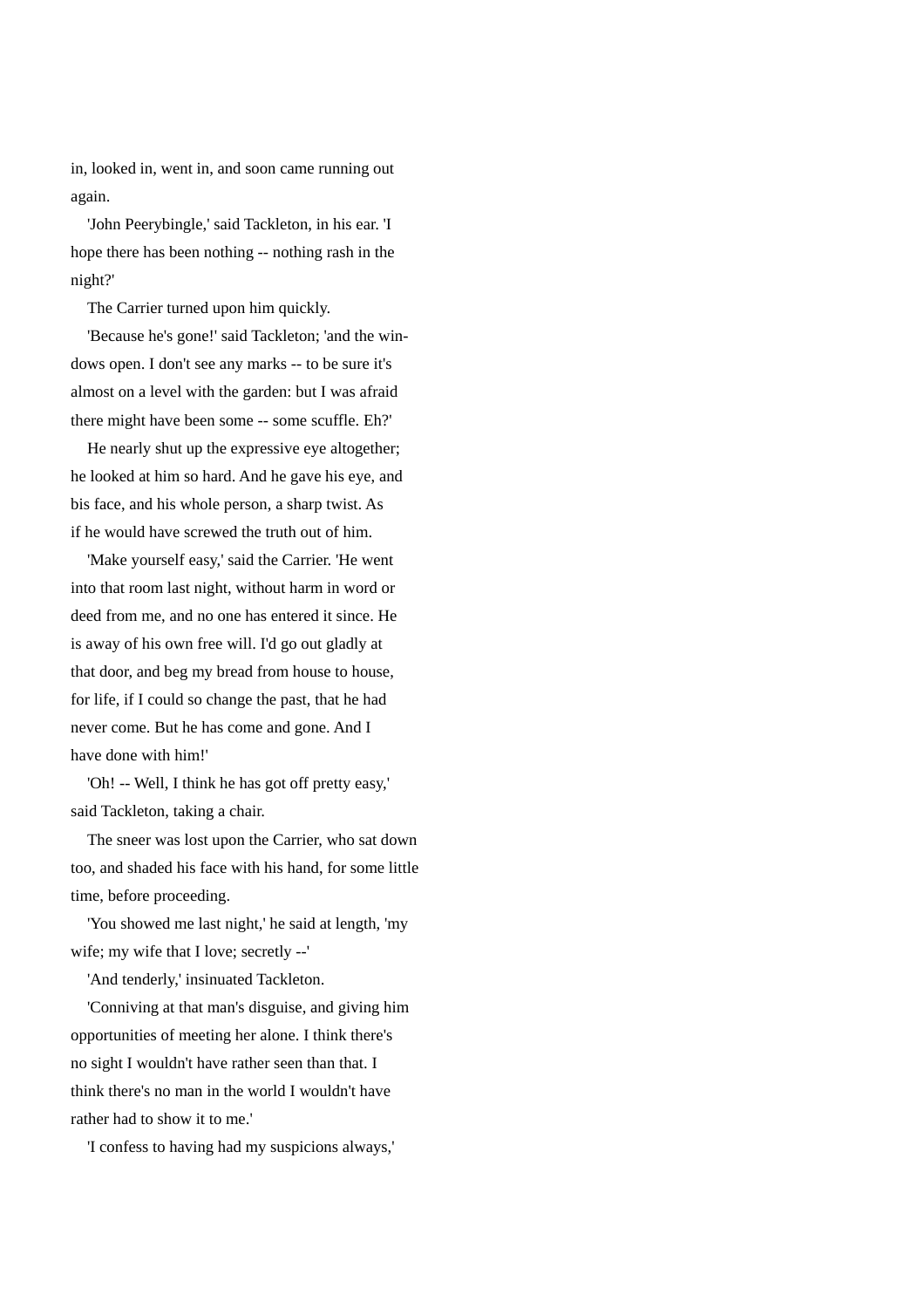said Tackleton. 'And that has made me objectionable here, I know.'

 'But as you did show it me,' pursued the Carrier, not minding him; 'and as you saw her, my wife, my wife that I love'-- his voice, and eye, and hand, grew steadier and firmer as he repeated these words; evidently in pursuance of a steadfast purpose -- 'as you saw her at this disadvantage, it is right and just that you should also see with my eyes, and look into my breast, and know what my mind is, upon the subject. For it's settled,' said the Carrier, regarding him attentively. 'And nothing can shake it now.'

 Tackleton muttered a few general words of assent, about its being necessary to vindicate something or other; but he was overawed by the manner of his companion. Plain and unpolished as it was, it had a something dignified and noble in it, which nothing but the soul of generous honour dwelling in the man could have imported.

 'I am a plain, rough man,' pursued the Carrier. 'with very little to recommend me. I am not a clever man, as you very well know. I am not a young man. I loved my little Dot, because I had seen her grow up, from a child, in her father's house; because I knew how precious she was; because she had been my life, for years and years. There's many men I can't compare with, who never could have loved my little Dot like me, I think!'

 He paused, and softly beat the ground a short time with his foot, before resuming.

 'I often thought that though I wasn't good enough for her, I should make her a kind husband, and perhaps know her value better than another; and in this way I reconciled it to myself, and came to think it might be possible that we should be married. And in the end it came, and we were married.'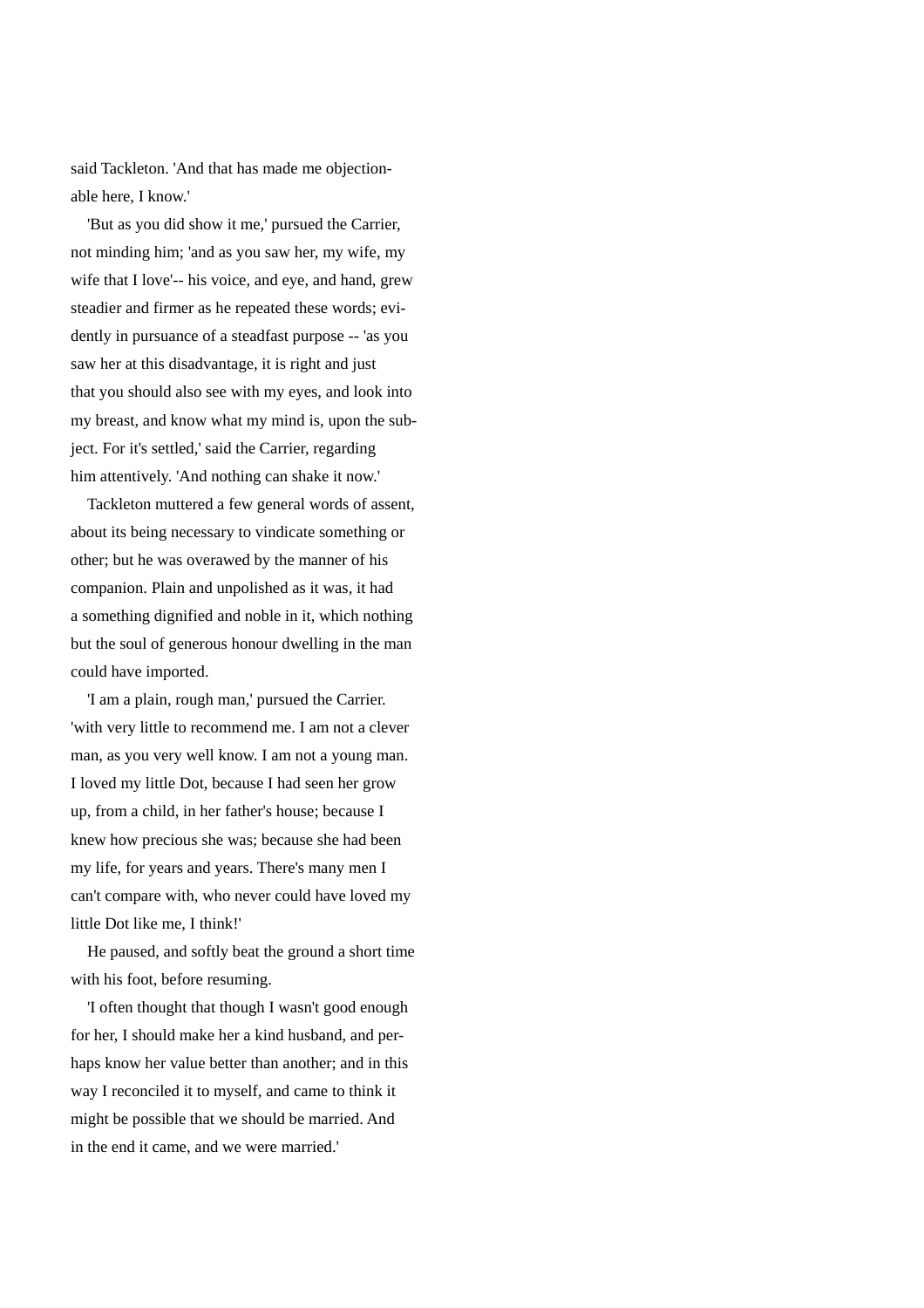'Hah!' said Tackleton, with a significant shake of the head.

 'I had studied myself; I had had experience of myself; I knew how much I loved her, and how happy I should be, pursued the Carrier. 'But I had not -- I feel it now -- sufficiently considered her.'

 'To be sure,' said Tackleton. 'Giddiness, frivolity, fickleness, love of admiration! Not considered! All left out of sight! Hah!'

 'You had best not interrupt me,' said the Carrier wlth some sternness, 'till you understand me, and you're wide of doing so. If, yesterday, I'd have struck that man down at a blow, who dared to breathe a word against her, to-day I'd set my foot upon his face, if he was my brother!'

 The Toy-merchant gazed at him in astonishment. He went on in a softer tone:

 'Did I consider,' said the Carrier, 'that I took her -- at her age, and with her beauty -- from her young companion, and the many scenes of which she was the ornament; in which she was the brightest little star that ever shone, to shut her up from day to day in my dull house, and keep my tedious company? Did I consider how little suited I was to her sprightly humour, and how wearisome a plodding man like me must be, to one of her quick spirit? Did I consider that it was no merit in me, or claim in me, that I loved her, when everybody must, who knew her? Never. I took advantage of her hopeful nature and her cheerful disposition; and I married her. I wish I never had! For her sake; not for mine!'

 The Toy-merchant gazed at him, without winking. Even the half-shut eye was open now.

 'Heaven bless her!' said the Carrier, 'for the cheerful constancy with which she tried to keep the knowledge of this from me! And Heaven help me, that,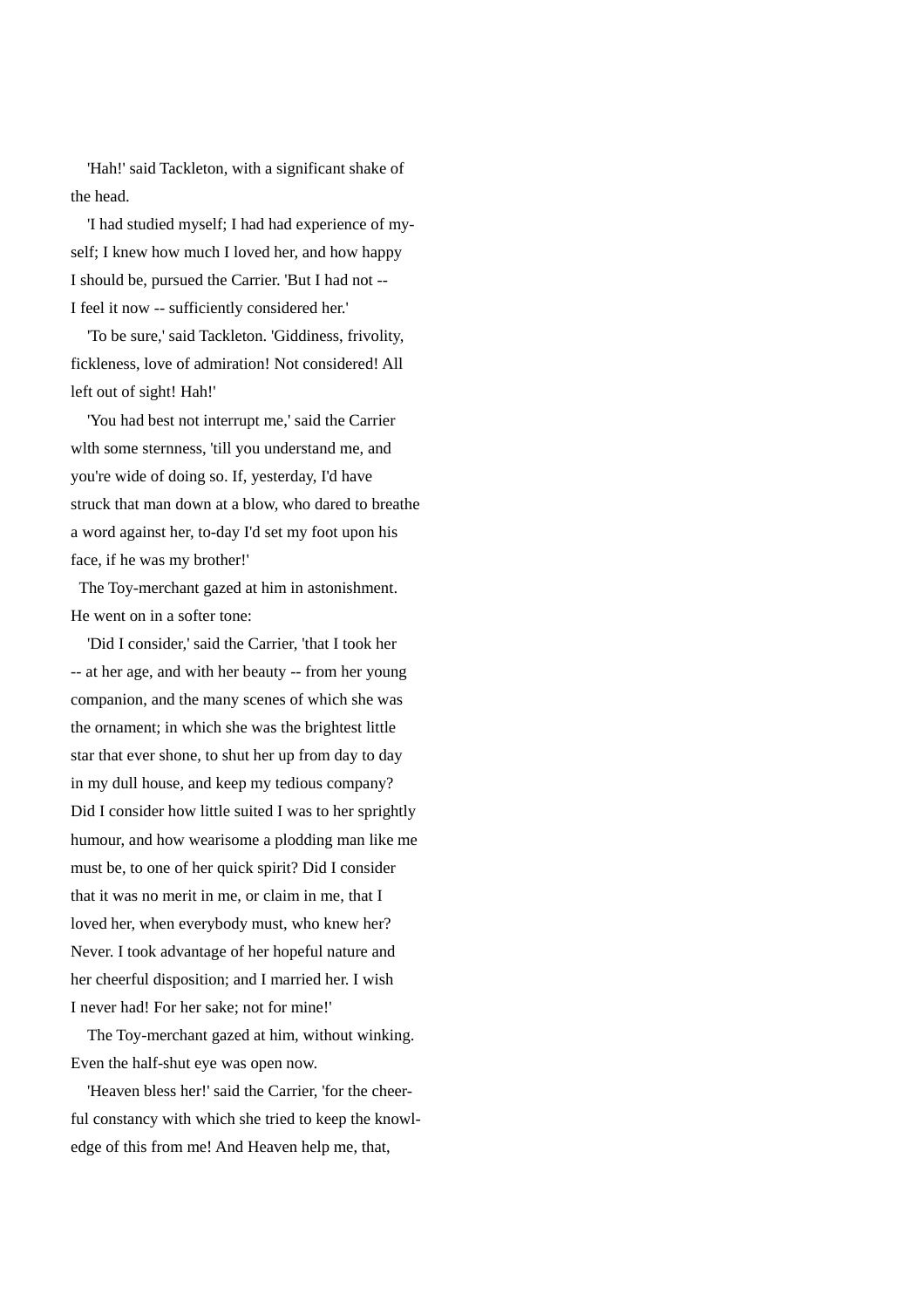in my slow mind, I have not found it out before! Poor child! Poor Dot! I not to find it out, who have seen her eyes fill with tears, when such a marriage as our own was spoken of! I, who have seen the secret trembling on her lips a hundred times, and never suspected it till last night! Poor girl! That I could ever hope she would be fond of me! That I could ever believe she was!'

 'She made a show of it,' said Tackleton. 'She made such a show of it, that to tell you the truth it was the origin of my misgivings.'

 And here he asserted the superiority of May Fielding, who certainly made no sort of show of being fond of him.

 'She has tried,' said the poor Carrier, with greater emotion than he had exhibited yet; 'I only now begin to know how hard she has tried, to be my dutiful and zealous wife. How good she has been; how much she has done; how brave and strong a heart she has; let the happiness I have known under this roof bear witness! It will be some help and comfort to me, when I am here alone.'

 'Here alone?' said Tackleton. 'Oh! Then you do mean to take some notice of this?'

 'I mean,' returned the Carrier, 'to do her the greatest kindness, and make her the best reparation, in my power. I can release her from the daily pain of an unequal marriage, and the struggle to conceal it. She shall be as free as I can render her.'

 'Make her reparation!' exclaimed Tackleton, twisting and turning his great ears with his hands. 'There must be something wrong here. You didn't say that, of course.'

 The Carrier set his grip upon the collar of the Toymerchant, and shook him like a reed.

'Listen to me!' he said. 'And take care that you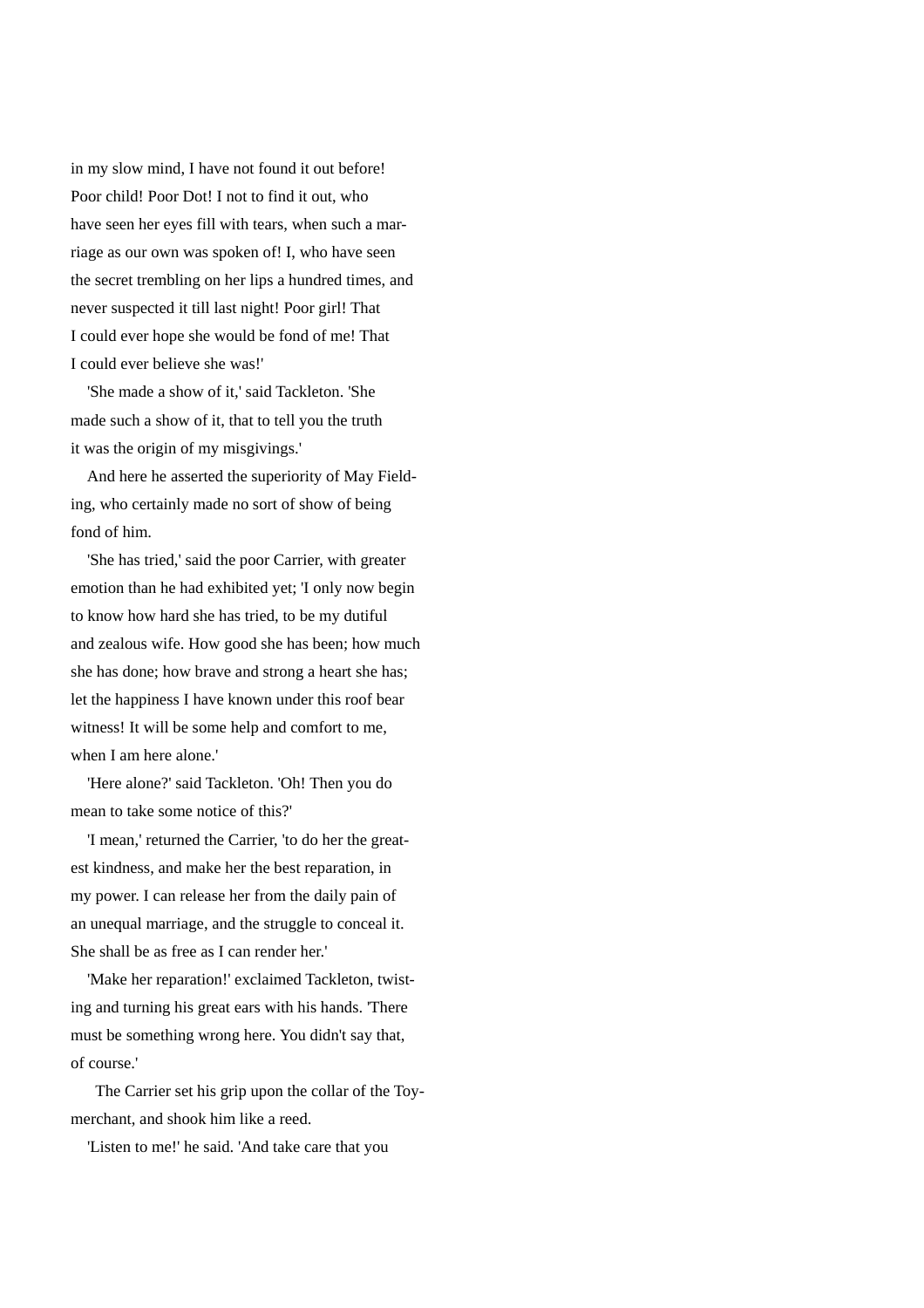hear me right. Listen to me. Do I speak plainly?'

'Very plainly indeed,' answered Tackleton.

'As if I meant it?'

'Very much as if you meant it.'

 'I sat upon that hearth, last night, all night,' exclaimed the Carrier. 'On the spot where she has often sat beside me, with her sweet face looking into mine. I called up her whole life, day by day. I had her dear self, in its every passage, in review before me. And upon my soul she is innocent, if there is One to judge the innocent and guilty!'

 Staunch Cricket on the Hearth! Loyal household Fairies!

 'Passion and distrust have left me!' said the Carrier; 'and nothing but my grief remains. In an unappy moment some old lover, better suited to her tastes and years than I; forsaken, perhaps, for me, against her will; returned. In an unhappy moment, taken by surprise, and wanting time to think of what she did, she made herself a party to his treachery, by concealing it. Last night she saw him, in the interview we witnessed. It was wrong. But otherwise than this she is innocent if there is truth on earth!'

'If that is your opinion ' Tackleton began.

 'So let her go!' pursued the Carrier. 'Go, with my blessing for the many happy hours she has given me, and my forgiveness for any pang she has caused me. Let her go, and have the peace of mind I wish her. She'll never hate me. She'll learn to like me better, when I'm not a drag upon her, and she wears the chain I have riveted, more lightly. This is the day on which I took her, with so little thought for her enjoyment, from her home. To-day she shall return to it, and I will trouble her no more. Her father and mother will be here to-day -- we had made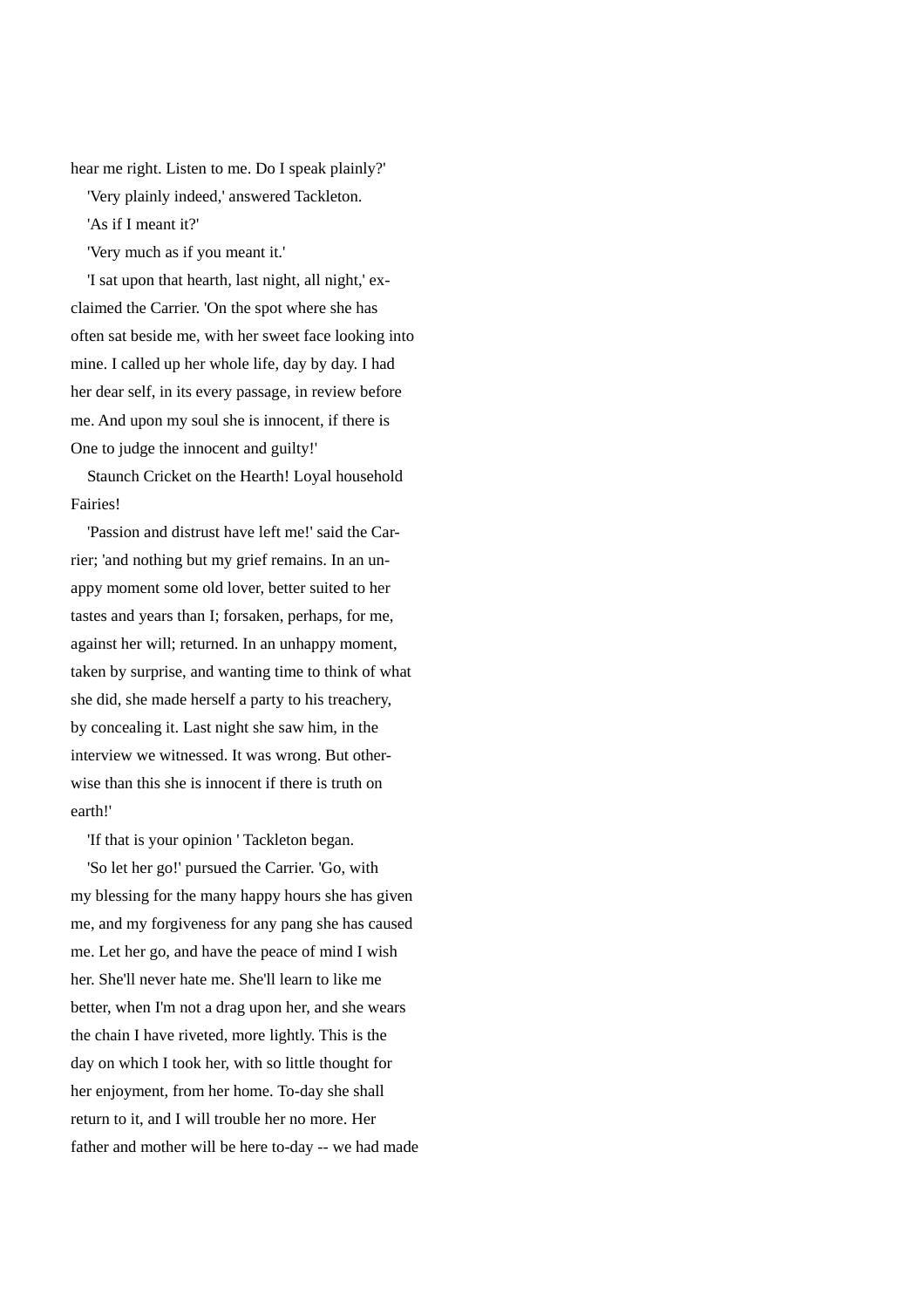a little plan for keeping it together -- and they shall take her home. I can trust her, there, or anywhere. She leaves me without blame, and she will live so I am sure. If I should die -- I may perhaps while she is still young; I have lost some courage in a few hours -- she'll find that I remembered her, and loved her to the last! This is the end of what you showed me. Now, it's over!'

 'O no, John, not over. Do not say it's over yet! Not quite yet. I have heard your noble words. I could not steal away, pretending to be ignorant of what has affected me with such deep gratitude. Do not say it's over, till the clock has struck again!'

 She had entered shortly after Tackleton, and had remained there. She never looked at Tackleton, but fixed her eyes upon her husband. But she kept away from him, setting as wide a space as possible between them; and though she spoke with most impassioned earnestness, she went no nearer to him even then. How different in this from her old self!

 'No hand can make the clock which will strike again for me the hours that are gone,' replied the Carrier, with a faint smile. 'But let it be so, if you will, my dear. It will strike soon. It's of little matter what we say. I'd try to please you in a harder case than that.'

 'Well!' muttered Tackleton. 'I must be off, for when the clock strikes again, it'll be necessary for me to be upon my way to church. Good-morning, John Peerybingle. I'm sorry to be deprived of the pleasure of your company. Sorry for the loss, and the occasion of it too!'

 'I have spoken plainly?' said the Carrier, accompanying him to the door.

'Oh quite!'

'And you'll remember what I have said?'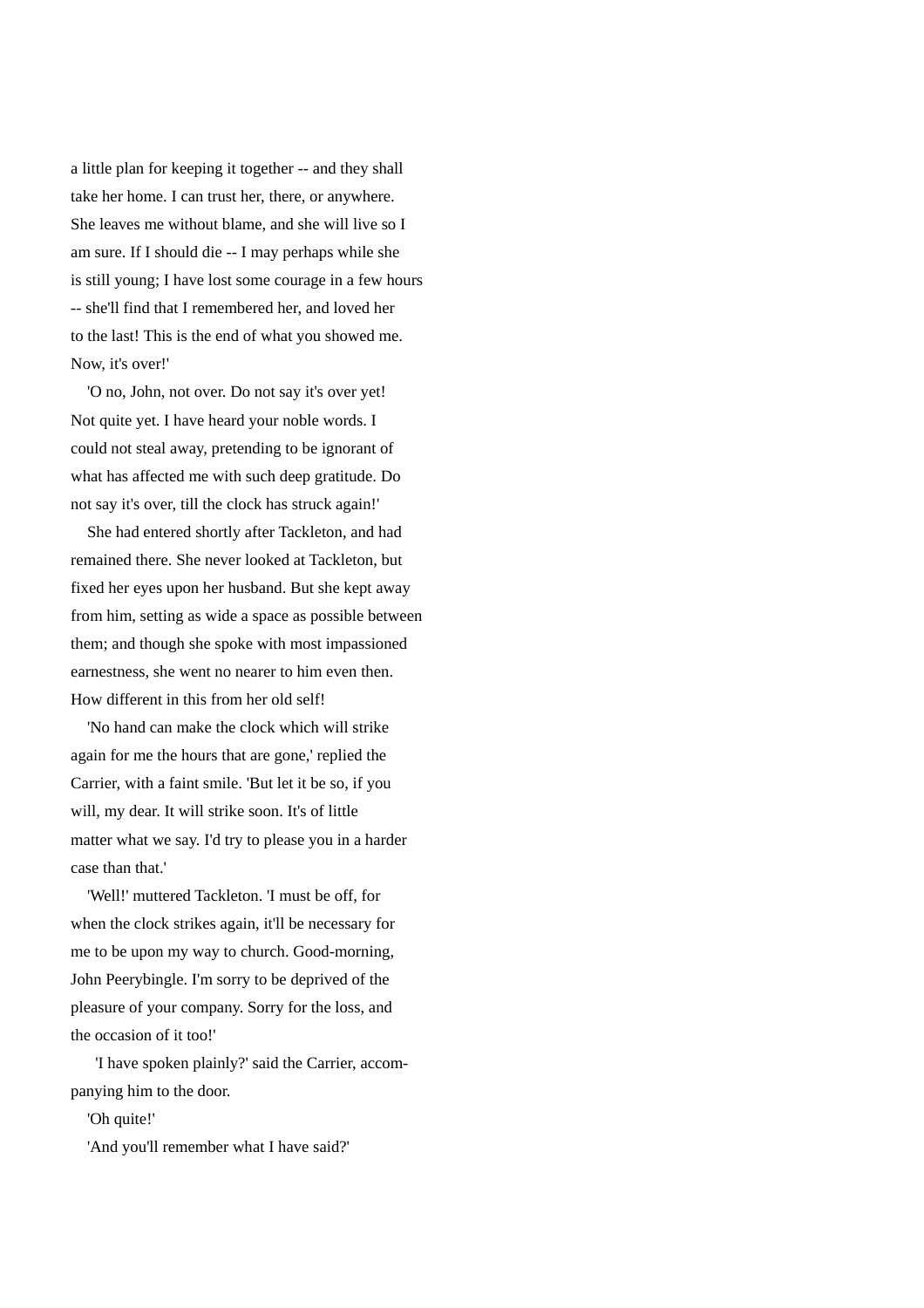'Why, if you compel me to make the observation,' said Tackleton, previously taking the precaution of getting into his chaise; 'I must say that it was so very unexpected, that I'm far from being likely to forget it.'

 'The better for us both,' returned the Carrier. Good-bye. I give you joy!'

 'I wish I could give it to you,' said Tackleton. 'As I can't; thank'ee. Between ourselves, (as I told you before, eh?) I don't much think I shall have the less joy in my married life, because May hasn't been too officious about me, and too demonstrative. Goodbye! Take care of yourself.'

 The Carrier stood looking after him until he was smaller in the distance than his horse's flowers and favours near at hand; and then, with a deep sigh, went strolling like a restless, broken man, among some neighbouring elms; unwilling to return until the clock was on the eve of striking.

 His little wife, being left alone, sobbed piteously; but often dried her eyes and checked herself, to say how good he was, how excellent he was ! and once or twice she laughed; so heartlly, triumphantly, and incoherently (still crying all the time), that Tilly was quite horrified.

 'Ow if you please don't!' said Tilly. 'It's enough to dead and bury the Baby, so it is if you please.'

 'Will you bring him sometimes to see his father, Tilly,' inquired her mistress, drying her eyes; 'when I can't live here, and have gone to my old home?'

 'Ow if you please don't!' cried Tilly, throwing back her head, and bursting out into a howl -- she looked at the moment uncommonly like Boxer; 'Ow if you please don't! Ow, what has everybody gone and been and done with everybody, making everybody else so wretched! Ow-w-w-w!'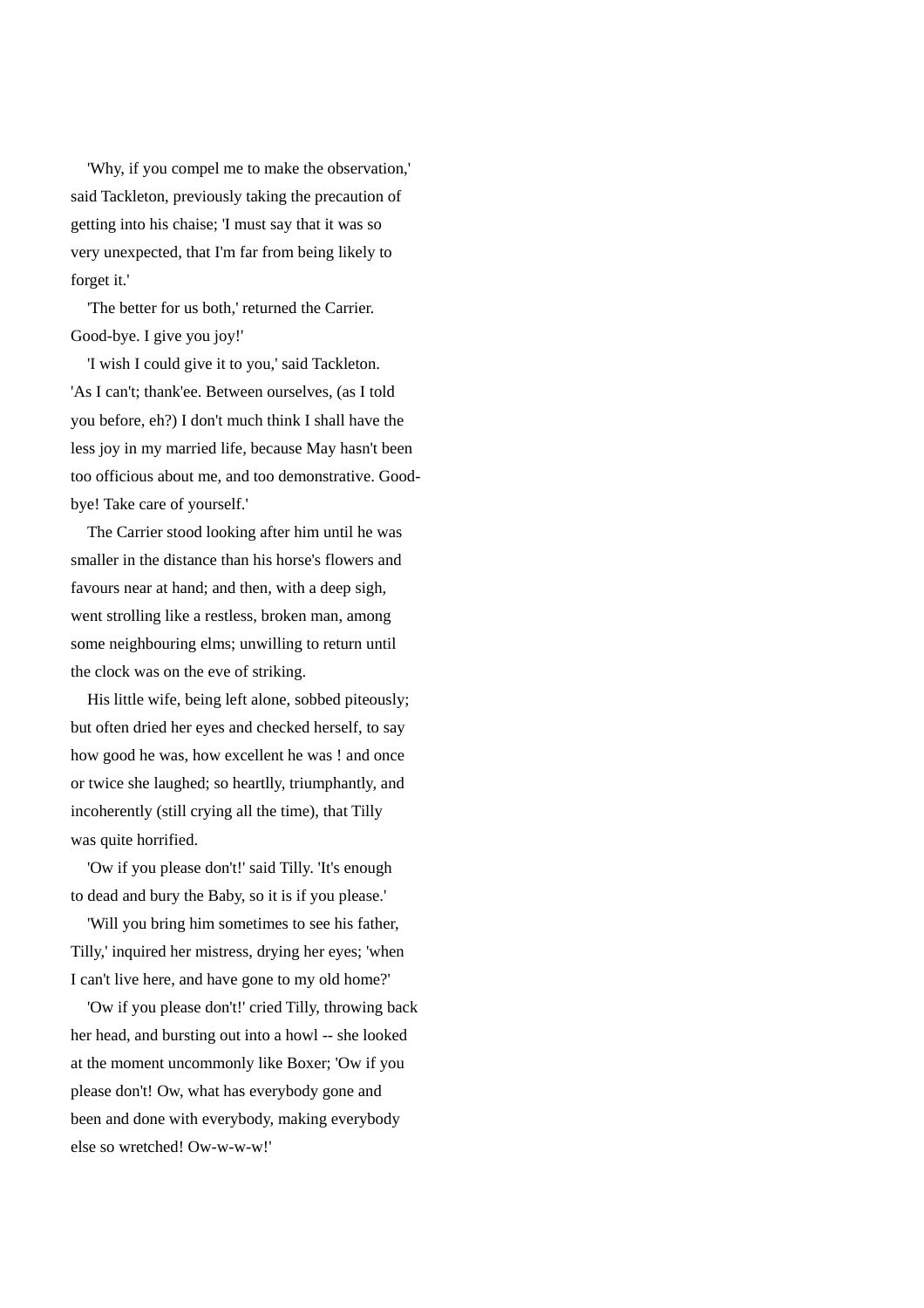The soft-hearted Slowboy trailed off at this juncture, into such a deplorable howl, the more tremendous from its long suppression, that she must infallibly have awakened the Baby, and frightened him into something serious (probably convulsions), if her eyes had not encountered Caleb Plummer, leading in his daughter. This spectacle restoring her to a sense of the proprieties, she stood for some few moments silent, with her mouth wide open; and then, posting off to the bed on which the Baby lay asleep, danced in a weird, Saint Vitus manner on the floor, and at the same time rummaged with her face and head among the bedclothes, apparently deriving much relief from those extraordinary operations.

'Mary!' said Bertha. 'Not at the marriage!'

 'I told her you would not be there mum,' whispered Caleb. 'I heard as much last night. Bless you,' said the little man, taking her tenderly by both hands, 'I don't care for what they say. I don't believe them. There an't much of me, but that little should be torn to pieces sooner than I'd trust a word against you!'

 He put hls arms about her and hugged her, as a child might have hugged one of his own dolls.

 'Bertha couldn't stay at home this morning,' said Caleb. She was afraid, I know, to hear the bells ring, and couldn't trust herself to be so near them on their wedding-day. So we started in good time, and came here. I have been thinking of what I have done,' said Caleb, after a moment's pause, 'I have been blaming myself till I hardly knew what to do or where to turn, for the distress of mind I have caused her; and I've come to the conclusion that better, if you'll stay with me, mum, the while, tell her the truth. You'll stay with me the while?' he inquired, trembling from head to foot. 'I don't know what effect it may have upon her; I don't know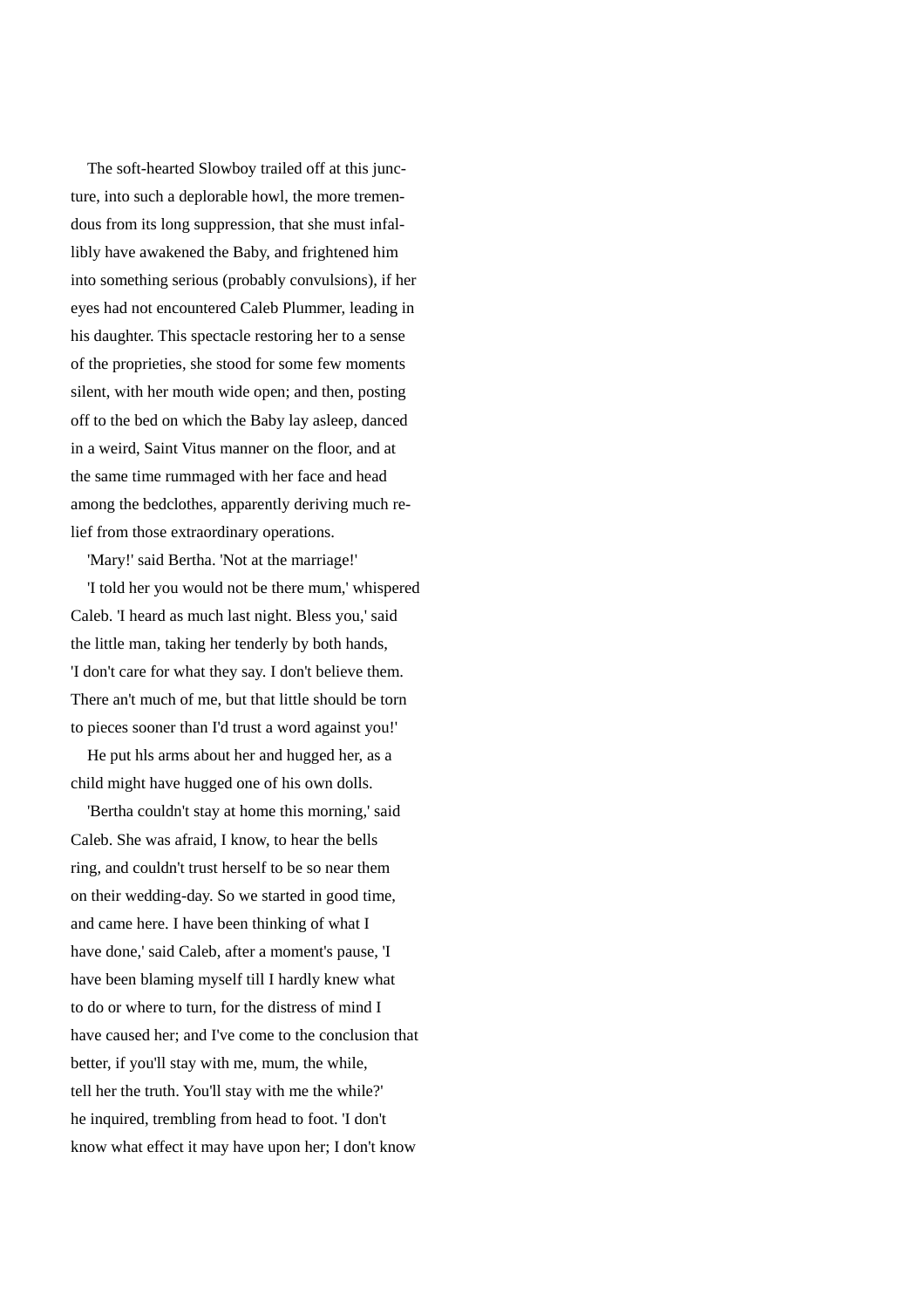what she'll think of me; I don't know that she'll ever care for her poor father afterwards. But it's best for her that she should be undeceived, and I must hear the consequences as I deserve!'

 'Mary,' said Bertha, 'where is your hand! Ah! Here it is; here it is!' pressing it to her lips, with a smile, and drawing it through her arm. 'I heard them speaking softly among themselves, last night of some blame against you. They were wrong.'

 The Carrier's Wife was silent. Caleb answered for her.

'They were wrong,' he said.

 'I knew it!' cried Bertha, proudly. 'I told them so. I scorned to hear a word! Blame her with jusice!' she pressed the hand between her own, and the soft cheek against her face. 'No! I am not so blind as that.'

 Her father went on one side of her, while Dot remained upon the other: holding her hand

 'I know you all,' said Bertha, 'better than you think. But none so well as her. Not even you, father. There is nothing half so real and so true about me, as she is. If I could be restored to sight this instant, and not a word were spoken, I could choose her from a crowd! My sister!'

 'Bertha, my dear!' said Caleb, I have something on my mind I want to tell you, while we three are alone. Hear me kindly! I have a confession to make to you, my darling.'

'A confession, father?'

 'I have wandered from the truth and lost myself, my child,' said Caleb, with a pitiable expression in his bewildered face. 'I have wandered from the truth, intending to be kind to you; and have been cruel.'

 She turned her wonder-stricken face towards him, and repeated 'Cruel!'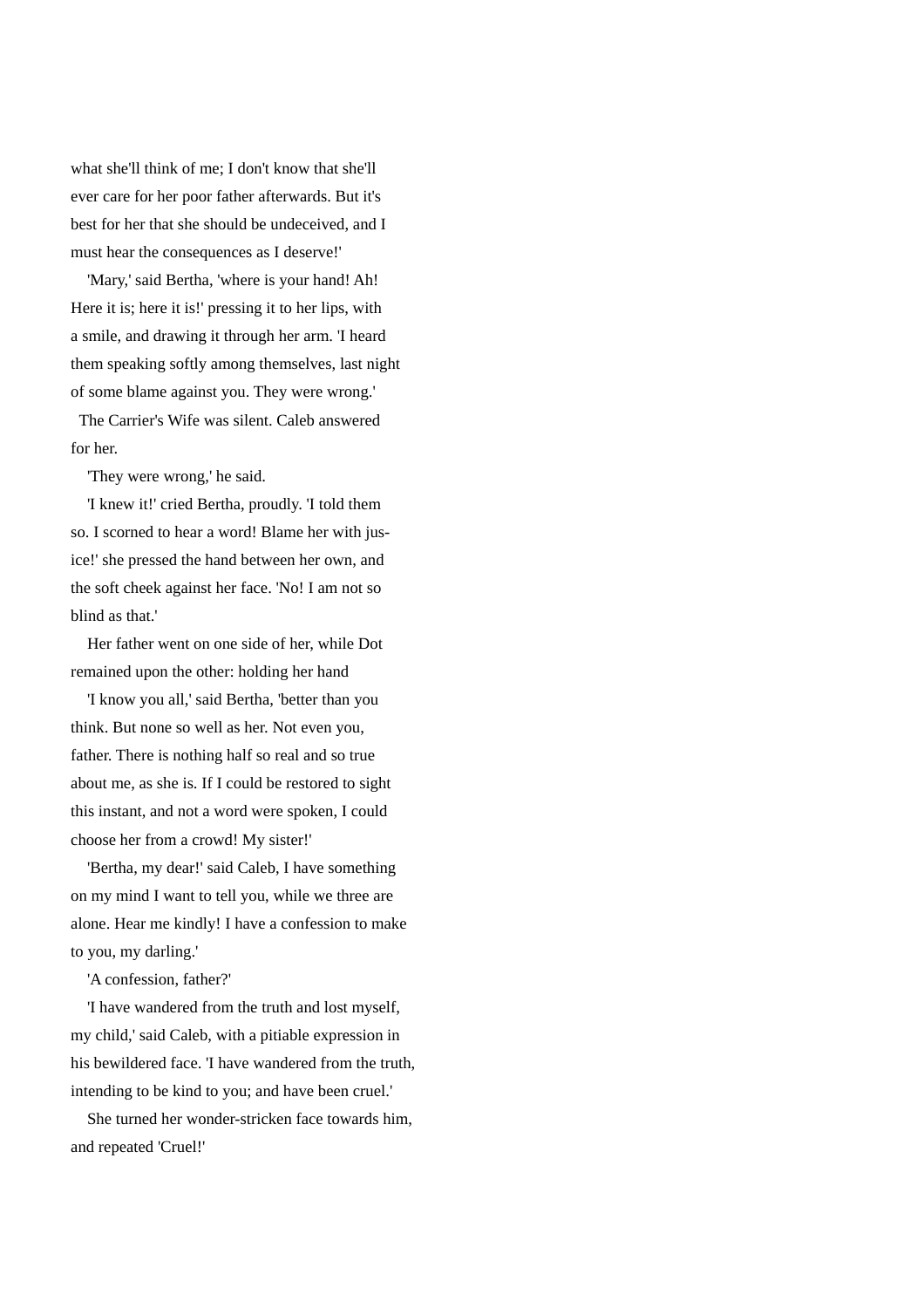'He accuses himself too strongly, Bertha,' said Dot. 'You'll say so, presently. You'll be the first to tell him so.'

 'He cruel to me!' cried Bertha, with a smile of incredulity.

 'Not meaning it, my child,' said Caleb. 'But I have been; though I never suspected it, till yesterday. My dear blind daughter, hear me and forgive me! The world you live in, heart of mine, doesn't exist as I have represented it. The eyes you have trusted in, have been false to you.

 She turned her wonder-stricken face towards him still; but drew back, and clung closer to her friend.

 'Your road in life was rough, my poor one,' said Caleb, 'and I meant to smooth it for you. I have altered objects, changed the characters of people, invented many things that never have been to make you happier. I have had concealments from you, put deceptions on you, God forgive me! and surrounded you with fancies.'

 'But living people are not fancies!' she said hurriedly, and turning very pale, and still retiring from him. 'You can't change them.'

 'I have done so, Bertha,' pleaded Caleb. 'There is one person that you know, my dove --'

 'Oh father! why do you say, I know?' she answered, in a term of keen reproach. 'What and whom do I know! I who have no leader! I so miserably blind!'

 In the anguish of her heart, she stretched out her hands, as if she were groping her way; then spread them, in a manner most forlorn and sad, upon her face.

 'The marriage that takes place to-day,' said Caleb, 'is with a stern, sordid, grinding man. A hard master to you and me, my dear, for many years. Ugly in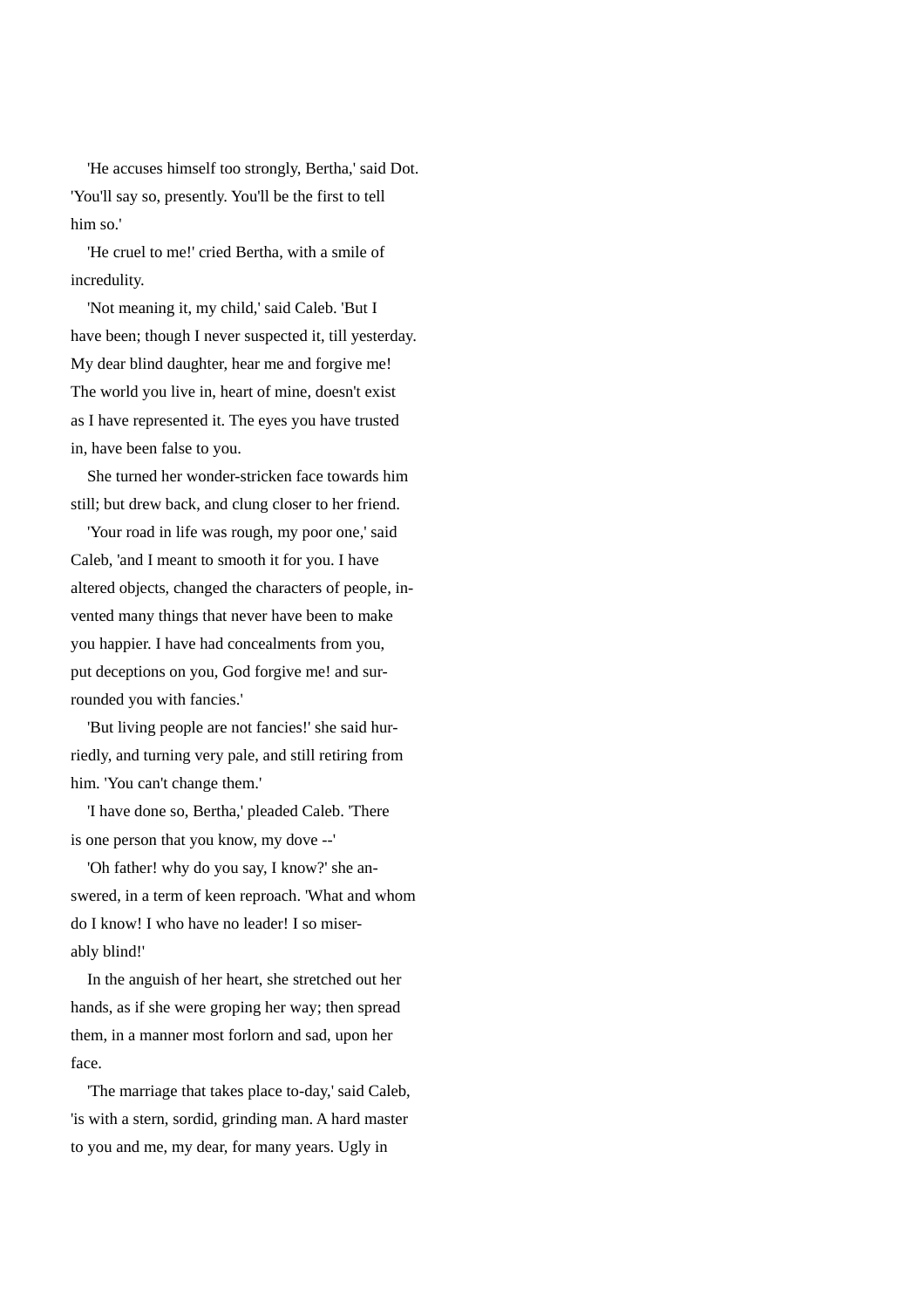his looks, and in his nature. Cold and callous always. Unlike what I have painted him to you in everything, my child. In everything.'

 'Oh why,' cried the Blind Girl, tortured, as it seemed, almost beyond endurance, 'why did you ever do this. Why did you ever fill my heart so full and then come in like Death, and tear away the objects of my love! O Heaven, how blind I am! How elpless and alone!'

 Her afflicted father hug his head, and offered no reply but in his penitence and sorrow.

 She had been but a short time in this passion of regret, when the Cricket on the Hearth, unheard by all but her, began to chirp. Not merrily, but in a low, faint, sorrowing way. It was so mournful that her tears began to flow; and when the Presence which had been beside the Carrier all night, appeared behind her, pointing to her father, they fell down like rain.

 She heard the Cricket-voice more plainly soon, and was conscious, through her blindness, of the presence hovering about her father.

 'Mary,' said the Blind Girl, 'tell me what my home is. What it truly is.'

 'It is a poor place, Bertha; very poor and bare indeed. The house will scarcely keep out wind and rain another winter. It is as roughly shielded from the weather, Bertha' Dot continued in a low, clear voice, 'as your poor father in his sack-cloth coat.'

 The Blind Girl, greatly agitated, rose, and led the Carrier's little wife aside.

 'Those presents that I took such care of; that came almost at my wish, and were so dearly welcome to me,' she said, trembling; 'where did they come from? Did you send them?'

'No.'

'Who then?'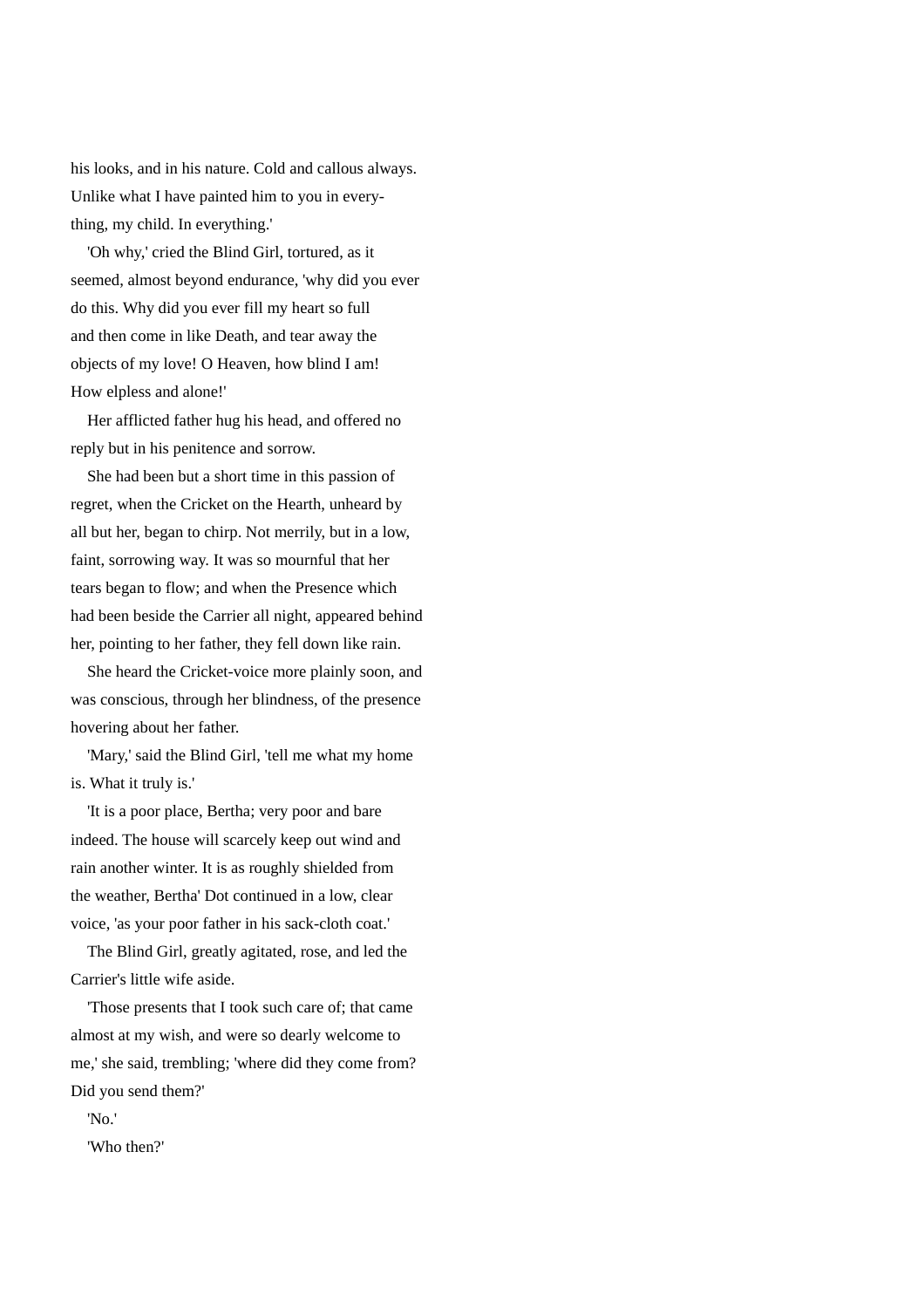Dot saw she knew, already, and was silent. The Blind Girl spread her hands before her face again. But in quite another manner now.

 'Dear Mary, a moment. One moment? More this way. Speak softly to me. You are true, I know. You'd not deceive me now; would you?'

'No, Bertha, indeed!'

 'No, I am sure you would not. You have too much pity for me. Mary, look across the room to where we were just now -- to where my father is -- my father, so compassionate and loving to me -- and tell me what you see.'

 'I see,' said Dot, who understood her well, 'an old man sitting in a chair, and leaning sorrowfully on the back, with his face resting on his hand. As if his child should comfort him, Bertha.'

'Yes, yes. She will. Go on.'

 'He is an old man, worn with care and work. He is a spare, dejected, thoughtful, grey-haired man. I see him now, despondent and bowed down, and striving against nothing. But, Bertha, I have seen him many times before, and striving hard in many ways for one great sacred object. And I honour his grey head, and bless him!'

 The Blind Girl broke away from her; and throwing herself upon her knees before him, took the grey head to her breast.

 'It is my sight restored. It is my sight!' she cried I have been blind, and now my eyes are open. I never knew him! To think I might have died, and never truly seen the father who has been so loving to me!'

There were no words for Caleb's emotion.

 'There is not a gallant figure on this earth,' exclaimed the Blind Girl, holding him in her embrace, 'that I would love so dearly, and would cherish so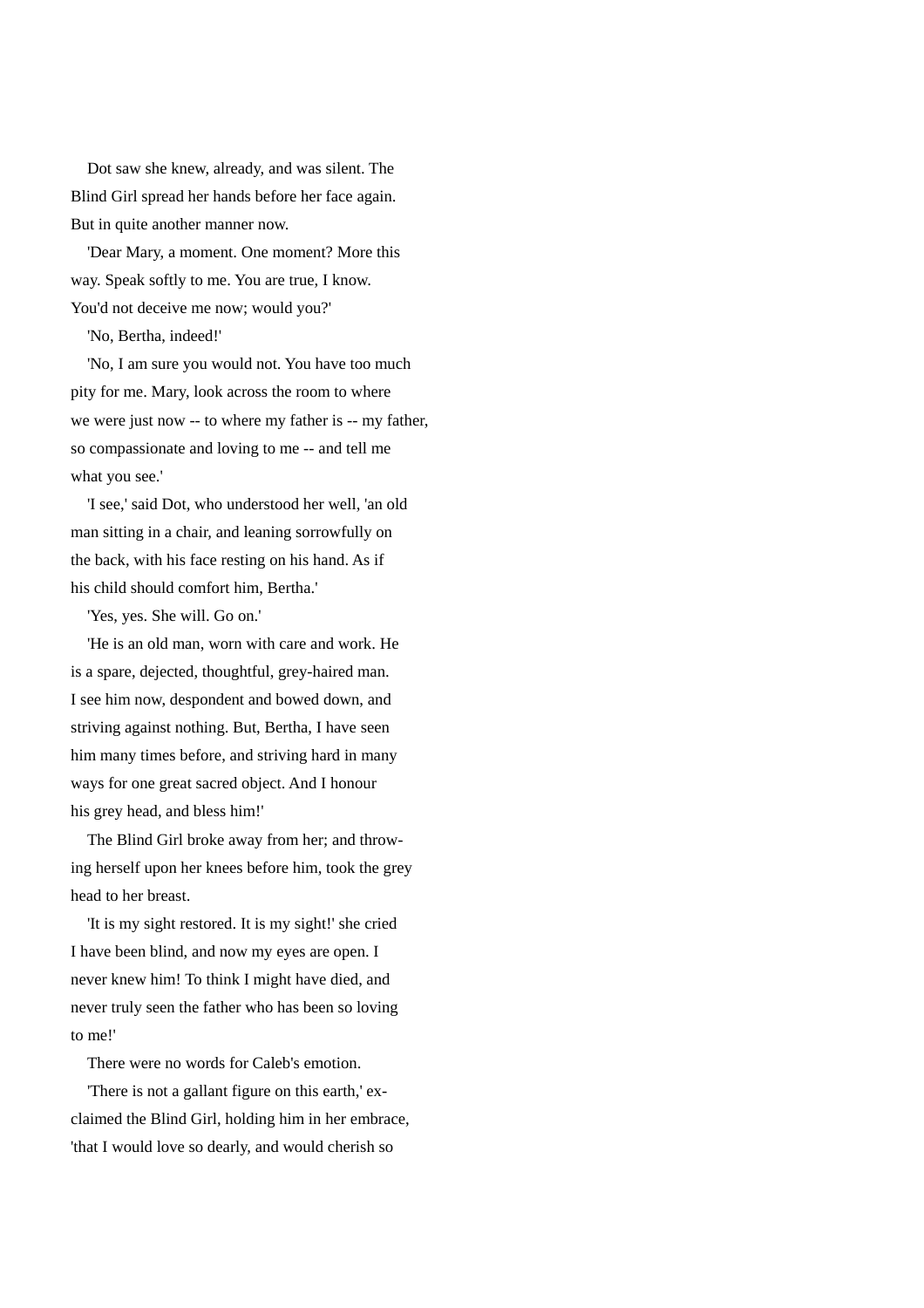devotedly, as this! The greyer, and more worn, the dearer, father! Never let them say I am blind again. There's not a furrow in his face, there's not a hair upon his head, that shall be forgotten in my prayers and thanks to Heaven!'

Caleb managed to articulate 'My Bertha!'

 'And in my blindness, I believed him,' said the girl caressing him with tears of exquisite affection, 'to be so different! And having him beside me, day by day, so mindful of me always, never dreamed of this!'

 'The fresh smart father in the blue coat, Bertha,' said poor Caleb. 'He's gone!'

 'Nothing is gone,' she answered. 'Dearest father, no! Everything is here -- in you. The father that I loved so well: the father that I never loved enough and never knew; the benefactor whom I first began to reverence and love, because he had such sympathy for me; All are here in you. Nothing is dead to me. The soul of all that was most dear to me is here - here, with the worn face, and the grey head. And I am NOT blind, father, any longer!'

 Dot's whole attention had been concentrated, during this discourse, upon the father and daughter; but looking, now, towards the little Haymaker in the Moorish meadow, she saw that the clock was within a few minutes of striking, and fell, immediately, into a nervous and excited state.

'Father,' said Bertha, hesitating. 'Mary.'

'Yes my dear,' retumed Caleb. 'Here she is.'

 'There is no change in her. You never told me anything of her that was not true?'

 'I should have done it my dear, I am afraid,' returned Caleb, 'if I could have made her better than she was. But I must have changed her for the worse, if I had changed her at all. Nothing could improve her, Bertha.'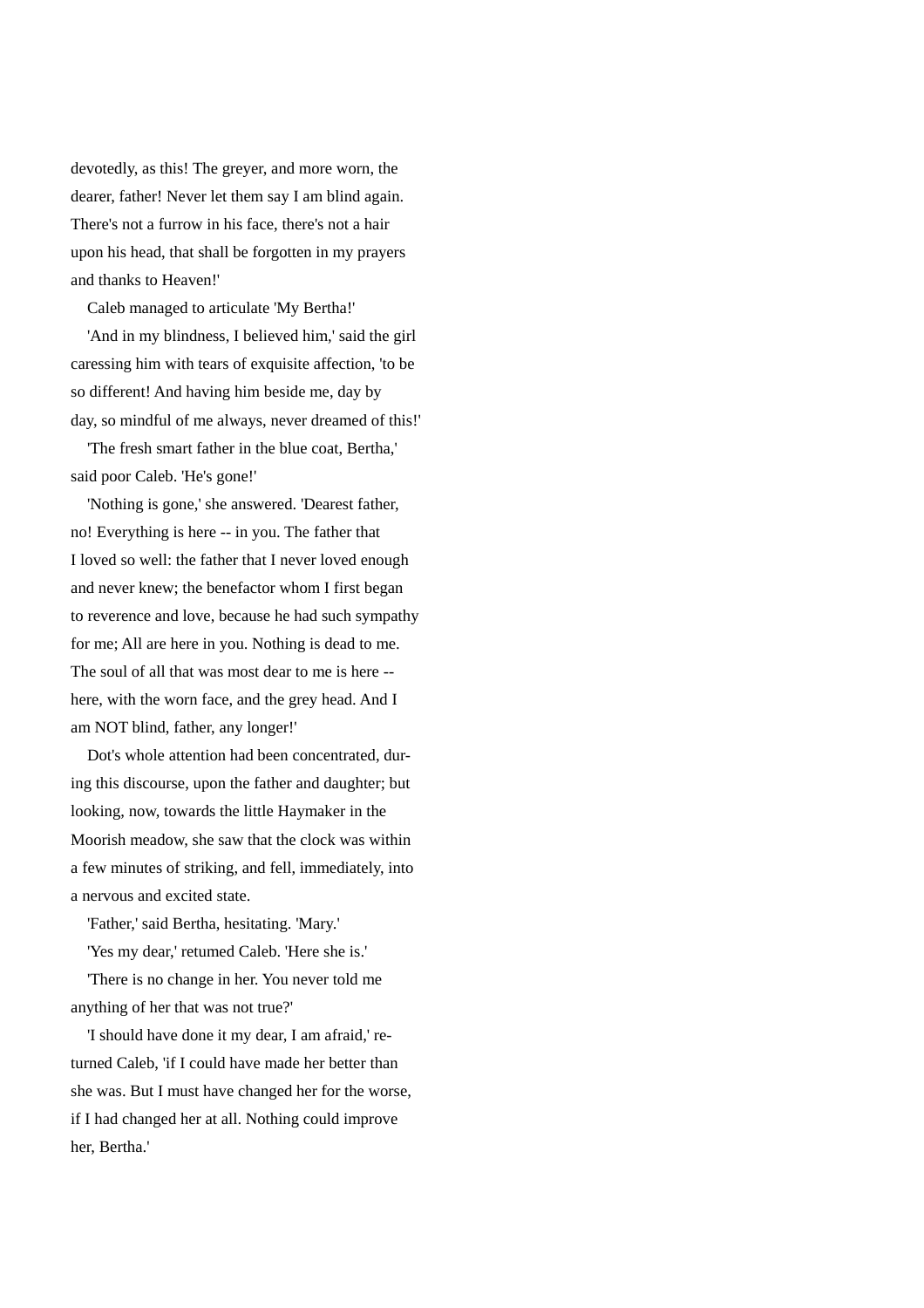Confident as the Blind Girl had been when she asked the question, her delight and pride in the reply and her renewed embrace of Dot, were charming to behold.

 'More changes than you think for, may happen though, my dear,' said Dot. 'Changes for the better, I mean; changes for great joy to some of us. You mustn't let them startle you too much, if any such should ever happen, and affect you. Are those wheels upon the road? You've a quick ear, Bertha. Are they wheels?'

'Yes. Coming very fast.'

 'I-I-I know you have a quick ear,' said Dot, placing her hand upon her heart, and evidently talking on, as fast as she could, to hide its palpitating state, 'because I have noticed it often, and because you were so quick to find out that strange step last night. Though why you should have said, as I very well recollect you did say, Bertha, "Whose step is that!" and why you should have taken any greater observation of it than of any other step, I don't know. Though as I said just now, there are great changes in the world: great changes: and we can't do better than prepare ourselves to be surprised at hardly anything.'

 Caleb wondered what this meant; perceiving that she spoke to him, no less than to his daughter. He saw her, with astonishment, so fluttered and distressed that she could scarcely breathe; and holding to a chair, to save herself from falling.

 'They are wheels indeed!' she panted. 'Coming nearer! Nearer! Very close! And now you hear them stopping at the garden-gate! And now you hear a step outside the door -- the same step, Bertha, is it not! -- and now!' --

She uttered a wild cry of uncontrollable delight;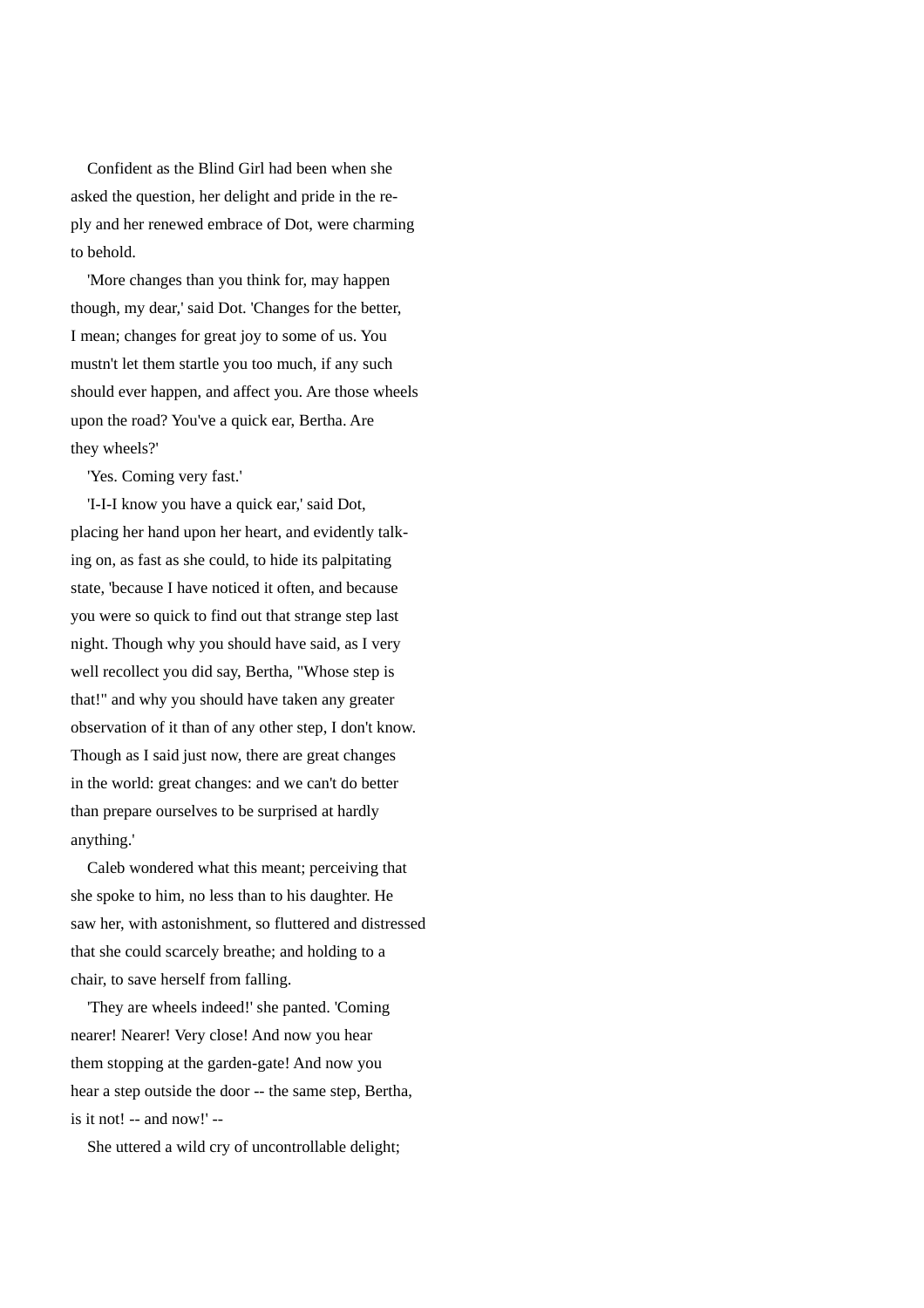and running up to Caleb put her hands upon his eyes as a young man rushed into the room, and flinging away his hat into the air, came sweeping down upon them.

'Is it over?' cried Dot.

'Yes!'

'Happily over?'

'Yes!'

 'Do you recollect the voice, dear Caleb? Did you ever hear the like of it before?' cried Dot.

 'If my boy in the Golden South Americas was alive -- said Caleb, trembling.

 'He is alive!' shrieked Dot, removing her hand from his eyes, and clapping them in ecstasy; 'look at him! See where he stands before you, healthy and loving brother, Bertha!'

 All honour to the little creature for her transports! All honour to her tears and laughter, when the three were locked in one another's arms! All honour to the heartiness with which she met the sunburnt sailorfellow, with his dark streaming hair, half way, and never turned her rosy little mouth aside, but suffered him to kiss it, freely, and to press her to his bounding heart!

 And honour to the Cuckoo too -- why not! -- for bursting out of the trap-door in the Moorish Palace like a housebreaker, and hiccoughing twelve times on the assembled company, as if he had got drunk for joy!

 The Carrier, entering, started back. And well he might, to find himself in such good company.

 'Look, John!' said Caleb, exultingly, 'look here! My own boy from the Golden South Americas! My own son! Him that you fitted out, and sent away yourself! Him that you were always such a friend to!'

The Carrier advanced to seize him by the hand;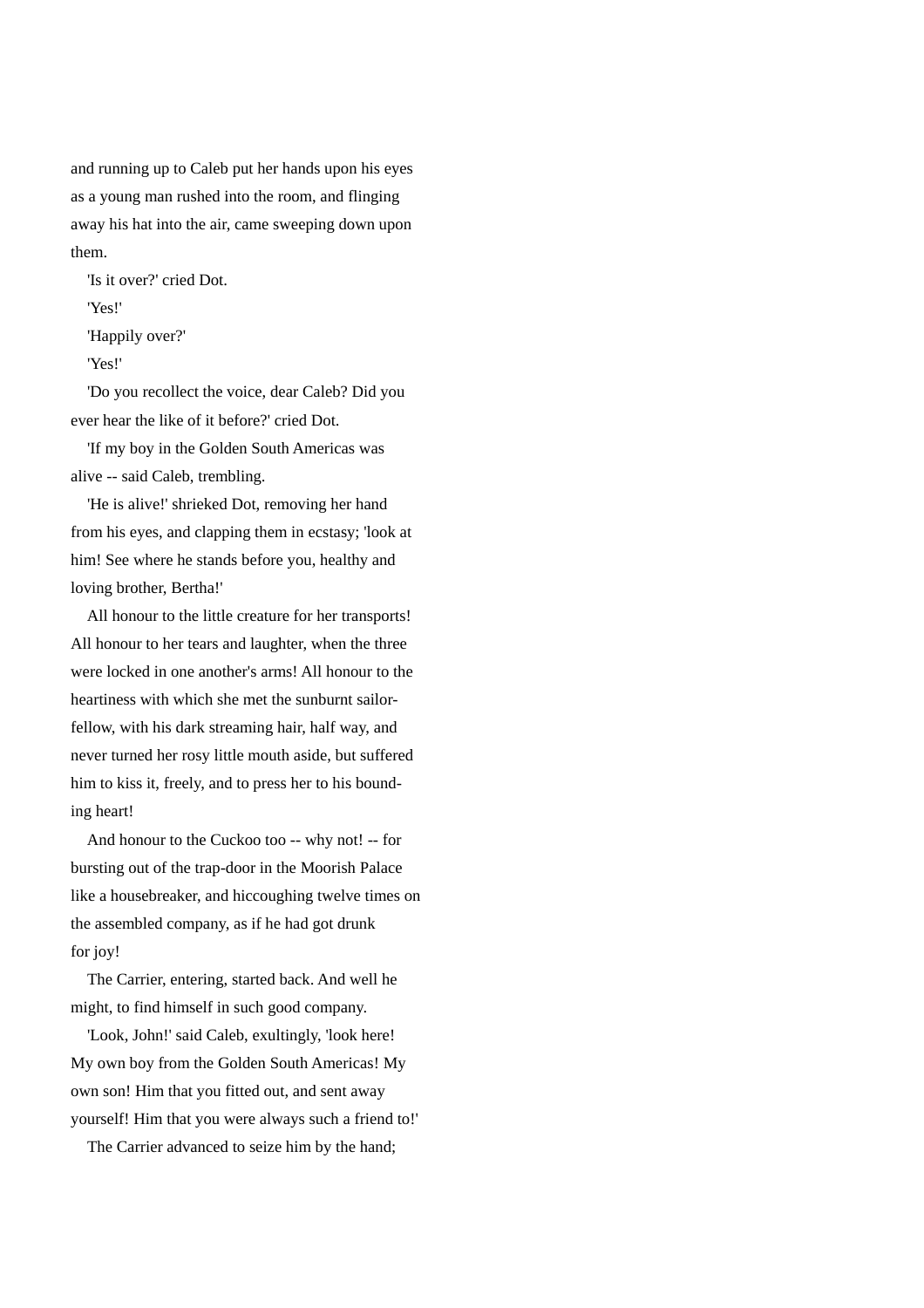but, recoiling, as some feature in his face awakened a remembrance of the Deaf Man in the Cart, said:

'Edward! Was it you?'

 'Now tell him all!' cried Dot. 'Tell him all, Edward; and don't spare me, for nothing shall make me spare myself in his eyes, ever again.'

'I was the man,' said Edward.

 'And could you steal, disguised, into the house of your old friend?' rejoined the Carrier. 'There was a frank boy once -- how many years is it, Caleb, since we heard that he was dead, and had it proved, we thought? -- who never would have done that.'

 'There was a generous friend of mine, once; more a father to me than a friend'; said Edward, 'who never would have judged me, or any other man, unheard. You were he. So I am certain you will hear me now.'

 The Carrier, with a troubled glance at Dot, who still kept far away from him, replied 'Well! that's but fair. I will.'

 'You must know that when I left here, a boy,' said Edward, 'I was in love, and my love was returned. She was a very young girl, who perhaps (you may tell me) didn't know her own mind. But I knew mine, and I had a passion for her.'

'You had!' exclaimed the Carrier. 'You!'

 'Indeed I had,' returned the other. 'And she returned it. I have ever since believed she did, and now I am sure she did.'

 'Heaven help me!' said the Carrier. 'This is worse than all.'

 'Constant to her,' said Edward, 'and returning, full of hope, after many hardships and perils, to redeem my part of our old contract, I heard, twenty miles away, that she was false to me; that she had forgotten me; and had bestowed herself upon another and a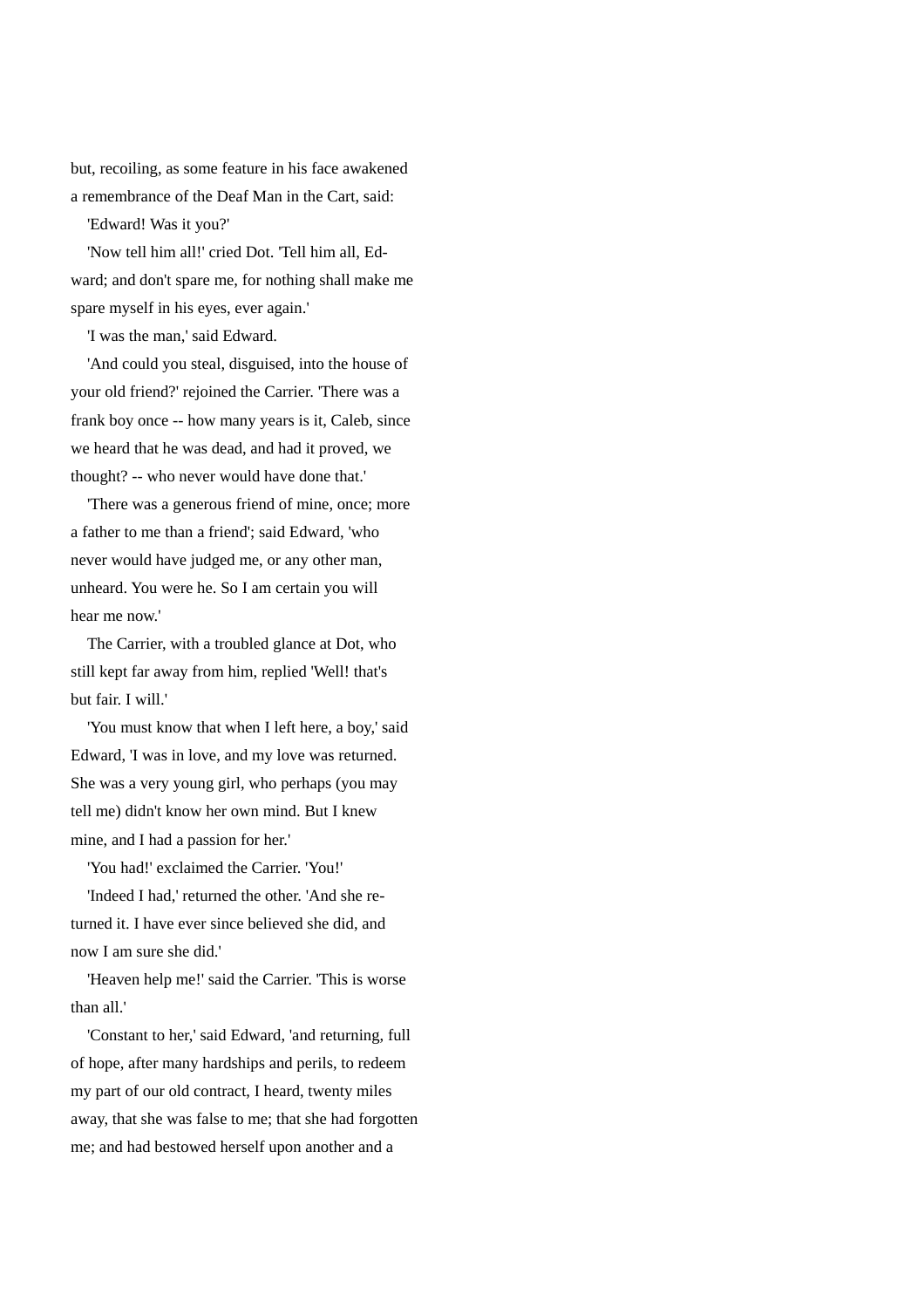richer man. I had no mind to reproach her; but I wished to see her, and to prove beyond dispute tbat this was true. I hoped she might have been forced into it, against her own desire and recollection. It would be small comfort, but it would be some, I thought, and on I came. That I might have the truth, the real truth; observing freely for myself, and judging for myself, without obstruction on the one hand, or presenting my own influence (if I had any) before her, on the other; I dressed myself unlike myself -- you know how; and waited on the road -- you know where. You had no suspicion of me; neither had -- had she,' pointing to Dot, 'until I whispered in her ear at that fireside, and she so nearly betrayed me.'

 'But when she knew that Edward was alive, and had come back,' sobbed Dot, now speaking for herself, as she had burned to do, all through this narrative; 'and when she knew his purpose, she advised him by all means to keep his secret close; for his old friend John Peerybingle was much too open in his nature, and too clumsy in all artifice -- being a clumsy man in general,' said Dot, half laughing and half crying -- to keep it for him. And when she -- that's me, John,' sobbed the little woman -- 'told him all, and how his sweetheart had believed him to be dead; and how she had at last been over-persuaded by her mother into a marriage which the silly, dear old thing called advantageous; and when she -- that's me again, John - told him they were not yet married (though close upon it), and that it would be nothing but a sacrifice if it went on, for there was no love on her side; and when he went nearly mad with joy to hear it; then she -- that's me again -- said she would go between them, as she had often done before in old times, John, and would sound his sweetheart and be sure that what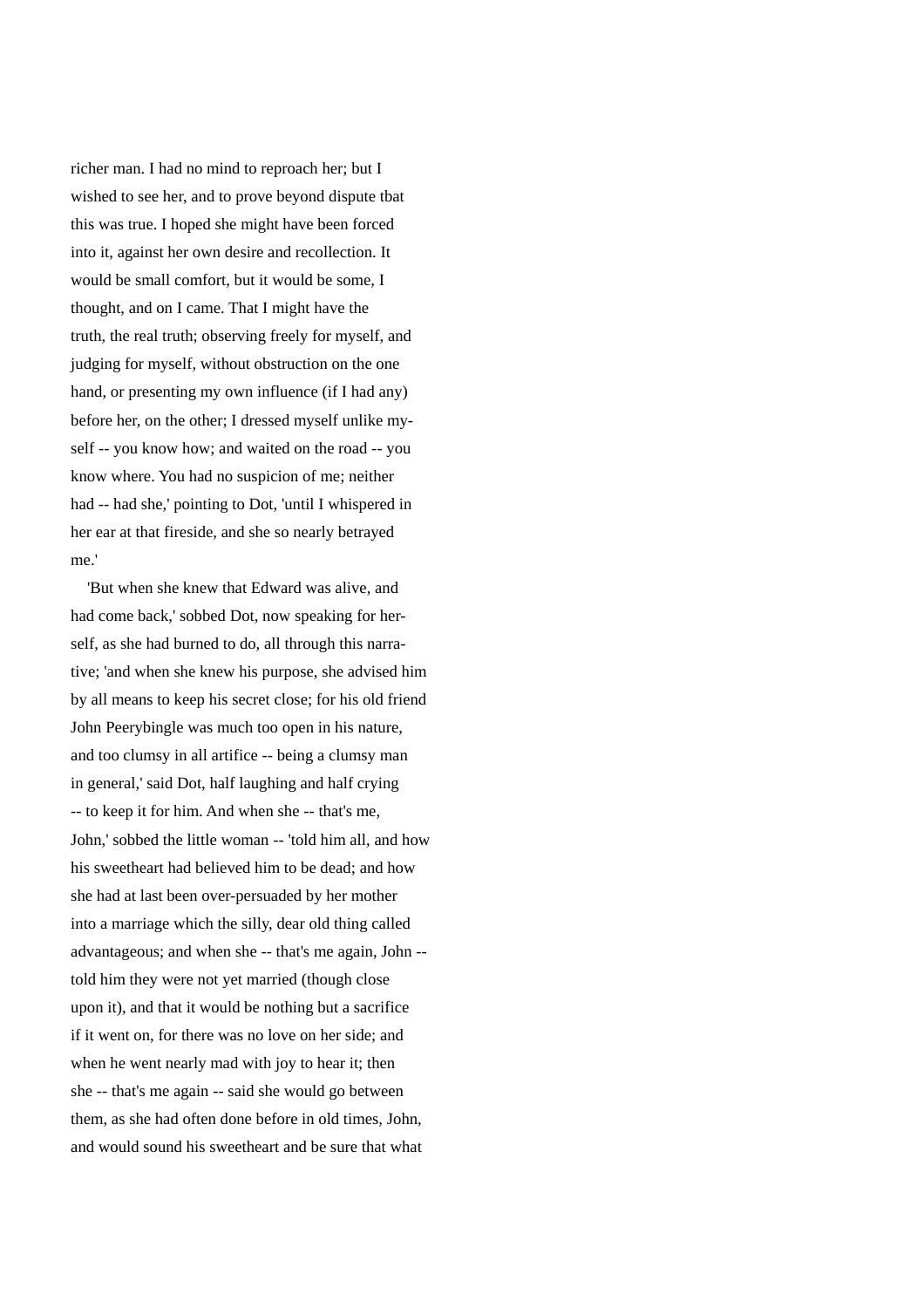she -- me again, John -- said and thought was right. And it WAS right, John! And they were brought together, John. And they were married, John, an hour ago! And here's the Bride! And Gruff and Tackleton may die a bachelor! And I'm a happy little woman, May, God bless you!'

 She was an irresistible little woman, if that be anything to the purpose; and never so completely irresistible as in her present transports. There never were congratulations so endearing and delicious, as those she lavished on herself and on the Bride.

 Amid the tumult of emotions in his breast, the honest Carrier had stood, confounded. Flying, now, towards her, Dot stretched out her hand to stop him, and retreated as before.

 'No John, no! Hear all! Don't love me any more, John, till you've heard every word I have to say. It was wrong to have a secret from you, John. I'm very sorry. I didn't think it any harm, till I came and sat down by you on the little stool last night. But when I knew by what was written in your face, that you had seen me walking in the gallery with Edward, and when I knew what you thought, I felt how giddy and how wrong it was. But oh, dear John, how could you, could you, think so!'

 Little woman, how she sobbed again! John Peerybingle would have caught her in his arms. But no; she wouldn't let him.

 'Don't love me yet, please John! Not for a long time yet! When I was sad about this intended marriage, dear, it was because I remembered May and Edward such young lovers; and knew that her heart was far away from Tackleton. You believe that, now. Don't you John?'

 John was going to make another rush at this appeal; but she stopped him again.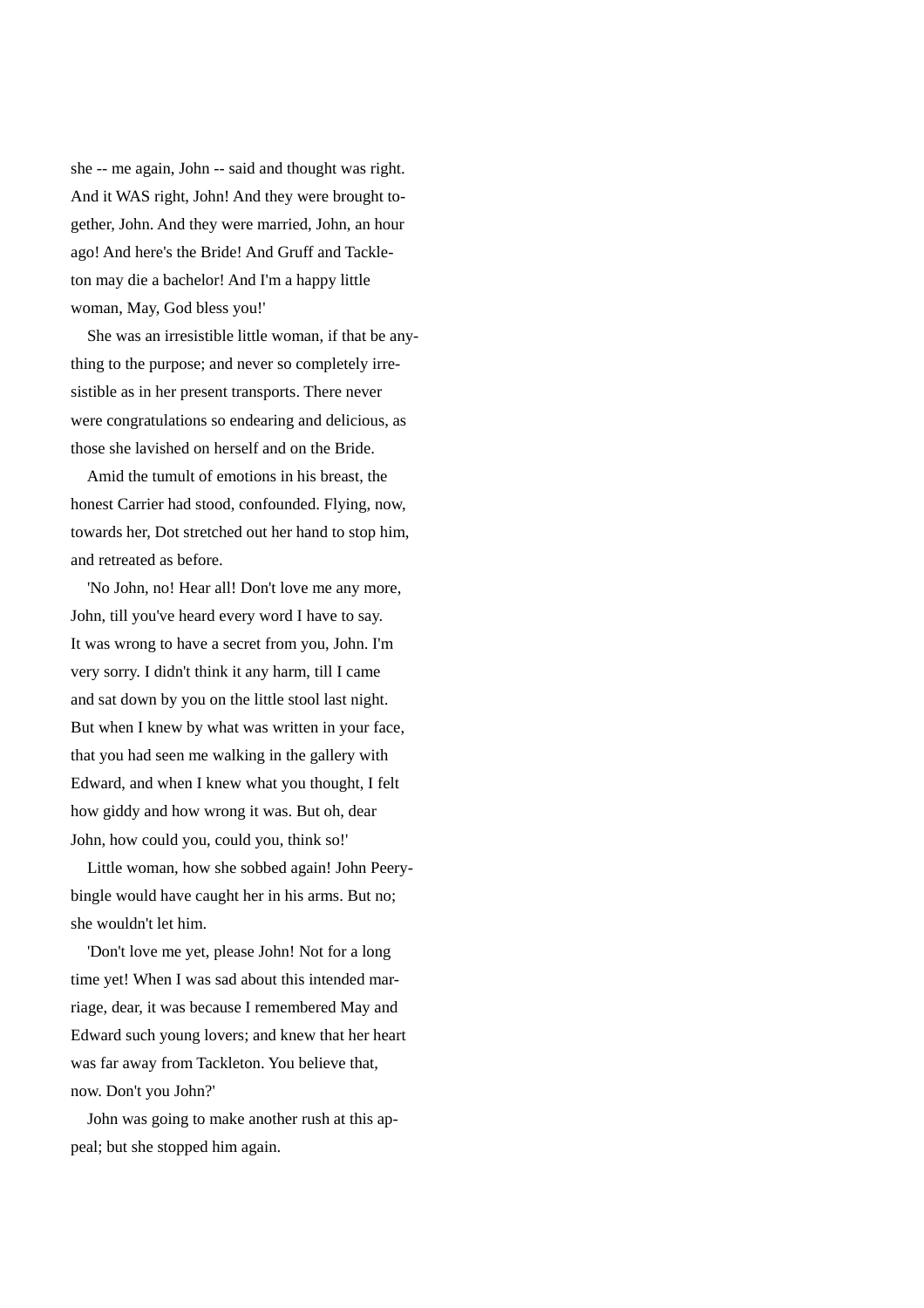'No; keep there, please John! When I laugh at you, as I sometimes do, John, and call you clumsy and a dear old goose, and names of that sort, it's because I love you John, so well, and take such pleasure in your ways, and wouldn't see you altered in the least respect to have you made a King to-morrow

 'Hooroar!' said Caleb with unusual vigour. 'My opinion!'

 'And when I speak of people being middle-aged and steady, John, and pretend that we are a humdrum couple, going on in a jog-trot sort of way, it's only because I'm such a silly little thing, John, that I like sometimes, to act a kind of Play with Baby, and all that: and make believe.'

 She saw that he was coming; and stopped him again. But she was very nearly too late.

 'No, don't love me for another minute or two, if you please John! What I want most to tell you, I have kept to the last. My dear, good, generous, John when we were talking the other night about the Cricket, I had it on my lips to say, that at first I did not love you quite so dearly as I do now; that when I first came home here, I was half afraid I mightn't learn to love you every bit as well as I hoped and prayed I might -- being so very young, John! But, dear John, every day and hour I loved you more and more. And if I could have loved you better than I do, the noble words I heard you say this morning, would have made me. But I can't. All the affection that I had (it was a great deal John) I gave you, as you well deserve, long, long ago, and I have no more left to give. Now, my dear husband, take me to your heart again! That's my home, John; and never, never think of sending me to any other!'

 You never will derive so much delight from seeing a glorious little woman in the arms of a third party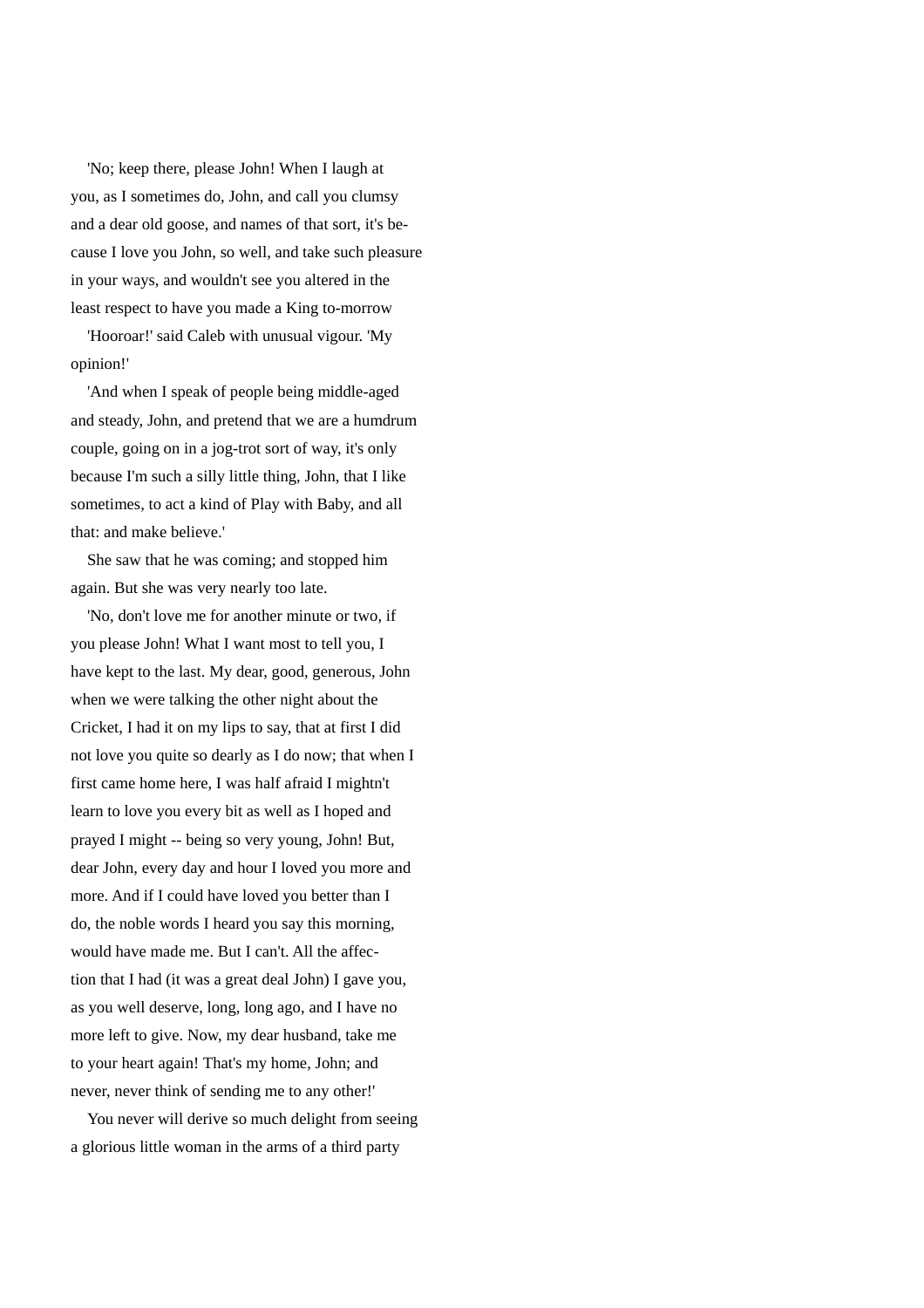as you would have felt if you had seen Dot run into the Carrier's embrace. It was the most complete, unmitigated, soul-fraught little piece of earnestness that ever you beheld in all your days.

 You may be sure the Carrier was in a state of perfect rapture; and you may be sure Dot was likewise; and you may be sure they all were, incluslve of Miss Slowboy, who wept copiously for joy, and wishing to include her younger charge in the general interchange of congratulations, handed round the Baby to everybody in succession, as if it were something to drink.

 But, now, the sound of wheels was heard again outaide the door; and somebody exclaimed that Gruff and Tackleton was coming back. Speedily that worthy gentleman appeared, looking warm and flustered.

 'Why, what the Devil's this, John Peerybingle.' said Tackleton. 'There's some mistake. I appointed Mrs. Tackleton to meet me at the church, and I'll swear I passed her on the road, on her way here. Oh! here she is! I beg your pardon, sir; I haven't the pleasure of knowing you; but if you can do me the favour to spare this young lady, she has rather a particular engagement this morning.'

 'But I can't spare her,' returned Edward. 'I couldn't think of it.'

 'What do you mean, you vagabond? said Tackleton.

 'I mean, that as I can make allowance for your being vexed,' returned the other, with a smile, 'I am as deaf to harsh discourse this morning, as I was to all discourse last night.'

 The look that Tackleton bestowed upon him, and the start he gave!

 'I am sorry, sir,' said Edward, holding out May's left hand, and especially the third finger; 'that the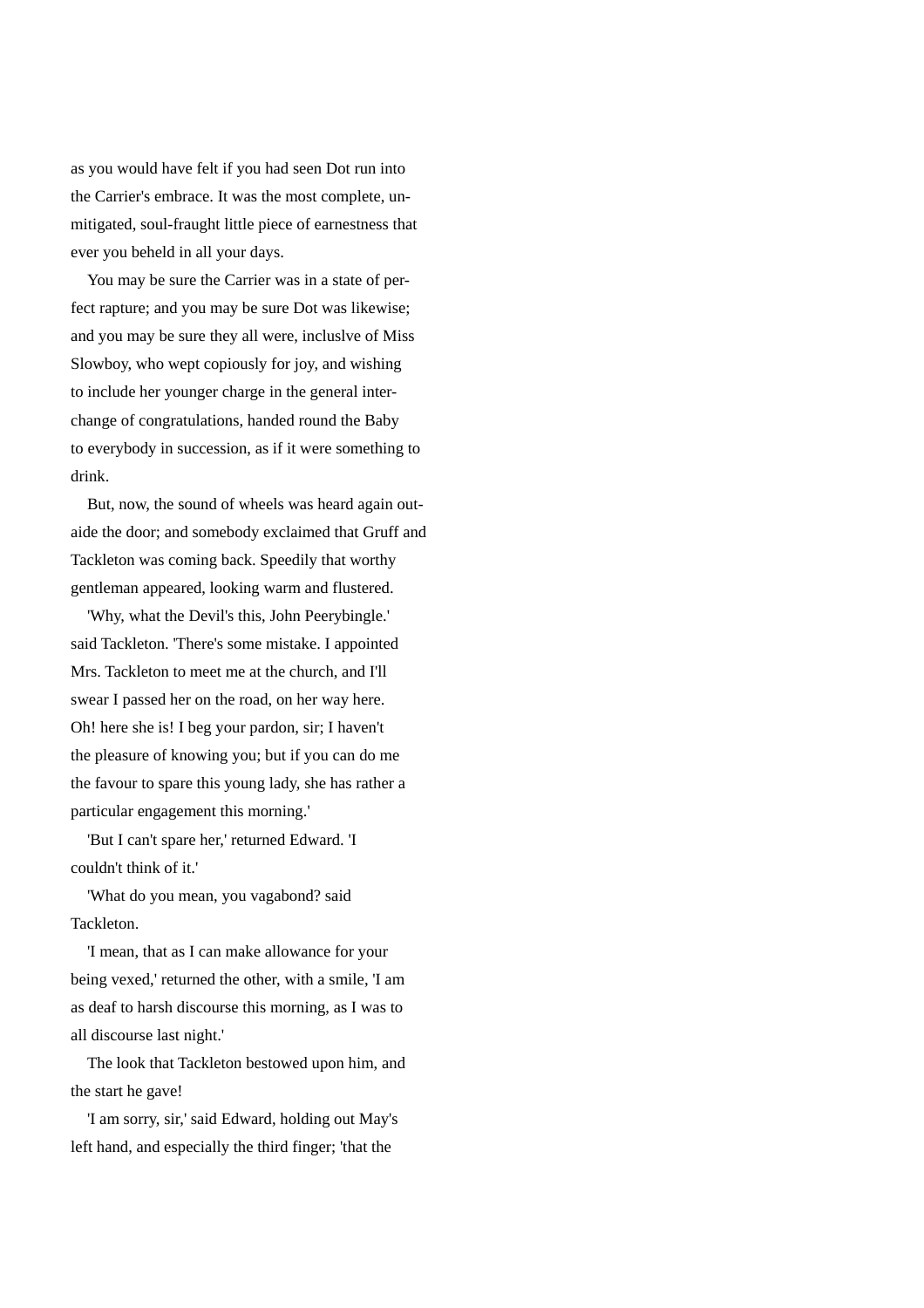young lady can't accompany you to church; but as she has been there once, this morning, perhaps you'll excuse her.'

 Tackleton looked hard at the third finger, and took a little piece of silver paper, apparently containing a ring, from his waistcoat-pocket.

 'Miss Slowboy,' said Tackleton. 'Will you have the kindness to throw that in the fire? Thank'ee.'

 'It was a previous engagement, quite an old engagement, that prevented my wife from keeping her appointment with you, I assure you,' said Edward

 'Mr. Tackleton will do me the justice to acknowledge that I revealed it to him faithfully; and that I told him, many times, I never could forget it,' said May, blushing.

 'Oh certainly!' said Tackleton. 'Oh to be sure. Oh it's all right. It's quite correct. Mrs. Edward Plummer, I infer?'

'That's the name,' returned the bridegroom

 'Ah, I shouldn't have known you, sir,' said Tackleton, scrutinising his face narrowly, and making a low bow. I give you joy, sir!'

'Thank ee.'

 'Mrs. Peerybingle,' said Tackleton, turning suddenly to where she stood with her husband; 'I am sorry. You haven't done me a very great kindness but, upon my life, I am sorry. You are better than I thought you. John Peerybingle, I am sorry. You understand me; that's enough. It's quite correct ladies and gentlemen all, and perfectly satisfactory. Good-morning!'

 With these words he carried it off, and carried himself off too: merely stopping at the door, to take the flowers and favours from his horse's head, and to kick that animal once, in the ribs, as a means of informing him that there was a screw loose in his arrangements.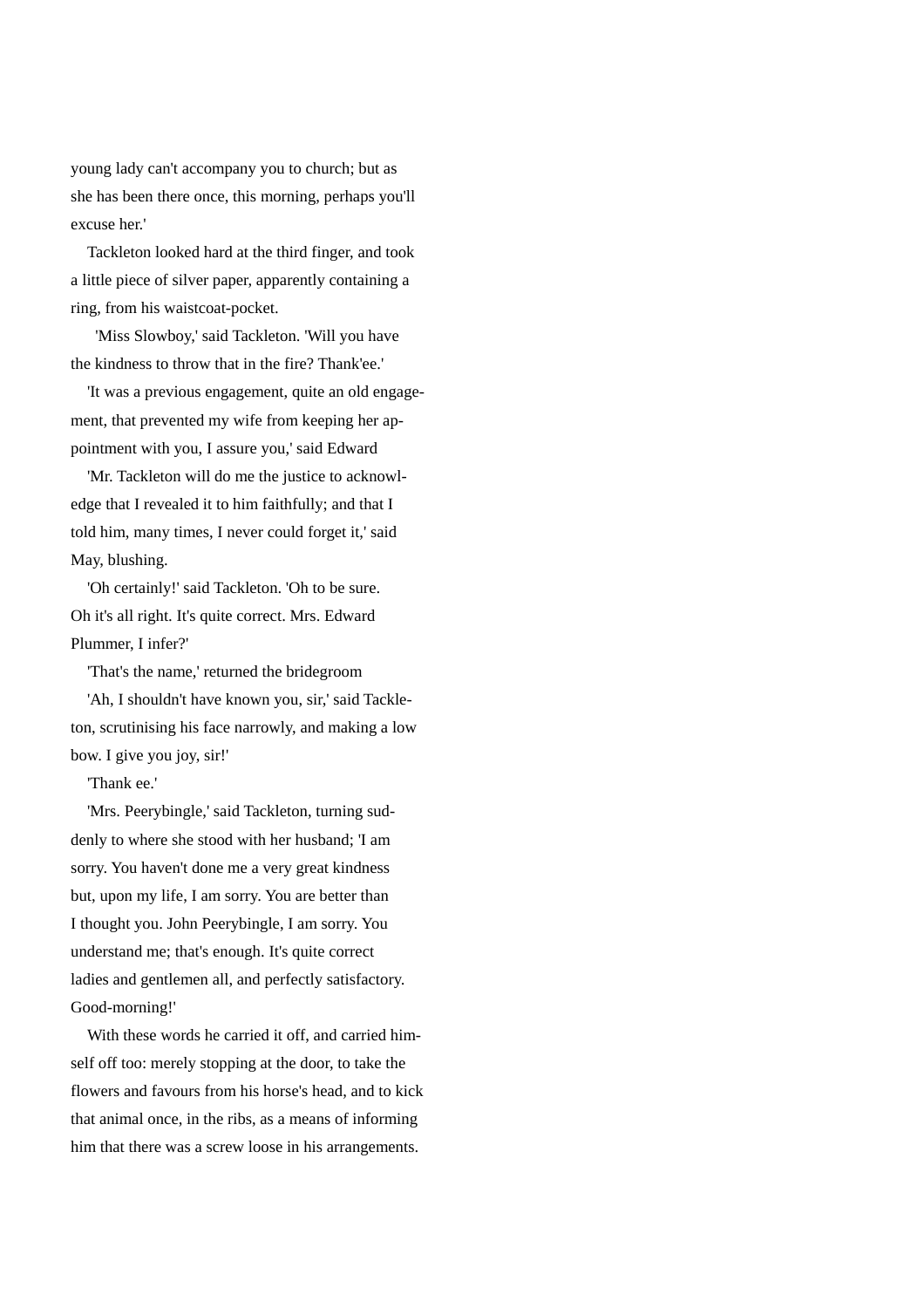Of course it became a serious duty now, to make such a day of it, as should mark these events for a high Feast and Festival in the Peerybingle Calendar for evermore. Accordingly, Dot went to work to produce such an entertainment, as should reflect undying honour on the house and on every one concerned; and in a very short space of time, she was up to her dimpled elbows in flour, and whitening the Carrier's coat, every time he came near her, by stopping him to give him a kiss. That good fellow washed the greens, and peeled the turnips, and broke the plates, and upset iron pots full of cold water on the fire, and made himself useful in all sorts of ways: while a couple of professional assistants, hastily called in from somewhere in the neighbourhood, as on a point of life or death, ran against each other in all the doorways and round all the corners, and everybody tumbled over Tilly Slowboy and the Baby, everywhere. Tilly never came out in such force before. Her ubiquity was the theme of general admiration. She was a stumbling-block in the passage at five-and-twenty minutes past two; a man-trap in the kitchen at half-past two precisely; and a pitfall in the garret at five-and-twenty minutes to three. The Baby's head was, is it were, a test and touchstone for every description of matter, -- animal, vegetable, and mineral. Nothing was in use that day that didn't come, at some time or other, into close acquaintaince with it.

 Then, there was a great Expedition set on foot to go and find out Mrs. Fielding; and to be dismally penitent to that excellent gentlewoman; and to bring her back, by force, if needful, to be happy and forgiving. And when the Expedition first discovered her, she would listen to no terms at all, but said, an unspeakable number of times, that ever she should have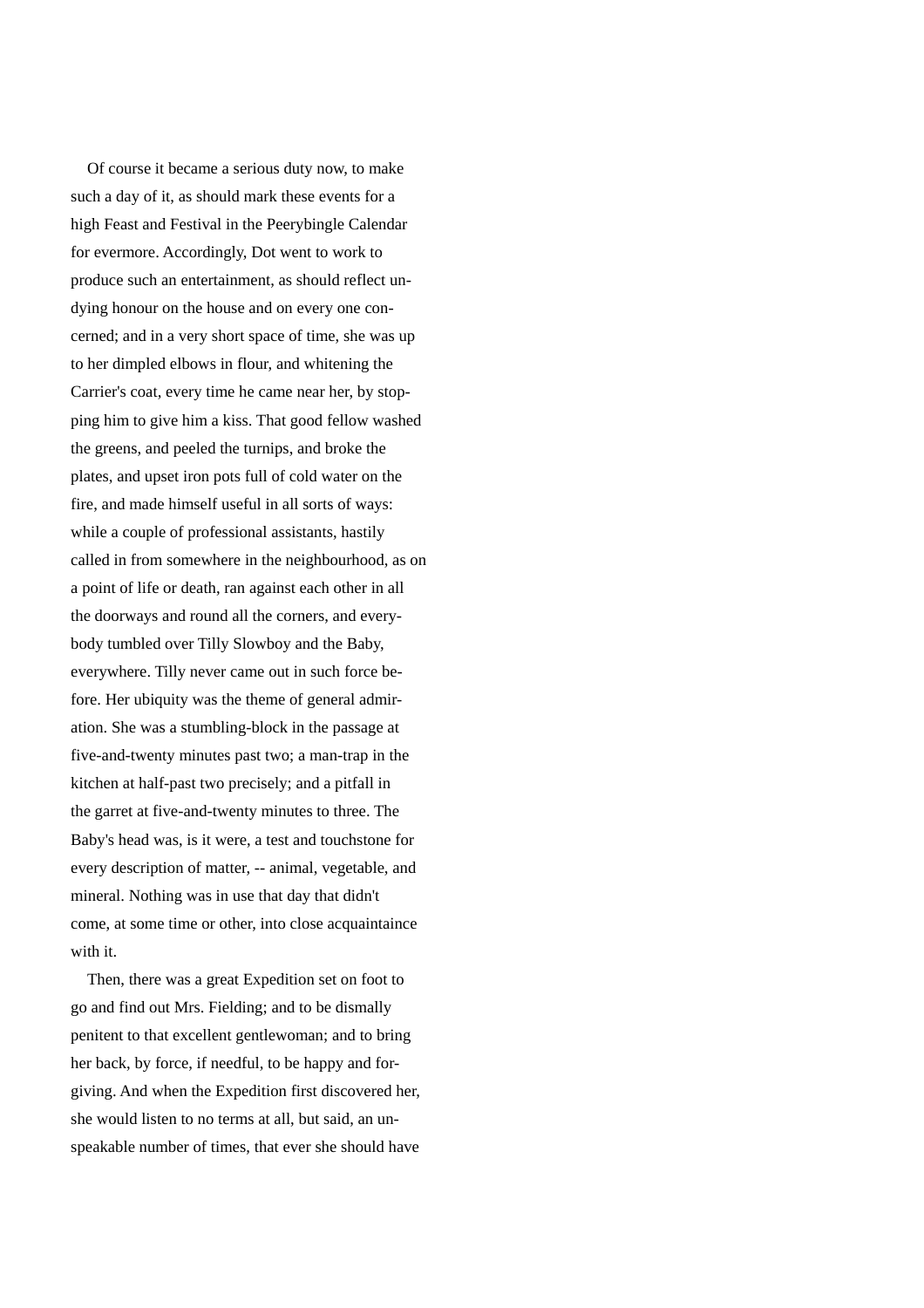lived to see the day! and couldn't be got to say anything else, except, 'Now carry me to the grave': which seemed absurd, on account of her not being dead, or anything at all like it. After a time, she lapsed into a state of dreadful calmness, and observed, that when that unfortunate train of circumstances had occurred in the Indigo Trade, she had foreseen that she would be exposed, during her whole life, to every species of insult and contumely; and that she was glad to find it was the case; and begged they wouldn't trouble themselves about her, -- for what was she? oh, dear! a nobody! -- but would forget that such a being lived and would take their course in life without her. From this bitterly sarcastic mood, she passed into an angry one, in which she gave vent to the remarkable expression that the worm would turn if trodden on; and after that, she yielded to a soft regret, and said, if they had only given her their confidence, what might she not have had it in her power to suggest! Taking advantage of this crisis in her feelings, the Expedition embraced her, and she very soon had her gloves on, and was on her way to John Peerybingle's in a state of unimpeachable gentility; with a paper parcel at her side containing a cap of state, almost as tall, and quite as stiff, as a mitre.

 Then, there were Dot's father and mother to come, in another little chaise; and they were behind their time; and fears were entertained; and there was much looking out for them down the road; and Mrs. Fielding always would look in the wrong and morally impossible direction; and being apprised thereof, hoped she might take the liberty of looking where she pleased. At last they came: a chubby little couple, jogging along in a snug and comfortable little way that quite belonged to the Dot family; and Dot and her mother, side by side, were wonderful to see. They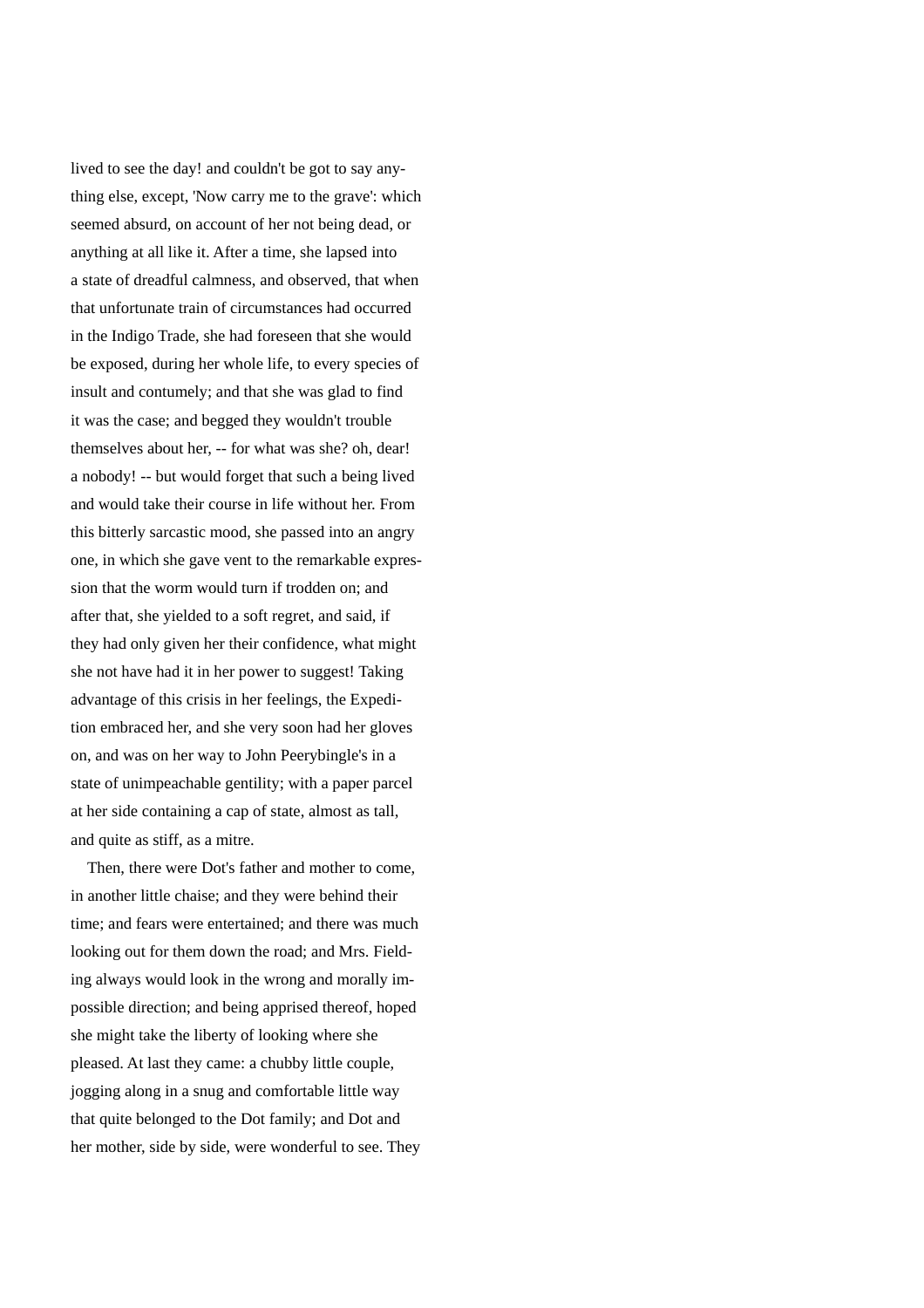were so like each other.

 Then, Dot's mother had to renew her acquaintance with May's mother; and May's mother always stood on her gentility; and Dot's mother never stood on anything but her active little feet. And old Dot -- so to call Dot's father, I forgot it wasn't his right name, but never mind -- took liberties, and shook hands at first sight, and seemed to think a cap but so much starch and muslin, and didn't defer himself at all to the Indigo Trade, but said there was no help for it now; and in Mrs. Fielding's summing up, was a goodnatured kind of man -- but coarse, my dear.

 I woudn't have missed Dot, doing the honours in her wedding-gown, my benison on her bright face! for any money. No! nor the good Carrier, so jovial and so ruddy, at the bottom of the table. Nor the brown, fresh, sailor-fellow, and his handsome wife. Nor any one among them. To have missed the dinner would have been to miss as jolly and as stout a meal as man need eat; and to have missed the overflowing cups in which they drank The Wedding-Day, would have been the greatest miss of all.

 After dinner, Caleb sang the song about the Sparkling Bowl. As I'm a living man, hoping to keep so, for a year or two, he sang it through.

 And, by the bye, a most unlooked-for incident occurred, just as he finished the last verse.

 There was a tap at the door; and a man came staggering in, without saying with your leave, or by your leave, with something heavy on his head. Setting this down in the middle of the table, symmetrically in the centre of the nuts and apples, he said:

 'Mr. Tackleton's compliments, and as he hasn't got. no use for the cake himself, p'raps you'll eat it.'

And with those words, he walked off.

There was some surprise among the company, as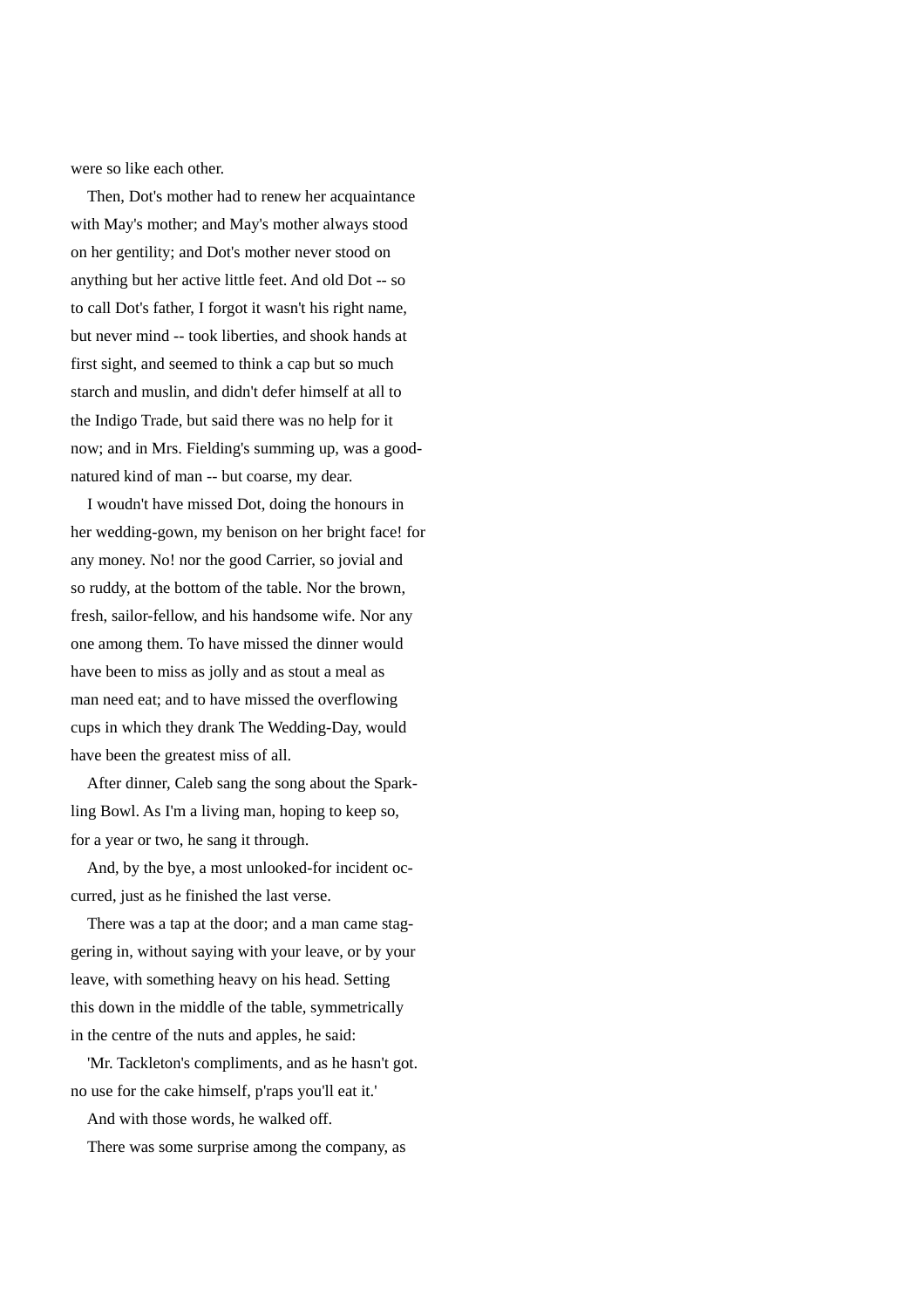you may imagine. Mrs. Fielding, being a lady of infinite discernment, suggested that the cake was poisoned, and related a narrative of a cake, which, within her knowledge, had turned a seminary for young ladies, blue. But she was overruled by acclamation; and the cake was cut by May, with much ceremony and rejoicing.

 I don't think any one had tasted it, when there came another tap at the door, and the same man appeared again, having under his arm a vast brownpaper parcel.

 'Mr. Tackleton's compliments, and he's sent a few toys for the Babby. They ain't ugly.'

 After the delivery of which expressions, he retired again.

 The whole party would have experienced great difficulty in finding words for their astonishment, even if they had had ample time to seek them. But, they had none at all; for, the messenger had scarcely shut the door behind him, when there came another tap and Tackleton himself walked in.

 'Mrs. Peerybingle!' said the Toy-merchant, hat in hand. 'I'm sorry. I'm more sorry than I was this morning. I have had time to think of it. John Peerybingle! I'm sour by disposition; but I can't help being sweetened, more or less, by coming face to face with such a man as you. Caleb! This unconscious little nurse gave me a broken hint last night of which I have found the thread. I blush to think how easily I might have bound you and your daughter to me, and what a miserable idiot I was, when I took her for one! Friends, one and all, my house is very lonely to-night. I have not so much as a Cricket on my Hearth. I have scared them all away. Be gracious to me; let me join this happy party!'

He was at home in five minutes. You never saw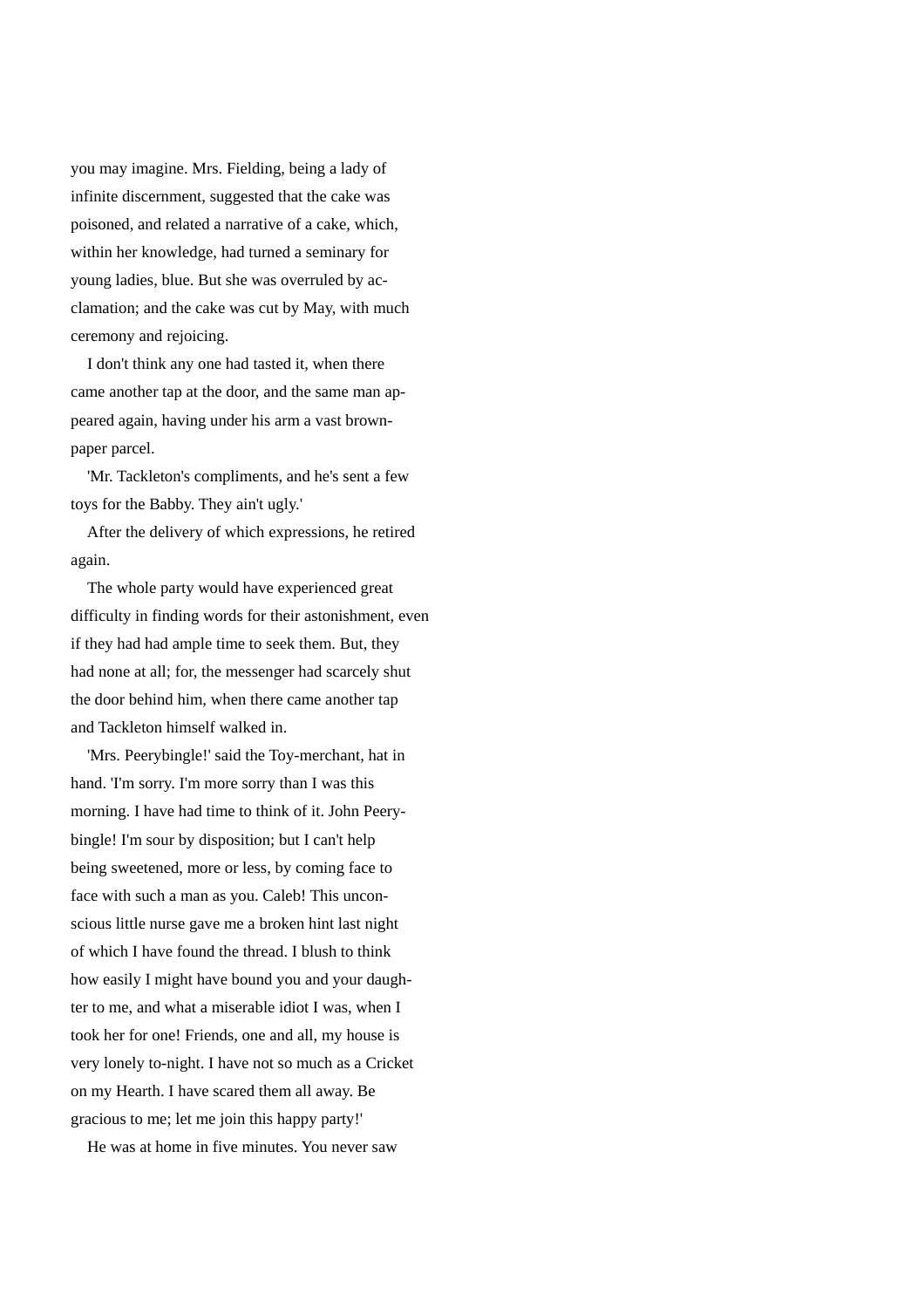such a fellow. What had he been doing with himself all his life, never to have known, before, his great capacity of being jovial! Or what had the fairies been doing with him, to have effected such a change!

 'John! you won't send me home this evening; will you?' whispered Dot.

He had been very near it though!

 There wanted but one living creature to make the party complete; and, in the twinkling of an eye, there he was, very thirsty with hard running, and engaged in hopeless endeavours to squeeze his head into a narrow pitcher. He had gone with the cart to its journey's end, very much disgusted with the absence of his master, and stupendously rebellious to the Deputy. After lingering about the stable for some little time, vainly attempting to incite the old horse to the mutinous act of returning on his own account, he had walked into the tap-room and laid himself down before the fire. But suddenly yielding to the conviction that the Deputy was a humbug, and must be abandoned, he had got up again, turned tail, and come home.

 There was a dance in the evening. With which general mention of that recreation, I should have left it alone, if I had not some reason to suppose that it was quite an original dance, and one of a most uncommon figure. It was formed in an odd way; in this way.

 Edward, that sailor-fellow -- a good free dashing sort of a fellow he was -- had been telling them various marvels concerning parrots, and mines, and Mexicans, and gold dust, when all at once he took it in his head to jump up from his seat and propose a dance; for Bertha's harp was there, and she had such a hand upon it as you seldom hear. Dot (sly little piece of affectation when she chose) said her dancing days